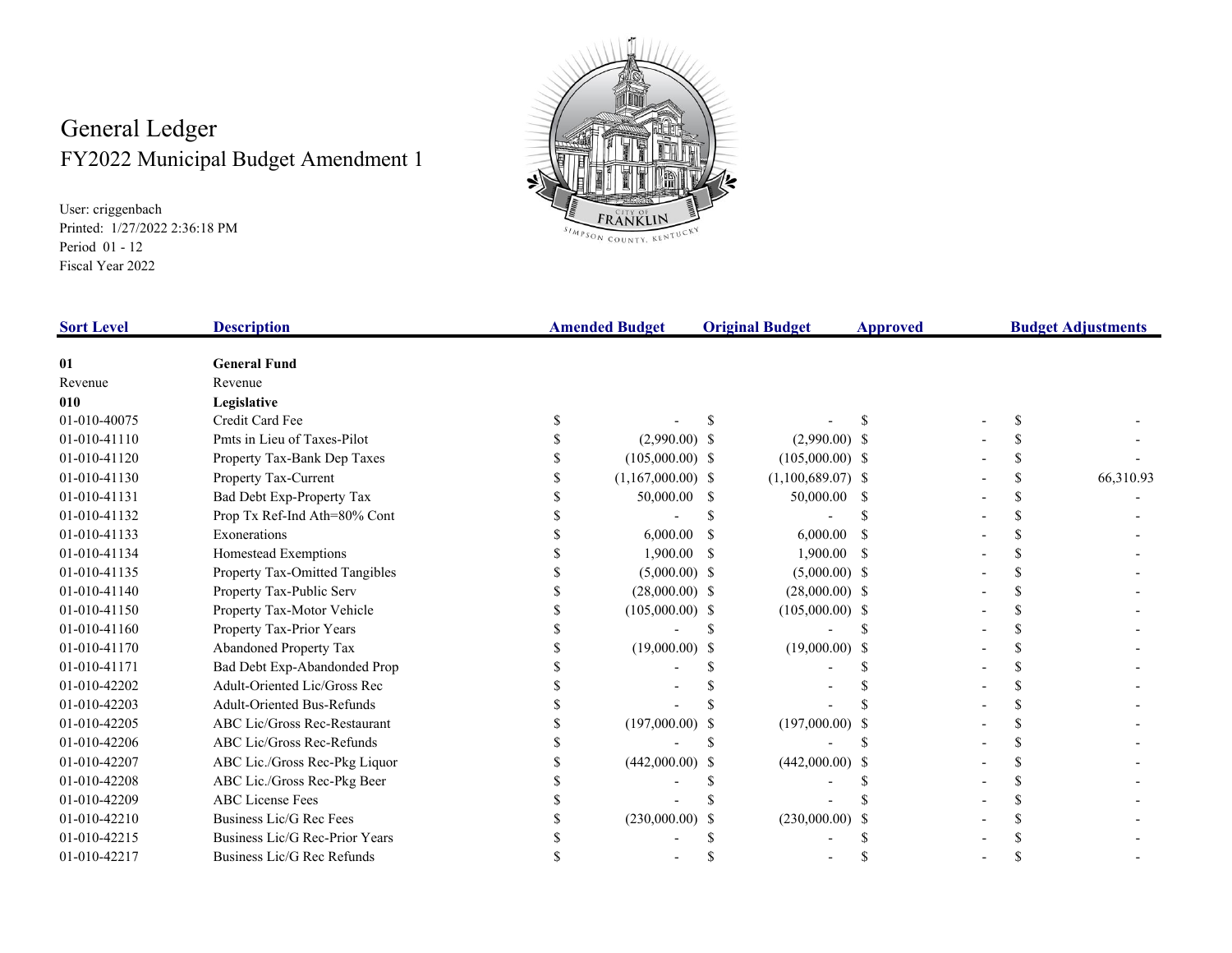| <b>Sort Level</b> | <b>Description</b>                | <b>Amended Budget</b> |                     | <b>Original Budget</b> |                     | <b>Approved</b> | <b>Budget Adjustments</b> |    |            |
|-------------------|-----------------------------------|-----------------------|---------------------|------------------------|---------------------|-----------------|---------------------------|----|------------|
| 01-010-42218      | Fireworks License                 | \$                    | $(3,000.00)$ \$     |                        | $(3,000.00)$ \$     |                 |                           | \$ |            |
| 01-010-42220      | Franchise Fee-Cable TV (CATV)     | \$                    | $(66,000.00)$ \$    |                        | $(66,000.00)$ \$    |                 |                           |    |            |
| 01-010-42230      | Franchise Fee-Natural Gas         | \$                    | $(25,000.00)$ \$    |                        | $(25,000.00)$ \$    |                 |                           |    |            |
| 01-010-42240      | <b>Insurance Premium Fees</b>     | \$                    | $(1,930,000.00)$ \$ |                        | $(1,930,000.00)$ \$ |                 |                           |    |            |
| 01-010-42243      | <b>Insurance Fees-Prior Years</b> | \$                    |                     |                        |                     |                 |                           |    |            |
| 01-010-42245      | <b>Insurance Fees-Refunds</b>     | \$                    |                     |                        |                     |                 |                           |    |            |
| 01-010-42250      | Manufacturer License Fees         | \$                    | $(50,000.00)$ \$    |                        | $(50,000.00)$ \$    |                 |                           |    |            |
| 01-010-42252      | Manufacturer Fee Refunds          | \$                    |                     |                        |                     |                 |                           |    |            |
| 01-010-42255      | Indus Auth-E Indus Contract       | \$                    |                     |                        |                     |                 |                           |    |            |
| 01-010-42260      | Occupational Fees-Payroll         | \$                    | $(3,383,000.00)$ \$ |                        | $(3,383,000.00)$ \$ |                 |                           |    |            |
| 01-010-42263      | Occupational Fees-Prior Year      | \$                    |                     | \$                     |                     |                 |                           |    |            |
| 01-010-42264      | Occ/Bus Lic Special Proj          | \$                    |                     |                        |                     |                 |                           |    |            |
| 01-010-42265      | Luvata (Annex AGRMNT)             |                       |                     |                        |                     |                 |                           |    |            |
| 01-010-42266      | Occ/Bus Lic Special Proj Refnd    |                       |                     |                        |                     |                 |                           |    |            |
| 01-010-42270      | Occ Fee Refunds-Payroll           |                       |                     |                        |                     |                 |                           |    |            |
| 01-010-42275      | Indus Auth-E Indus Contract       |                       |                     |                        |                     |                 |                           |    |            |
| 01-010-43310      | Area Development Funds            |                       |                     |                        |                     |                 |                           |    |            |
| 01-010-43315      | ATF Equitable Sharing DOJ         |                       |                     |                        |                     |                 |                           |    |            |
| 01-010-43320      | Court Cost Revenue HB413          | \$                    | $(10,000.00)$ \$    |                        | $(10,000.00)$ \$    |                 |                           |    |            |
| 01-010-43325      | Drug Task Force Revenue           | \$                    | $(5,000.00)$ \$     |                        | $(5,000.00)$ \$     |                 |                           |    |            |
| 01-010-43330      | KLEFPF-Police Incentive           | \$                    | $(130,821.36)$ \$   |                        | $(126,829.68)$ \$   |                 |                           | \$ | 3,991.68   |
| 01-010-43332      | Grant-Homeland Security           | \$                    |                     | S                      |                     |                 |                           |    |            |
| 01-010-43333      | FEMA Award Flood                  |                       |                     |                        |                     |                 |                           |    |            |
| 01-010-43334      | Grant Revenue KY ASAP             | \$                    |                     |                        |                     |                 |                           |    |            |
| 01-010-43335      | KY Dept Library-Codification      | \$                    |                     |                        |                     |                 |                           |    |            |
| 01-010-43338      | <b>State Grant</b>                | \$                    | (462, 805.00)       | <sup>\$</sup>          |                     |                 |                           |    | 462,805.00 |
| 01-010-43339      | Grants - Local                    | \$                    |                     |                        |                     |                 |                           |    |            |
| 01-010-43340      | Grants - Police & Fire            |                       |                     |                        |                     |                 |                           |    |            |
| 01-010-43345      | Grant-Streetscape FS Renaiss      |                       |                     |                        |                     |                 |                           |    |            |
| 01-010-43350      | FS Renaissance Contribution       |                       |                     |                        |                     |                 |                           |    |            |
| 01-010-43355      | <b>Community Projects</b>         |                       |                     |                        |                     |                 |                           |    |            |
| 01-010-43360      | School - SRO Revenue              |                       |                     |                        |                     |                 |                           |    |            |
| 01-010-43370      | FS Housing Authority              |                       |                     |                        |                     |                 |                           |    |            |
| 01-010-43375      | Simpson Fiscal Ct-Code Enf Rev    | \$                    |                     |                        |                     |                 |                           |    |            |
| 01-010-44110      | Penalties-Delinq Tax/License      | \$                    | (80,000.00)         | -S                     | $(80,000.00)$ \$    |                 |                           |    |            |
| 01-010-44111      | ABC Lic.-Penalties & Interest     |                       |                     |                        |                     |                 |                           |    |            |
| 01-010-44115      | Burn Permits/Reports-Fire Dept    |                       |                     |                        |                     |                 |                           |    |            |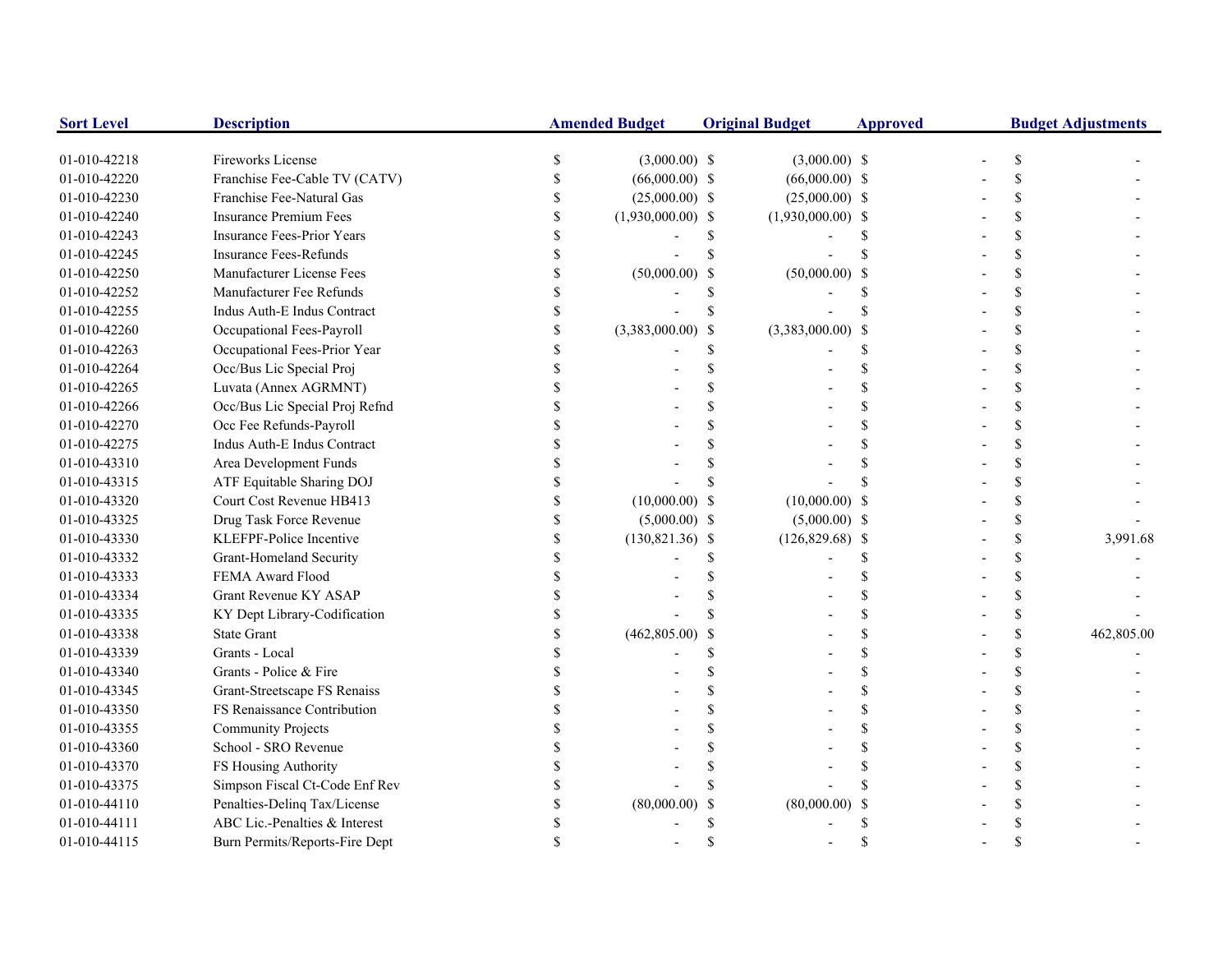| <b>Sort Level</b> | <b>Description</b>                | <b>Amended Budget</b> |                    | <b>Original Budget</b> |                    | <b>Approved</b> | <b>Budget Adjustments</b> |  |
|-------------------|-----------------------------------|-----------------------|--------------------|------------------------|--------------------|-----------------|---------------------------|--|
| 01-010-44120      | Drug/Gambling Seizure Fees        | \$                    |                    | \$                     |                    | \$              | \$                        |  |
| 01-010-44125      | Code Enforcement Fines            | \$                    | $(10,000.00)$ \$   |                        | $(10,000.00)$ \$   |                 | $\mathbf S$               |  |
| 01-010-44130      | Fines & Costs-Police              | \$                    | $(7,500.00)$ \$    |                        | $(7,500.00)$ \$    |                 | \$                        |  |
| 01-010-44131      | Police - Security Reimb           | \$                    |                    | \$                     |                    | \$.             |                           |  |
| 01-010-45110      | Admin Overhead-Cemetery           | \$                    | $(34, 649.46)$ \$  |                        | $(34, 649.46)$ \$  |                 |                           |  |
| 01-010-45120      | Admin Overhead-Sanitation Fund    | \$                    | $(276, 454.09)$ \$ |                        | $(276, 454.09)$ \$ |                 |                           |  |
| 01-010-45130      | Admin Overhead-Utility Fund       | \$                    | $(261, 547.20)$ \$ |                        | $(261, 547.20)$ \$ |                 |                           |  |
| 01-010-45140      | Overhead Municipal Aid            | \$                    | $(194,087.74)$ \$  |                        | $(194,087.74)$ \$  |                 |                           |  |
| 01-010-45150      | Admin Overhead-Fiber Optic Fnd    | \$                    |                    | \$                     |                    |                 | \$                        |  |
| 01-010-45151      | Transfer In from Fiber Fund       | \$                    |                    |                        |                    |                 | \$                        |  |
| 01-010-45152      | Transfer In - Stormwater          | \$                    | $(38,048.24)$ \$   |                        | $(38,048.24)$ \$   |                 | \$                        |  |
| 01-010-45153      | Transfer In - Utility             | \$                    |                    | \$                     |                    |                 |                           |  |
| 01-010-46120      | Cost of Issue Rebate              | \$                    |                    |                        |                    |                 | \$                        |  |
| 01-010-46136      | Highway Safety Prog Grant         |                       |                    |                        |                    |                 | \$                        |  |
| 01-010-46137      | Justice Asistance Grant           |                       |                    |                        |                    |                 |                           |  |
| 01-010-46139      | Safe Routes to School Grant       |                       |                    |                        |                    |                 |                           |  |
| 01-010-46140      | Donations to Police Dept.         |                       |                    |                        |                    |                 |                           |  |
| 01-010-46147      | EPA-Solid Waste Litter Grant      | \$                    |                    |                        |                    |                 |                           |  |
| 01-010-46157      | Industrial Auth Rev-Wrld Color    | \$                    |                    |                        |                    |                 |                           |  |
| 01-010-46159      | Industrial Auth Exp-Wrld Color    | \$                    |                    |                        |                    |                 | S                         |  |
| 01-010-46160      | Insurance Proceeds/Incl Fire      | \$                    | $(10,000.00)$ \$   |                        | $(10,000.00)$ \$   |                 | \$                        |  |
| 01-010-46161      | Admin Industrial Auth KLC         | \$                    |                    |                        |                    |                 | S                         |  |
| 01-010-46180      | <b>Investment Income</b>          | \$                    | $(84,596.78)$ \$   |                        | $(84,596.78)$ \$   |                 | S                         |  |
| 01-010-46181      | Gain/Loss on Investment           | \$                    |                    | <sup>\$</sup>          |                    |                 |                           |  |
| 01-010-46190      | Legal Fees-Prop Tx Liens/Other    | \$                    | $(5,000.00)$ \$    |                        | $(5,000.00)$ \$    |                 |                           |  |
| 01-010-46191      | Clerks Fees Prop Tax Liens        | \$                    | $(4,000.00)$ \$    |                        | $(4,000.00)$ \$    |                 | \$                        |  |
| 01-010-46192      | Property Lease-Witt Rd            | \$                    |                    | $\mathbb{S}$           |                    | <b>S</b>        |                           |  |
| 01-010-46193      | Lease - Regions Bank              | \$                    | $(86,553.11)$ \$   |                        | $(86,553.11)$ \$   |                 |                           |  |
| 01-010-46194      | Land Lease                        | \$                    |                    | \$.                    |                    |                 |                           |  |
| 01-010-46196      | Property Tax Copy/Lookup Fees     | \$                    | $(500.00)$ \$      |                        | $(500.00)$ \$      |                 |                           |  |
| 01-010-46200      | Miscellaneous Income              | \$                    | $(1,000.00)$ \$    |                        | $(1,000.00)$ \$    |                 | \$                        |  |
| 01-010-46205      | <b>Unclaimed Property Revenue</b> | \$                    |                    | \$                     |                    |                 |                           |  |
| 01-010-46211      | Condemnation Income               | \$                    |                    |                        |                    |                 | S                         |  |
| 01-010-46215      | Over/Short Cash                   | \$                    |                    |                        |                    |                 |                           |  |
| 01-010-46220      | Proceeds for Sale of Assets       | \$                    | $(20,000.00)$ \$   |                        | $(20,000.00)$ \$   |                 |                           |  |
| 01-010-46225      | Gain or Loss on Asset Disposal    | \$                    | 10,000.00          | S                      | 10,000.00          | -S              |                           |  |
| 01-010-46230      | Storm Drainage/Plan Reviews       | \$                    | $(1,500.00)$ \$    |                        | $(1,500.00)$ \$    |                 | \$                        |  |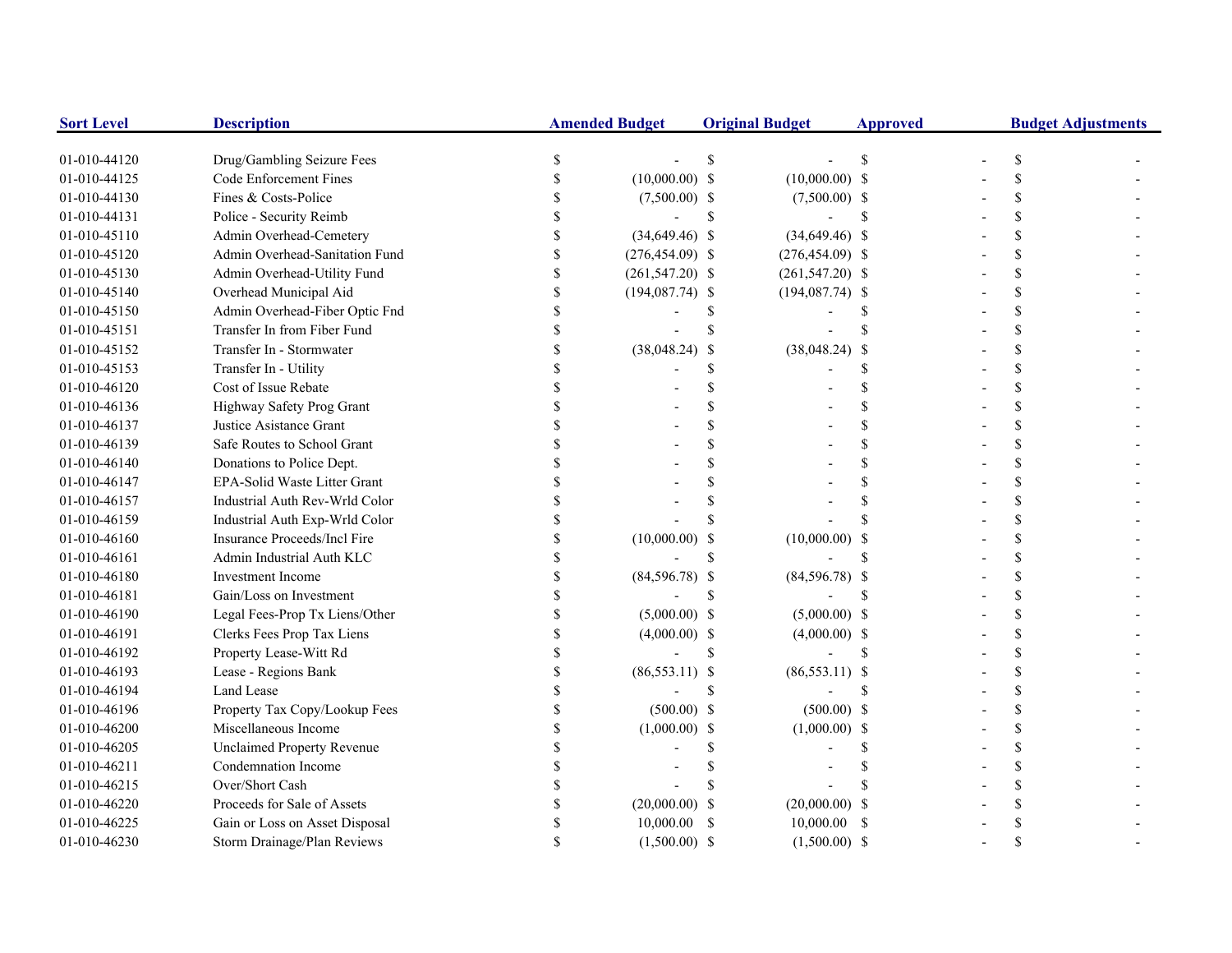| <b>Sort Level</b> | <b>Description</b>           | <b>Amended Budget</b>    |  | <b>Original Budget</b>   | Approved |                          | <b>Budget Adjustments</b> |                          |
|-------------------|------------------------------|--------------------------|--|--------------------------|----------|--------------------------|---------------------------|--------------------------|
|                   |                              |                          |  |                          |          |                          |                           |                          |
| 01-010-47135      | Line of Credit Franklin Bank | $\overline{\phantom{a}}$ |  | $\overline{\phantom{a}}$ |          | $\overline{\phantom{a}}$ |                           | $\overline{\phantom{0}}$ |
| 01-010-47140      | Loan Proceeds                | $\overline{\phantom{a}}$ |  | $\overline{\phantom{a}}$ |          | $\sim$                   |                           |                          |
| 01-010-48001      | Contributed Capital          | $\sim$                   |  | $\overline{\phantom{a}}$ |          | $\overline{\phantom{a}}$ |                           | $\overline{\phantom{0}}$ |
| 010               | Legislative                  | $(9,414,152.98)$ \$      |  | $(8,881,045.37)$ \$      |          | $\sim$                   |                           | 533,107.61               |
| Revenue           | Revenue                      | 9,414,152.98 \$          |  | 8,881,045.37 \$          |          | $\sim$                   |                           | 533,107.61               |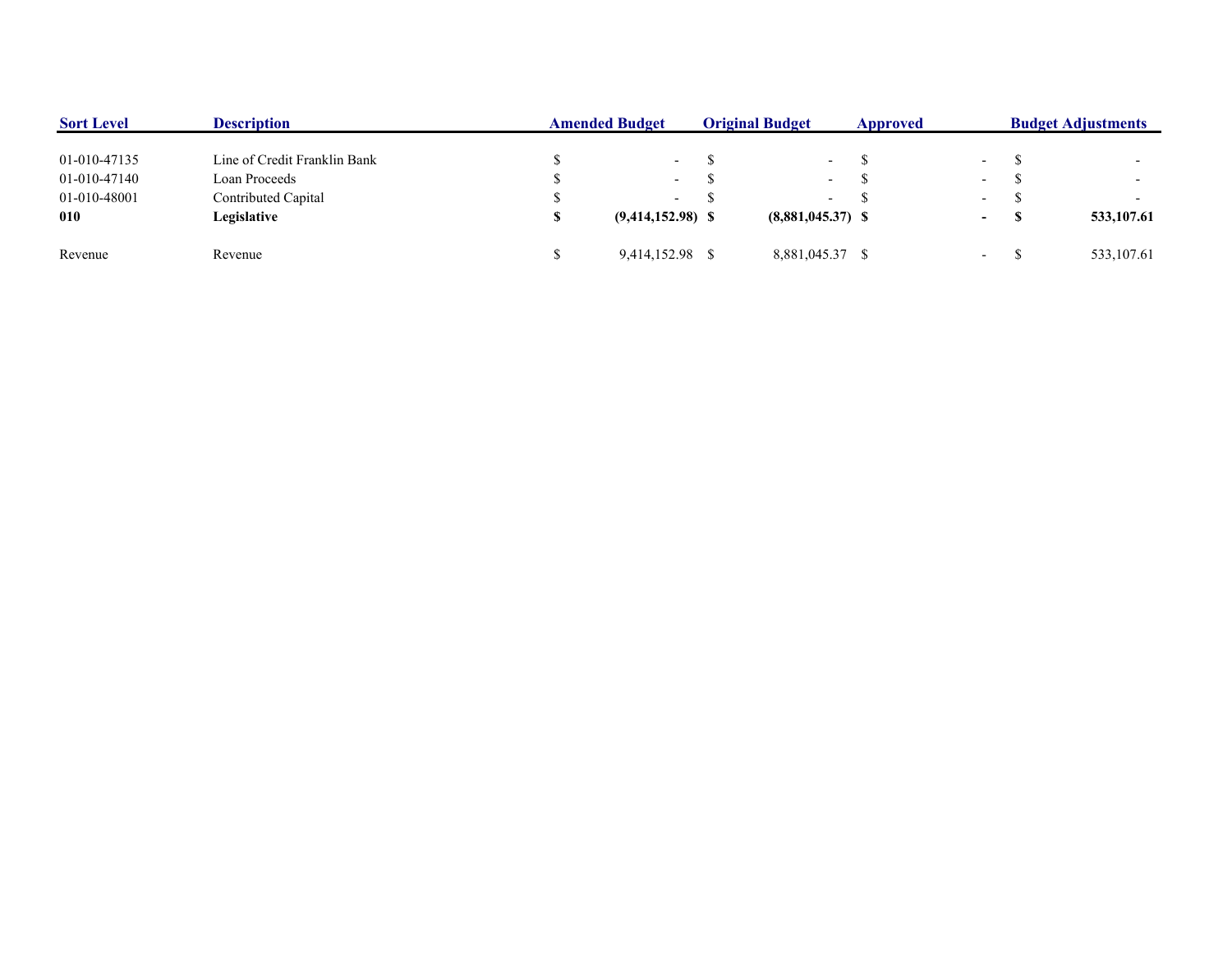| <b>Sort Level</b> | <b>Description</b>            | <b>Amended Budget</b>     |           |                           | <b>Original Budget</b>   | <b>Approved</b>    | <b>Budget Adjustments</b> |  |
|-------------------|-------------------------------|---------------------------|-----------|---------------------------|--------------------------|--------------------|---------------------------|--|
|                   |                               |                           |           |                           |                          |                    |                           |  |
| Expense           | Expense                       |                           |           |                           |                          |                    |                           |  |
| 010               | Legislative                   |                           |           |                           |                          |                    |                           |  |
| 01-010-50010      | Compensation                  | $\mathbb{S}$              | 74,800.00 | <sup>\$</sup>             | 74,800.00                | -\$                | \$                        |  |
| 01-010-50011      | Emergency - Compensation      | \$                        |           | <sup>\$</sup>             |                          | \$                 | <sup>\$</sup>             |  |
| 01-010-50060      | Compensation-On Call Pay      | $\mathbb S$               |           | \$                        |                          | <sup>\$</sup>      | \$                        |  |
| 01-010-50070      | Overtime-Non Salaried         | \$                        |           |                           |                          | S                  | \$                        |  |
| 01-010-50080      | Compensation-Deferred         | \$                        |           |                           |                          | $\mathbf{\hat{S}}$ | \$                        |  |
| 01-010-50110      | FICA/Medicare                 | $\mathbb{S}$              | 7,145.16  | <sup>\$</sup>             | 7,145.16                 | <sup>S</sup>       | \$                        |  |
| 01-010-50210      | Insurance-Dental              | \$                        | 537.60    | <sup>\$</sup>             | 537.60                   | $\mathbf{s}$       | <sup>\$</sup>             |  |
| 01-010-50220      | Insurance-Life                | \$                        | 380.16 \$ |                           | 380.16 \$                |                    | <sup>\$</sup>             |  |
| 01-010-50230      | Insurance-Medical             | $\mathbb{S}$              | 36,604.32 | -\$                       | 36,604.32 \$             |                    | \$                        |  |
| 01-010-50231      | Insurance-HRA                 | \$                        | 978.00    | <sup>\$</sup>             | 978.00                   | -S                 | \$                        |  |
| 01-010-50240      | Insurance-Retirees            | \$                        |           | S                         |                          | S                  | \$                        |  |
| 01-010-50250      | Insurance-Unemployment        | \$                        | 87.52     | <sup>\$</sup>             | 87.52                    | -\$                | \$                        |  |
| 01-010-50260      | Insurance-Workers Comp        | \$                        | 1,678.85  | $\boldsymbol{\mathsf{S}}$ | 1,678.85                 | $\mathcal{S}$      | \$                        |  |
| 01-010-50280      | Vacation                      | \$                        |           | \$                        |                          | \$                 | \$                        |  |
| 01-010-50510      | Other                         | \$                        | 1,000.00  | $\mathcal{S}$             | 1,000.00                 | -S                 | \$                        |  |
| 01-010-50610      | Pensions-Retirees             | \$                        |           | \$.                       |                          | $\mathbf S$        | \$                        |  |
| 01-010-50710      | Retirement - CERS             | $\mathbb S$               | 3,234.00  | \$                        | 3,234.00                 | $\mathcal{S}$      | \$                        |  |
| 01-010-50711      | Retirement - OPEB             | \$                        |           | S                         | $\overline{\phantom{a}}$ | <sup>\$</sup>      | <sup>\$</sup>             |  |
| 01-010-50810      | Uniforms                      |                           |           | \$                        |                          | <b>S</b>           | <sup>\$</sup>             |  |
| 01-010-51005      | <b>Annexation Costs</b>       | \$                        | 2,500.00  | \$                        | 2,500.00                 | <sup>\$</sup>      | \$                        |  |
| 01-010-51120      | Contract Labor-Bldg Repair    | \$                        |           |                           |                          | S                  | \$                        |  |
| 01-010-51220      | <b>Equipment Rental</b>       | \$                        |           |                           |                          | \$.                | \$                        |  |
| 01-010-51221      | Technology Lease Payments     | $\mathbb{S}$              | 312.73    | <sup>\$</sup>             | 312.73                   | <sup>\$</sup>      | \$                        |  |
| 01-010-51230      | Freight/Shipping/Handling     | \$                        | 100.00    | <sup>\$</sup>             | 100.00                   | <sup>\$</sup>      | \$                        |  |
| 01-010-51310      | Janitorial Service & Related  | \$                        |           | \$                        |                          | $\mathbf{\hat{S}}$ | \$                        |  |
| 01-010-51330      | Ordinance Codification        | $\mathbb{S}$              | 2,500.00  | -S                        | 2,500.00                 | -S                 | \$                        |  |
| 01-010-51610      | Printing & Advertising        | \$                        | 10,000.00 | \$                        | 10,000.00                | -S                 | \$                        |  |
| 01-010-51735      | Profess-Backhoe Repair/Maint  | $\mathbb{S}$              |           | \$                        |                          | <sup>\$</sup>      | <sup>\$</sup>             |  |
| 01-010-51740      | Profess-Computer Maint/Repair | $\boldsymbol{\mathsf{S}}$ |           |                           |                          | <sup>\$</sup>      | <sup>\$</sup>             |  |
| 01-010-51745      | Professional-Consultant       | \$                        | 1,000.00  | \$                        | 1,000.00                 | \$                 | \$                        |  |
| 01-010-51748      | Profess-License Maint/Support | \$                        |           | \$.                       | $\overline{\phantom{0}}$ | \$.                | <sup>\$</sup>             |  |
| 01-010-51755      | Profess-Equip Maint/Repair    | \$                        |           |                           |                          |                    | $\mathbf{\hat{S}}$        |  |
| 01-010-51765      | Professional-Other            | \$                        | 5,000.00  | <sup>\$</sup>             | 5,000.00                 | <sup>\$</sup>      | \$                        |  |
| 01-010-51780      | Profess-Vehicle Repair/Maint  | $\mathbb{S}$              |           | \$.                       |                          | $\mathcal{S}$      | $\mathcal{S}$             |  |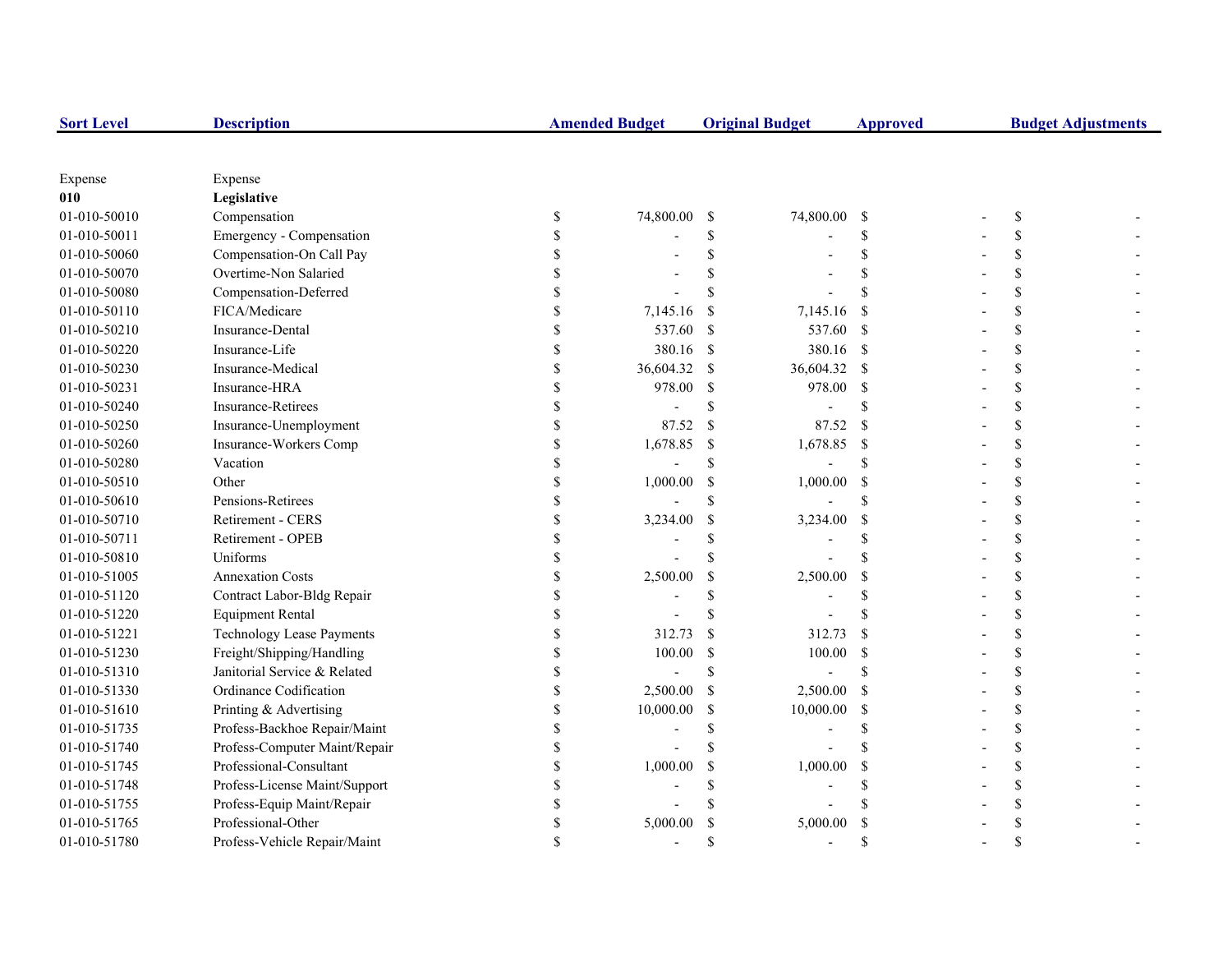| <b>Sort Level</b> | <b>Description</b>             | <b>Amended Budget</b> |    | <b>Original Budget</b> | <b>Approved</b> |  | <b>Budget Adjustments</b> |
|-------------------|--------------------------------|-----------------------|----|------------------------|-----------------|--|---------------------------|
| 01-010-51850      | <b>Test Analysis</b>           |                       |    |                        |                 |  |                           |
| 01-010-51910      | Utilities-Electric             |                       |    |                        |                 |  |                           |
| 01-010-51920      | Utilities-Nat Gas/Propane      |                       |    |                        |                 |  |                           |
| 01-010-51930      |                                |                       |    |                        |                 |  |                           |
|                   | Utilities- Warning Sirens      | 2,000.00              |    | 2,000.00               |                 |  |                           |
| 01-010-51940      | Utilities-Communications       | 1,020.00              |    | 1,020.00               |                 |  |                           |
| 01-010-51950      | Utilities-Water/Sewer          | 60.00                 | S  | 60.00                  | -S              |  |                           |
| 01-010-52020      | Supplies-Bldg Maint/Repair     | 500.00                | -S | 500.00                 | - \$            |  |                           |
| 01-010-52060      | Supplies-Computer/Copier/Print | 250.00                | S  | $250.00$ \$            |                 |  |                           |
| 01-010-52110      | Equipment (Under \$2,000 Each) | 2,000.00              | S  | 2,000.00               | -S              |  |                           |
| 01-010-52120      | Supplies-Equip Maint/Repair    |                       |    |                        |                 |  |                           |
| 01-010-52250      | Fuel, Oil, Fluids              |                       |    |                        |                 |  |                           |
| 01-010-52350      | Supplies-Janitorial            |                       |    |                        |                 |  |                           |
| 01-010-52700      | Supplies-Office                | 250.00                |    | 250.00                 |                 |  |                           |
| 01-010-52750      | Supplies-Other                 | 250.00                |    | 250.00                 | -S              |  |                           |
| 01-010-52840      | Postage-Meter & Related        |                       |    |                        |                 |  |                           |
| 01-010-52865      | Supplies-Safety/Protective     |                       |    |                        |                 |  |                           |
| 01-010-52890      | Software                       |                       |    |                        |                 |  |                           |
| 01-010-52950      | Vehicle-Supplies Repair/Maint  |                       |    |                        |                 |  |                           |
| 01-010-53101      | Fines & Penalties              |                       |    |                        |                 |  |                           |
| 01-010-53375      | Character CTS/Proj Graduation  |                       |    | 1,000.00               |                 |  | (1,000.00)                |
| 01-010-53450      | Coffee, Tea & Related          | 100.00                |    | 100.00                 |                 |  |                           |
| 01-010-53460      | Conference/Train/School        | 2,000.00              | -S | 2,000.00               | - S             |  |                           |
| 01-010-53470      | Dues & Subscriptions           | 11,500.00             |    | 11,500.00              | -S              |  |                           |
| 01-010-53500      | Easements                      |                       |    |                        |                 |  |                           |
| 01-010-53507      | Government CATV A/V Costs      | 2,700.00              |    | 2,700.00               |                 |  |                           |
| 01-010-53600      | Miscellaneous                  | 250.00                |    | 250.00                 |                 |  |                           |
| 01-010-53850      | Travel/Lodging/Meals           | 7,500.00              |    | 7,500.00 \$            |                 |  |                           |
| 010               | Legislative                    | 178,238.34            | S  | 179,238.34 \$          |                 |  | (1,000.00)                |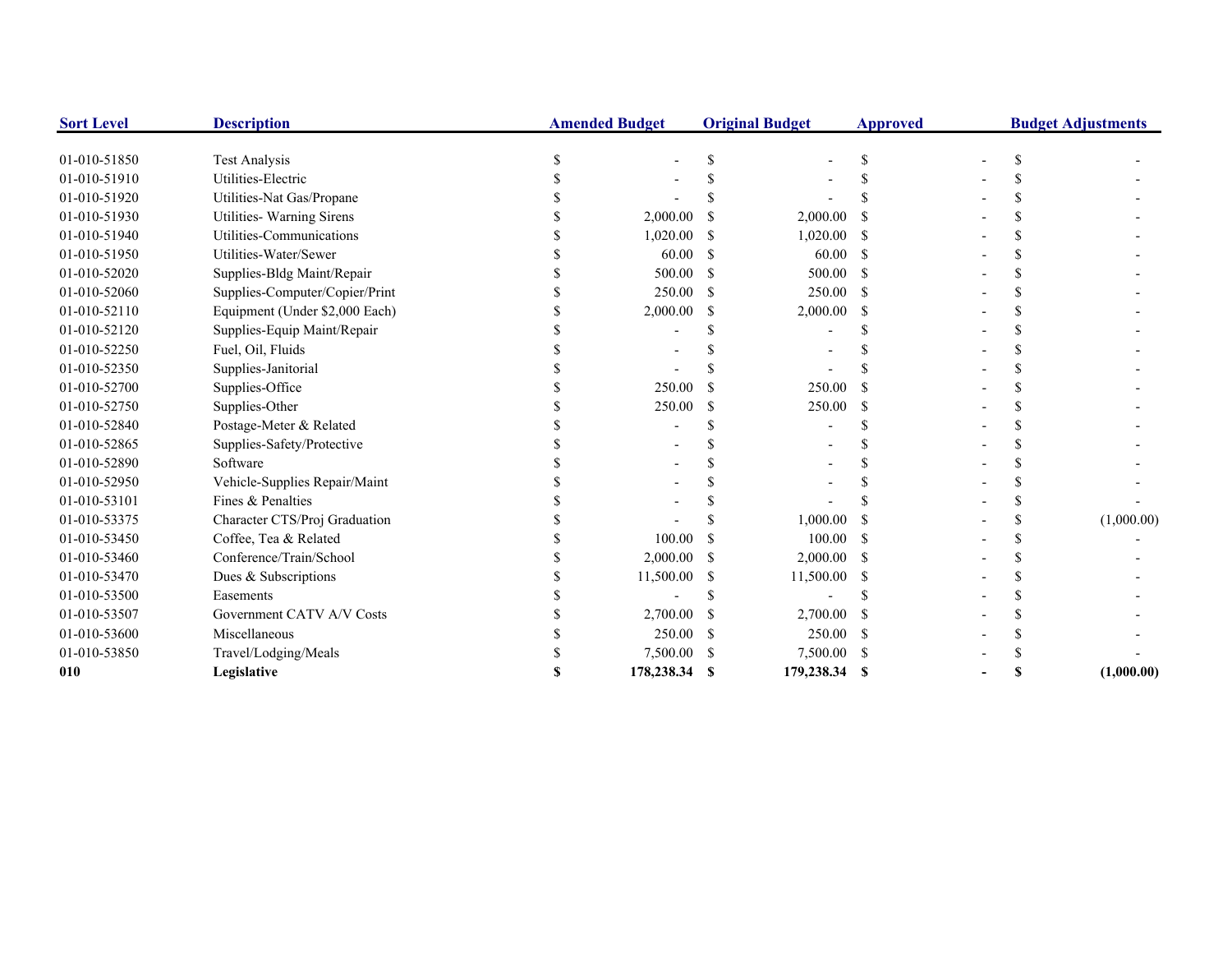| <b>Sort Level</b> | <b>Description</b>             |             | <b>Amended Budget</b> |               | <b>Original Budget</b> | <b>Approved</b> |                    | <b>Budget Adjustments</b> |
|-------------------|--------------------------------|-------------|-----------------------|---------------|------------------------|-----------------|--------------------|---------------------------|
|                   |                                |             |                       |               |                        |                 |                    |                           |
| 011               | Administration                 |             |                       |               |                        |                 |                    |                           |
| 01-011-50010      | Compensation                   | \$          | 215,335.21            | -S            | 215,335.21 \$          |                 | \$                 |                           |
| 01-011-50011      | Emergency - Compensation       | \$          |                       | $\mathbb S$   |                        | <sup>\$</sup>   | \$                 |                           |
| 01-011-50060      | Compensation-On Call Pay       | \$          |                       | \$            |                        | \$              | \$                 |                           |
| 01-011-50070      | Overtime-Non Salaried          | \$          | 1,418.61              | <sup>\$</sup> | 1,418.61               | $\mathcal{S}$   | \$                 |                           |
| 01-011-50080      | Compensation-Deferred          | \$          | 6,141.72              | <sup>\$</sup> | 6,141.72               | <sup>\$</sup>   | \$                 |                           |
| 01-011-50090      | Compensation-Vehicle Allowance | \$          | 7,200.00              | -S            |                        | $\mathcal{S}$   | \$                 | 7,200.00                  |
| 01-011-50110      | FICA/Medicare                  | \$          | 15,130.44             | <sup>\$</sup> | 15,130.44              | $\mathcal{S}$   | \$                 |                           |
| 01-011-50210      | <b>Insurance-Dental</b>        | \$          | 792.36 \$             |               | 792.36 \$              |                 | \$                 |                           |
| 01-011-50220      | Insurance-Life                 | \$          | 1,128.92              | <sup>\$</sup> | 1,128.92 \$            |                 | \$                 |                           |
| 01-011-50230      | Insurance-Medical              | \$          | 36,868.74             | <sup>\$</sup> | 36,868.74              | <sup>\$</sup>   | \$                 |                           |
| 01-011-50231      | Insurance-HRA                  | \$          | 2,531.88              | <sup>\$</sup> | 2,531.88 \$            |                 | \$                 |                           |
| 01-011-50240      | <b>Insurance-Retirees</b>      | \$          | 29,352.36             | -S            | 29,352.36 \$           |                 | \$                 |                           |
| 01-011-50250      | Insurance-Unemployment         | \$          | 253.60                | <sup>S</sup>  | 253.60                 | -S              | \$                 |                           |
| 01-011-50260      | Insurance-Workers Comp         | \$          | 4,986.99              | <sup>\$</sup> | 4,986.99               | \$              | \$                 |                           |
| 01-011-50280      | Vacation                       | \$          |                       | \$            |                        | <sup>\$</sup>   | \$                 |                           |
| 01-011-50510      | Other                          | \$          | 12,000.00             | <sup>\$</sup> | 12,000.00              | <sup>\$</sup>   | \$                 |                           |
| 01-011-50610      | Pensions-Retirees              | \$          | 7,200.00              | -S            | 7,200.00               | -S              | \$                 |                           |
| 01-011-50710      | Retirement - CERS              | \$          | 58,415.24             | <sup>\$</sup> | 58,415.24              | <sup>\$</sup>   | \$                 |                           |
| 01-011-50711      | Retirement - OPEB              | $\mathbf S$ |                       | S             |                        |                 | \$                 |                           |
| 01-011-50810      | Uniforms                       | \$          | 250.00                | <sup>\$</sup> | 250.00                 | -S              | \$                 |                           |
| 01-011-51120      | Contract Labor-Bldg Repair     | \$          | 2,500.00              | <sup>\$</sup> | 2,500.00 \$            |                 | \$                 |                           |
| 01-011-51121      | Leasehold Maint/Repair         | \$          | 5,000.00              | <sup>\$</sup> | 5,000.00 \$            |                 | \$                 |                           |
| 01-011-51220      | <b>Equipment Rental</b>        | \$          |                       | $\mathcal{S}$ |                        |                 | \$                 |                           |
| 01-011-51221      | Technology Lease Payments      | \$          | 1,660.68              | $\mathbb{S}$  | 1,660.68 \$            |                 | \$                 |                           |
| 01-011-51230      | Freight/Shipping/Handling      | \$          | 200.00                | $\mathcal{S}$ | $200.00$ \$            |                 | \$                 |                           |
| 01-011-51310      | Janitorial Service & Related   | \$          | 1,500.00              | <sup>\$</sup> | 1,500.00 \$            |                 | \$                 |                           |
| 01-011-51510      | Physicals/Rests/Vaccines       | \$          | 1,000.00              | <sup>\$</sup> | 1,000.00               | <sup>\$</sup>   | \$                 |                           |
| 01-011-51610      | Printing & Advertising         | \$          | 1,000.00              | <sup>\$</sup> | 1,000.00               | \$              | \$                 |                           |
| 01-011-51735      | Profess-Backhoe Repair/Maint   | \$          |                       | \$            |                        | S.              | \$                 |                           |
| 01-011-51740      | Profess-Computer Maint/Repair  | \$          |                       | \$            |                        |                 | \$                 |                           |
| 01-011-51745      | Professional-Consultant        | \$          | 12,500.00             | <sup>\$</sup> | 12,500.00              | <sup>\$</sup>   | $\mathbf{\hat{S}}$ |                           |
| 01-011-51748      | Profess-License Maint/Support  | \$          | 22,320.00             | <sup>\$</sup> | 22,320.00              | <sup>\$</sup>   | \$                 |                           |
| 01-011-51755      | Profess-Equip Maint/Repair     | \$          | 2,000.00              | <sup>\$</sup> | 2,000.00               | $\mathcal{S}$   | \$                 |                           |
| 01-011-51765      | Professional-Other             | \$          | 17,000.00             | S             | 17,000.00              |                 | \$                 |                           |
| 01-011-51780      | Profess-Vehicle Repair/Maint   | \$          | $\blacksquare$        | \$            |                        | $\mathcal{S}$   | \$                 |                           |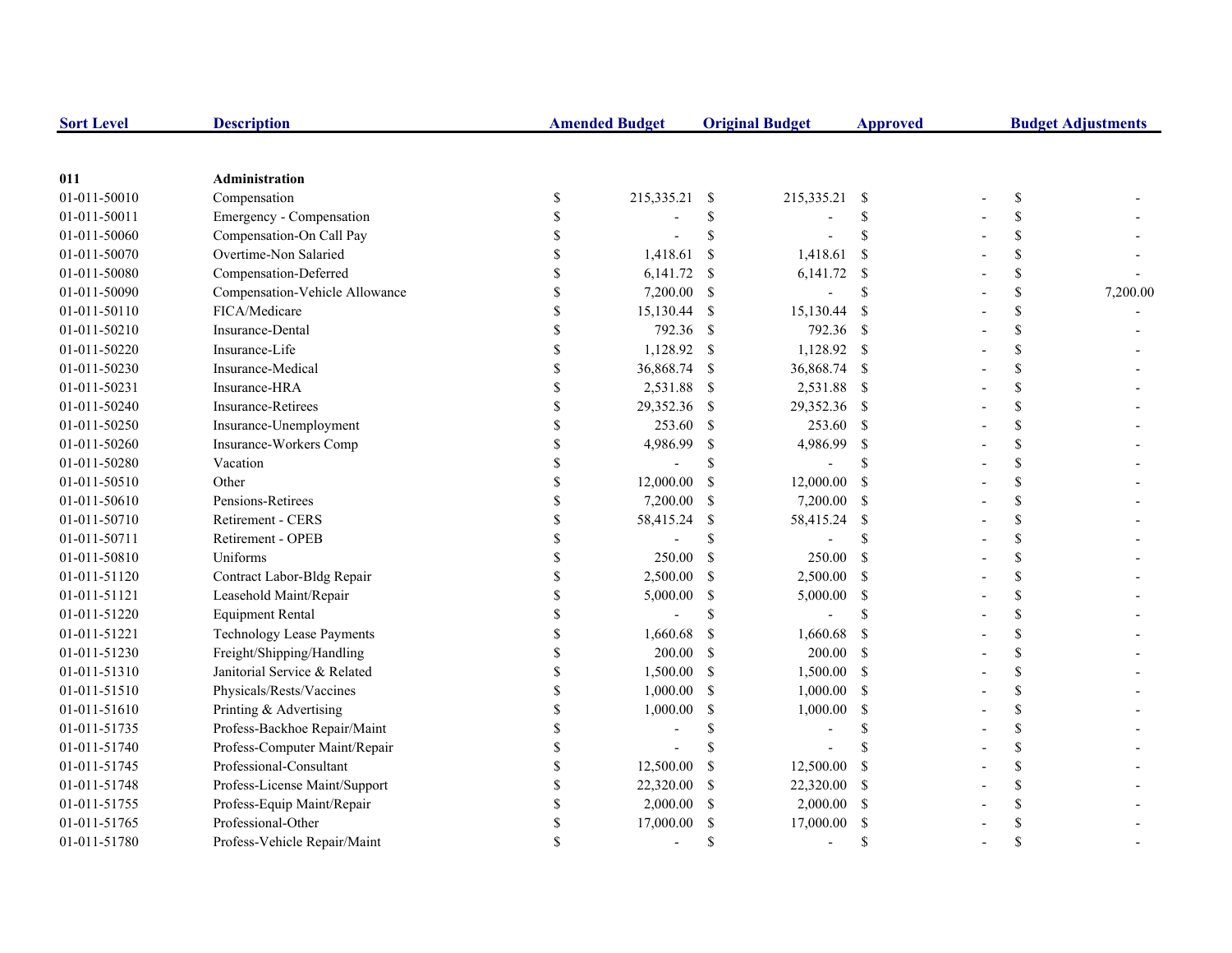| <b>Sort Level</b> | <b>Description</b>             | <b>Amended Budget</b> |               | <b>Original Budget</b> | <b>Approved</b> |             | <b>Budget Adjustments</b> |
|-------------------|--------------------------------|-----------------------|---------------|------------------------|-----------------|-------------|---------------------------|
| 01-011-51850      | <b>Test Analysis</b>           |                       |               |                        |                 |             |                           |
| 01-011-51910      | Utilities-Electric             |                       |               |                        |                 |             |                           |
| 01-011-51920      | Utilities-Nat Gas/Propane      |                       |               |                        |                 |             |                           |
| 01-011-51940      | Utilities-Communications       | 4,200.00              |               | 3,800.00               |                 | \$          | 400.00                    |
| 01-011-51950      | Utilities-Water/Sewer          |                       |               |                        |                 | \$.         |                           |
| 01-011-52020      | Supplies-Bldg Maint/Repair     | 500.00                |               | 500.00                 |                 |             |                           |
| 01-011-52060      | Supplies-Computer/Copier/Print | 1,000.00              | -S            | 1,000.00               | -8              | £.          |                           |
| 01-011-52110      | Equipment (Under \$2,000 Each) | 1,000.00              | <sup>\$</sup> | 1,000.00               | -S              |             |                           |
| 01-011-52120      | Supplies-Equip Maint/Repair    | 250.00                | <sup>\$</sup> | 250.00                 | -S              | \$          |                           |
| 01-011-52250      | Fuel, Oil, Fluids              |                       |               |                        |                 | $\mathbf S$ |                           |
| 01-011-52350      | Supplies-Janitorial            | 1,000.00              |               | 1,000.00               | -8              |             |                           |
| 01-011-52700      | Supplies-Office                | 1,000.00              | S             | $1,000.00$ \$          |                 |             |                           |
| 01-011-52750      | Supplies-Other                 | 250.00                | <sup>\$</sup> | $250.00$ \$            |                 |             |                           |
| 01-011-52840      | Postage-Meter & Related        | 250.00                | <sup>\$</sup> | 250.00 \$              |                 | \$.         |                           |
| 01-011-52865      | Supplies-Safety/Protective     | 1,500.00              | -S            | 1,500.00               | -S              | \$.         |                           |
| 01-011-52890      | Software                       | 6,000.00              | S             | 6,000.00               | -S              |             |                           |
| 01-011-52950      | Vehicle-Supplies Repair/Maint  |                       |               |                        |                 |             |                           |
| 01-011-53101      | Fines & Penalties              |                       |               |                        |                 |             |                           |
| 01-011-53450      | Coffee, Tea & Related          | 150.00                |               | 150.00                 | -\$             | \$.         |                           |
| 01-011-53460      | Conference/Train/School        | 23,000.00             |               | 23,000.00              | -S              | \$.         |                           |
| 01-011-53470      | Dues & Subscriptions           | 1,000.00              | S             | 1,000.00               | -S              |             |                           |
| 01-011-53500      | Easements                      |                       |               |                        |                 |             |                           |
| 01-011-53600      | Miscellaneous                  | 500.00                |               | 500.00                 | -\$             |             |                           |
| 01-011-53850      | Travel/Lodging/Meals           | 3,500.00              | S             | 3,500.00               | -S              |             |                           |
| 01-011-61500      | Depreciation                   |                       |               |                        |                 |             |                           |
| 01-011-73550      | Reserve for Capital Improvmnt  | 22,500.00             | S             | 30,000.00              |                 |             | (7,500.00)                |
| 01-011-74100      | Buildings - Gen Govt           |                       | \$.           | 170,000.00 \$          |                 | \$.         | (170,000.00)              |
| 01-011-74200      | Equipment - Gen govt           | 19,756.00             | -S            | 7,000.00               | -S              | \$.         | 12,756.00                 |
| 01-011-74300      | Land & Improvmnts-Gen Govt     | 536,995.00            |               | 430,069.08             | -S              | \$          | 106,925.92                |
| 01-011-74400      | Plant In Service - Gen Govt    |                       |               |                        |                 |             |                           |
| 01-011-74500      | Vehicles - Gen Govt            |                       |               |                        |                 |             |                           |
| 011               | Administration                 | 1,090,037.75          | -8            | 1,140,255.83           | -S              | S           | (50, 218.08)              |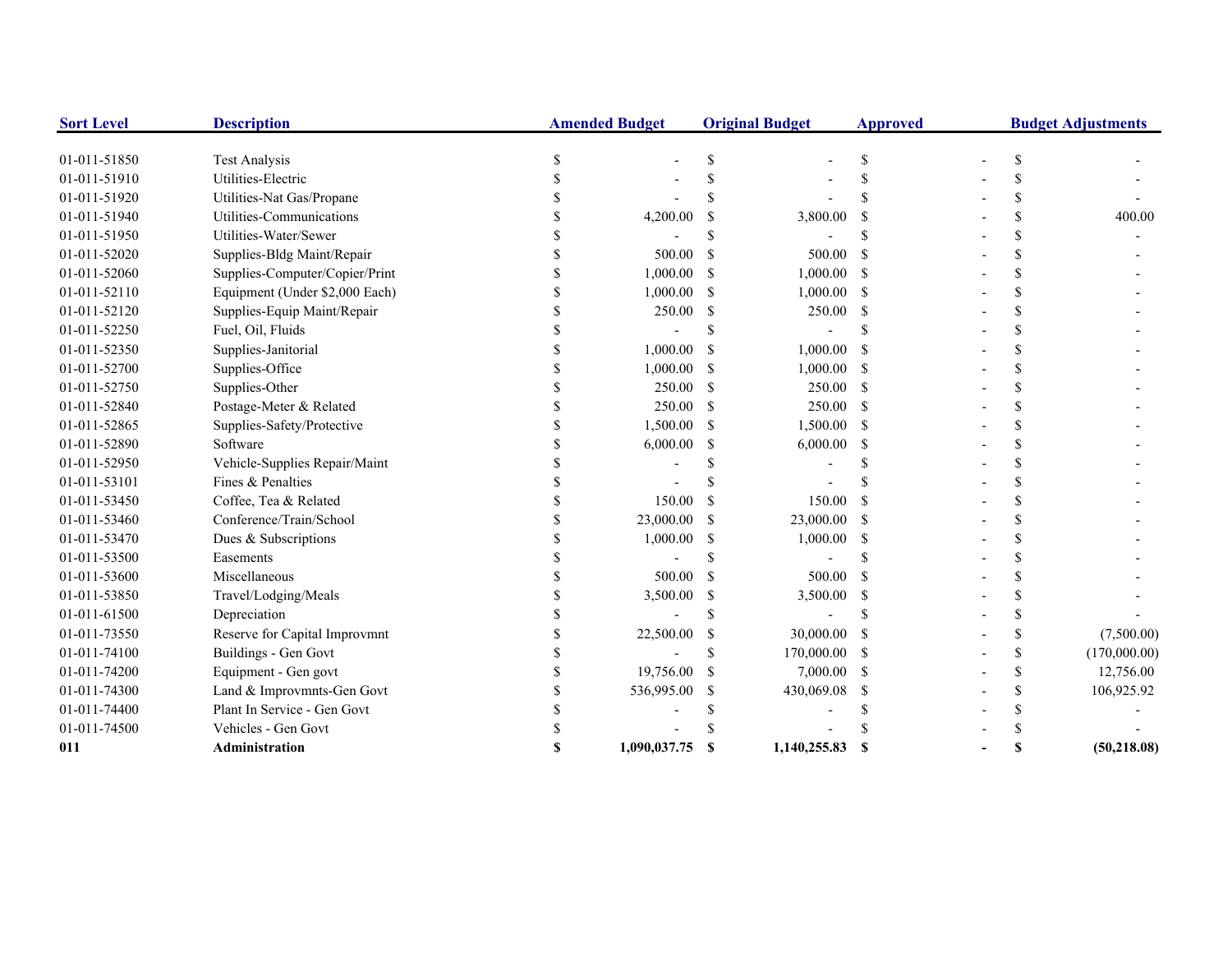| <b>Sort Level</b> | <b>Description</b>               | <b>Amended Budget</b> |               | <b>Original Budget</b> |                          | <b>Approved</b>    | <b>Budget Adjustments</b> |  |
|-------------------|----------------------------------|-----------------------|---------------|------------------------|--------------------------|--------------------|---------------------------|--|
|                   |                                  |                       |               |                        |                          |                    |                           |  |
| 012               | <b>Finance</b>                   |                       |               |                        |                          |                    |                           |  |
| 01-012-50010      | Compensation                     | \$                    | 167,908.12 \$ |                        | 167,908.12 \$            |                    | \$                        |  |
| 01-012-50011      | Emergency - Compensation         | \$                    |               | \$                     |                          | $\mathbf S$        | \$                        |  |
| 01-012-50060      | Compensation-On Call Pay         | \$                    | 287.99        | $\mathcal{S}$          | 287.99                   | -S                 | \$                        |  |
| 01-012-50070      | Overtime-Non Salaried            | \$                    | 2,069.52      | <sup>\$</sup>          | 2,069.52 \$              |                    | \$                        |  |
| 01-012-50080      | Compensation-Deferred            | \$                    | 2,447.12 \$   |                        | 2,447.12 \$              |                    | $\mathcal{S}$             |  |
| 01-012-50110      | FICA/Medicare                    | \$                    | 11,743.33 \$  |                        | 11,743.33 \$             |                    | \$                        |  |
| 01-012-50210      | Insurance-Dental                 | \$                    | 706.96 \$     |                        | 706.96 \$                |                    | \$                        |  |
| 01-012-50220      | Insurance-Life                   | \$                    | 878.16 \$     |                        | 878.16 \$                |                    | $\mathsf{\$}$             |  |
| 01-012-50230      | Insurance-Medical                | \$                    | 44,028.89     | <sup>\$</sup>          | 44,028.89 \$             |                    | $\mathbb{S}$              |  |
| 01-012-50231      | Insurance-HRA                    | \$                    | 2,160.08      | <sup>\$</sup>          | 2,160.08 \$              |                    | \$                        |  |
| 01-012-50240      | <b>Insurance-Retirees</b>        | \$                    |               | <sup>\$</sup>          |                          | \$.                | $\mathbb{S}$              |  |
| 01-012-50250      | Insurance-Unemployment           | \$                    | 198.99        | <sup>\$</sup>          | 198.99                   | -S                 | \$                        |  |
| 01-012-50260      | Insurance-Workers Comp           | \$                    | 3,881.66      | <sup>\$</sup>          | 3,881.66                 | - \$               | $\mathbb S$               |  |
| 01-012-50280      | Vacation                         | \$                    |               | \$                     | $\overline{\phantom{a}}$ | \$                 | $\mathsf{\$}$             |  |
| 01-012-50510      | Other                            | \$                    |               |                        |                          | \$                 | $\mathsf{\$}$             |  |
| 01-012-50610      | Pensions-Retirees                | \$                    |               |                        |                          |                    | $\mathbb{S}$              |  |
| 01-012-50710      | <b>Retirement - CERS</b>         | \$                    | 45,835.87     |                        | 45,835.87                | \$                 | \$                        |  |
| 01-012-50711      | Retirement - OPEB                | \$                    |               | <sup>\$</sup>          | $\overline{\phantom{a}}$ | \$                 | \$                        |  |
| 01-012-50810      | Uniforms                         | \$                    |               |                        |                          |                    | $\mathsf{\$}$             |  |
| 01-012-51120      | Contract Labor-Bldg Repair       | \$                    | 5,000.00      | <sup>\$</sup>          | 5,000.00                 | <sup>\$</sup>      | $\mathbb{S}$              |  |
| 01-012-51220      | <b>Equipment Rental</b>          | \$                    |               | S                      |                          | S                  | \$                        |  |
| 01-012-51221      | <b>Technology Lease Payments</b> | \$                    | 3,692.43      | <sup>\$</sup>          | 3,692.43                 | \$                 | $\mathbb{S}$              |  |
| 01-012-51230      | Freight/Shipping/Handling        | \$                    | 1,500.00      | <sup>S</sup>           | 1,500.00 \$              |                    | \$                        |  |
| 01-012-51310      | Janitorial Service & Related     | \$                    | 1,500.00      | -\$                    | 1,500.00 \$              |                    | \$                        |  |
| 01-012-51510      | Physicals/Rests/Vaccines         | \$                    |               | \$                     | $\overline{a}$           | $\mathbf{\hat{S}}$ | \$                        |  |
| 01-012-51610      | Printing & Advertising           | \$                    | 12,000.00     | -S                     | 12,000.00                | -S                 | \$                        |  |
| 01-012-51710      | Profess-Accounting               | \$                    | 20,000.00     | <sup>\$</sup>          | 20,000.00                | <sup>\$</sup>      | \$                        |  |
| 01-012-51725      | Profess-ADP Payroll              | \$                    |               | <sup>\$</sup>          |                          | \$                 | \$                        |  |
| 01-012-51735      | Profess-Backhoe Repair/Maint     | \$                    |               |                        |                          |                    | \$                        |  |
| 01-012-51740      | Profess-Computer Maint/Repair    | \$                    | 300.00        | <sup>\$</sup>          | 300.00                   | <sup>\$</sup>      | \$                        |  |
| 01-012-51745      | Professional-Consultant          | \$                    |               | S                      | $\overline{\phantom{0}}$ | \$.                | $\mathsf{\$}$             |  |
| 01-012-51748      | Profess-License Maint/Support    | \$                    |               |                        |                          | \$                 | $\mathbb{S}$              |  |
| 01-012-51755      | Profess-Equip Maint/Repair       | \$                    | 2,000.00      |                        | 2,000.00                 | <sup>\$</sup>      | \$                        |  |
| 01-012-51760      | Profess - US Admin Flex Fees     | \$                    | 6,000.00      |                        | 6,000.00                 |                    | $\mathcal{S}$             |  |
| 01-012-51765      | Professional-Other               | \$                    | 500.00        | <sup>S</sup>           | 500.00 \$                |                    | $\mathcal{S}$             |  |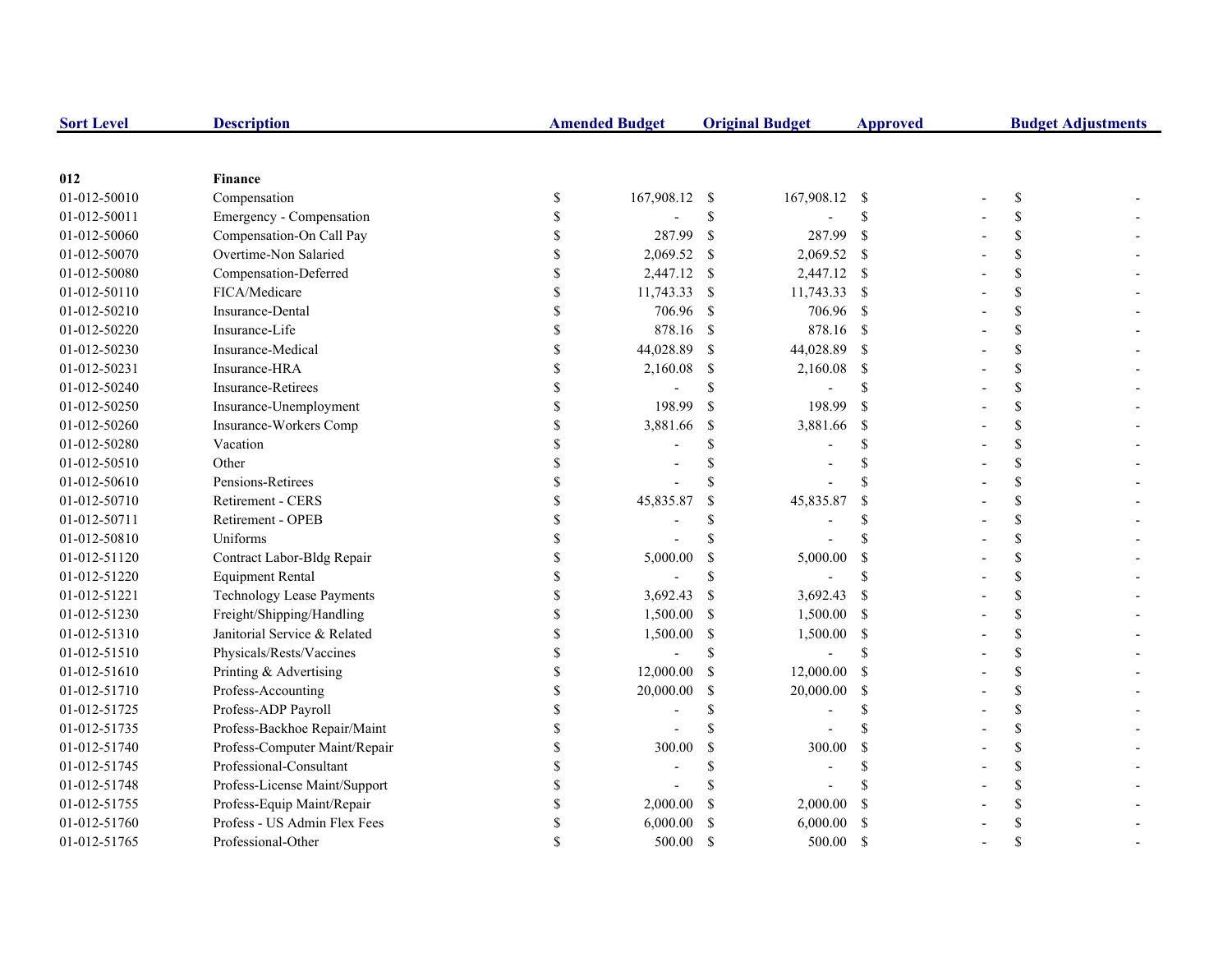| <b>Sort Level</b> | <b>Description</b>             | <b>Amended Budget</b> |            | <b>Original Budget</b> |               | <b>Approved</b> | <b>Budget Adjustments</b> |        |
|-------------------|--------------------------------|-----------------------|------------|------------------------|---------------|-----------------|---------------------------|--------|
| 01-012-51780      | Profess-Vehicle Repair/Maint   | \$                    |            | <sup>\$</sup>          |               | \$              | \$                        |        |
| 01-012-51785      | PVA Assessment                 | \$                    | 40,000.00  |                        | 40,000.00     | $\mathcal{S}$   | \$                        |        |
| 01-012-51790      | Mobile Data Terminal           |                       |            |                        |               |                 | \$                        |        |
| 01-012-51850      | <b>Test Analysis</b>           |                       |            |                        |               |                 |                           |        |
| 01-012-51910      | Utilities-Electric             | \$                    | 20,000.00  |                        | 20,000.00     |                 | S                         |        |
| 01-012-51920      | Utilities-Nat Gas/Propane      | \$                    | 5,000.00   | <sup>\$</sup>          | $5,000.00$ \$ |                 | \$                        |        |
| 01-012-51940      | Utilities-Communications       | \$                    | 4,100.00   | -S                     | 3,700.00 \$   |                 | \$                        | 400.00 |
| 01-012-51950      | Utilities-Water/Sewer          | \$                    | 750.00     | -S                     | 750.00 \$     |                 | \$                        |        |
| 01-012-52020      | Supplies-Bldg Maint/Repair     | \$                    | 2,000.00   | -S                     | $2,000.00$ \$ |                 | \$                        |        |
| 01-012-52060      | Supplies-Computer/Copier/Print | \$                    | 2,000.00   | <sup>\$</sup>          | 2,000.00 \$   |                 | \$                        |        |
| 01-012-52110      | Equipment (Under \$2,000 Each) | \$                    | 500.00     | S                      | 500.00        | <sup>\$</sup>   | \$                        |        |
| 01-012-52120      | Supplies-Equip Maint/Repair    | \$                    |            |                        |               |                 | \$                        |        |
| 01-012-52250      | Fuel, Oil, Fluids              | S                     |            |                        |               |                 | S                         |        |
| 01-012-52350      | Supplies-Janitorial            | \$                    | 1,200.00   |                        | 1,200.00      | S               | \$                        |        |
| 01-012-52700      | Supplies-Office                | \$                    | 3,000.00   |                        | 3,000.00      | - \$            | \$                        |        |
| 01-012-52750      | Supplies-Other                 |                       | 250.00     | -S                     | 250.00 \$     |                 | S                         |        |
| 01-012-52840      | Postage-Meter & Related        |                       | 20,000.00  |                        | 20,000.00 \$  |                 | S                         |        |
| 01-012-52845      | Postage-Bills & Notices        | \$                    | 26,000.00  | -S                     | 26,000.00 \$  |                 | \$                        |        |
| 01-012-52865      | Supplies-Safety/Protective     | \$                    |            | \$                     |               | \$.             | \$                        |        |
| 01-012-52890      | Software                       | \$                    | 23,250.00  | -S                     | 23,250.00     | - \$            | S                         |        |
| 01-012-52950      | Vehicle-Supplies Repair/Maint  | \$                    |            |                        |               |                 | \$                        |        |
| 01-012-53100      | <b>Bank Service Fees</b>       | \$                    | 2,000.00   | <sup>\$</sup>          | $2,000.00$ \$ |                 | \$                        |        |
| 01-012-53101      | Fines & Penalties              | \$                    |            |                        |               |                 | \$                        |        |
| 01-012-53200      | Credit Card Merchant Fees      | \$                    | 2,400.00   |                        | 2,400.00      | S               | \$                        |        |
| 01-012-53300      | <b>Building Rent</b>           | \$                    |            |                        |               |                 | \$                        |        |
| 01-012-53375      | Character CTS/Proj Graduation  | \$                    |            |                        |               |                 | \$                        |        |
| 01-012-53450      | Coffee, Tea & Related          | \$                    | 100.00     |                        | 100.00        |                 | \$                        |        |
| 01-012-53460      | Conference/Train/School        | \$                    | 6,500.00   |                        | $6,500.00$ \$ |                 | \$                        |        |
| 01-012-53470      | Dues & Subscriptions           |                       | 2,000.00   | <sup>\$</sup>          | 2,000.00      | - \$            | S                         |        |
| 01-012-53500      | Easements                      |                       |            | <sup>\$</sup>          |               |                 | \$                        |        |
| 01-012-53600      | Miscellaneous                  |                       | 500.00     |                        | 500.00        |                 |                           |        |
| 01-012-53850      | Travel/Lodging/Meals           |                       | 5,000.00   | S                      | 5,000.00      | - \$            |                           |        |
| 01-012-61500      | Depreciation                   |                       |            |                        |               |                 |                           |        |
| 012               | <b>Finance</b>                 | S                     | 501,189.12 | <b>S</b>               | 500,789.12 \$ |                 | \$.                       | 400.00 |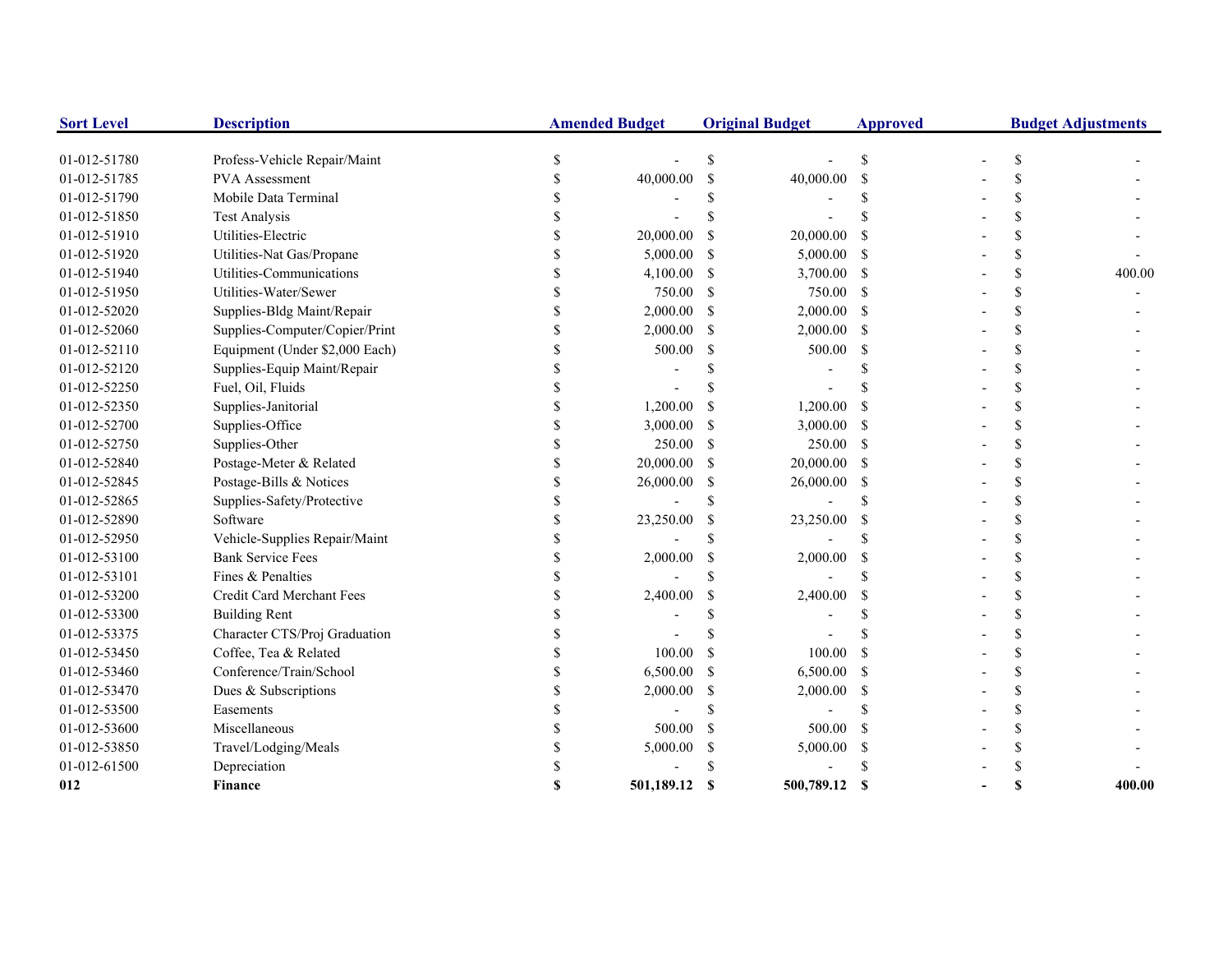| <b>Sort Level</b> | <b>Description</b>            |               | <b>Amended Budget</b> |               | <b>Original Budget</b><br><b>Approved</b> |               | <b>Budget Adjustments</b> |           |
|-------------------|-------------------------------|---------------|-----------------------|---------------|-------------------------------------------|---------------|---------------------------|-----------|
|                   |                               |               |                       |               |                                           |               |                           |           |
| 013               | Legal                         |               |                       |               |                                           |               |                           |           |
| 01-013-50010      | Compensation                  | $\mathbb{S}$  | 140,102.62 \$         |               | 140,102.62                                | <sup>\$</sup> | \$                        |           |
| 01-013-50060      | Compensation-On Call Pay      | \$            |                       | \$            |                                           | \$            | \$                        |           |
| 01-013-50070      | Overtime-Non Salaried         | \$            |                       | \$            |                                           | \$            | \$.                       |           |
| 01-013-50080      | Compensation-Deferred         |               | 7,005.12              | \$            | 7,005.12                                  | <sup>\$</sup> | \$                        |           |
| 01-013-50110      | FICA/Medicare                 |               | 9,868.68              | \$            | 9,868.68                                  | <sup>\$</sup> | \$                        |           |
| 01-013-50210      | <b>Insurance-Dental</b>       | \$            | 213.00                | $\mathbb{S}$  | 213.00                                    | \$            | $\mathcal{S}$             |           |
| 01-013-50220      | Insurance-Life                | \$            | 739.80                | <sup>S</sup>  | 739.80                                    | <sup>\$</sup> | $\mathcal{S}$             |           |
| 01-013-50230      | Insurance-Medical             | \$            | 25,803.60             | $\mathcal{S}$ | 25,803.60                                 | <sup>\$</sup> | $\mathcal{S}$             |           |
| 01-013-50231      | Insurance-HRA                 | \$            | 978.00                | $\mathcal{S}$ | 978.00                                    | <sup>\$</sup> | \$                        |           |
| 01-013-50240      | <b>Insurance-Retirees</b>     | \$            |                       | \$            |                                           | \$            | \$.                       |           |
| 01-013-50250      | Insurance-Unemployment        | \$            | 163.92                | $\mathcal{S}$ | 163.92                                    | <sup>\$</sup> | \$.                       |           |
| 01-013-50260      | Insurance-Workers Comp        | \$            | 3,266.81              | $\mathcal{S}$ | 3,266.81                                  | \$            | \$                        |           |
| 01-013-50280      | Vacation                      |               |                       | \$            |                                           | \$            | \$                        |           |
| 01-013-50510      | Other                         |               |                       | \$            |                                           | \$            | \$                        |           |
| 01-013-50610      | Pensions-Retirees             |               |                       | \$            |                                           | \$            | \$                        |           |
| 01-013-50710      | Retirement - CERS             |               | 37,757.64             | \$            | 37,757.64                                 | <sup>\$</sup> | \$                        |           |
| 01-013-50711      | Retirement - OPEB             |               |                       | \$            |                                           | \$            | $\mathbf S$               |           |
| 01-013-50810      | Uniforms                      |               |                       | \$            |                                           | \$            | $\mathcal{S}$             |           |
| 01-013-51120      | Contract Labor-Bldg Repair    |               |                       | \$            |                                           | \$            | $\mathbf S$               |           |
| 01-013-51220      | <b>Equipment Rental</b>       |               |                       | \$            |                                           | \$            | \$                        |           |
| 01-013-51230      | Freight/Shipping/Handling     | \$            |                       | \$            |                                           | \$            | \$                        |           |
| 01-013-51310      | Janitorial Service & Related  | \$            |                       | \$            |                                           | \$            | <sup>\$</sup>             |           |
| 01-013-51510      | Physicals/Rests/Vaccines      | <sup>\$</sup> |                       | \$            |                                           | \$            | \$                        |           |
| 01-013-51610      | Printing & Advertising        |               |                       | \$            |                                           | \$            | \$                        |           |
| 01-013-51735      | Profess-Backhoe Repair/Maint  |               |                       | \$            |                                           |               | \$                        |           |
| 01-013-51740      | Profess-Computer Maint/Repair |               |                       | \$            |                                           | \$            | \$                        |           |
| 01-013-51745      | Professional-Consultant       |               | 23,000.00             | \$            | 12,000.00                                 | \$            | <sup>\$</sup>             | 11,000.00 |
| 01-013-51748      | Profess-License Maint/Support |               |                       | \$            |                                           | \$            | \$                        |           |
| 01-013-51755      | Profess-Equip Maint/Repair    |               |                       | \$            |                                           |               | \$                        |           |
| 01-013-51765      | Professional-Other            | \$            | 2,500.00              | \$            | 2,500.00                                  | \$            | \$                        |           |
| 01-013-51780      | Profess-Vehicle Repair/Maint  | \$            |                       | \$            |                                           | \$            | \$                        |           |
| 01-013-51850      | <b>Test Analysis</b>          |               |                       | <sup>\$</sup> |                                           | \$            | \$                        |           |
| 01-013-51910      | Utilities-Electric            |               |                       | \$            |                                           | \$            | \$                        |           |
| 01-013-51920      | Utilities-Nat Gas/Propane     |               |                       |               |                                           |               |                           |           |
| 01-013-51940      | Utilities-Communications      |               |                       | \$            |                                           | \$            | $\mathbf S$               |           |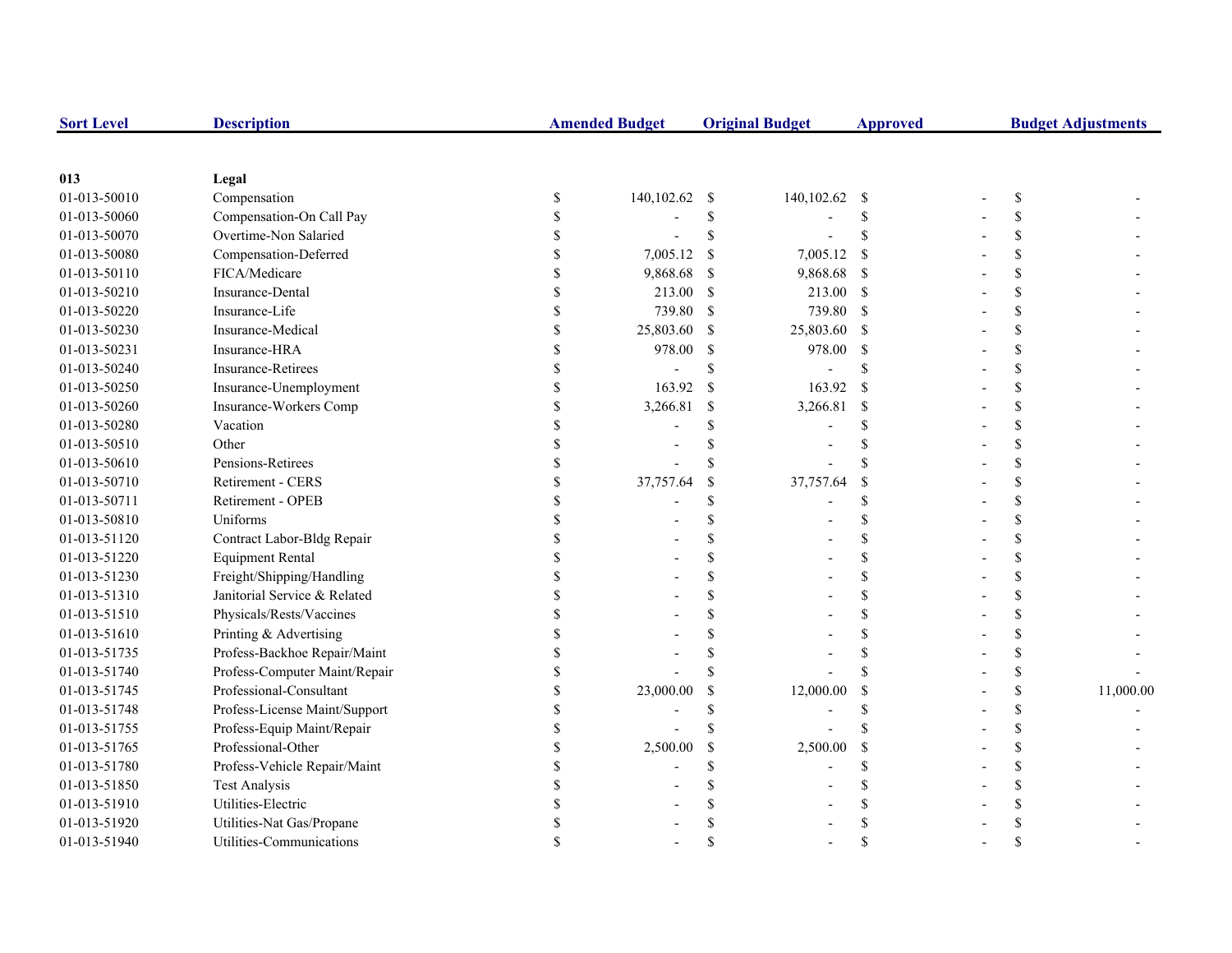| <b>Sort Level</b> | <b>Description</b>             | <b>Amended Budget</b><br><b>Original Budget</b> |               |             | <b>Approved</b> |  | <b>Budget Adjustments</b> |           |
|-------------------|--------------------------------|-------------------------------------------------|---------------|-------------|-----------------|--|---------------------------|-----------|
| 01-013-51950      | Utilities-Water/Sewer          |                                                 |               |             |                 |  |                           |           |
| 01-013-52020      | Supplies-Bldg Maint/Repair     |                                                 |               |             |                 |  |                           |           |
| 01-013-52060      | Supplies-Computer/Copier/Print |                                                 |               |             |                 |  |                           |           |
| 01-013-52110      | Equipment (Under \$2,000 Each) |                                                 |               |             |                 |  |                           |           |
| 01-013-52120      | Supplies-Equip Maint/Repair    |                                                 |               |             |                 |  |                           |           |
| 01-013-52250      | Fuel, Oil, Fluids              |                                                 |               |             |                 |  |                           |           |
| 01-013-52350      | Supplies-Janitorial            |                                                 |               |             |                 |  |                           |           |
| 01-013-52700      | Supplies-Office                | 3,500.00                                        |               | 3,500.00    |                 |  |                           |           |
| 01-013-52750      | Supplies-Other                 |                                                 |               |             |                 |  |                           |           |
| 01-013-52840      | Postage-Meter & Related        |                                                 |               |             |                 |  |                           |           |
| 01-013-52865      | Supplies-Safety/Protective     |                                                 |               |             |                 |  |                           |           |
| 01-013-52890      | Software                       |                                                 |               |             |                 |  |                           |           |
| 01-013-52950      | Vehicle-Supplies Repair/Maint  |                                                 |               |             |                 |  |                           |           |
| 01-013-53450      | Coffee, Tea & Related          |                                                 |               |             |                 |  |                           |           |
| 01-013-53460      | Conference/Train/School        | 500.00                                          |               | 500.00      |                 |  |                           |           |
| 01-013-53470      | Dues & Subscriptions           | 7,000.00                                        |               | 7,000.00    |                 |  |                           |           |
| 01-013-53500      | Easements                      |                                                 |               |             |                 |  |                           |           |
| 01-013-53600      | Miscellaneous                  | 250.00                                          |               | 250.00      |                 |  |                           |           |
| 01-013-53850      | Travel/Lodging/Meals           | 500.00                                          |               | 500.00      |                 |  |                           |           |
| 01-013-54200      | Insurance & Bonds              | 23,797.43                                       | <sup>\$</sup> | 23,797.43   |                 |  |                           |           |
| 01-013-54300      | Ins. Claims/Deductibles        | 15,000.00                                       |               | 15,000.00   |                 |  |                           |           |
| 01-013-54400      | Profess-Other Legal            | 2,500.00                                        |               | 2,500.00 \$ |                 |  |                           |           |
| 01-013-54450      | Property Foreclosure Expense   | 35,000.00                                       |               | 35,000.00   |                 |  |                           |           |
| 01-013-54490      | Judgements/Settlements         | 5,000.00                                        |               | 5,000.00    |                 |  |                           |           |
| 013               | Legal                          | 344,446.62                                      |               | 333,446.62  |                 |  |                           | 11,000.00 |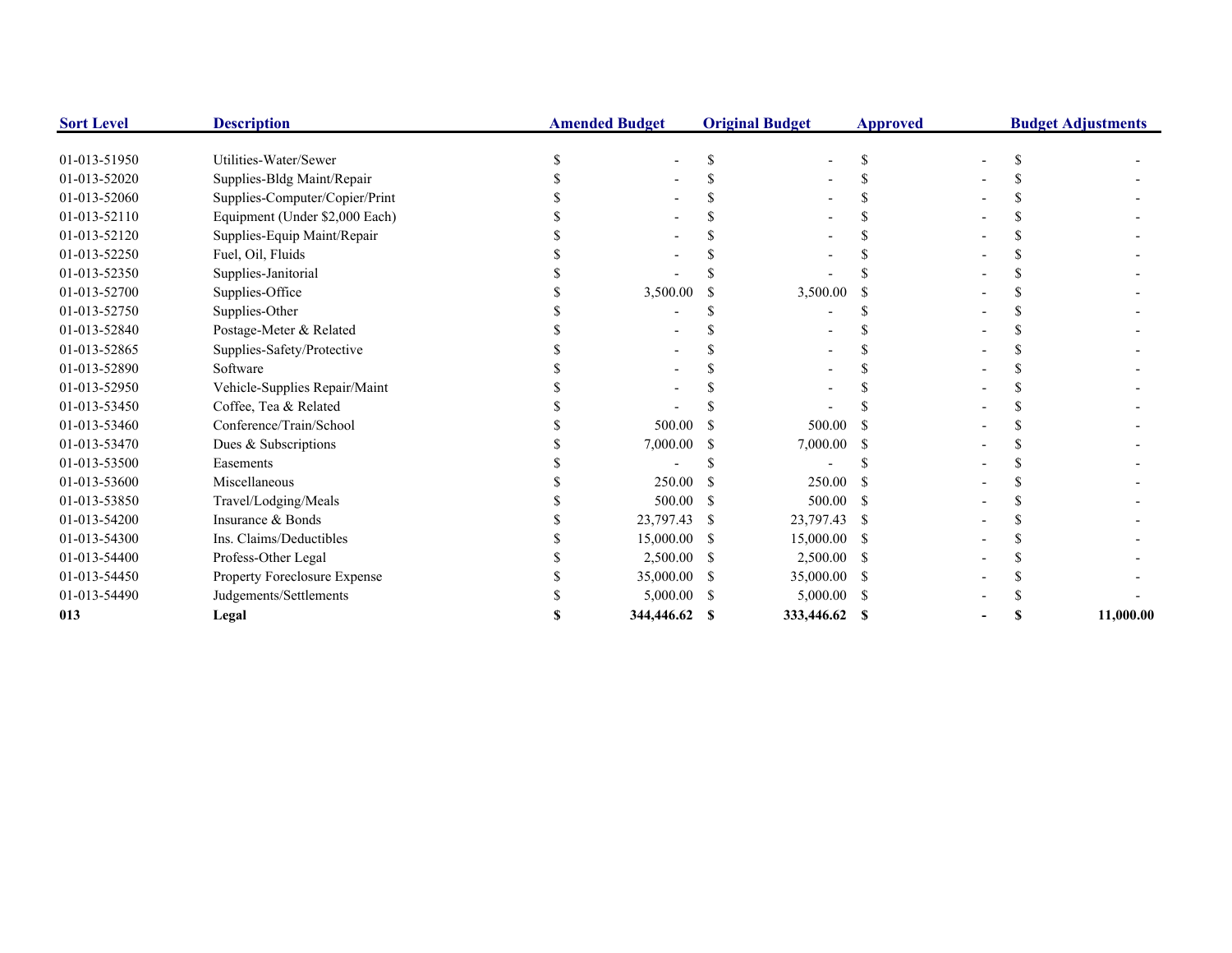| <b>Sort Level</b> | <b>Description</b>               | <b>Amended Budget</b> |               | <b>Original Budget</b> | <b>Approved</b>    | <b>Budget Adjustments</b> |               |  |
|-------------------|----------------------------------|-----------------------|---------------|------------------------|--------------------|---------------------------|---------------|--|
|                   |                                  |                       |               |                        |                    |                           |               |  |
| 014               | <b>Police Admin Sworn</b>        |                       |               |                        |                    |                           |               |  |
| 01-014-50010      | Compensation                     | \$<br>162,349.76 \$   |               | 162,349.76 \$          |                    |                           | $\mathbb{S}$  |  |
| 01-014-50011      | Emergency - Compensation         | \$                    | \$            |                        | <sup>\$</sup>      |                           | $\mathcal{S}$ |  |
| 01-014-50060      | Compensation-On Call Pay         | \$                    | \$            |                        | \$                 |                           | \$            |  |
| 01-014-50070      | Overtime-Non Salaried            | \$                    |               |                        |                    |                           | <sup>\$</sup> |  |
| 01-014-50080      | Compensation-Deferred            | \$                    |               |                        |                    |                           | <sup>\$</sup> |  |
| 01-014-50110      | FICA/Medicare                    | \$<br>10,891.92       | <sup>\$</sup> | 10,891.92              | -\$                |                           | $\mathcal{S}$ |  |
| 01-014-50210      | Insurance-Dental                 | \$<br>542.88          | <sup>\$</sup> | 542.88                 | - \$               |                           | \$            |  |
| 01-014-50220      | Insurance-Life                   | \$<br>851.76 \$       |               | 851.76 \$              |                    |                           | \$            |  |
| 01-014-50230      | Insurance-Medical                | \$<br>27,412.80       | <sup>\$</sup> | 27,412.80              | -S                 |                           | \$            |  |
| 01-014-50231      | Insurance-HRA                    | \$<br>1,956.24        | <sup>\$</sup> | 1,956.24 \$            |                    |                           | $\mathcal{S}$ |  |
| 01-014-50240      | <b>Insurance-Retirees</b>        | \$                    | \$            |                        | <sup>\$</sup>      |                           | $\mathcal{S}$ |  |
| 01-014-50250      | Insurance-Unemployment           | \$<br>189.95          | <sup>S</sup>  | 189.95                 | -S                 |                           | \$            |  |
| 01-014-50260      | Insurance-Workers Comp           | \$<br>3,762.24        | <sup>\$</sup> | 3,762.24               | $\mathcal{S}$      |                           | $\mathcal{S}$ |  |
| 01-014-50280      | Vacation                         | \$                    | \$.           |                        | \$                 |                           | \$            |  |
| 01-014-50310      | <b>KLEFPF</b> Incentive          | \$                    |               |                        |                    |                           | \$            |  |
| 01-014-50510      | Other                            | \$                    |               |                        |                    |                           | <sup>\$</sup> |  |
| 01-014-50610      | Pensions-Retirees                | \$                    |               |                        |                    |                           | \$            |  |
| 01-014-50710      | Retirement - CERS                | \$<br>71,969.56       |               | 71,969.56              | $\mathcal{S}$      |                           | \$            |  |
| 01-014-50711      | Retirement - OPEB                | \$                    | \$.           |                        | S                  |                           | \$            |  |
| 01-014-50810      | Uniforms                         | \$<br>2,500.00        | \$            | 2,500.00               | $\mathcal{S}$      |                           | $\mathbb{S}$  |  |
| 01-014-50811      | Uniforms-NEW HIRE                | \$                    | \$            |                        | \$.                |                           | $\mathbb{S}$  |  |
| 01-014-51120      | Contract Labor-Bldg Repair       | \$                    |               |                        | \$.                |                           | $\mathcal{S}$ |  |
| 01-014-51220      | <b>Equipment Rental</b>          | \$                    |               |                        |                    |                           | \$            |  |
| 01-014-51221      | <b>Technology Lease Payments</b> | \$                    |               |                        |                    |                           | $\mathcal{S}$ |  |
| 01-014-51230      | Freight/Shipping/Handling        | \$<br>100.00          | \$            | 100.00                 | <sup>\$</sup>      |                           | <sup>\$</sup> |  |
| 01-014-51310      | Janitorial Service & Related     | \$                    | \$.           | $\frac{1}{2}$          | \$                 |                           | \$            |  |
| 01-014-51510      | Physicals/Rests/Vaccines         | \$                    |               |                        | S                  |                           | \$            |  |
| 01-014-51610      | Printing & Advertising           | \$<br>150.00          | <sup>\$</sup> | 150.00                 | \$                 |                           | <sup>\$</sup> |  |
| 01-014-51735      | Profess-Equip Repair/Maint       | \$                    | S             |                        | $\mathbf{\hat{S}}$ |                           | \$            |  |
| 01-014-51740      | Profess-Computer Maint/Repair    | \$                    |               |                        |                    |                           | \$            |  |
| 01-014-51745      | Professional-Consultant          | \$                    |               |                        |                    |                           | \$            |  |
| 01-014-51748      | Profess-License Maint/Support    | \$                    |               |                        |                    |                           | $\mathbb{S}$  |  |
| 01-014-51755      | Profess-Equip Maint/Repair       | \$<br>150.00          |               | 150.00                 | <sup>\$</sup>      |                           | $\mathcal{S}$ |  |
| 01-014-51765      | Professional-Other               | \$<br>500.00          |               | 500.00                 | <sup>\$</sup>      |                           | $\mathcal{S}$ |  |
| 01-014-51780      | Profess-Vehicle Repair/Maint     | \$<br>2,500.00        | <sup>\$</sup> | 2,500.00               | -\$                |                           | $\mathcal{S}$ |  |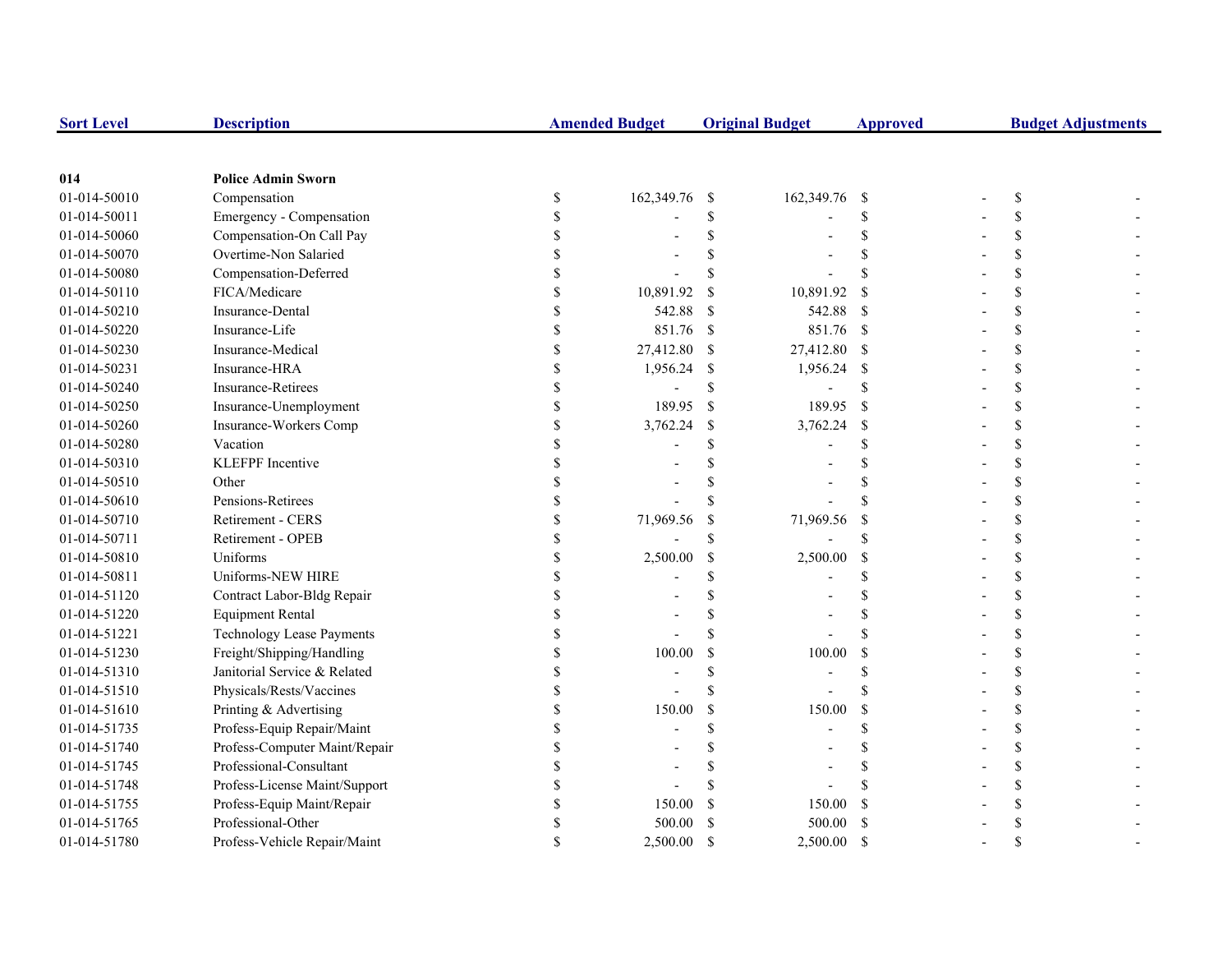| <b>Sort Level</b> | <b>Description</b>             | <b>Amended Budget</b> |     | <b>Original Budget</b> | <b>Approved</b> |  | <b>Budget Adjustments</b> |
|-------------------|--------------------------------|-----------------------|-----|------------------------|-----------------|--|---------------------------|
| 01-014-51850      | <b>Test Analysis</b>           |                       |     |                        |                 |  |                           |
| 01-014-51875      | PD Undercover Purchases        |                       |     |                        |                 |  |                           |
| 01-014-51910      | Utilities-Electric             |                       |     |                        |                 |  |                           |
| 01-014-51920      | Utilities-Nat Gas/Propane      |                       |     |                        |                 |  |                           |
| 01-014-51940      | Utilities-Communications       | 1,200.00              |     | 1,200.00               |                 |  |                           |
| 01-014-51950      | Utilities-Water/Sewer          |                       |     |                        |                 |  |                           |
| 01-014-52020      | Supplies-Bldg Maint/Repair     |                       |     |                        |                 |  |                           |
| 01-014-52060      | Supplies-Computer/Copier/Print |                       |     |                        |                 |  |                           |
| 01-014-52110      | Equipment (Under \$2,000 Each) | 500.00                |     | 500.00                 |                 |  |                           |
| 01-014-52120      | Supplies-Equip Maint/Repair    | 150.00                |     | 150.00                 |                 |  |                           |
| 01-014-52250      | Fuel, Oil, Fluids              | 2,200.00              |     | 2,200.00               |                 |  |                           |
| 01-014-52310      | Gravel/Rock                    |                       |     |                        |                 |  |                           |
| 01-014-52350      | Supplies-Janitorial            | 50.00                 |     | 50.00                  |                 |  |                           |
| 01-014-52700      | Supplies-Office                |                       |     |                        |                 |  |                           |
| 01-014-52750      | Supplies-Other                 | 175.00                |     | 175.00                 |                 |  |                           |
| 01-014-52840      | Postage-Meter & Related        |                       |     |                        |                 |  |                           |
| 01-014-52865      | Supplies-Safety/Protective     |                       |     |                        |                 |  |                           |
| 01-014-52890      | Software                       | 100.00                |     | 100.00                 |                 |  |                           |
| 01-014-52950      | Vehicle-Supplies Repair/Maint  | 150.00                |     | 150.00                 |                 |  |                           |
| 01-014-53450      | Coffee, Tea & Related          |                       |     |                        |                 |  |                           |
| 01-014-53460      | Conference/Train/School        | 5,316.00              |     | 500.00                 |                 |  | 4,816.00                  |
| 01-014-53470      | Dues & Subscriptions           | 500.00                |     | 500.00                 |                 |  |                           |
| 01-014-53500      | Easements                      |                       |     |                        |                 |  |                           |
| 01-014-53600      | Miscellaneous                  |                       |     |                        |                 |  |                           |
| 01-014-53850      | Travel/Lodging/Meals           | 1,000.00              |     | 1,000.00               |                 |  |                           |
| 014               | <b>Police Admin Sworn</b>      | 297,168.11            | - S | 292,352.11             | S               |  | 4,816.00                  |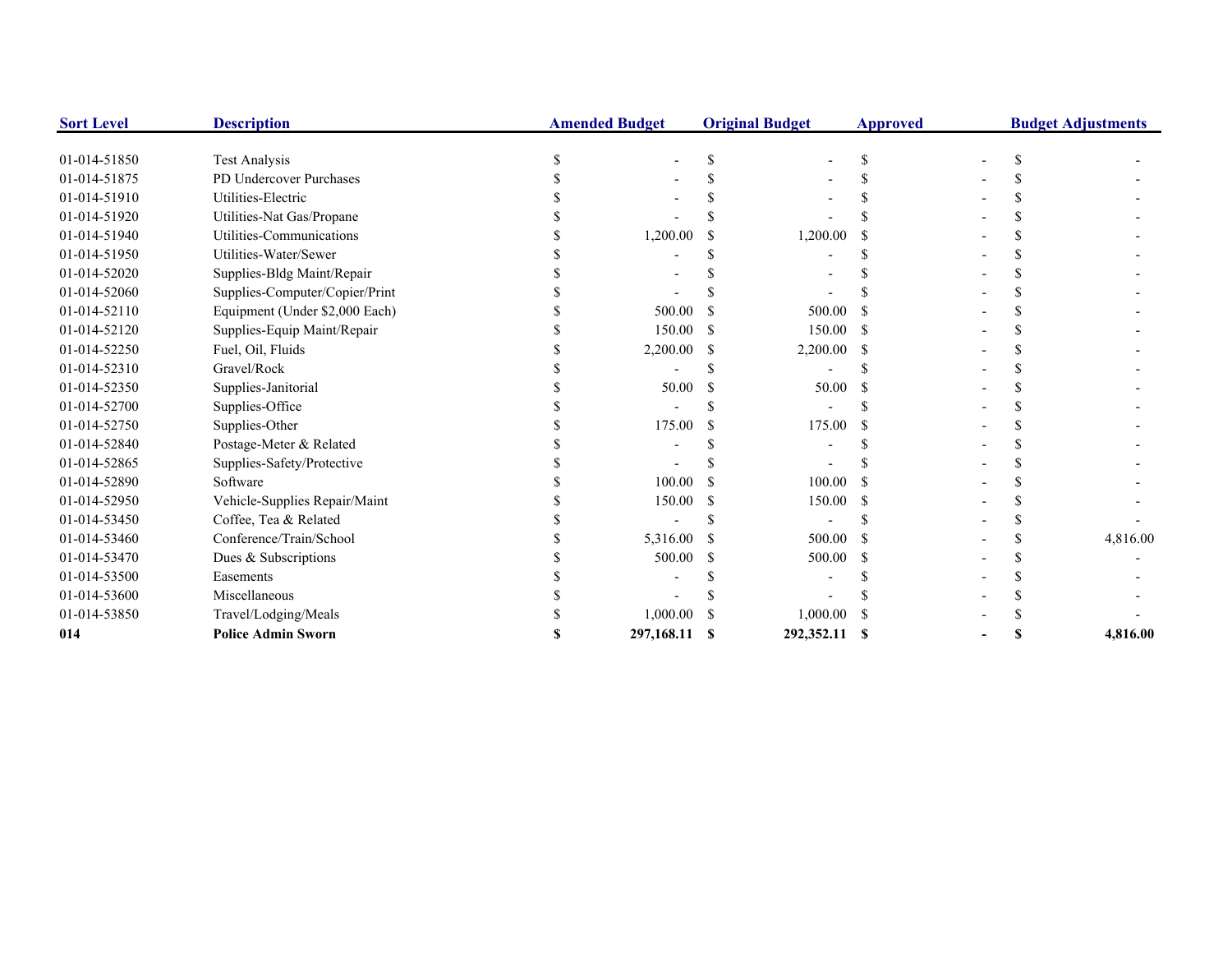| <b>Sort Level</b> | <b>Description</b>            |      | <b>Amended Budget</b> |               | <b>Original Budget</b> | <b>Approved</b>    | <b>Budget Adjustments</b> |              |          |
|-------------------|-------------------------------|------|-----------------------|---------------|------------------------|--------------------|---------------------------|--------------|----------|
|                   |                               |      |                       |               |                        |                    |                           |              |          |
| 015               | <b>Police Patrol</b>          |      |                       |               |                        |                    |                           |              |          |
| 01-015-50010      | Compensation                  | $\$$ | 1,043,061.00          | -\$           | 1,043,061.00           | -S                 |                           | $\mathbb{S}$ |          |
| 01-015-50011      | Emergency - Compensation      | \$   |                       | \$            |                        | \$                 |                           | \$           |          |
| 01-015-50060      | Compensation-On Call Pay      | \$   |                       | \$            |                        | $\mathbf{\hat{s}}$ |                           | \$           |          |
| 01-015-50070      | Overtime-Non Salaried         |      | 115,961.33            | <sup>\$</sup> | 115,961.33             | <sup>\$</sup>      |                           | \$           |          |
| 01-015-50071      | Overtime-PD Security          |      |                       | S             |                        | <sup>\$</sup>      |                           | \$           |          |
| 01-015-50080      | Compensation-Deferred         |      |                       |               |                        | $\mathcal{S}$      |                           | \$           |          |
| 01-015-50110      | FICA/Medicare                 |      | 78,986.96             | <sup>\$</sup> | 78,986.96              | <sup>S</sup>       |                           | \$           |          |
| 01-015-50210      | <b>Insurance-Dental</b>       |      | 5,424.96              | -S            | 5,424.96 \$            |                    |                           | \$           |          |
| 01-015-50220      | Insurance-Life                |      | 5,450.64              | -\$           | 5,450.64 \$            |                    |                           | \$           |          |
| 01-015-50230      | Insurance-Medical             | \$   | 196,349.28            | <sup>\$</sup> | 196,349.28 \$          |                    |                           | \$           |          |
| 01-015-50231      | Insurance-HRA                 | \$   | 12,279.80             | <sup>\$</sup> | 12,279.80 \$           |                    |                           | \$           |          |
| 01-015-50240      | <b>Insurance-Retirees</b>     | \$   | 3,030.00              | -S            | 3,030.00 \$            |                    |                           | \$           |          |
| 01-015-50250      | Insurance-Unemployment        | \$   | 1,356.06              | -S            | 1,356.06 \$            |                    |                           | \$           |          |
| 01-015-50260      | Insurance-Workers Comp        |      | 24,076.54             | -S            | 24,076.54              | $\mathcal{S}$      |                           | \$           |          |
| 01-015-50280      | Vacation                      |      |                       | \$.           |                        | <sup>\$</sup>      |                           | \$           |          |
| 01-015-50310      | <b>KLEFPF</b> Incentive       |      |                       |               |                        | <sup>\$</sup>      |                           | \$           |          |
| 01-015-50510      | Other                         |      |                       |               |                        | <b>S</b>           |                           | \$           |          |
| 01-015-50610      | Pensions-Retirees             |      | 1,200.00              | -S            | 1,200.00               | <sup>\$</sup>      |                           | \$           |          |
| 01-015-50710      | Retirement - CERS             |      | 482,115.40            | -\$           | 482,115.40             | <sup>S</sup>       |                           | \$           |          |
| 01-015-50711      | Retirement - OPEB             | \$.  |                       | \$            |                        | <sup>\$</sup>      |                           | \$           |          |
| 01-015-50810      | Uniforms                      | \$   | 27,300.00             | <sup>\$</sup> | 19,000.00              | <sup>\$</sup>      |                           | \$           | 8,300.00 |
| 01-015-50811      | Uniforms-NEW HIRE             | \$   |                       |               |                        | <sup>\$</sup>      |                           | \$           |          |
| 01-015-51120      | Contract Labor-Bldg Repair    |      |                       |               |                        | <sup>\$</sup>      |                           | \$           |          |
| 01-015-51220      | <b>Equipment Rental</b>       |      |                       |               |                        | $\mathcal{S}$      |                           | \$           |          |
| 01-015-51230      | Freight/Shipping/Handling     |      | 900.00                | <sup>\$</sup> | 900.00                 | <sup>\$</sup>      |                           | \$           |          |
| 01-015-51310      | Janitorial Service & Related  |      |                       | \$            |                        | $\mathcal{S}$      |                           | \$           |          |
| 01-015-51510      | Physicals/Rests/Vaccines      |      | 500.00                | <sup>\$</sup> | 500.00                 | $\mathcal{S}$      |                           | \$           |          |
| 01-015-51610      | Printing & Advertising        |      | 500.00                | $\mathcal{S}$ | 500.00                 | $\mathbf S$        |                           | \$           |          |
| 01-015-51735      | Profess-Backhoe Repair/Maint  |      |                       | \$            |                        | <sup>\$</sup>      |                           | \$           |          |
| 01-015-51740      | Profess-Computer Maint/Repair |      |                       | \$            |                        | \$.                |                           | \$           |          |
| 01-015-51745      | Professional-Consultant       | S    |                       |               |                        | <sup>\$</sup>      |                           | \$           |          |
| 01-015-51748      | Profess-License Maint/Support | \$   |                       |               |                        | <sup>\$</sup>      |                           | \$           |          |
| 01-015-51755      | Profess-Equip Maint/Repair    |      | 350.00                | <sup>\$</sup> | 350.00                 | <sup>\$</sup>      |                           | \$           |          |
| 01-015-51765      | Professional-Other            |      | 1,250.00              | <sup>\$</sup> | 1,250.00               | <sup>\$</sup>      |                           | \$           |          |
| 01-015-51770      | Profess-Radio                 |      | 400.00                | -\$           | 400.00                 | $\mathcal{S}$      |                           | \$           |          |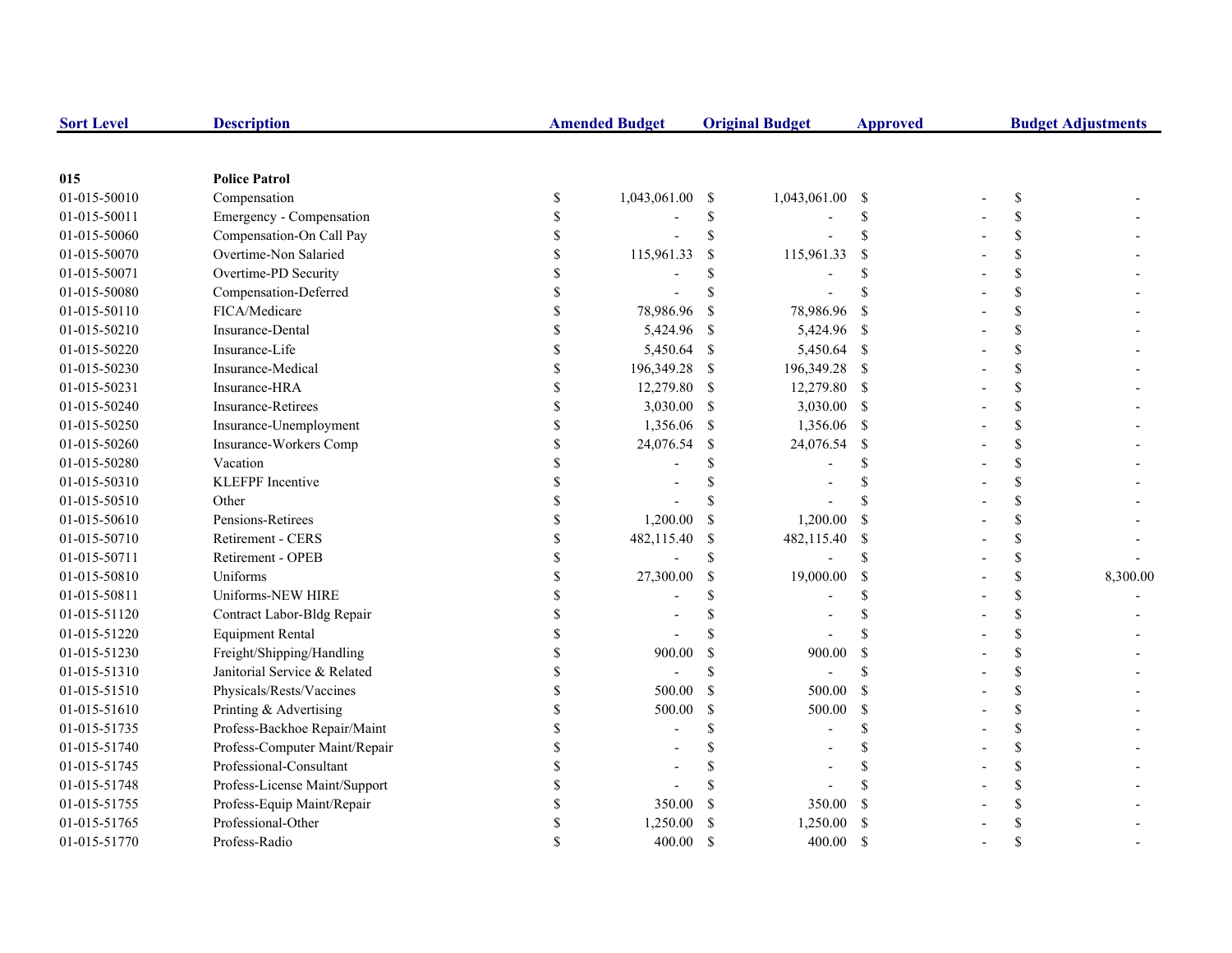| <b>Sort Level</b> | <b>Description</b>              | <b>Amended Budget</b> |     | <b>Original Budget</b> | <b>Approved</b> |  | <b>Budget Adjustments</b> |
|-------------------|---------------------------------|-----------------------|-----|------------------------|-----------------|--|---------------------------|
| 01-015-51780      | Profess-Vehicle Repair/Maint    | 20,000.00             | -S  | 20,000.00 \$           |                 |  |                           |
| 01-015-51790      | Mobile Data Terminal            |                       |     |                        |                 |  |                           |
| 01-015-51850      | <b>Test Analysis</b>            |                       |     |                        |                 |  |                           |
| 01-015-51910      | Utilities-Electric              |                       |     |                        |                 |  |                           |
| 01-015-51920      | Utilities-Nat Gas/Propane       |                       |     |                        |                 |  |                           |
| 01-015-51940      | Utilities-Communications        | 1,860.00              |     | 1,860.00               |                 |  |                           |
| 01-015-51950      | Utilities-Water/Sewer           |                       |     |                        |                 |  |                           |
| 01-015-52020      | Supplies-Bldg Maint/Repair      |                       |     |                        |                 |  |                           |
| 01-015-52060      | Supplies-Computer/Copier/Print  | 1,600.00              | \$. | 1,600.00               |                 |  |                           |
| 01-015-52110      | Equipment (Under \$2,000 Each)  | 6,000.00              | \$  | 6,000.00               |                 |  |                           |
| 01-015-52120      | Supplies-Equip Maint/Repair     |                       |     |                        |                 |  |                           |
| 01-015-52125      | <b>Equipment Backup Weapons</b> |                       |     |                        |                 |  |                           |
| 01-015-52130      | Firearms & Training             | 17,000.00             |     | 17,000.00              |                 |  |                           |
| 01-015-52135      | K-9 Program Costs               | 3,000.00              |     | 3,000.00               |                 |  |                           |
| 01-015-52250      | Fuel, Oil, Fluids               | 54,000.00             | S   | 54,000.00              |                 |  |                           |
| 01-015-52350      | Supplies-Janitorial             |                       |     |                        |                 |  |                           |
| 01-015-52700      | Supplies-Office                 |                       |     |                        |                 |  |                           |
| 01-015-52750      | Supplies-Other                  | 1,000.00              |     | 1,000.00               |                 |  |                           |
| 01-015-52810      | Photo, Video & Related          | 100.00                | \$. | 100.00                 |                 |  |                           |
| 01-015-52840      | Postage-Meter & Related         | 55.00                 | -S  | 55.00                  | -S              |  |                           |
| 01-015-52865      | Supplies-Safety/Protective      | 5,300.00              | -S  | 5,300.00 \$            |                 |  |                           |
| 01-015-52890      | Software                        | 250.00                | £.  | 250.00                 |                 |  |                           |
| 01-015-52950      | Vehicle-Supplies Repair/Maint   | 1,000.00              | \$  | 1,000.00               |                 |  |                           |
| 01-015-53450      | Coffee, Tea & Related           |                       |     |                        |                 |  |                           |
| 01-015-53460      | Conference/Train/School         | 6,942.00              |     | 3,000.00               |                 |  | 3,942.00                  |
| 01-015-53470      | Dues & Subscriptions            | 750.00                | \$. | 750.00                 |                 |  |                           |
| 01-015-53500      | Easements                       |                       |     |                        |                 |  |                           |
| 01-015-53600      | Miscellaneous                   | 100.00                | \$  | 100.00                 |                 |  |                           |
| 01-015-53850      | Travel/Lodging/Meals            | 10,000.00             |     | 10,000.00              |                 |  |                           |
| 015               | <b>Police Patrol</b>            | 2,129,448.97          | -8  | 2,117,206.97           |                 |  | 12,242.00                 |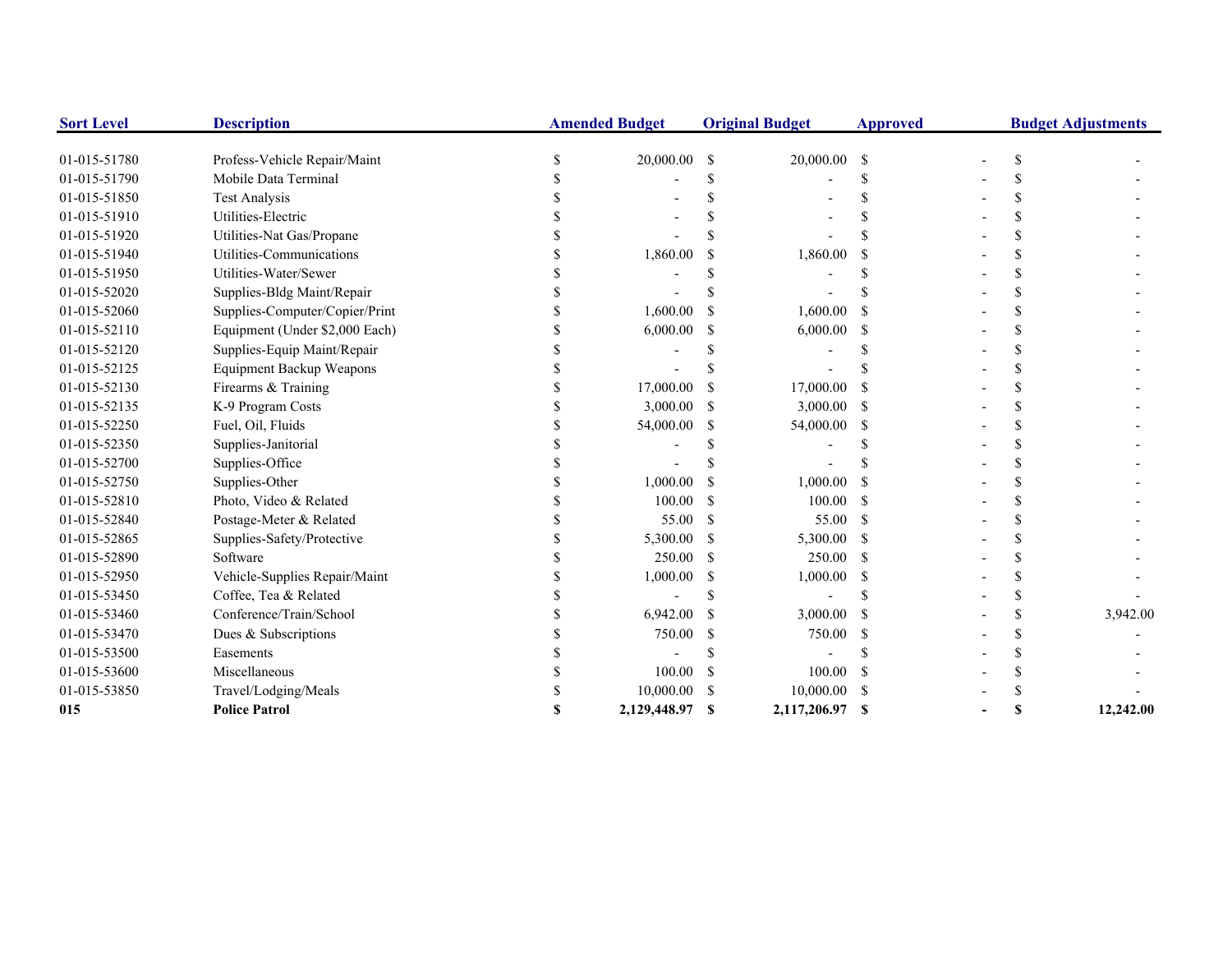| <b>Sort Level</b> | <b>Description</b>            |             | <b>Amended Budget</b> |               | <b>Original Budget</b> | <b>Approved</b> |               | <b>Budget Adjustments</b> |
|-------------------|-------------------------------|-------------|-----------------------|---------------|------------------------|-----------------|---------------|---------------------------|
|                   |                               |             |                       |               |                        |                 |               |                           |
| 016               | <b>Police Admin Non Sworn</b> |             |                       |               |                        |                 |               |                           |
| 01-016-50010      | Compensation                  | \$          | 60,119.84             | <sup>\$</sup> | 60,119.84 \$           |                 | \$            |                           |
| 01-016-50011      | Emergency - Compensation      | \$          |                       | \$            |                        | \$              | \$            |                           |
| 01-016-50060      | Compensation-On Call Pay      | \$          |                       | \$            |                        | $\mathbf S$     | \$            |                           |
| 01-016-50070      | Overtime-Non Salaried         | \$          | 475.09                | \$            | 475.09                 | \$              | <sup>\$</sup> |                           |
| 01-016-50080      | Compensation-Deferred         | \$          |                       | \$            |                        | <sup>\$</sup>   | <sup>\$</sup> |                           |
| 01-016-50110      | FICA/Medicare                 | \$          | 4,385.68              | <sup>\$</sup> | 4,385.68               | -\$             | \$            |                           |
| 01-016-50210      | Insurance-Dental              | \$          | 271.20                | <sup>\$</sup> | 271.20                 | -S              | \$            |                           |
| 01-016-50220      | Insurance-Life                | \$          | 312.00                | <sup>\$</sup> | 312.00                 | <sup>S</sup>    | \$            |                           |
| 01-016-50230      | Insurance-Medical             | \$          |                       | \$.           |                        |                 | \$            |                           |
| 01-016-50231      | Insurance-HRA                 | \$          |                       |               |                        |                 | \$            |                           |
| 01-016-50240      | Insurance-Retirees            | \$          |                       |               |                        |                 | \$            |                           |
| 01-016-50250      | Insurance-Unemployment        | \$          | 70.90                 | <sup>\$</sup> | 70.90                  | $\mathcal{S}$   | \$            |                           |
| 01-016-50260      | Insurance-Workers Comp        | \$          | 1,378.52              | $\mathcal{S}$ | 1,378.52               | \$              | \$            |                           |
| 01-016-50280      | Vacation                      |             |                       | S             |                        |                 | \$            |                           |
| 01-016-50510      | Other                         |             |                       |               |                        |                 | \$            |                           |
| 01-016-50610      | Pensions-Retirees             | \$          |                       |               |                        |                 | \$            |                           |
| 01-016-50710      | Retirement - CERS             | \$          | 12,098.84             | <sup>\$</sup> | 12,098.84              | <sup>\$</sup>   | \$            |                           |
| 01-016-50711      | Retirement - OPEB             | \$          |                       | \$            |                        |                 | \$            |                           |
| 01-016-50810      | Uniforms                      | $\mathbf S$ |                       |               |                        |                 | \$            |                           |
| 01-016-50811      | Uniforms-NEW HIRE             |             |                       |               |                        |                 | \$            |                           |
| 01-016-51120      | Contract Labor-Bldg Repair    |             |                       |               |                        |                 | \$            |                           |
| 01-016-51220      | <b>Equipment Rental</b>       | \$          |                       |               |                        |                 | \$            |                           |
| 01-016-51221      | Technology Lease Payments     | \$          |                       |               |                        |                 | \$            |                           |
| 01-016-51230      | Freight/Shipping/Handling     | \$          |                       |               |                        |                 | \$            |                           |
| 01-016-51310      | Janitorial Service & Related  | \$          | 9,000.00              | \$            | 9,000.00               | \$              | $\mathbb{S}$  |                           |
| 01-016-51510      | Physicals/Rests/Vaccines      | \$          |                       | \$            |                        | \$              | <sup>\$</sup> |                           |
| 01-016-51610      | Printing & Advertising        |             |                       |               |                        |                 | <sup>\$</sup> |                           |
| 01-016-51735      | Profess-Backhoe Repair/Maint  | \$          |                       |               |                        |                 | $\mathcal{S}$ |                           |
| 01-016-51740      | Profess-Computer Maint/Repair | \$          |                       |               |                        |                 | <sup>\$</sup> |                           |
| 01-016-51745      | Professional-Consultant       | \$          |                       |               |                        |                 | $\mathsf{\$}$ |                           |
| 01-016-51748      | Profess-License Maint/Support | \$          | 25,000.00             | \$            | 25,000.00              | <sup>\$</sup>   | <sup>\$</sup> |                           |
| 01-016-51755      | Profess-Equip Maint/Repair    | \$          |                       | \$            |                        |                 | \$            |                           |
| 01-016-51763      | Profess-Central Dispatch      | \$          |                       |               |                        |                 | S             |                           |
| 01-016-51765      | Professional-Other            |             |                       |               |                        |                 | <sup>\$</sup> |                           |
| 01-016-51780      | Profess-Vehicle Repair/Maint  | \$          |                       | S             |                        |                 | $\mathcal{S}$ |                           |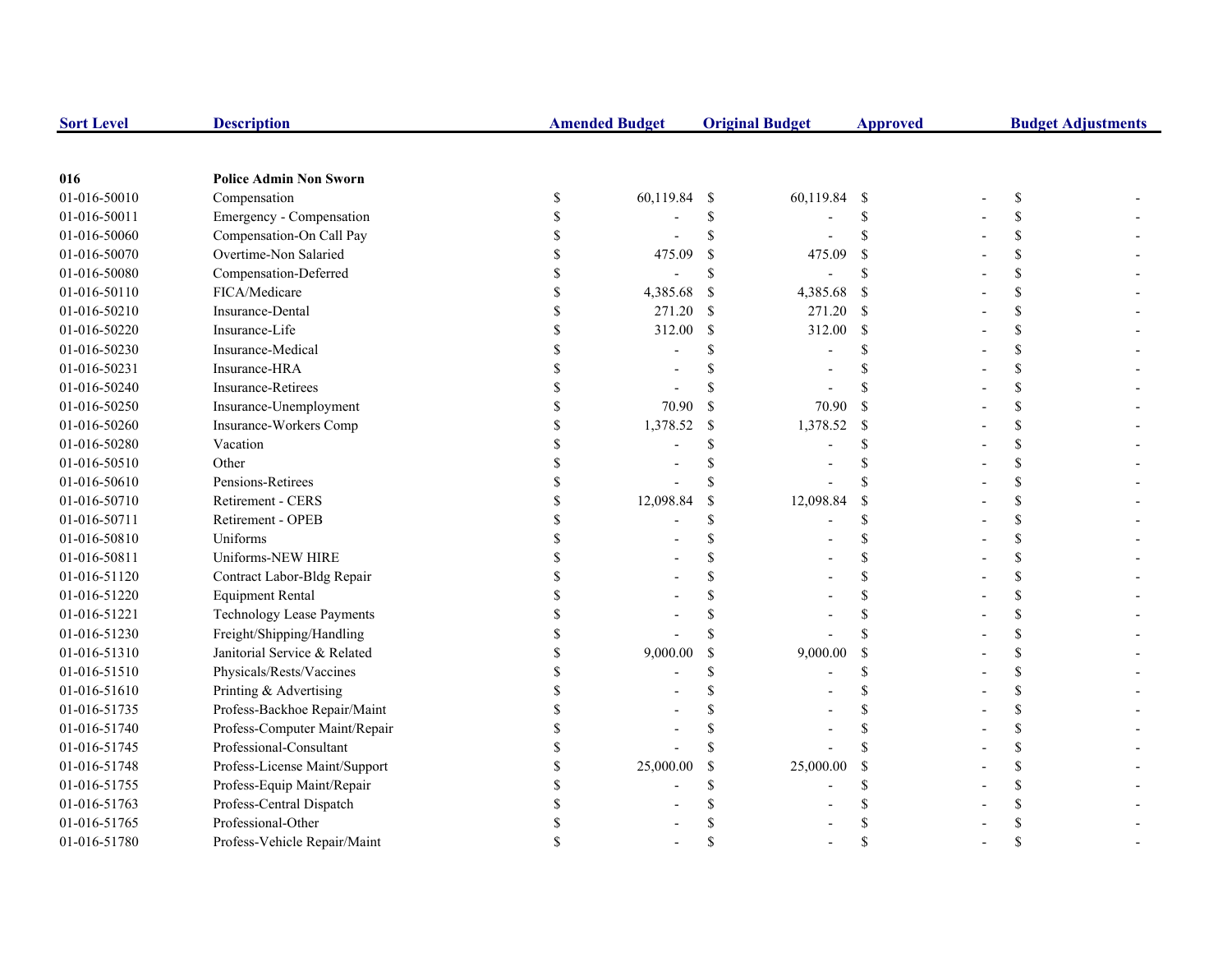| <b>Sort Level</b> | <b>Description</b>             | <b>Amended Budget</b> |               | <b>Original Budget</b> | <b>Approved</b> |    | <b>Budget Adjustments</b> |
|-------------------|--------------------------------|-----------------------|---------------|------------------------|-----------------|----|---------------------------|
| 01-016-51850      | <b>Test Analysis</b>           |                       |               |                        |                 |    |                           |
| 01-016-51910      | Utilities-Electric             | 7,000.00              |               | 7,000.00               |                 |    |                           |
| 01-016-51920      | Utilities-Nat Gas/Propane      | 900.00                | S.            | 900.00                 |                 |    |                           |
| 01-016-51940      | Utilities-Communications       | 20,925.00             | -S            | 20,400.00 \$           |                 |    | 525.00                    |
| 01-016-51950      | Utilities-Water/Sewer          | 1,260.00              |               | $1,260.00$ \$          |                 |    |                           |
| 01-016-52020      | Supplies-Bldg Maint/Repair     | 1,500.00              |               | 1,500.00 \$            |                 |    |                           |
| 01-016-52060      | Supplies-Computer/Copier/Print | 2,000.00              | -S            | $2,000.00$ \$          |                 |    |                           |
| 01-016-52110      | Equipment (Under \$2,000 Each) | 1,000.00              |               | 1,000.00               |                 |    |                           |
| 01-016-52120      | Supplies-Equip Maint/Repair    | 300.00                | <sup>\$</sup> | 300.00                 | -S              |    |                           |
| 01-016-52250      | Fuel, Oil, Fluids              |                       |               |                        |                 |    |                           |
| 01-016-52350      | Supplies-Janitorial            | 1,500.00              |               | 1,500.00               |                 |    |                           |
| 01-016-52700      | Supplies-Office                | 2,500.00              |               | 2,500.00               |                 |    |                           |
| 01-016-52750      | Supplies-Other                 | 400.00                |               | 400.00                 |                 |    |                           |
| 01-016-52840      | Postage-Meter & Related        | 500.00                | <sup>\$</sup> | 500.00                 |                 |    |                           |
| 01-016-52865      | Supplies-Safety/Protective     |                       |               |                        |                 |    |                           |
| 01-016-52890      | Software                       | 500.00                |               | 500.00                 |                 |    |                           |
| 01-016-52950      | Vehicle-Supplies Repair/Maint  |                       |               |                        |                 |    |                           |
| 01-016-53450      | Coffee, Tea & Related          | 300.00                |               | 300.00                 | <sup>\$</sup>   |    |                           |
| 01-016-53460      | Conference/Train/School        |                       |               |                        |                 |    |                           |
| 01-016-53470      | Dues & Subscriptions           |                       |               |                        |                 |    |                           |
| 01-016-53500      | Easements                      |                       |               |                        |                 |    |                           |
| 01-016-53600      | Miscellaneous                  | 450.00                |               | 450.00                 |                 |    |                           |
| 01-016-53850      | Travel/Lodging/Meals           |                       |               |                        |                 |    |                           |
| 01-016-61500      | Depreciation                   |                       |               |                        |                 |    |                           |
| 01-016-76100      | Buildings - Police             | 271,500.00            |               | 264,000.00             |                 | \$ | 7,500.00                  |
| 01-016-76200      | Equipment - Police             | 36,343.00             |               | 36,343.00              |                 |    |                           |
| 01-016-76300      | Land & Improvmnts - Police     |                       |               |                        |                 |    |                           |
| 01-016-76400      | Plant In Service - Police      |                       |               |                        |                 |    |                           |
| 01-016-76500      | Vehicles - Police              | 144,260.00            |               | 144,260.00             |                 |    |                           |
| 016               | <b>Police Admin Non Sworn</b>  | 606,250.07            |               | 598,225.07             |                 |    | 8.025.00                  |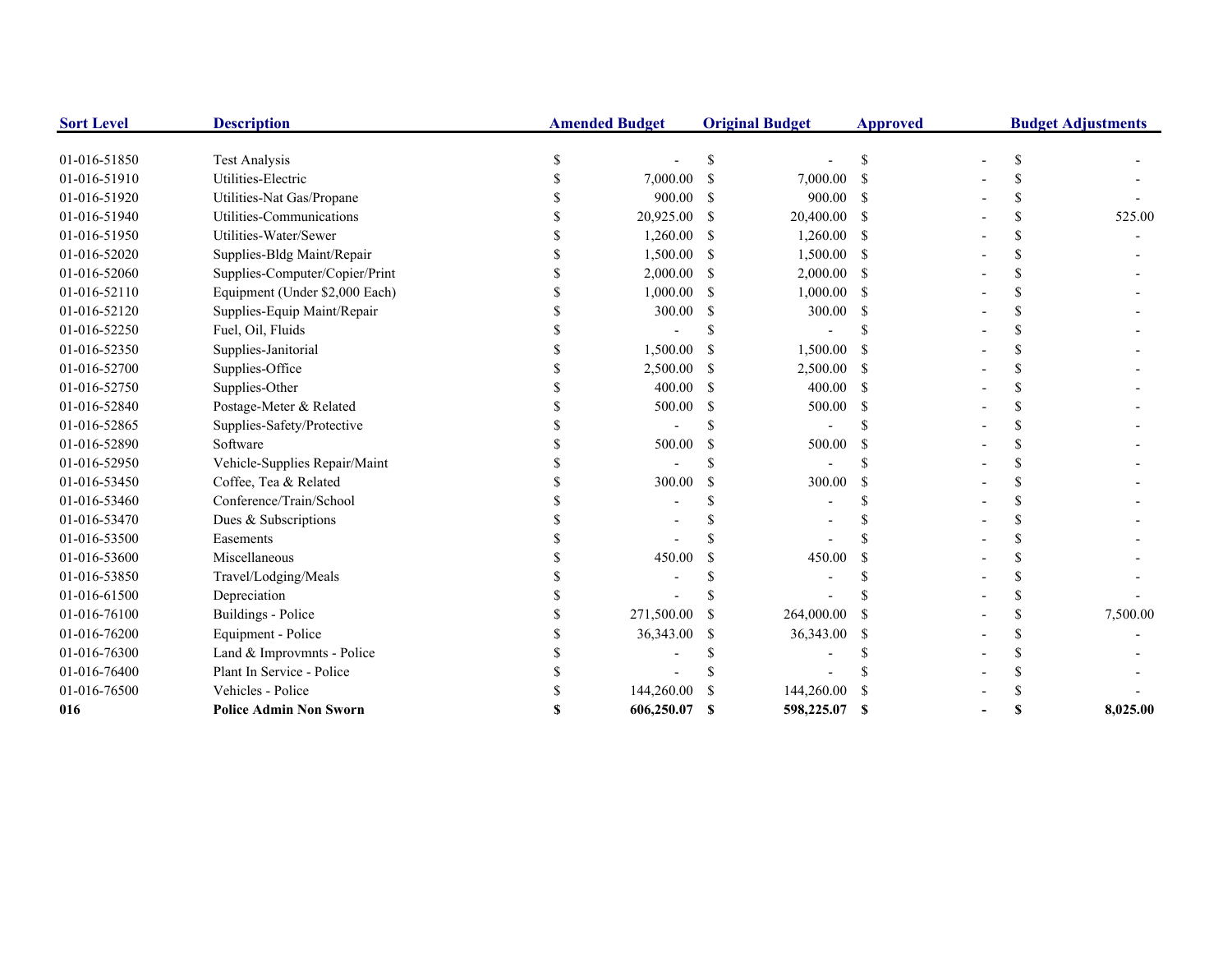| <b>Sort Level</b> | <b>Description</b>               |              | <b>Amended Budget</b> |               | <b>Original Budget</b> | <b>Approved</b>           |               | <b>Budget Adjustments</b> |
|-------------------|----------------------------------|--------------|-----------------------|---------------|------------------------|---------------------------|---------------|---------------------------|
|                   |                                  |              |                       |               |                        |                           |               |                           |
| 017               | <b>Code Enforcement</b>          |              |                       |               |                        |                           |               |                           |
| 01-017-50010      | Compensation                     | $\mathbb{S}$ | 56,458.88             | -\$           | 56,458.88              | $\mathbf{s}$              | \$            |                           |
| 01-017-50011      | Emergency - Compensation         | \$           |                       | \$            |                        | $\mathbf S$               | <sup>\$</sup> |                           |
| 01-017-50060      | Compensation-On Call Pay         | \$           |                       | \$            |                        | \$                        | \$            |                           |
| 01-017-50070      | Overtime-Non Salaried            | \$           |                       |               |                        | \$                        | \$            |                           |
| 01-017-50080      | Compensation-Deferred            | \$           |                       | \$            |                        | \$                        | \$            |                           |
| 01-017-50110      | FICA/Medicare                    | \$           | 3,994.12              | S             | 3,994.12               | -\$                       | \$            |                           |
| 01-017-50210      | Insurance-Dental                 | $\mathbb{S}$ | 271.20                | <sup>\$</sup> | 271.20 \$              |                           | \$            |                           |
| 01-017-50220      | Insurance-Life                   | \$           | 279.76 \$             |               | 279.76 \$              |                           | \$            |                           |
| 01-017-50230      | Insurance-Medical                | \$           | 7,692.00              | <sup>\$</sup> | 7,692.00 \$            |                           | \$            |                           |
| 01-017-50231      | Insurance-HRA                    | \$           | 527.80                | <sup>\$</sup> | 527.80 \$              |                           | \$            |                           |
| 01-017-50240      | <b>Insurance-Retirees</b>        | \$           |                       | S             |                        | <sup>\$</sup>             | \$            |                           |
| 01-017-50250      | Insurance-Unemployment           | \$           | 66.06                 | $\mathcal{S}$ | 66.06                  | - \$                      | \$            |                           |
| 01-017-50260      | Insurance-Workers Comp           | \$           | 1,304.81              | \$            | 1,304.81 \$            |                           | \$            |                           |
| 01-017-50280      | Vacation                         | $\mathbb{S}$ |                       | \$            | $\overline{a}$         | <sup>\$</sup>             | \$            |                           |
| 01-017-50710      | Retirement - CERS                | \$           | 14,407.12             | \$            | 14,407.12              | $\boldsymbol{\mathsf{S}}$ | \$            |                           |
| 01-017-50711      | Retirement - OPEB                | \$           |                       | \$.           |                        | \$                        | \$            |                           |
| 01-017-50810      | Uniforms                         | $\mathbb{S}$ |                       |               |                        | \$.                       | \$            |                           |
| 01-017-51221      | <b>Technology Lease Payments</b> | \$           | 340.07                | <sup>\$</sup> | 340.07                 | <sup>\$</sup>             | \$            |                           |
| 01-017-51230      | Freight/Shipping/Handling        | \$           | 100.00                | <sup>\$</sup> | 100.00                 | -S                        | \$            |                           |
| 01-017-51610      | Printing & Advertising           | \$           | 500.00                | \$            | 500.00                 | -S                        | \$            |                           |
| 01-017-51745      | Professional-Consultant          | \$           |                       | \$.           | $\overline{a}$         | <sup>\$</sup>             | \$            |                           |
| 01-017-51748      | Profess-License Maint/Support    | \$           |                       | \$            |                        | <sup>\$</sup>             | \$            |                           |
| 01-017-51765      | Professional-Other               | \$           |                       |               |                        | \$.                       | \$            |                           |
| 01-017-51780      | Profess-Vehicle Repair/Maint     | \$           | 250.00                | <sup>\$</sup> | 250.00                 | <sup>\$</sup>             | \$            |                           |
| 01-017-51860      | Tree Maintenance                 | \$           | 500.00                | <sup>\$</sup> | 500.00                 | -S                        | \$            |                           |
| 01-017-51940      | Utilities-Communications         | \$           | 600.00                | $\mathcal{S}$ | 600.00 \$              |                           | \$            |                           |
| 01-017-52110      | Equipment (Under \$2,000 Each)   | \$           | 750.00                | $\mathcal{S}$ | 750.00 \$              |                           | \$            |                           |
| 01-017-52250      | Fuel, Oil, Fluids                | $\mathbb{S}$ | 1,250.00              | \$            | 1,250.00 \$            |                           | \$            |                           |
| 01-017-52700      | Supplies-Office                  | \$           | 50.00                 | \$            | 50.00 S                |                           | \$            |                           |
| 01-017-52840      | Postage-Meter & Related          | \$           |                       | \$.           | $\overline{a}$         | <b>S</b>                  | \$            |                           |
| 01-017-52890      | Software                         | \$           | 150.00                | <sup>\$</sup> | 150.00                 | <sup>\$</sup>             | \$            |                           |
| 01-017-52950      | Vehicle-Supplies Repair/Maint    | \$           | 100.00                | <sup>\$</sup> | $100.00$ \$            |                           | \$            |                           |
| 01-017-53460      | Conference/Train/School          | \$           | 1,000.00              | S             | $1,000.00$ \$          |                           | \$            |                           |
| 01-017-53470      | Dues & Subscriptions             | \$           | 310.00                | S.            | 310.00                 | - \$                      | \$            |                           |
| 01-017-53600      | Miscellaneous                    | \$           | 250.00                | -\$           | $250.00$ \$            |                           | \$            |                           |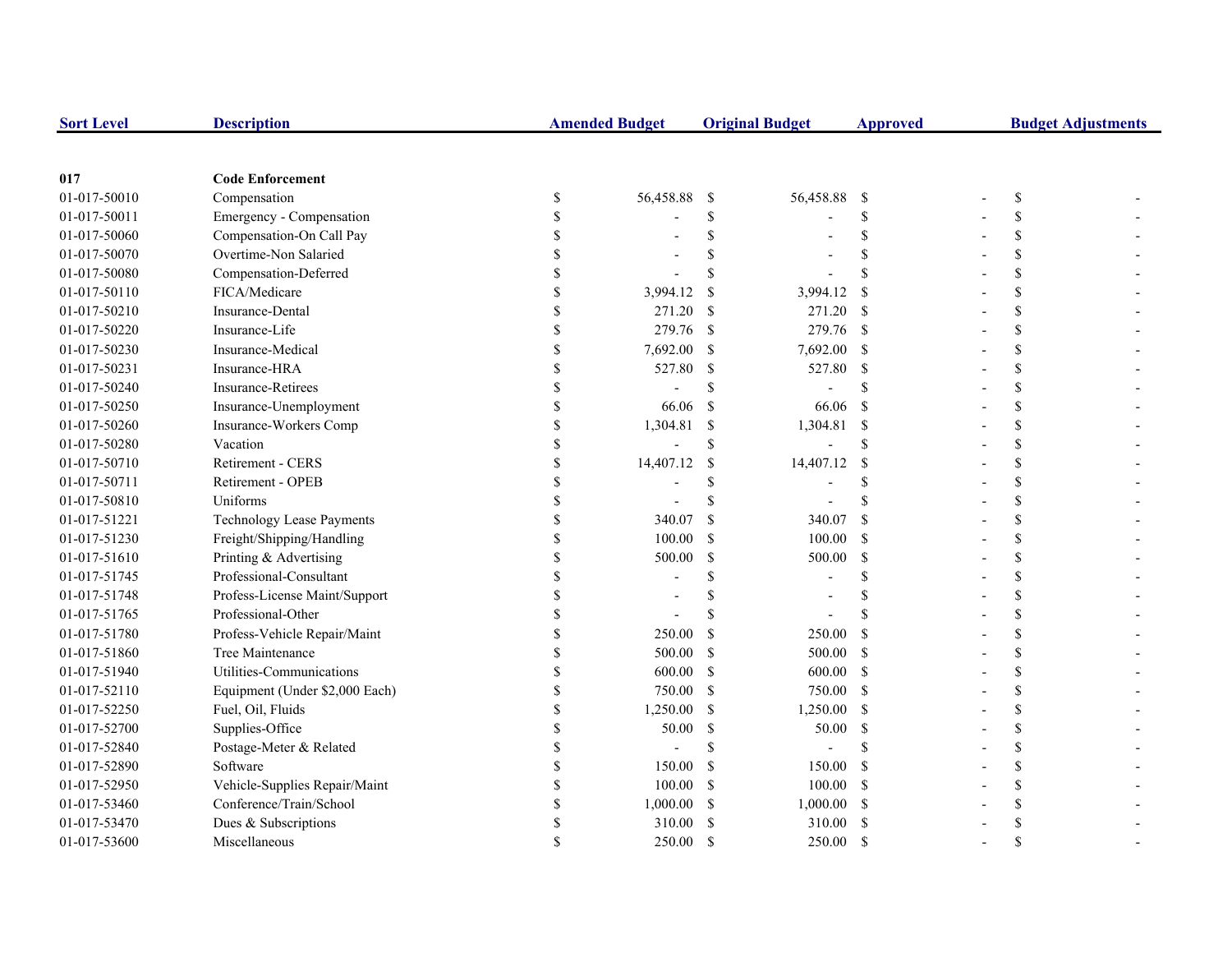| <b>Sort Level</b> | <b>Description</b>   | <b>Amended Budget</b> |                          | <b>Original Budget</b> |           | Approved | <b>Budget Adjustments</b> |  |  |
|-------------------|----------------------|-----------------------|--------------------------|------------------------|-----------|----------|---------------------------|--|--|
|                   |                      |                       |                          |                        |           |          |                           |  |  |
| 01-017-53850      | Travel/Lodging/Meals |                       | .000.00                  |                        | $0.000$ . |          | $\overline{\phantom{0}}$  |  |  |
| 01-017-61500      | Depreciation         |                       | $\overline{\phantom{0}}$ |                        |           |          |                           |  |  |
| 017               | Code Enforcement     |                       | 92,151.82                |                        | 92,151.82 |          | $\sim$                    |  |  |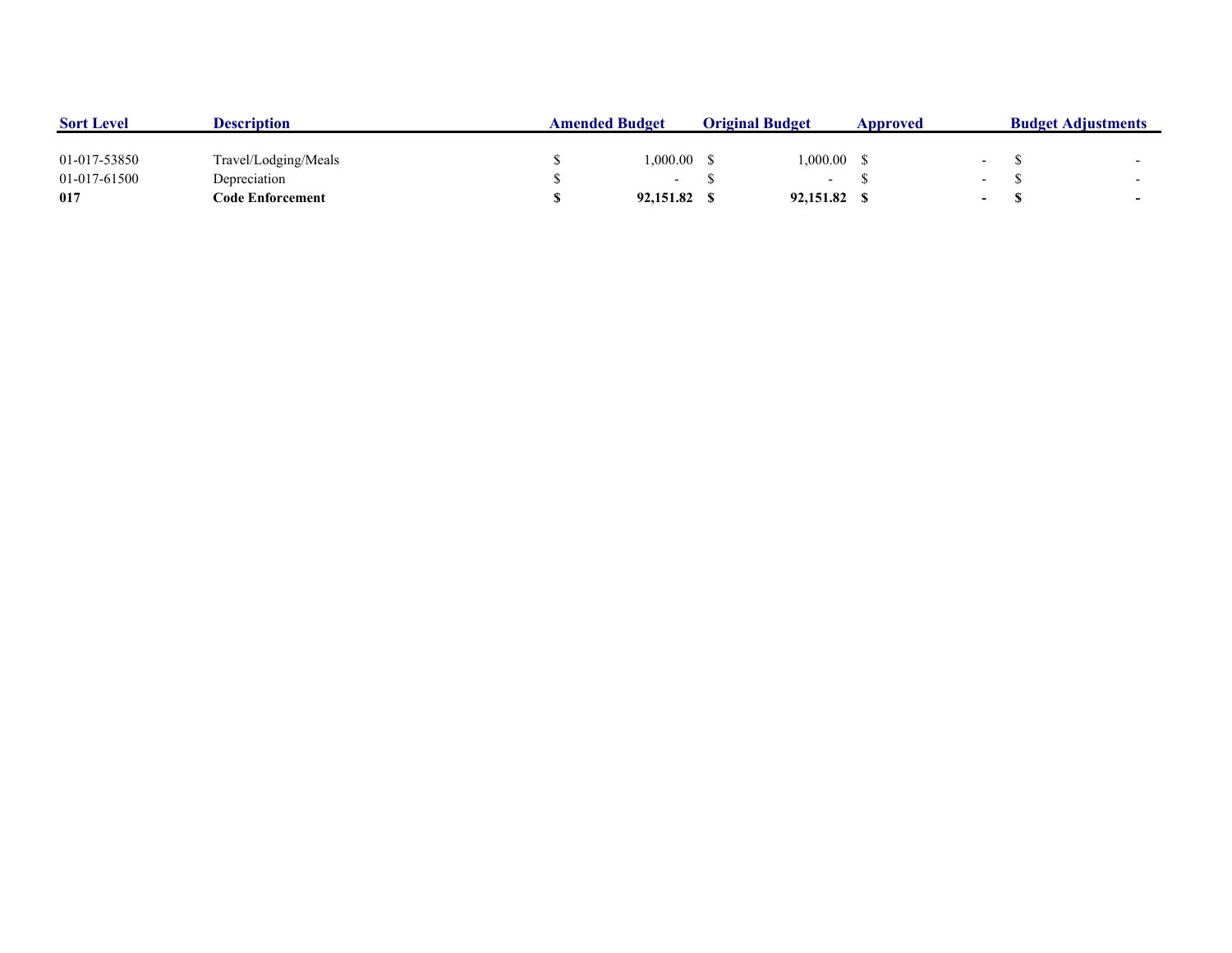| <b>Sort Level</b> | <b>Description</b>             | <b>Amended Budget</b> |        | <b>Original Budget</b> | <b>Approved</b> |    | <b>Budget Adjustments</b> |
|-------------------|--------------------------------|-----------------------|--------|------------------------|-----------------|----|---------------------------|
|                   |                                |                       |        |                        |                 |    |                           |
| 018               | <b>Fire Admin</b>              |                       |        |                        |                 |    |                           |
| 01-018-50010      | Compensation                   | <sup>\$</sup>         |        | \$                     | \$              | \$ |                           |
| 01-018-50060      | Compensation-On Call Pay       |                       |        |                        | \$              | \$ |                           |
| 01-018-50070      | Overtime-Non Salaried          |                       |        |                        | \$              | \$ |                           |
| 01-018-50080      | Compensation-Deferred          |                       |        |                        | \$              | \$ |                           |
| 01-018-50110      | FICA/Medicare                  |                       |        |                        | \$              | \$ |                           |
| 01-018-50210      | Insurance-Dental               |                       |        |                        | <sup>\$</sup>   | \$ |                           |
| 01-018-50220      | Insurance-Life                 |                       |        |                        | $\mathbf S$     | \$ |                           |
| 01-018-50230      | Insurance-Medical              |                       |        |                        |                 | \$ |                           |
| 01-018-50240      | <b>Insurance-Retirees</b>      |                       |        |                        | \$.             | \$ |                           |
| 01-018-50250      | Insurance-Unemployment         |                       |        | \$                     | <sup>\$</sup>   | \$ |                           |
| 01-018-50260      | Insurance-Workers Comp         |                       |        |                        | <sup>\$</sup>   | \$ |                           |
| 01-018-50280      | Vacation                       |                       |        |                        | $\mathbf S$     | \$ |                           |
| 01-018-50510      | Other                          |                       |        |                        | $\mathbf S$     | \$ |                           |
| 01-018-50610      | Pensions-Retirees              |                       |        |                        |                 | \$ |                           |
| 01-018-50710      | Retirement - CERS              |                       |        |                        | \$.             | \$ |                           |
| 01-018-50810      | Uniforms                       |                       |        |                        | \$              | \$ |                           |
| 01-018-51120      | Contract Labor-Bldg Repair     |                       |        |                        | \$.             | \$ |                           |
| 01-018-51220      | <b>Equipment Rental</b>        |                       |        |                        | $\mathbf S$     | \$ |                           |
| 01-018-51230      | Freight/Shipping/Handling      |                       |        |                        | \$.             | \$ |                           |
| 01-018-51310      | Janitorial Service & Related   |                       |        |                        | \$.             | \$ |                           |
| 01-018-51510      | Physicals/Rests/Vaccines       |                       |        |                        | S               | \$ |                           |
| 01-018-51610      | Printing & Advertising         |                       |        |                        | \$              | \$ |                           |
| 01-018-51735      | Profess-Backhoe Repair/Maint   |                       |        |                        | <sup>\$</sup>   | \$ |                           |
| 01-018-51740      | Profess-Computer Maint/Repair  |                       |        |                        | $\mathbf S$     | \$ |                           |
| 01-018-51745      | Professional-Consultant        |                       |        |                        | \$              | \$ |                           |
| 01-018-51755      | Profess-Equip Maint/Repair     |                       |        |                        |                 | \$ |                           |
| 01-018-51765      | Professional-Other             |                       |        |                        |                 | \$ |                           |
| 01-018-51780      | Profess-Vehicle Repair/Maint   |                       |        |                        | $\mathbf S$     | \$ |                           |
| 01-018-51850      | <b>Test Analysis</b>           |                       |        |                        |                 | \$ |                           |
| 01-018-51910      | Utilities-Electric             |                       |        |                        |                 | \$ |                           |
| 01-018-51920      | Utilities-Nat Gas/Propane      |                       |        |                        |                 | \$ |                           |
| 01-018-51940      | Utilities-Communications       |                       |        |                        |                 | \$ |                           |
| 01-018-51950      | Utilities-Water/Sewer          |                       | 625.00 | \$<br>625.00           | <sup>\$</sup>   | \$ |                           |
| 01-018-52020      | Supplies-Bldg Maint/Repair     |                       |        |                        |                 | \$ |                           |
| 01-018-52060      | Supplies-Computer/Copier/Print |                       |        |                        |                 | \$ |                           |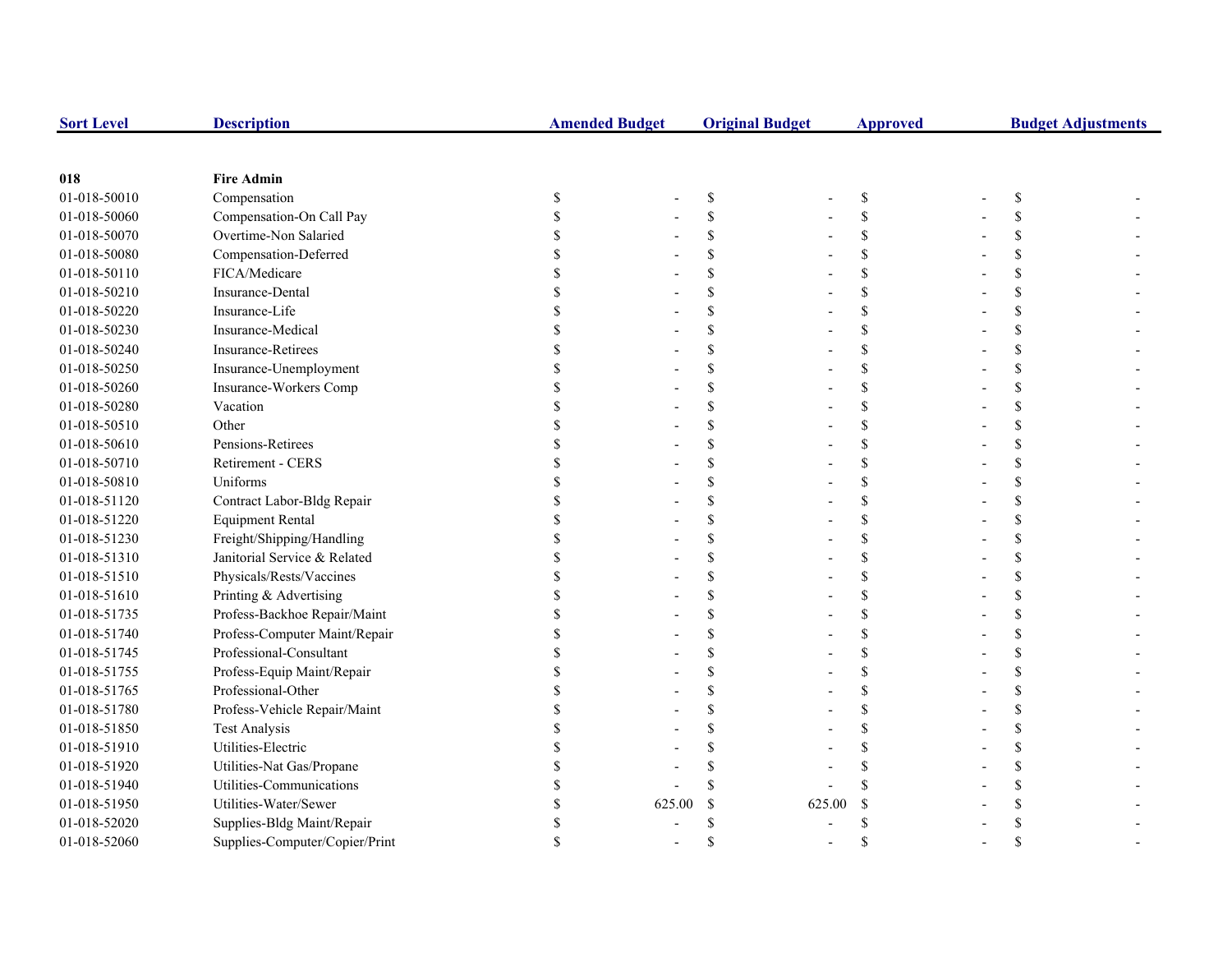| <b>Sort Level</b> | <b>Description</b>             | <b>Amended Budget</b> |        | <b>Original Budget</b> |        | <b>Approved</b> |  | <b>Budget Adjustments</b> |
|-------------------|--------------------------------|-----------------------|--------|------------------------|--------|-----------------|--|---------------------------|
|                   |                                |                       |        |                        |        |                 |  |                           |
| 01-018-52110      | Equipment (Under \$2,000 Each) |                       |        |                        |        |                 |  |                           |
| 01-018-52120      | Supplies-Equip Maint/Repair    |                       |        |                        |        |                 |  |                           |
| 01-018-52250      | Fuel, Oil, Fluids              |                       |        |                        |        |                 |  |                           |
| 01-018-52350      | Supplies-Janitorial            |                       |        |                        |        |                 |  |                           |
| 01-018-52700      | Supplies-Office                |                       |        |                        |        |                 |  |                           |
| 01-018-52750      | Supplies-Other                 |                       |        |                        |        |                 |  |                           |
| 01-018-52840      | Postage-Meter & Related        |                       |        |                        |        |                 |  |                           |
| 01-018-52865      | Supplies-Safety/Protective     |                       |        |                        |        |                 |  |                           |
| 01-018-52890      | Software                       |                       |        |                        |        |                 |  |                           |
| 01-018-52950      | Vehicle-Supplies Repair/Maint  |                       |        |                        |        |                 |  |                           |
| 01-018-53450      | Coffee, Tea & Related          |                       |        |                        |        |                 |  |                           |
| 01-018-53460      | Conference/Train/School        |                       |        |                        |        |                 |  |                           |
| 01-018-53470      | Dues & Subscriptions           |                       |        |                        |        |                 |  |                           |
| 01-018-53500      | Easements                      |                       |        |                        |        |                 |  |                           |
| 01-018-53600      | Miscellaneous                  |                       |        |                        |        |                 |  |                           |
| 01-018-53850      | Travel/Lodging/Meals           |                       |        |                        |        |                 |  |                           |
| 01-018-61500      | Depreciation                   |                       |        |                        |        |                 |  |                           |
| 01-018-77100      | Buildings - Fire               |                       |        |                        |        |                 |  |                           |
| 01-018-77200      | Equipment - Fire               |                       |        |                        |        |                 |  |                           |
| 01-018-77300      | Land & Improvmnts - Fire       |                       |        |                        |        |                 |  |                           |
| 01-018-77400      | Plant In Service - Fire        |                       |        |                        |        |                 |  |                           |
| 01-018-77500      | Vehicles - Fire                |                       |        |                        |        |                 |  |                           |
| 018               | <b>Fire Admin</b>              |                       | 625.00 |                        | 625.00 |                 |  |                           |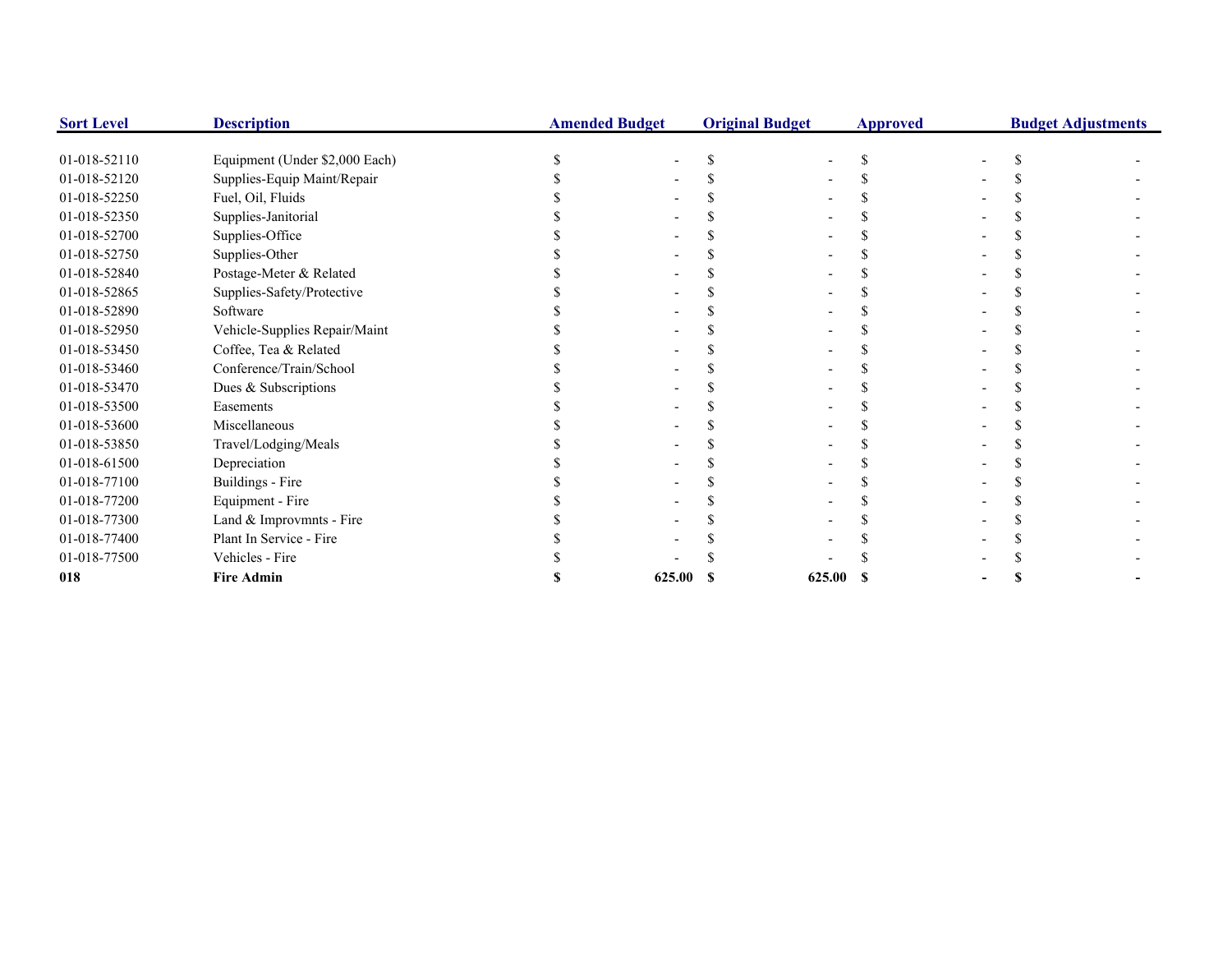| <b>Sort Level</b> | <b>Description</b>            | <b>Amended Budget</b> |    | <b>Original Budget</b> | <b>Approved</b>    |    | <b>Budget Adjustments</b> |
|-------------------|-------------------------------|-----------------------|----|------------------------|--------------------|----|---------------------------|
|                   |                               |                       |    |                        |                    |    |                           |
| 019               | Firefighting                  |                       |    |                        |                    |    |                           |
| 01-019-50010      | Compensation                  | \$                    | \$ |                        | <sup>\$</sup>      | \$ |                           |
| 01-019-50060      | Compensation-On Call Pay      |                       |    |                        | \$                 | \$ |                           |
| 01-019-50070      | Overtime-Non Salaried         |                       |    |                        | \$                 | \$ |                           |
| 01-019-50080      | Compensation-Deferred         |                       |    |                        | $\mathbf S$        | \$ |                           |
| 01-019-50110      | FICA/Medicare                 |                       |    |                        | \$                 | \$ |                           |
| 01-019-50210      | Insurance-Dental              |                       |    |                        | <sup>\$</sup>      | \$ |                           |
| 01-019-50220      | Insurance-Life                |                       |    |                        | \$                 | \$ |                           |
| 01-019-50230      | Insurance-Medical             |                       | S  |                        | $\mathbf{\hat{S}}$ | \$ |                           |
| 01-019-50240      | <b>Insurance-Retirees</b>     |                       |    |                        | \$.                | \$ |                           |
| 01-019-50250      | Insurance-Unemployment        |                       |    |                        | <sup>\$</sup>      | \$ |                           |
| 01-019-50260      | Insurance-Workers Comp        |                       |    |                        | <sup>\$</sup>      | \$ |                           |
| 01-019-50280      | Vacation                      |                       |    |                        | S                  | \$ |                           |
| 01-019-50310      | <b>KLEFPF</b> Incentive       |                       |    |                        |                    | \$ |                           |
| 01-019-50510      | Other                         |                       |    |                        |                    | \$ |                           |
| 01-019-50610      | Pensions-Retirees             |                       |    |                        | \$.                | \$ |                           |
| 01-019-50710      | Retirement - CERS             |                       |    |                        |                    | \$ |                           |
| 01-019-50810      | Uniforms                      |                       |    |                        |                    | \$ |                           |
| 01-019-51100      | F-S Fire & Rescue Contract    | 291,200.02            | \$ | 291,200.02             | <sup>\$</sup>      | \$ |                           |
| 01-019-51120      | Contract Labor-Bldg Repair    |                       | S  |                        | \$                 | \$ |                           |
| 01-019-51220      | <b>Equipment Rental</b>       |                       | \$ |                        | S                  | \$ |                           |
| 01-019-51230      | Freight/Shipping/Handling     |                       |    |                        | $\mathbf S$        | \$ |                           |
| 01-019-51310      | Janitorial Service & Related  |                       | \$ |                        | $\mathcal{S}$      | \$ |                           |
| 01-019-51510      | Physicals/Rests/Vaccines      |                       |    |                        | $\mathcal{S}$      | \$ |                           |
| 01-019-51610      | Printing & Advertising        |                       |    |                        | <sup>\$</sup>      | \$ |                           |
| 01-019-51735      | Profess-Backhoe Repair/Maint  |                       |    |                        | <sup>\$</sup>      | \$ |                           |
| 01-019-51740      | Profess-Computer Maint/Repair |                       |    |                        | $\mathbf S$        | \$ |                           |
| 01-019-51745      | Professional-Consultant       |                       |    |                        | \$                 | \$ |                           |
| 01-019-51755      | Profess-Equip Maint/Repair    |                       |    |                        | $\mathbf S$        | \$ |                           |
| 01-019-51765      | Professional-Other            |                       |    |                        | \$                 | \$ |                           |
| 01-019-51780      | Profess-Vehicle Repair/Maint  |                       |    |                        | <sup>\$</sup>      | \$ |                           |
| 01-019-51850      | <b>Test Analysis</b>          |                       | \$ |                        | \$.                | \$ |                           |
| 01-019-51910      | Utilities-Electric            |                       |    |                        | S                  | \$ |                           |
| 01-019-51920      | Utilities-Nat Gas/Propane     |                       |    |                        | \$.                | \$ |                           |
| 01-019-51940      | Utilities-Communications      |                       |    |                        |                    | \$ |                           |
| 01-019-51950      | Utilities-Water/Sewer         |                       |    |                        |                    | \$ |                           |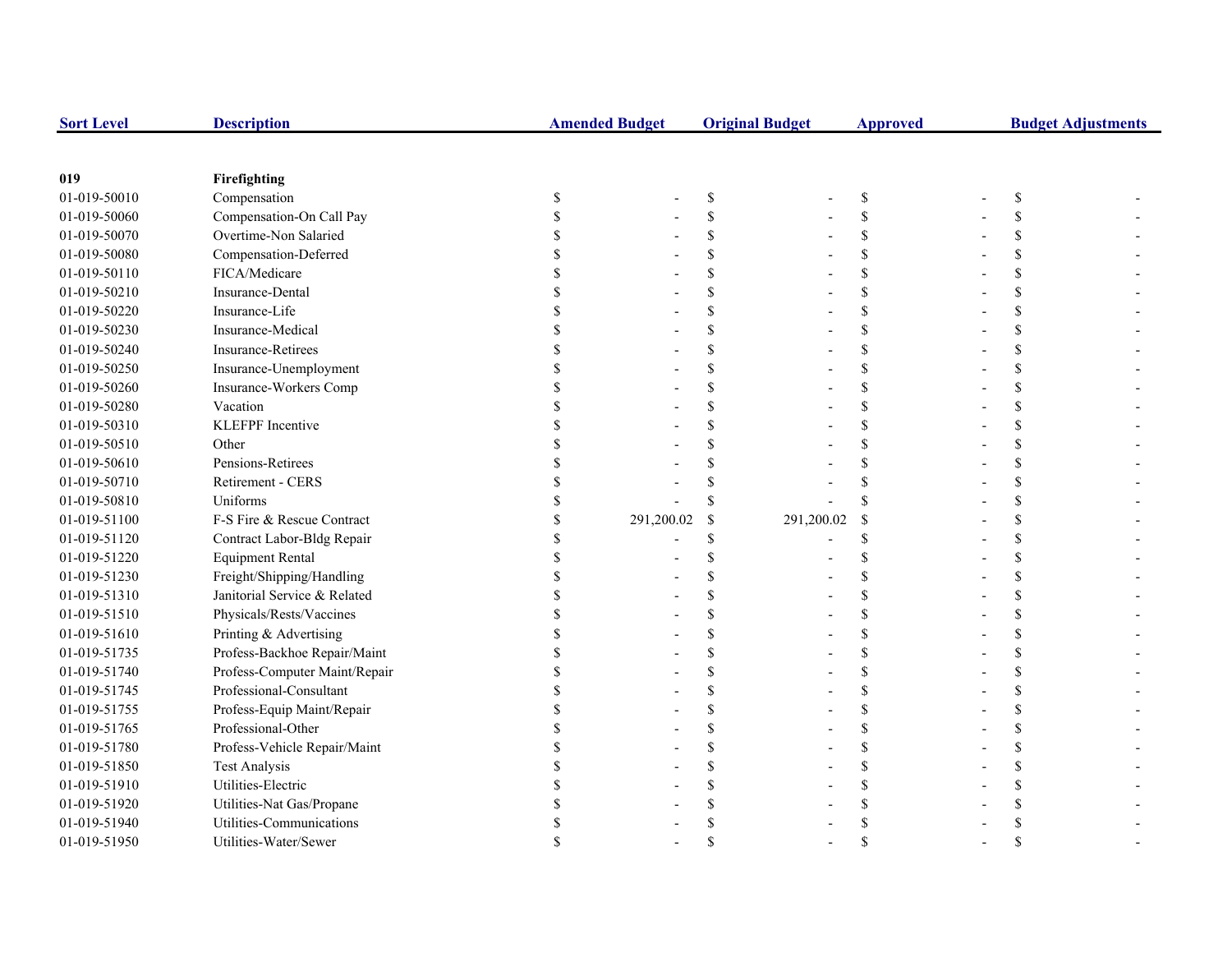| <b>Sort Level</b> | <b>Description</b>             | <b>Amended Budget</b> |            | <b>Original Budget</b> |            | <b>Approved</b> |  | <b>Budget Adjustments</b> |  |  |
|-------------------|--------------------------------|-----------------------|------------|------------------------|------------|-----------------|--|---------------------------|--|--|
| 01-019-52020      | Supplies-Bldg Maint/Repair     |                       |            |                        |            |                 |  |                           |  |  |
| 01-019-52060      | Supplies-Computer/Copier/Print |                       |            |                        |            |                 |  |                           |  |  |
| 01-019-52110      | Equipment (Under \$2,000 Each) |                       |            |                        |            |                 |  |                           |  |  |
| 01-019-52120      | Supplies-Equip Maint/Repair    |                       |            |                        |            |                 |  |                           |  |  |
| 01-019-52250      | Fuel, Oil, Fluids              |                       |            |                        |            |                 |  |                           |  |  |
| 01-019-52350      | Supplies-Janitorial            |                       |            |                        |            |                 |  |                           |  |  |
| 01-019-52700      | Supplies-Office                |                       |            |                        |            |                 |  |                           |  |  |
| 01-019-52750      | Supplies-Other                 |                       |            |                        |            |                 |  |                           |  |  |
| 01-019-52840      | Postage-Meter & Related        |                       |            |                        |            |                 |  |                           |  |  |
| 01-019-52865      | Supplies-Safety/Protective     |                       |            |                        |            |                 |  |                           |  |  |
| 01-019-52890      | Software                       |                       |            |                        |            |                 |  |                           |  |  |
| 01-019-52950      | Vehicle-Supplies Repair/Maint  |                       |            |                        |            |                 |  |                           |  |  |
| 01-019-53450      | Coffee, Tea & Related          |                       |            |                        |            |                 |  |                           |  |  |
| 01-019-53460      | Conference/Train/School        |                       |            |                        |            |                 |  |                           |  |  |
| 01-019-53470      | Dues & Subscriptions           |                       |            |                        |            |                 |  |                           |  |  |
| 01-019-53500      | Easements                      |                       |            |                        |            |                 |  |                           |  |  |
| 01-019-53600      | Miscellaneous                  |                       |            |                        |            |                 |  |                           |  |  |
| 01-019-53850      | Travel/Lodging/Meals           |                       |            |                        |            |                 |  |                           |  |  |
| 019               | Firefighting                   |                       | 291,200.02 |                        | 291,200.02 |                 |  |                           |  |  |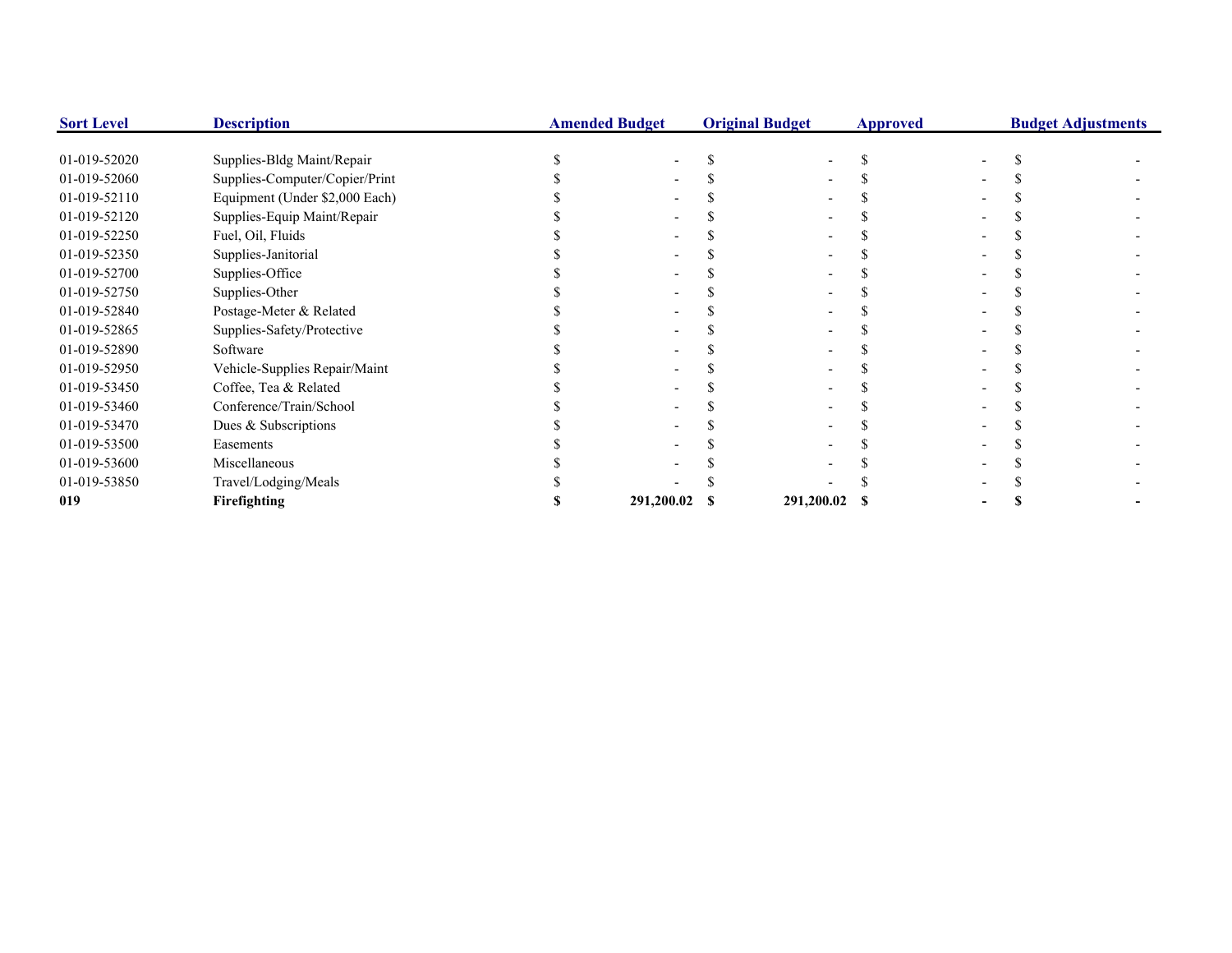| <b>Sort Level</b> | <b>Description</b>               |             | <b>Amended Budget</b> |               | <b>Original Budget</b> | <b>Approved</b>    |               | <b>Budget Adjustments</b> |
|-------------------|----------------------------------|-------------|-----------------------|---------------|------------------------|--------------------|---------------|---------------------------|
|                   |                                  |             |                       |               |                        |                    |               |                           |
| 020               | <b>Public Works/Streets</b>      |             |                       |               |                        |                    |               |                           |
| 01-020-50010      | Compensation                     | \$          | 314,026.94            | -S            | 314,026.94 \$          |                    | \$            |                           |
| 01-020-50011      | Emergency - Compensation         | \$          |                       | $\mathbb S$   |                        | \$                 | \$            |                           |
| 01-020-50060      | Compensation-On Call Pay         | \$          | 9,213.44              | $\mathcal{S}$ | 9,213.44 \$            |                    | \$            |                           |
| 01-020-50070      | Overtime-Non Salaried            | \$          | 6,742.87              | $\$$          | 6,742.87 \$            |                    | $\mathcal{S}$ |                           |
| 01-020-50080      | Compensation-Deferred            | \$          |                       | $\mathbf S$   |                        | \$                 | \$            |                           |
| 01-020-50110      | FICA/Medicare                    | \$          | 22,899.76             | -S            | 22,899.76 \$           |                    | \$            |                           |
| 01-020-50210      | Insurance-Dental                 | \$          | 1,831.68 \$           |               | 1,831.68 \$            |                    | \$            |                           |
| 01-020-50220      | Insurance-Life                   | \$          | 1,498.12 \$           |               | 1,498.12 \$            |                    | \$            |                           |
| 01-020-50230      | Insurance-Medical                | \$          | 83,931.96             | -S            | 83,931.96 \$           |                    | $\mathcal{S}$ |                           |
| 01-020-50231      | Insurance-HRA                    | \$          | 5,026.32              | <sup>\$</sup> | 5,026.32 \$            |                    | $\mathbb{S}$  |                           |
| 01-020-50240      | <b>Insurance-Retirees</b>        | \$          |                       | <sup>\$</sup> |                        |                    | \$            |                           |
| 01-020-50250      | Insurance-Unemployment           | \$          | 386.08                | <sup>\$</sup> | 386.08                 | -S                 | \$            |                           |
| 01-020-50260      | Insurance-Workers Comp           | \$          | 7,243.56              | \$            | 7,243.56               | - \$               | \$            |                           |
| 01-020-50280      | Vacation                         | \$          |                       | \$            |                        | \$                 | \$            |                           |
| 01-020-50310      | <b>KLEFPF</b> Incentive          | \$          |                       | \$            |                        | \$                 | \$            |                           |
| 01-020-50510      | Other - Capitalized Labor        | \$          |                       |               |                        |                    | \$            |                           |
| 01-020-50511      | Capitalized Matls & Equipment    | \$          |                       |               |                        |                    | \$            |                           |
| 01-020-50610      | Pensions-Retirees                | \$          |                       |               |                        |                    | \$            |                           |
| 01-020-50710      | <b>Retirement - CERS</b>         | \$          | 81,452.28             |               | 81,452.28              | <sup>\$</sup>      | \$            |                           |
| 01-020-50711      | Retirement - OPEB                | \$          |                       | \$            |                        |                    | $\mathcal{S}$ |                           |
| 01-020-50810      | Uniforms                         | \$          | 2,500.00              | <sup>\$</sup> | 2,500.00               | -S                 | \$            |                           |
| 01-020-50811      | Uniforms-NEW HIRE                | \$          |                       | $\mathcal{S}$ |                        | $\mathbf{\hat{S}}$ | $\mathbb{S}$  |                           |
| 01-020-50999      | Capitalized Labor                | \$          | $(121,705.00)$ \$     |               | $(121,705.00)$ \$      |                    | \$            |                           |
| 01-020-51120      | Contract Labor-Bldg Repair       | \$          |                       | S             |                        |                    | $\mathcal{S}$ |                           |
| 01-020-51220      | <b>Equipment Rental</b>          | \$          |                       |               |                        |                    | \$            |                           |
| 01-020-51221      | <b>Technology Lease Payments</b> | \$          | 790.78                | <sup>\$</sup> | 790.78                 | $\mathbf S$        | \$            |                           |
| 01-020-51230      | Freight/Shipping/Handling        | \$          | 500.00                | \$            | 500.00                 | -S                 | \$            |                           |
| 01-020-51310      | Janitorial Service & Related     | $\mathbb S$ |                       | $\mathbf S$   |                        | \$                 | \$            |                           |
| 01-020-51510      | Physicals/Rests/Vaccines         | \$          | 300.00                | <sup>\$</sup> | 300.00                 | <sup>\$</sup>      | \$            |                           |
| 01-020-51610      | Printing & Advertising           | \$          | 200.00                | <sup>\$</sup> | 200.00                 | - S                | \$            |                           |
| 01-020-51735      | Profess-Backhoe Repair/Maint     | \$          | 22,000.00             | <sup>\$</sup> | 22,000.00              | <sup>\$</sup>      | $\mathbb{S}$  |                           |
| 01-020-51740      | Profess-Computer Maint/Repair    | \$          |                       | \$            |                        |                    | $\mathbb{S}$  |                           |
| 01-020-51745      | Professional-Consultant          | \$          |                       |               |                        |                    | \$            |                           |
| 01-020-51748      | Profess-License Maint/Support    |             |                       |               |                        |                    | $\mathcal{S}$ |                           |
| 01-020-51755      | Profess-Equip Maint/Repair       | \$          | 10,000.00             | <sup>\$</sup> | 10,000.00              | <sup>\$</sup>      | $\mathcal{S}$ |                           |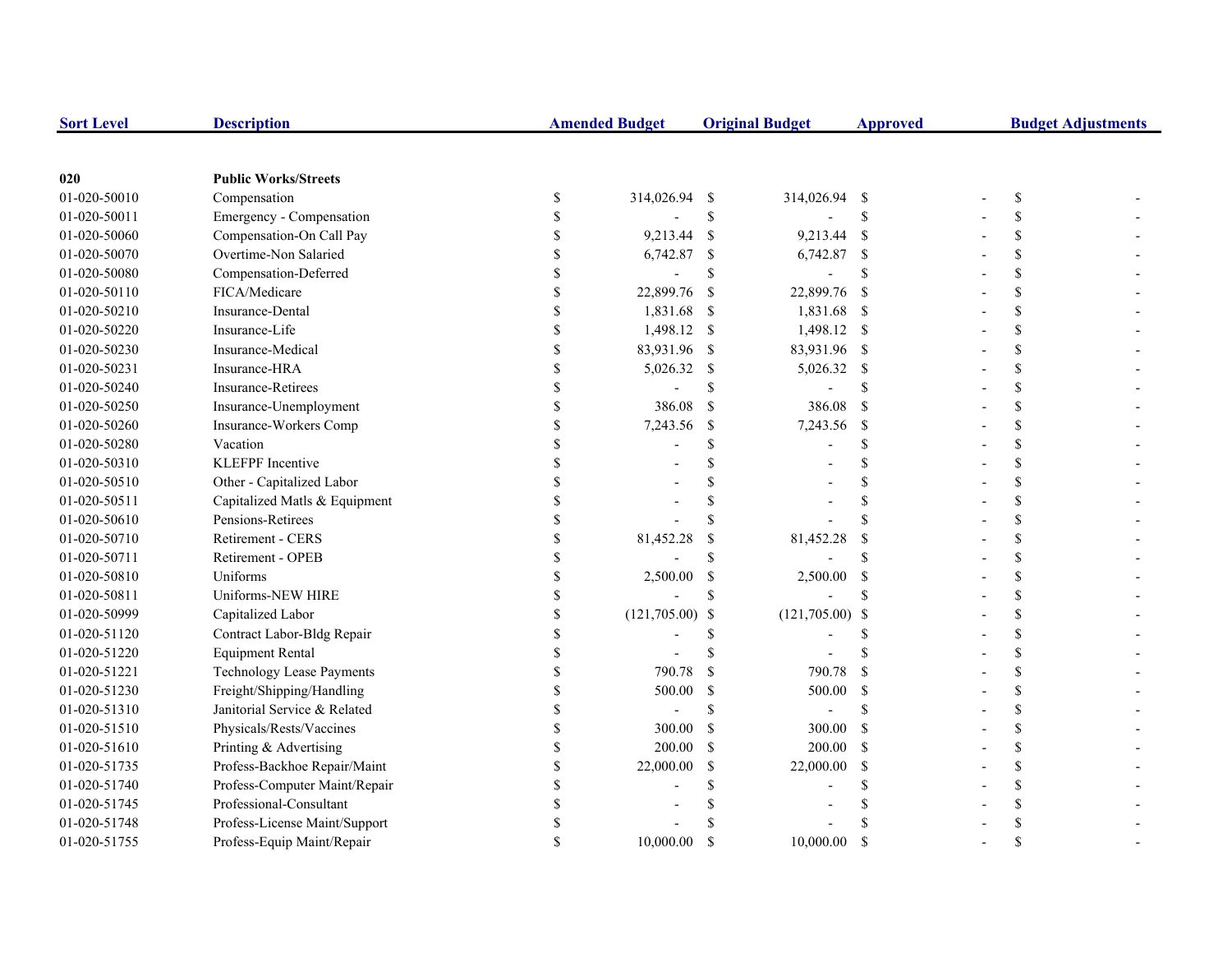| <b>Sort Level</b> | <b>Description</b>             |             | <b>Amended Budget</b> |               | <b>Original Budget</b>   | <b>Approved</b> |               | <b>Budget Adjustments</b> |
|-------------------|--------------------------------|-------------|-----------------------|---------------|--------------------------|-----------------|---------------|---------------------------|
| 01-020-51765      | Professional-Other             | \$          | 49,300.00             | -S            | 49,300.00 \$             |                 | \$            |                           |
| 01-020-51775      | Prof-Storm Sewer               | \$          |                       | $\mathbb{S}$  |                          | $\mathbf S$     | <sup>\$</sup> |                           |
| 01-020-51780      | Profess-Vehicle Repair/Maint   | \$          | 10,500.00             | $\mathcal{S}$ | 10,500.00                | $\mathbf S$     | \$            |                           |
| 01-020-51835      | <b>Street Sweeping</b>         | \$          |                       | \$            |                          | \$              |               |                           |
| 01-020-51850      | <b>Test Analysis</b>           | \$          |                       |               |                          |                 |               |                           |
| 01-020-51860      | Tree Maintenance               | \$          | 15,500.00             | <sup>\$</sup> | 15,500.00                | <sup>\$</sup>   |               |                           |
| 01-020-51910      | Utilities-Electric             | \$          | 1,000.00              | <sup>\$</sup> | 1,000.00                 | <sup>\$</sup>   |               |                           |
| 01-020-51920      | Utilities-Nat Gas/Propane      | \$          | 4,000.00              | -S            | 4,000.00                 | -S              |               |                           |
| 01-020-51930      | Utilities- St Traffic Lights   | \$          | 125,000.00            | -S            | 125,000.00               | \$              | \$            |                           |
| 01-020-51940      | Utilities-Communications       | \$          | 7,400.00              | <sup>\$</sup> | 7,000.00                 | <sup>\$</sup>   | \$            | 400.00                    |
| 01-020-51950      | Utilities-Water/Sewer          | \$          | 200.00                | \$            | 200.00                   | \$              | \$            |                           |
| 01-020-52010      | Supplies-Backhoe Repair/Maint  | \$          |                       | \$            |                          |                 | \$            |                           |
| 01-020-52013      | Supplies - Beautification      | \$          |                       | \$            |                          |                 | <sup>\$</sup> |                           |
| 01-020-52015      | Supplies-Brush Program         | $\mathbf S$ |                       | \$            |                          |                 | \$            |                           |
| 01-020-52020      | Supplies-Bldg Maint/Repair     | \$          | 2,000.00              | <sup>\$</sup> | 2,000.00                 | <sup>\$</sup>   | \$            |                           |
| 01-020-52060      | Supplies-Computer/Copier/Print | \$          | 150.00                | <sup>\$</sup> | 150.00                   | \$              |               |                           |
| 01-020-52080      | Concrete                       | \$          | 5,000.00              | -S            | 5,000.00                 | \$              |               |                           |
| 01-020-52090      | Supplies - Asphalt             | \$          | 7,000.00              | -S            | 7,000.00                 | <sup>\$</sup>   |               |                           |
| 01-020-52110      | Equipment (Under \$2,000 Each) | \$          | 3,500.00              | <sup>\$</sup> | 3,500.00                 | <sup>\$</sup>   |               |                           |
| 01-020-52120      | Supplies-Equip Maint/Repair    | \$          | 4,500.00              | -S            | 4,500.00                 | <sup>\$</sup>   | <sup>\$</sup> |                           |
| 01-020-52250      | Fuel, Oil, Fluids              | \$          | 17,620.00             | -S            | 17,620.00                | <sup>\$</sup>   | <sup>\$</sup> |                           |
| 01-020-52310      | Gravel/Rock                    | \$          |                       | \$            |                          | S               | \$            |                           |
| 01-020-52311      | Supplies Yard Repairs          | \$          | 4,500.00              | <sup>\$</sup> | 4,500.00                 | $\mathbf S$     | \$            |                           |
| 01-020-52330      | Herbicides                     | \$          | 500.00                | <sup>\$</sup> | 500.00                   | <sup>\$</sup>   | \$            |                           |
| 01-020-52350      | Supplies-Janitorial            | \$          | 500.00                | $\mathbb{S}$  | 500.00                   | <sup>\$</sup>   | \$            |                           |
| 01-020-52610      | Mosquito Control               | \$          | 8,500.00              | \$            | 8,500.00                 | \$              | <sup>\$</sup> |                           |
| 01-020-52615      | Supplies-Mowing Program        | \$          |                       | \$            |                          | $\mathbf S$     | <sup>\$</sup> |                           |
| 01-020-52625      | Supplies-Code Enf Mowing/Clean | \$          |                       | \$            |                          | \$              | \$            |                           |
| 01-020-52700      | Supplies-Office                | \$          | 300.00                | <sup>\$</sup> | 300.00                   | <sup>\$</sup>   |               |                           |
| 01-020-52750      | Supplies-Other                 | \$          | 5,400.00              | \$            | 5,400.00                 | S               |               |                           |
| 01-020-52840      | Postage-Meter & Related        | \$          |                       | \$            |                          | \$              |               |                           |
| 01-020-52865      | Supplies-Safety/Protective     | \$          | 2,500.00              | -S            | 2,500.00                 | <sup>\$</sup>   |               |                           |
| 01-020-52867      | Salt & Snow Removal            | \$          | 15,750.00             | -S            | 15,750.00                | <sup>\$</sup>   | \$            |                           |
| 01-020-52880      | Signs & Barricades             | \$          | 12,500.00             | -S            | 12,500.00                | S               | \$            |                           |
| 01-020-52885      | Small Tools & Equipment        | \$          | 500.00                | \$            | 500.00                   | \$              | \$            |                           |
| 01-020-52890      | Software                       | \$          | 1,600.00              | <sup>\$</sup> | 1,600.00                 | <sup>\$</sup>   |               |                           |
| 01-020-52895      | Supplies-Storm Crew            | \$          | $\overline{a}$        | \$            | $\overline{\phantom{a}}$ | \$              | <sup>\$</sup> |                           |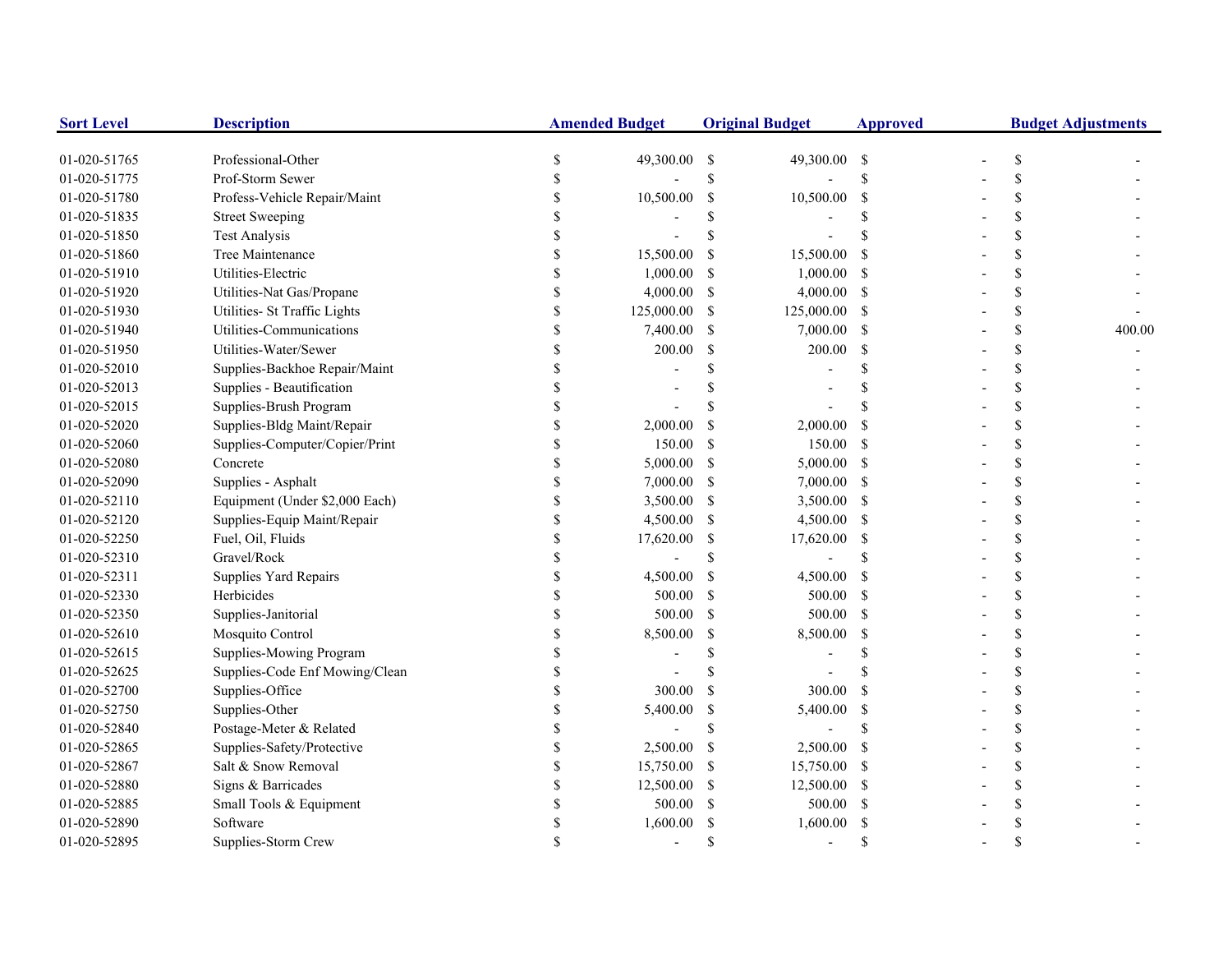| <b>Sort Level</b> | <b>Description</b>            | <b>Amended Budget</b><br><b>Original Budget</b> |            |  | <b>Approved</b> |  | <b>Budget Adjustments</b> |  |             |
|-------------------|-------------------------------|-------------------------------------------------|------------|--|-----------------|--|---------------------------|--|-------------|
|                   |                               |                                                 |            |  |                 |  |                           |  |             |
| 01-020-52898      | Landfill Maintenance          |                                                 |            |  |                 |  |                           |  |             |
| 01-020-52905      | Supplies-Leaf Program         |                                                 |            |  |                 |  |                           |  |             |
| 01-020-52950      | Vehicle-Supplies Repair/Maint |                                                 | 2,000.00   |  | 2,000.00        |  |                           |  |             |
| 01-020-53450      | Coffee, Tea & Related         |                                                 | 400.00     |  | 400.00          |  |                           |  |             |
| 01-020-53460      | Conference/Train/School       |                                                 | 1,125.00   |  | $1,125.00$ \$   |  |                           |  |             |
| 01-020-53470      | Dues & Subscriptions          |                                                 | 700.00     |  | 700.00          |  |                           |  |             |
| 01-020-53500      | Easements                     |                                                 |            |  |                 |  |                           |  |             |
| 01-020-53600      | Miscellaneous                 |                                                 |            |  |                 |  |                           |  |             |
| 01-020-53601      | Miscellaneous-Atmos St Repair |                                                 |            |  |                 |  |                           |  |             |
| 01-020-53850      | Travel/Lodging/Meals          |                                                 | 1,000.00   |  | 1,000.00        |  |                           |  |             |
| 01-020-61500      | Depreciation                  |                                                 |            |  |                 |  |                           |  |             |
| 01-020-75100      | Buildings - Pub Works         |                                                 |            |  |                 |  |                           |  |             |
| 01-020-75200      | Equipment - Pub Works         |                                                 | 163,500.00 |  | 233,500.00      |  |                           |  | (70,000.00) |
| 01-020-75300      | Land & Imprvmnts - Pub Works  |                                                 |            |  |                 |  |                           |  |             |
| 01-020-75400      | Plant In Service - Pub Works  |                                                 |            |  |                 |  |                           |  |             |
| 01-020-75500      | Vehicles - Pub Works          |                                                 |            |  |                 |  |                           |  |             |
| 020               | <b>Public Works/Streets</b>   |                                                 | 922,783.79 |  | 992,383.79      |  |                           |  | (69,600.00) |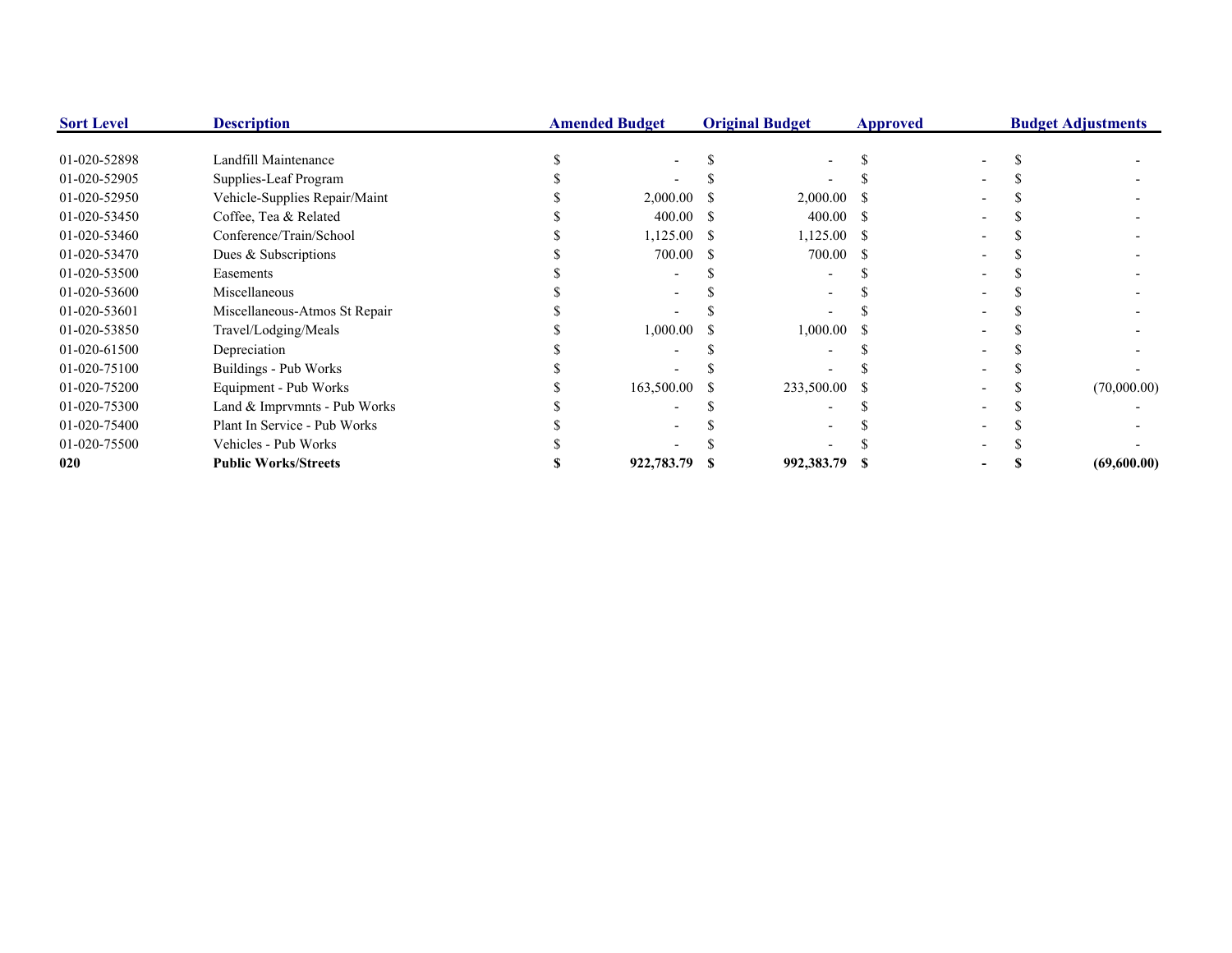| <b>Sort Level</b> | <b>Description</b>                    |                           | <b>Amended Budget</b> |               | <b>Original Budget</b>   | <b>Approved</b> |               | <b>Budget Adjustments</b> |
|-------------------|---------------------------------------|---------------------------|-----------------------|---------------|--------------------------|-----------------|---------------|---------------------------|
|                   |                                       |                           |                       |               |                          |                 |               |                           |
| 050               | <b>Community Services</b>             |                           |                       |               |                          |                 |               |                           |
| 01-050-50010      | Compensation-Human Rights Com         | \$                        | 8,408.99              | -\$           | 8,408.99 \$              |                 | \$            |                           |
| 01-050-50110      | FICA/Medicare-Human Rights Com        | \$                        | 628.16 \$             |               | 628.16 \$                |                 | \$            |                           |
| 01-050-50250      | Insurance-Unemployment                | \$                        | $\blacksquare$        | \$            | $\overline{\phantom{a}}$ | $\mathbf S$     | \$            |                           |
| 01-050-52725      | <b>Community Development Supplies</b> | \$                        | 125,298.84            | <sup>\$</sup> | 10,000.00                | <sup>S</sup>    | \$            | 115,298.84                |
| 01-050-53375      | Character CTS/Proj Graduations        | \$                        | 1,000.00              | S.            |                          | \$              | \$            | 1,000.00                  |
| 01-050-56112      | Comm Action of So Ky                  | $\boldsymbol{\mathsf{S}}$ | 200,000.00            | \$            |                          | \$              | \$            | 200,000.00                |
| 01-050-56113      | United Way 2-1-1                      | \$                        |                       | \$.           |                          | S               | \$            |                           |
| 01-050-56115      | F-S Arts Council                      | $\mathbf{\hat{S}}$        |                       |               |                          |                 | $\mathcal{S}$ |                           |
| 01-050-56120      | <b>Bradd Aging Program</b>            | \$                        |                       |               |                          |                 | $\mathcal{S}$ |                           |
| 01-050-56125      | Boys & Girls Club of F-S              | \$                        | 50,000.00             | S.            | 50,000.00                | <sup>\$</sup>   | \$            |                           |
| 01-050-56130      | F-S Chamber of Commerce               | $\mathbb{S}$              | 35,000.00             | -S            | 35,000.00                | -S              | \$            |                           |
| 01-050-56140      | F-S Planning & Zoning                 | \$                        | 77,076.00             | <sup>\$</sup> | 77,076.00 \$             |                 | \$            |                           |
| 01-050-56145      | Small Business Development Ctr        | \$                        | 1,300.00              | <sup>\$</sup> | 1,300.00                 | -\$             | \$            |                           |
| 01-050-56150      | F-S Reniaissance                      | \$                        |                       |               |                          | \$              | $\mathcal{S}$ |                           |
| 01-050-56152      | Tea 21 Match-FS Renaissance           | \$                        |                       |               |                          | S               | <sup>\$</sup> |                           |
| 01-050-56165      | Franklin African/AM Museum            | \$                        |                       |               |                          |                 | \$            |                           |
| 01-050-56167      | Franklin Human Rights Commiss         | \$                        | 5,000.00              | S             | 5,000.00                 | \$              | \$            |                           |
| 01-050-56168      | Human Rights Comm Payroll             |                           |                       | S             |                          | $\mathbf S$     | \$            |                           |
| 01-050-56169      | Human Rights Comm Unemp Ins           |                           |                       |               |                          | $\mathbf S$     | \$            |                           |
| 01-050-56170      | Good Samaritan                        | $\mathbf S$               |                       |               |                          | $\mathbf S$     | $\mathbf S$   |                           |
| 01-050-56175      | Tourism                               | \$                        |                       |               |                          | \$              | $\mathsf{\$}$ |                           |
| 01-050-56176      | On Track Program                      | \$                        |                       |               |                          | \$.             | \$            |                           |
| 01-050-56180      | Hope Harbor                           | \$                        |                       |               |                          |                 | \$            |                           |
| 01-050-56200      | Parks & Recreation                    | \$                        | 239,000.00            | \$            | 239,000.00               | <sup>\$</sup>   | \$            |                           |
| 01-050-56210      | F-S Fair Board                        | \$                        |                       |               |                          | \$.             | \$            |                           |
| 01-050-56250      | F-S Pool Contingency                  | \$                        |                       |               |                          |                 | <sup>\$</sup> |                           |
| 01-050-56255      | KY State Fair                         | \$                        |                       |               |                          |                 | \$            |                           |
| 01-050-56256      | Gallery on the Square                 | \$                        |                       |               |                          |                 | \$            |                           |
| 01-050-56260      | Southern KY Drug Task Force           | \$                        | 20,000.00             | S             | 20,000.00                | \$              | \$            |                           |
| 01-050-56263      | Simpson Co Historical Society         | \$                        | 5,319.39              | \$            | 5,319.39                 | -\$             | \$            |                           |
| 01-050-56264      | Animal Shelter                        | $\mathbf S$               |                       |               |                          | S               | $\mathsf{\$}$ |                           |
| 01-050-56265      | Habitat for Humanity                  | \$                        |                       |               |                          |                 | $\mathsf{\$}$ |                           |
| 01-050-56266      | Simp Co Sheriff-Animal Extract        | \$                        |                       |               |                          |                 | \$            |                           |
| 01-050-56267      | Public Parking Lease                  |                           | 2,000.00              |               | 2,000.00                 |                 | \$            |                           |
| 01-050-56270      | <b>Community Projects</b>             | \$                        | 13,800.00             | <sup>\$</sup> | 13,800.00                | -S              | $\mathcal{S}$ |                           |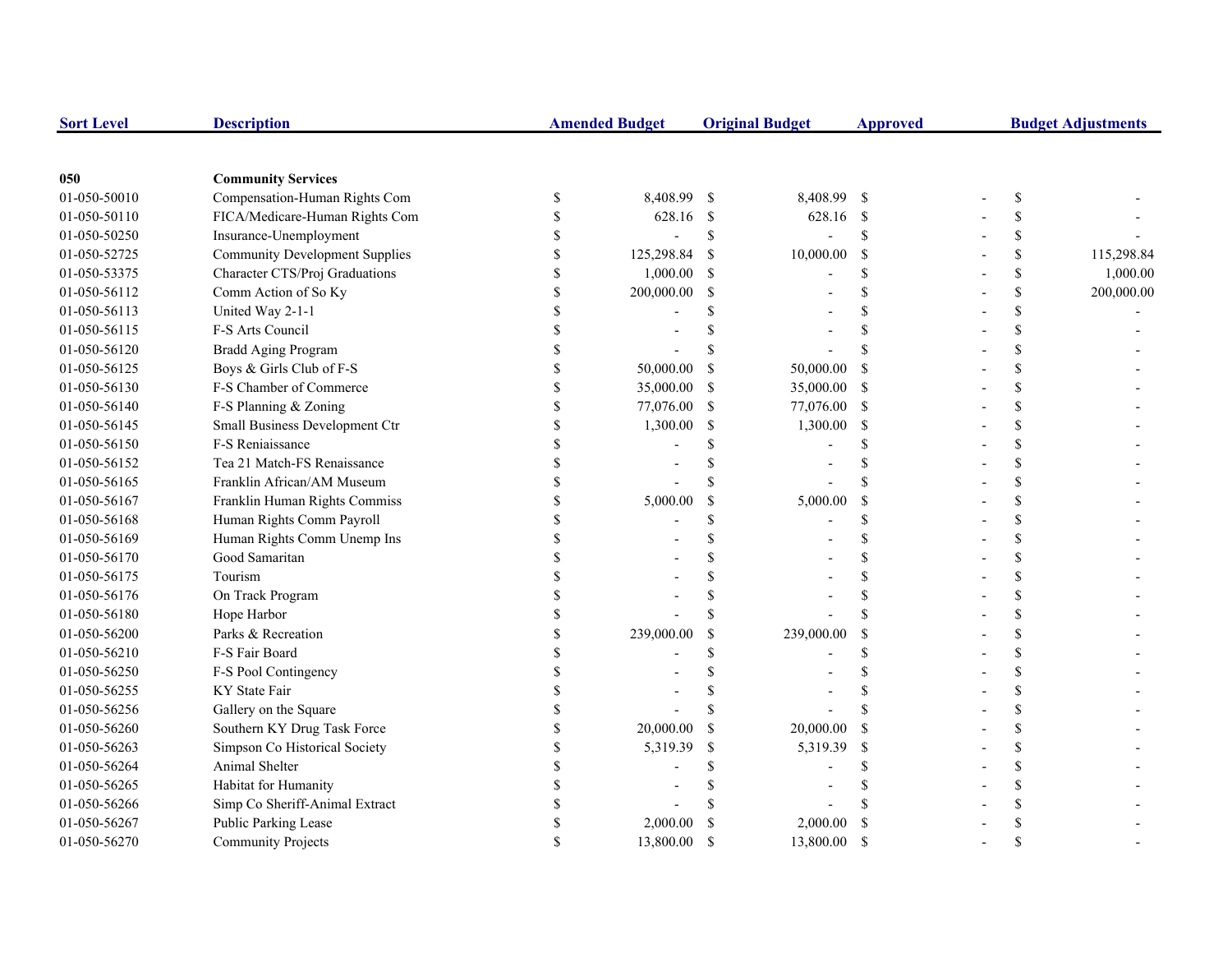| <b>Sort Level</b> | <b>Description</b>            | <b>Amended Budget</b><br><b>Original Budget</b> |     |                 | <b>Approved</b> |  | <b>Budget Adjustments</b> |              |
|-------------------|-------------------------------|-------------------------------------------------|-----|-----------------|-----------------|--|---------------------------|--------------|
|                   |                               |                                                 |     |                 |                 |  |                           |              |
| 01-050-56275      | Old Hospital Fire Costs       |                                                 |     |                 |                 |  |                           |              |
| 01-050-56280      | Old Hospital Grant Project    |                                                 |     |                 |                 |  |                           |              |
| 01-050-56281      | Grant - Local Grant Exp       |                                                 |     |                 |                 |  |                           |              |
| 01-050-56300      | Fiscal Court - Jail Contrib   | 63,000.00                                       |     | 63,000.00 \$    |                 |  |                           |              |
| 01-050-56305      | School Resource Officer       |                                                 |     |                 |                 |  |                           |              |
| 01-050-56306      | <b>Property Condemnation</b>  | 25,000.00                                       |     | 25,000.00 \$    |                 |  |                           |              |
| 01-050-56400      | Ind Auth-80/20 Occ Fee Rebate | 805,109.00                                      | - S | 805,109.00 \$   |                 |  |                           |              |
| 01-050-56401      | Ind Auth-KBI Occ Fee Rebate   | 86,250.00 \$                                    |     | 86,250.00 \$    |                 |  |                           |              |
| 01-050-56402      | Ind Auth-80/20 PT Rebate      | 53,000.00 \$                                    |     | 53,000.00 \$    |                 |  |                           |              |
| 01-050-61500      | Depreciation                  |                                                 |     |                 |                 |  |                           |              |
| 01-050-78100      | Buildings - Comm Serv.        |                                                 |     |                 |                 |  |                           |              |
| 01-050-78200      | Equipment - Comm Serv         |                                                 |     | 25,225.00 \$    |                 |  |                           | (25, 225.00) |
| 01-050-78300      | Land & Improvmnts-Comm Serv   |                                                 |     |                 |                 |  |                           |              |
| 01-050-78400      | Plant In Service - Comm Serv  |                                                 |     |                 |                 |  |                           |              |
| 01-050-78500      | Vehicles - Comm Serv          |                                                 |     |                 |                 |  |                           |              |
| 050               | <b>Community Services</b>     | 1,816,190.38                                    |     | 1,525,116.54 \$ |                 |  |                           | 291,073.84   |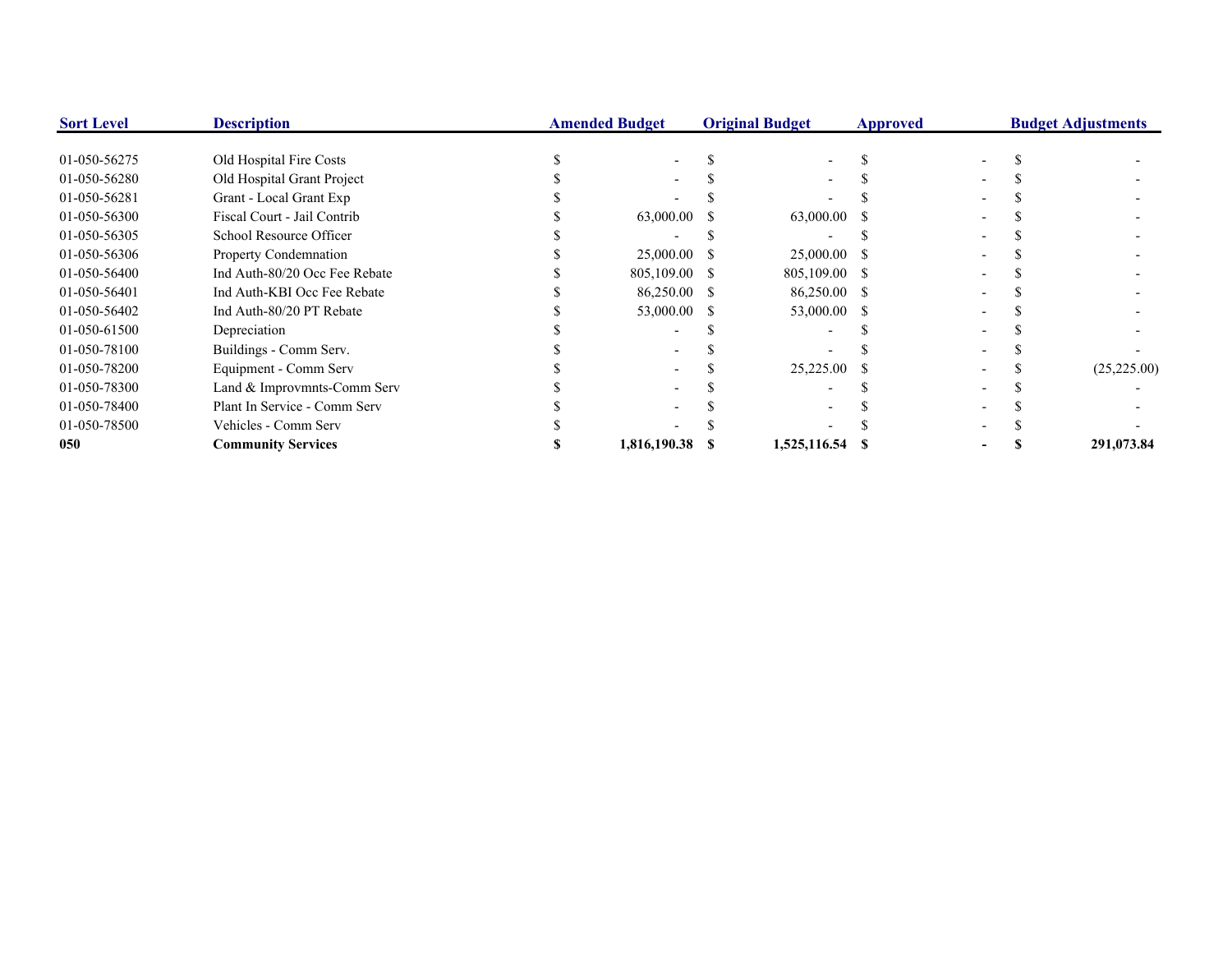| <b>Sort Level</b> | <b>Description</b>              | <b>Amended Budget</b> |     | <b>Approved</b> |  | <b>Budget Adjustments</b> |
|-------------------|---------------------------------|-----------------------|-----|-----------------|--|---------------------------|
|                   |                                 |                       |     |                 |  |                           |
| 071               | <b>Debt Service</b>             |                       |     |                 |  |                           |
| 01-071-58110      | Admin Fees-General Government   | \$                    | \$  | <sup>\$</sup>   |  | \$                        |
| 01-071-58115      | Admin Fees-KLC Fire Station     |                       | \$  | <sup>\$</sup>   |  |                           |
| 01-071-58130      | Admin Fees-Pub Serv-Streets     |                       | \$. | <sup>\$</sup>   |  | \$                        |
| 01-071-58135      | Admin Fee-KLC-PW-Storm Equip    |                       |     |                 |  | \$                        |
| 01-071-58140      | Admin Fees-PW-Sidewalks         |                       |     | \$.             |  | \$                        |
| 01-071-58155      | Admin Fees KLC 117 W Cedar      |                       | \$. |                 |  | \$                        |
| 01-071-58160      | Admin Fees KLC Industrial Auth  |                       | \$. |                 |  | \$                        |
| 01-071-58172      | Admin Fees 2009 Bonds           |                       | \$  | \$.             |  | \$                        |
| 01-071-58200      | Gain/Loss on Retirement Debt    |                       | \$  |                 |  | \$                        |
| 01-071-58320      | Interest-GL KLC Fire Station    |                       | \$  | <b>S</b>        |  | \$                        |
| 01-071-58321      | Interest-PEB9074650 Bays/Land   |                       | \$  | \$              |  | \$                        |
| 01-071-58324      | Interest-GF KLC PW-Streets      |                       | \$  | <sup>\$</sup>   |  | \$                        |
| 01-071-58325      | Interest-KLC-PW-Storm Equip     |                       |     | <sup>\$</sup>   |  | \$                        |
| 01-071-58330      | Interest-PW-Sidewalks           |                       |     |                 |  | \$                        |
| 01-071-58335      | Interest-GF-FBT 970383 SO ST    |                       |     |                 |  | \$                        |
| 01-071-58337      | Interest Line of Credit FBT     |                       |     | <sup>\$</sup>   |  | \$                        |
| 01-071-58345      | Interest-KLC Regions Bank BLD   |                       |     | <sup>\$</sup>   |  | \$                        |
| 01-071-58350      | Interest-KIA C89-17 Dam Cap     |                       | \$. | <sup>\$</sup>   |  | \$                        |
| 01-071-58372      | Interest Huntington 2009 GO     |                       |     | <sup>\$</sup>   |  | \$                        |
| 01-071-58379      | Interest-Ind Auth World Color   |                       | \$. |                 |  | \$                        |
| 01-071-58400      | Principal KLC Industrial Auth   |                       | \$. | \$.             |  | \$                        |
| 01-071-58410      | Principal-GF KLC Fire Station   |                       | \$  | \$              |  | \$                        |
| 01-071-58411      | Prin-GF PEB9074650 Bays/Land    |                       | \$  | <sup>\$</sup>   |  | \$                        |
| 01-071-58414      | Principal-GF KLC PW-Streets     |                       |     | <sup>\$</sup>   |  | \$                        |
| 01-071-58415      | Principal-KLC-PW-Storm Equip    |                       |     |                 |  | \$                        |
| 01-071-58418      | Principal-GF-FBT 970383 SO ST   |                       |     |                 |  | \$                        |
| 01-071-58425      | Principal-PW-Sidewalks          |                       |     | <sup>\$</sup>   |  | \$                        |
| 01-071-58435      | Principal-KLC Regions Bank      |                       | \$  | <sup>\$</sup>   |  | \$                        |
| 01-071-58437      | Principal Line of Credit FBT    |                       | \$. |                 |  | \$                        |
| 01-071-58458      | Principal-2009 GO Bond          |                       |     |                 |  | \$                        |
| 01-071-58459      | Principal Ind Auth World Color  |                       | \$. | \$.             |  | \$                        |
| 01-071-58500      | <b>Chase Loan Closing Costs</b> |                       |     |                 |  | \$                        |
| 01-071-58510      | 2009 Bond Closing Costs         |                       |     |                 |  | \$                        |
| 01-071-73547      | Amortization                    |                       |     |                 |  | \$                        |
| 071               | <b>Debt Service</b>             |                       |     |                 |  |                           |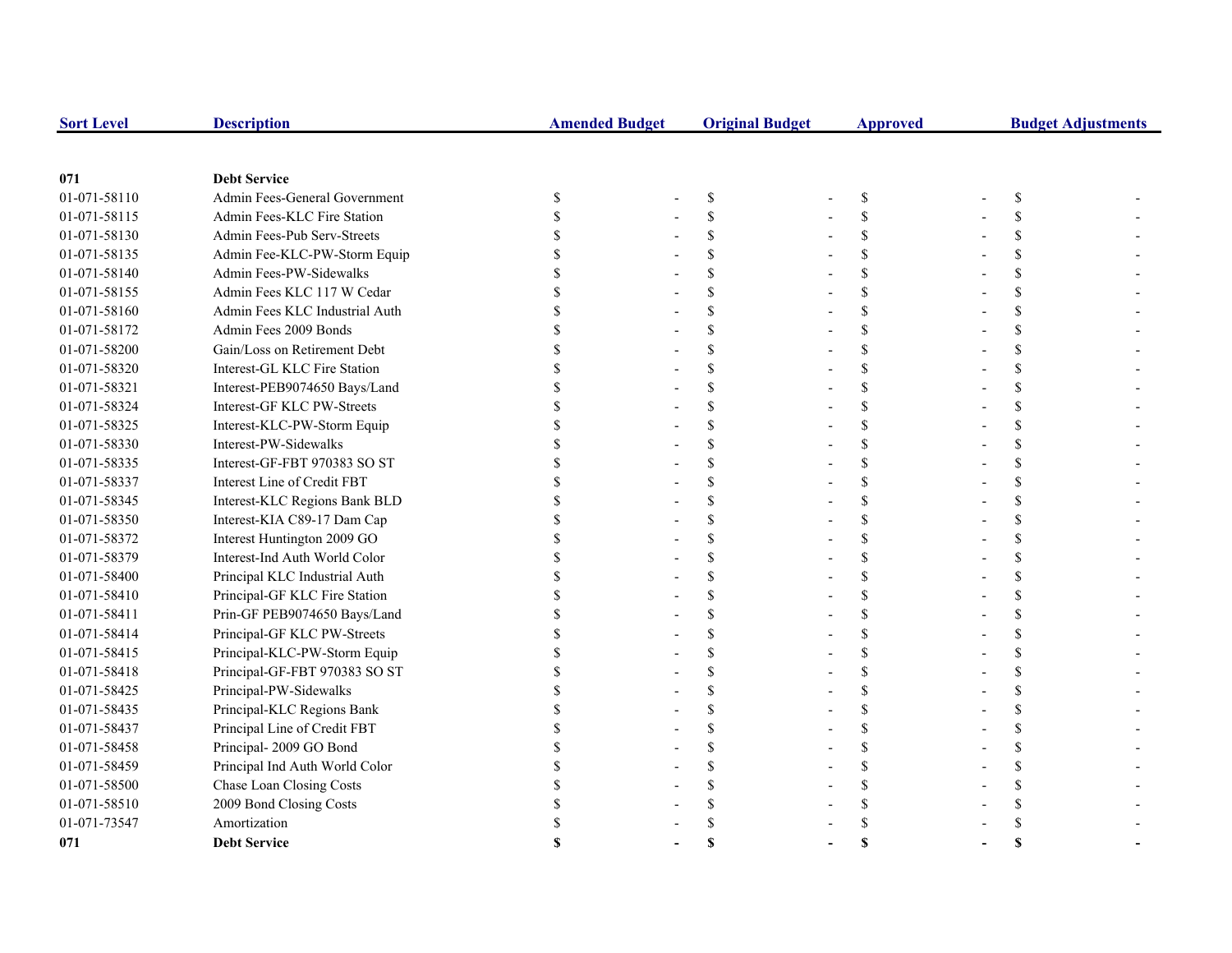| <b>Sort Level</b> | <b>Description</b>                    | <b>Amended Budget</b> |                | <b>Original Budget</b> |                          | <b>Approved</b> |                          | <b>Budget Adjustments</b> |  |  |
|-------------------|---------------------------------------|-----------------------|----------------|------------------------|--------------------------|-----------------|--------------------------|---------------------------|--|--|
|                   |                                       |                       |                |                        |                          |                 |                          |                           |  |  |
| 073               | <b>Interfund Approp &amp; Trnsfrs</b> |                       |                |                        |                          |                 |                          |                           |  |  |
| 01-073-60121      | Transfer In From CDBG Fund            |                       |                |                        | $\overline{\phantom{0}}$ |                 | $\overline{\phantom{0}}$ |                           |  |  |
| 01-073-60600      | Fiber Optic Appropriation             |                       |                |                        |                          |                 |                          |                           |  |  |
| 01-073-62011      | Transfer Out - Fiber Fund             |                       |                |                        |                          |                 |                          |                           |  |  |
| 01-073-62100      | Cemetery Fund Appropriation           |                       | 192,700.00 \$  |                        | 192,700.00 \$            |                 | $\overline{\phantom{0}}$ |                           |  |  |
| 01-073-62120      | CDBG Fund Appropriation               |                       |                |                        |                          |                 |                          |                           |  |  |
| 01-073-62200      | Municipal Util Appropriation          |                       |                |                        |                          |                 |                          |                           |  |  |
| 01-073-62300      | Sanitation Fund Appropriation         |                       |                |                        |                          |                 |                          |                           |  |  |
| 01-073-62400      | Municipal Aid Appropriation           |                       | 236,000.00 \$  |                        | 236,000.00 \$            |                 |                          |                           |  |  |
| 01-073-62700      | Stormwater Fund Appropriation         |                       | $20,000.00$ \$ |                        | $20,000.00$ \$           |                 | $\overline{\phantom{0}}$ |                           |  |  |
| 073               | <b>Interfund Approp &amp; Trnsfrs</b> |                       | 448,700.00 \$  |                        | 448,700.00 \$            |                 |                          |                           |  |  |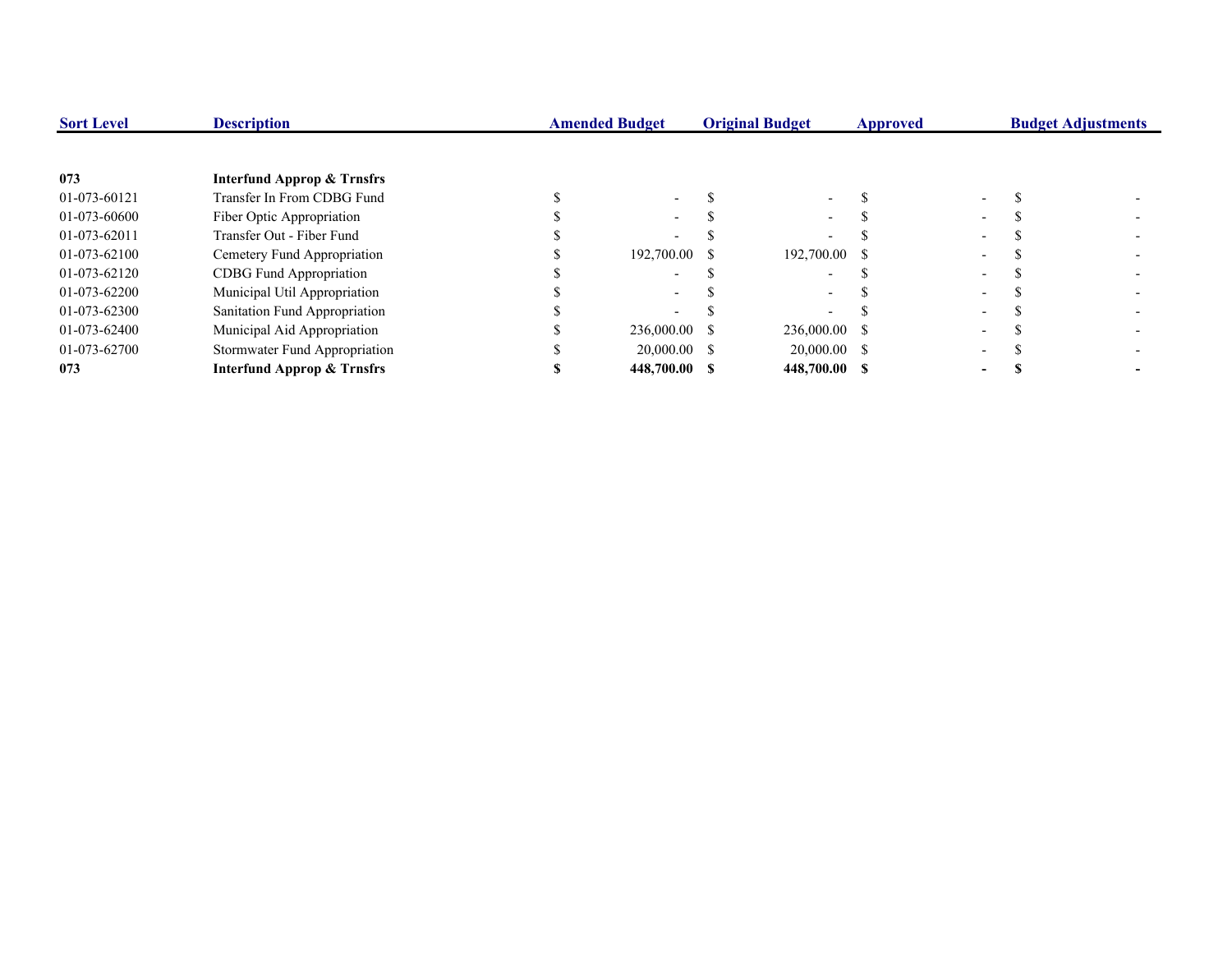| <b>Sort Level</b> | <b>Description</b> | <b>Amended Budget</b> |              | <b>Original Budget</b> |                 | Approved | <b>Budget Adjustments</b> |  |            |
|-------------------|--------------------|-----------------------|--------------|------------------------|-----------------|----------|---------------------------|--|------------|
| Expense           | Expense            |                       | 8,718,429.99 |                        | 8,511,691.23 \$ |          | $\overline{\phantom{0}}$  |  | 206,738.76 |
| 01                | General Fund       |                       | 695,722.99   |                        | 369,354.14 \$   |          | $\blacksquare$            |  | 326,368.85 |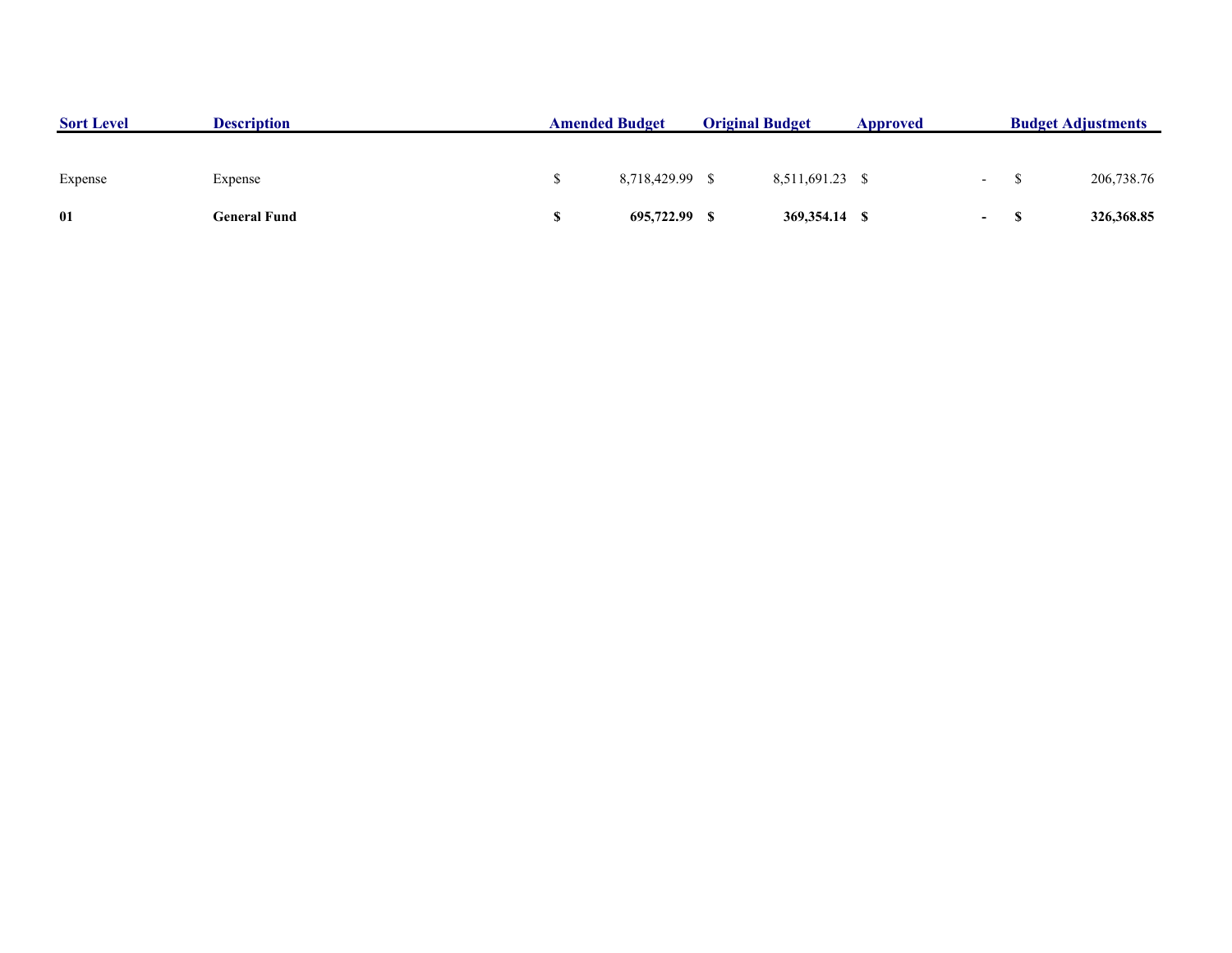| <b>Sort Level</b> | <b>Description</b>                  | <b>Amended Budget</b>    | <b>Original Budget</b> | Approved | <b>Budget Adjustments</b> |  |
|-------------------|-------------------------------------|--------------------------|------------------------|----------|---------------------------|--|
|                   |                                     |                          |                        |          |                           |  |
|                   |                                     |                          |                        |          |                           |  |
| 02                | <b>Franklin Municipal Utilities</b> |                          |                        |          |                           |  |
| Revenue           | Revenue                             |                          |                        |          |                           |  |
| 011               | Administration                      |                          |                        |          |                           |  |
| 02-011-40075      | Credit Card Fees                    | $(25,000.00)$ \$         | $(25,000.00)$ \$       |          |                           |  |
| 02-011-40500      | Cash Over/Short                     | $\overline{\phantom{0}}$ |                        |          |                           |  |
| 02-011-46160      | Insurance Proceeds/Incl Fire        |                          |                        |          |                           |  |
| 02-011-46180      | Investment Income                   | $(57,785.50)$ \$         | $(57,785.50)$ \$       |          |                           |  |
| 02-011-46181      | Gain/Loss on Investment             |                          |                        |          |                           |  |
| 02-011-46200      | Miscellaneous Income                |                          |                        |          |                           |  |
| 02-011-46220      | Proceeds for Sale of Assets         | $(8,700.00)$ \$          | $(8,700.00)$ \$        |          |                           |  |
| 02-011-46225      | Gain or Loss on Asset Disposal      |                          |                        |          |                           |  |
| 02-011-48001      | Contributed Capital                 |                          |                        |          |                           |  |
| 011               | <b>Administration</b>               | $(91,485.50)$ \$         | $(91,485.50)$ \$       |          |                           |  |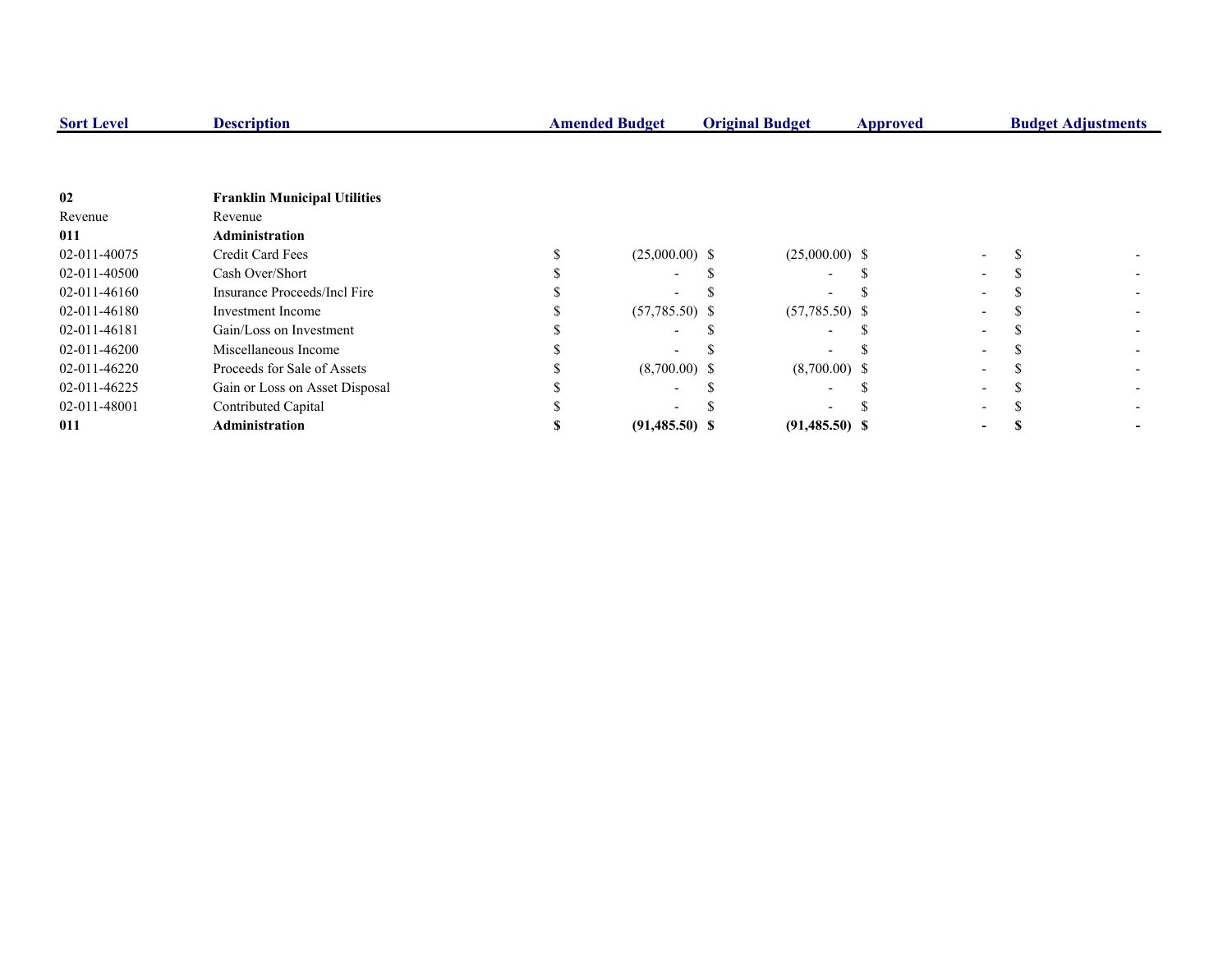| <b>Sort Level</b> | <b>Description</b>                  | <b>Amended Budget</b><br><b>Original Budget</b> |                     | <b>Approved</b> |                     |  | <b>Budget Adjustments</b> |  |  |
|-------------------|-------------------------------------|-------------------------------------------------|---------------------|-----------------|---------------------|--|---------------------------|--|--|
|                   |                                     |                                                 |                     |                 |                     |  |                           |  |  |
| 021               | <b>Water Production</b>             |                                                 |                     |                 |                     |  |                           |  |  |
| 02-021-40050      | Allowance for Uncollectible AR      |                                                 | 10,000.00           | -S              | $10,000.00$ \$      |  |                           |  |  |
| 02-021-40060      | <b>Bad Debt Account Collections</b> |                                                 |                     |                 |                     |  |                           |  |  |
| 02-021-40070      | Disconnect/Reconnect Fees           |                                                 | $(60,000.00)$ \$    |                 | $(60,000.00)$ \$    |  |                           |  |  |
| 02-021-40075      | <b>Credit Card Fees</b>             |                                                 |                     |                 |                     |  |                           |  |  |
| 02-021-40150      | Penalty Charges                     |                                                 | $(72,000.00)$ \$    |                 | $(72,000.00)$ \$    |  |                           |  |  |
| 02-021-40151      | Penalty Adjustments                 |                                                 |                     |                 |                     |  |                           |  |  |
| 02-021-40210      | Water Sales-Inside-Residential      |                                                 | $(1,232,688.00)$ \$ |                 | $(1,232,688.00)$ \$ |  |                           |  |  |
| 02-021-40211      | Water Sales-Inside-Commercial       |                                                 | $(746,000.00)$ \$   |                 | $(746,000.00)$ \$   |  |                           |  |  |
| 02-021-40220      | Water Sales-Outside-Residentia      |                                                 | $(432,000.00)$ \$   |                 | $(432,000.00)$ \$   |  |                           |  |  |
| 02-021-40221      | Water Sales-Outside-Commercial      |                                                 | $(389,000.00)$ \$   |                 | $(389,000.00)$ \$   |  |                           |  |  |
| 02-021-40230      | Water Tap Fees                      |                                                 | $(30,000.00)$ \$    |                 | $(30,000.00)$ \$    |  |                           |  |  |
| 02-021-40240      | Water Main Inspections              |                                                 | $(2,500.00)$ \$     |                 | $(2,500.00)$ \$     |  |                           |  |  |
| 02-021-40500      | Cash Over/Short                     |                                                 |                     |                 |                     |  |                           |  |  |
| 02-021-46160      | Insurance Proceeds/Incl Fire        |                                                 |                     |                 |                     |  |                           |  |  |
| 02-021-46180      | <b>Investment Income</b>            |                                                 |                     |                 |                     |  |                           |  |  |
| 02-021-46200      | Miscellaneous Income                |                                                 | $(5,000.00)$ \$     |                 | $(5,000.00)$ \$     |  |                           |  |  |
| 02-021-46210      | <b>Enernoc Revenue</b>              |                                                 | $(5,000.00)$ \$     |                 | $(5,000.00)$ \$     |  |                           |  |  |
| 02-021-46220      | Proceeds for Sale of Assets         |                                                 |                     |                 |                     |  |                           |  |  |
| 02-021-46225      | Gain or Loss on Asset Disposal      |                                                 |                     |                 |                     |  |                           |  |  |
| 02-021-47120      | Cost of Issuance Rebate             |                                                 |                     |                 |                     |  |                           |  |  |
| 02-021-47130      | 2009 Bond Proceeds                  |                                                 |                     |                 |                     |  |                           |  |  |
| 02-021-47150      | 2012 Bond Proceeds                  |                                                 |                     |                 |                     |  |                           |  |  |
| 02-021-47360      | <b>State Govt Grant</b>             |                                                 |                     |                 |                     |  |                           |  |  |
| 021               | <b>Water Production</b>             |                                                 | $(2,964,188.00)$ \$ |                 | $(2,964,188.00)$ \$ |  |                           |  |  |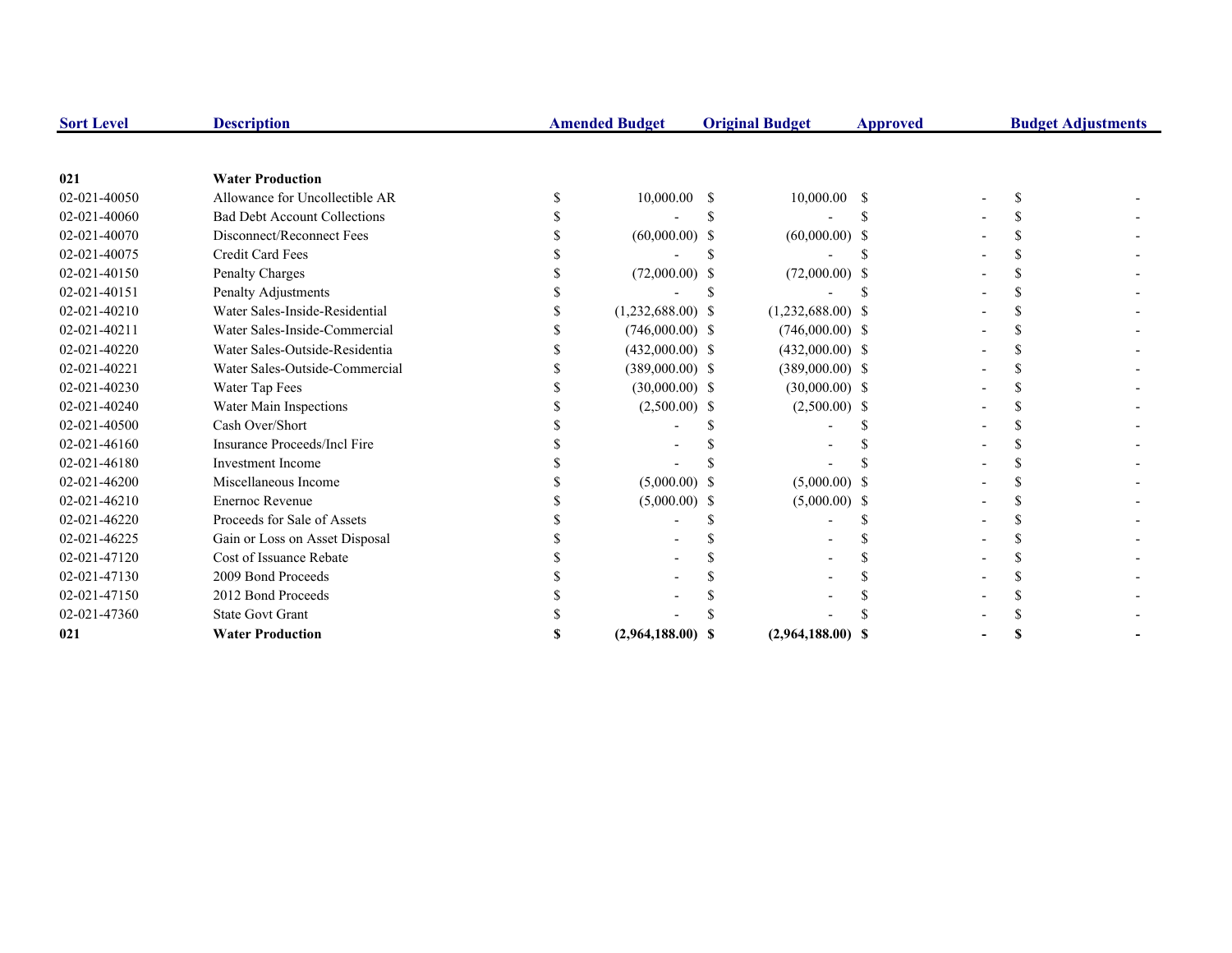| <b>Sort Level</b> | <b>Description</b>             | <b>Amended Budget</b> |                          | <b>Original Budget</b> |                          | Approved | <b>Budget Adjustments</b> |  |                          |
|-------------------|--------------------------------|-----------------------|--------------------------|------------------------|--------------------------|----------|---------------------------|--|--------------------------|
|                   |                                |                       |                          |                        |                          |          |                           |  |                          |
|                   |                                |                       |                          |                        |                          |          |                           |  |                          |
| 022               | <b>Water Distribution</b>      |                       |                          |                        |                          |          |                           |  |                          |
| 02-022-46200      | Miscellaneous Income           |                       | $\overline{\phantom{0}}$ |                        | $\overline{\phantom{0}}$ |          | $\sim$ $-$                |  | $\sim$                   |
| 02-022-48000      | Contribution KY Transportation |                       | $\overline{\phantom{0}}$ |                        | $\overline{\phantom{a}}$ |          | $\sim$                    |  |                          |
| 022               | <b>Water Distribution</b>      |                       | $\sim$                   |                        | $\sim$                   |          | $\sim$ $\sim$             |  | $\overline{\phantom{a}}$ |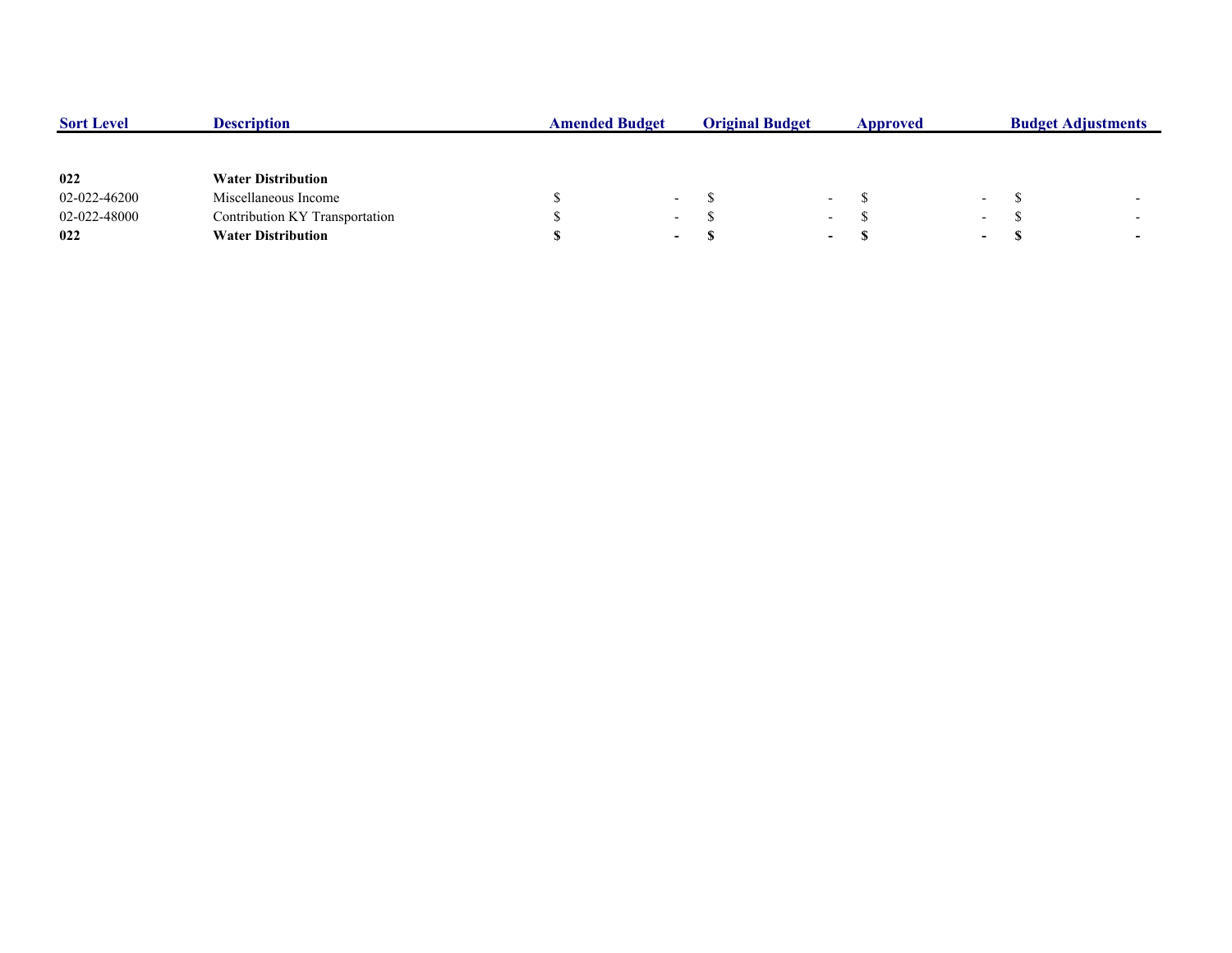| <b>Sort Level</b> | <b>Description</b>                  |    | <b>Amended Budget</b><br><b>Original Budget</b> |    | <b>Approved</b>     | <b>Budget Adjustments</b> |  |  |  |
|-------------------|-------------------------------------|----|-------------------------------------------------|----|---------------------|---------------------------|--|--|--|
|                   |                                     |    |                                                 |    |                     |                           |  |  |  |
| 024               | <b>Wastewater Treatment</b>         |    |                                                 |    |                     |                           |  |  |  |
| 02-024-40060      | <b>Bad Debt Account Collections</b> |    |                                                 |    |                     |                           |  |  |  |
| 02-024-40170      | Pretreat Fines/Penalties            |    |                                                 |    |                     |                           |  |  |  |
| 02-024-40190      | Surcharges-Compatibles              |    | $(14,000.00)$ \$                                |    | $(14,000.00)$ \$    |                           |  |  |  |
| 02-024-40310      | Wastewater-Inside-Residential       |    | $(1,010,696.00)$ \$                             |    | $(1,010,696.00)$ \$ |                           |  |  |  |
| 02-024-40311      | Wastewater-Inside-Commercial        |    | $(1,168,000.00)$ \$                             |    | $(1,168,000.00)$ \$ |                           |  |  |  |
| 02-024-40320      | Wastewater-Outside-Residential      |    | $(107,000.00)$ \$                               |    | $(107,000.00)$ \$   |                           |  |  |  |
| 02-024-40321      | Wastewater-Outside-Commercial       |    | $(244,000.00)$ \$                               |    | $(244,000.00)$ \$   |                           |  |  |  |
| 02-024-40330      | Wastewater Tap Fees                 |    | $(10,000.00)$ \$                                |    | $(10,000.00)$ \$    |                           |  |  |  |
| 02-024-40340      | Waste Coll System Inspections       |    | $(2,500.00)$ \$                                 |    | $(2,500.00)$ \$     |                           |  |  |  |
| 02-024-40350      | Allowance for Uncollectible AR      |    | 10,000.00                                       | -S | 10,000.00           | -8                        |  |  |  |
| 02-024-46160      | Insurance Proceeds/Incl Fire        |    |                                                 |    |                     |                           |  |  |  |
| 02-024-46200      | Miscellaneous Income                |    |                                                 |    |                     |                           |  |  |  |
| 02-024-46220      | Proceeds for Sale of Assets         |    |                                                 |    |                     |                           |  |  |  |
| 02-024-46225      | Gain or Loss on Asset Disposal      |    |                                                 |    |                     |                           |  |  |  |
| 02-024-47140      | 2009 Bond Proceeds                  |    |                                                 |    |                     |                           |  |  |  |
| 02-024-47220      | <b>Industrial Authority Revenue</b> |    |                                                 |    |                     |                           |  |  |  |
| 02-024-47360      | <b>State Govt Grant</b>             |    |                                                 |    |                     |                           |  |  |  |
| 02-024-48000      | Contribution KY Transportation      |    |                                                 |    |                     |                           |  |  |  |
| 024               | <b>Wastewater Treatment</b>         |    | $(2,546,196.00)$ \$                             |    | $(2,546,196.00)$ \$ |                           |  |  |  |
| Revenue           | Revenue                             | -8 | 5,601,869.50 \$                                 |    | 5,601,869.50 \$     |                           |  |  |  |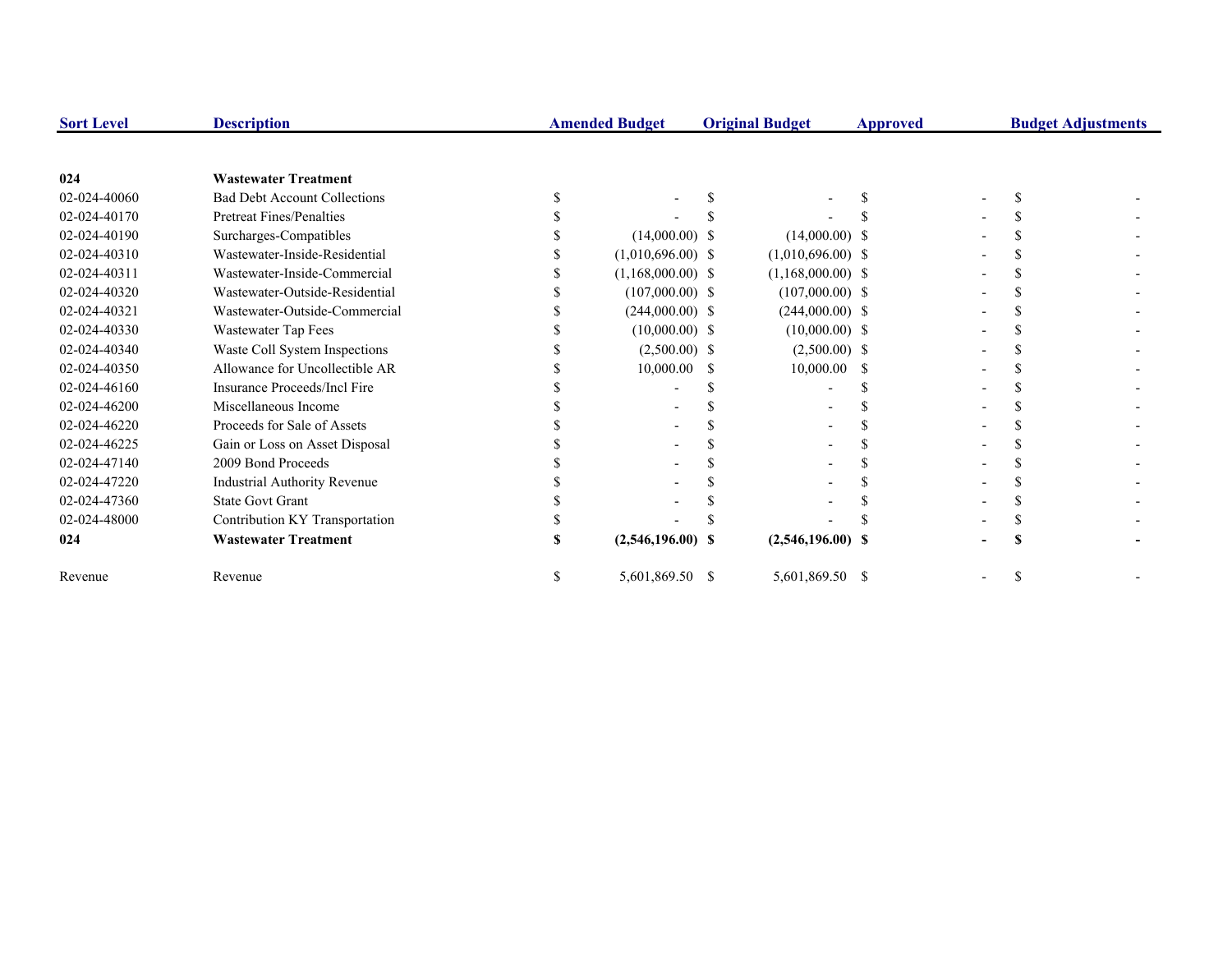| <b>Sort Level</b> | <b>Description</b>               | <b>Amended Budget</b> |               |                           | <b>Original Budget</b> | <b>Approved</b>    | <b>Budget Adjustments</b> |  |
|-------------------|----------------------------------|-----------------------|---------------|---------------------------|------------------------|--------------------|---------------------------|--|
|                   |                                  |                       |               |                           |                        |                    |                           |  |
| Expense           | Expense                          |                       |               |                           |                        |                    |                           |  |
| 011               | Administration                   |                       |               |                           |                        |                    |                           |  |
| 02-011-50010      | Compensation                     | \$                    | 419,901.60 \$ |                           | 419,901.60 \$          |                    | $\mathbb{S}$              |  |
| 02-011-50011      | Emergency - Compensation         | \$                    |               | $\mathbb{S}$              |                        | $\mathcal{S}$      | \$                        |  |
| 02-011-50060      | Compensation-On Call Pay         | \$                    | 5,471.72 \$   |                           | 5,471.72 \$            |                    | $\mathbf S$               |  |
| 02-011-50070      | Overtime-Non Salaried            | \$                    | $7,145.16$ \$ |                           | 7,145.16 \$            |                    | \$                        |  |
| 02-011-50080      | Compensation-Deferred            | \$                    | $6,217.64$ \$ |                           | 6,217.64 \$            |                    | \$                        |  |
| 02-011-50110      | FICA/Medicare                    | \$                    | 30,015.96 \$  |                           | 30,015.96 \$           |                    | \$                        |  |
| 02-011-50210      | Insurance-Dental                 | $\mathbb{S}$          | 1,821.12 \$   |                           | 1,821.12 \$            |                    | \$                        |  |
| 02-011-50220      | Insurance-Life                   | \$                    | 2,185.14 \$   |                           | 2,185.14 \$            |                    | $\mathsf{\$}$             |  |
| 02-011-50230      | Insurance-Medical                | \$                    | 77,708.28     | - \$                      | 77,708.28 \$           |                    | $\mathbb{S}$              |  |
| 02-011-50231      | Insurance-HRA                    | \$                    | 4,760.08      | -S                        | 4,760.08 \$            |                    | $\mathbb{S}$              |  |
| 02-011-50250      | Insurance-Unemployment           | \$                    | 501.90        | $\mathbf{\hat{s}}$        | 501.90 \$              |                    | \$                        |  |
| 02-011-50260      | Insurance-Workers Comp           | \$                    | 9,653.02      | <b>S</b>                  | 9,653.02 \$            |                    | \$                        |  |
| 02-011-50710      | Retirement - CERS                | \$                    | 115,608.34    | - \$                      | 115,608.34 \$          |                    | $\mathbb{S}$              |  |
| 02-011-50711      | Retirement - OPEB                | \$                    |               | \$                        |                        | <sup>\$</sup>      | $\mathsf{\$}$             |  |
| 02-011-50810      | Uniforms                         | \$                    | 510.00        | $\mathcal{S}$             | 510.00                 | - S                | \$                        |  |
| 02-011-51221      | <b>Technology Lease Payments</b> | $\mathbb S$           | 1,655.39      | -S                        | 1,655.39 \$            |                    | \$                        |  |
| 02-011-51510      | Physicals/Rests/Vaccines         | \$                    | 100.00        | $\boldsymbol{\mathsf{S}}$ | $100.00$ \$            |                    | \$                        |  |
| 02-011-51610      | Printing & Advertising           | \$                    | 100.00        | - \$                      | $100.00$ \$            |                    | \$                        |  |
| 02-011-51745      | Professional-Consultant          | $\mathbb{S}$          | 50,000.00 \$  |                           | 50,000.00 \$           |                    | $\mathsf{\$}$             |  |
| 02-011-51748      | Profess-License Maint/Support    | \$                    | 14,880.00     | - \$                      | 14,880.00 \$           |                    | $\mathbb{S}$              |  |
| 02-011-51780      | Profess-Vehicle Repair/Maint     | \$                    | 800.00        | <sup>\$</sup>             | 800.00                 | -S                 | \$                        |  |
| 02-011-51940      | Utilities-Communications         | $\mathbb{S}$          |               | <sup>\$</sup>             |                        | <sup>\$</sup>      | \$                        |  |
| 02-011-52060      | Supplies-Computer/Copier/Print   | \$                    |               |                           |                        | <sup>\$</sup>      | \$                        |  |
| 02-011-52110      | Equipment (Under \$2,000 Each)   | \$                    |               | $\mathcal{S}$             |                        | $\mathbf{\hat{S}}$ | \$                        |  |
| 02-011-52250      | Fuel, Oil, Fluids                | \$                    | 1,000.00      | <sup>\$</sup>             | 1,000.00               | $\mathcal{S}$      | \$                        |  |
| 02-011-52700      | Supplies-Office                  | \$                    | 200.00        | <sup>\$</sup>             | 200.00                 | - \$               | $\mathcal{S}$             |  |
| 02-011-52750      | Supplies-Other                   | \$                    | 250.00        | <sup>S</sup>              | $250.00$ \$            |                    | \$                        |  |
| 02-011-52865      | Supplies-Safety/Protective       | \$                    | 450.00        | - \$                      | 450.00 \$              |                    | \$                        |  |
| 02-011-52890      | Software                         | \$                    | 31,000.00     | -\$                       | 31,000.00 \$           |                    | \$                        |  |
| 02-011-53100      | <b>Bank Service Fees</b>         | $\mathbb S$           | 1,500.00      | - \$                      | $1,500.00$ \$          |                    | $\mathsf{\$}$             |  |
| 02-011-53101      | Fines & Penalties                | \$                    |               | S                         |                        | S                  | \$                        |  |
| 02-011-53200      | Credit Card Merchant Fees        | \$                    | 27,000.00     | -\$                       | 27,000.00              | - \$               | $\mathcal{S}$             |  |
| 02-011-53460      | Conference/Train/School          | \$                    | 2,500.00      |                           | 2,500.00               | - \$               | \$                        |  |
| 02-011-53470      | Dues & Subscriptions             | \$                    | 3,000.00      | <sup>\$</sup>             | 3,000.00               | - S                | \$                        |  |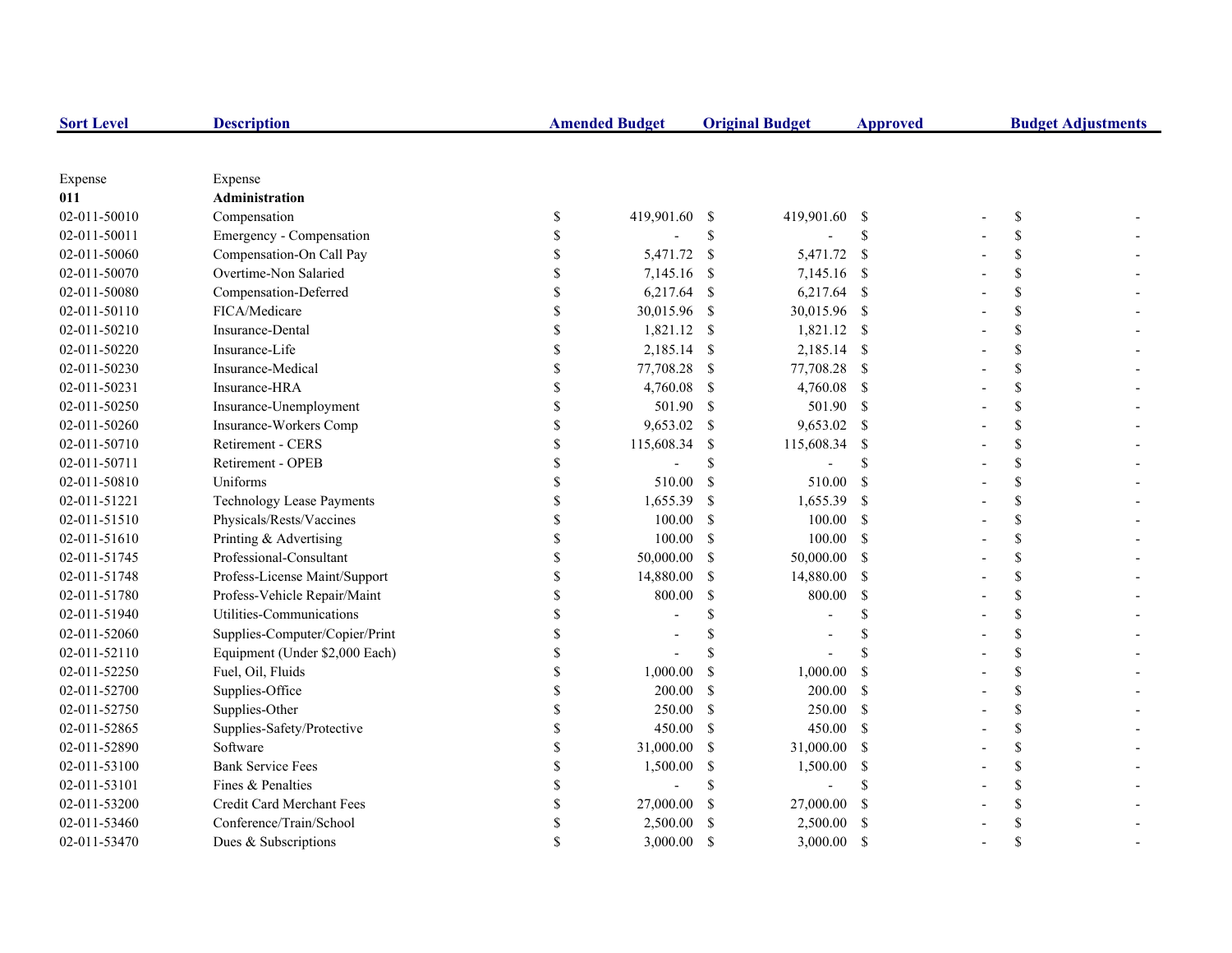| <b>Sort Level</b> | <b>Description</b>            | <b>Amended Budget</b><br><b>Original Budget</b> |               |  | <b>Approved</b> | <b>Budget Adjustments</b> |        |  |            |
|-------------------|-------------------------------|-------------------------------------------------|---------------|--|-----------------|---------------------------|--------|--|------------|
|                   |                               |                                                 |               |  |                 |                           |        |  |            |
| 02-011-53850      | Travel/Lodging/Meals          |                                                 | $1,500.00$ \$ |  | $1,500.00$ \$   |                           |        |  |            |
| 02-011-54200      | Insurance & Bonds             |                                                 | 116,760.65 \$ |  | 116,760.65 \$   |                           |        |  |            |
| 02-011-54300      | Ins. Claims/Deductibles       |                                                 |               |  |                 |                           |        |  |            |
| 02-011-54490      | Judgements/Settlements        |                                                 |               |  |                 |                           |        |  |            |
| 02-011-61500      | Depreciation                  |                                                 |               |  |                 |                           |        |  |            |
| 02-011-73550      | Reserve for Capital Improvmnt |                                                 | 25,300.00 \$  |  | $30,000.00$ \$  |                           | $\sim$ |  | (4,700.00) |
| 02-011-75100      | Building - FMU Admin          |                                                 |               |  |                 |                           |        |  |            |
| 02-011-75200      | Equipment - FMU Admin         |                                                 |               |  |                 |                           |        |  |            |
| 02-011-75300      | Land & Imprymnts - FMU Admin  |                                                 |               |  |                 |                           |        |  |            |
| 02-011-75400      | Plant-In-Service - FMU Admin  |                                                 |               |  |                 |                           |        |  |            |
| 02-011-75500      | Vehicle - FMU Admin           |                                                 |               |  |                 |                           |        |  |            |
| 011               | <b>Administration</b>         |                                                 | 959,496.00 \$ |  | 964,196.00 \$   |                           |        |  | (4,700.00) |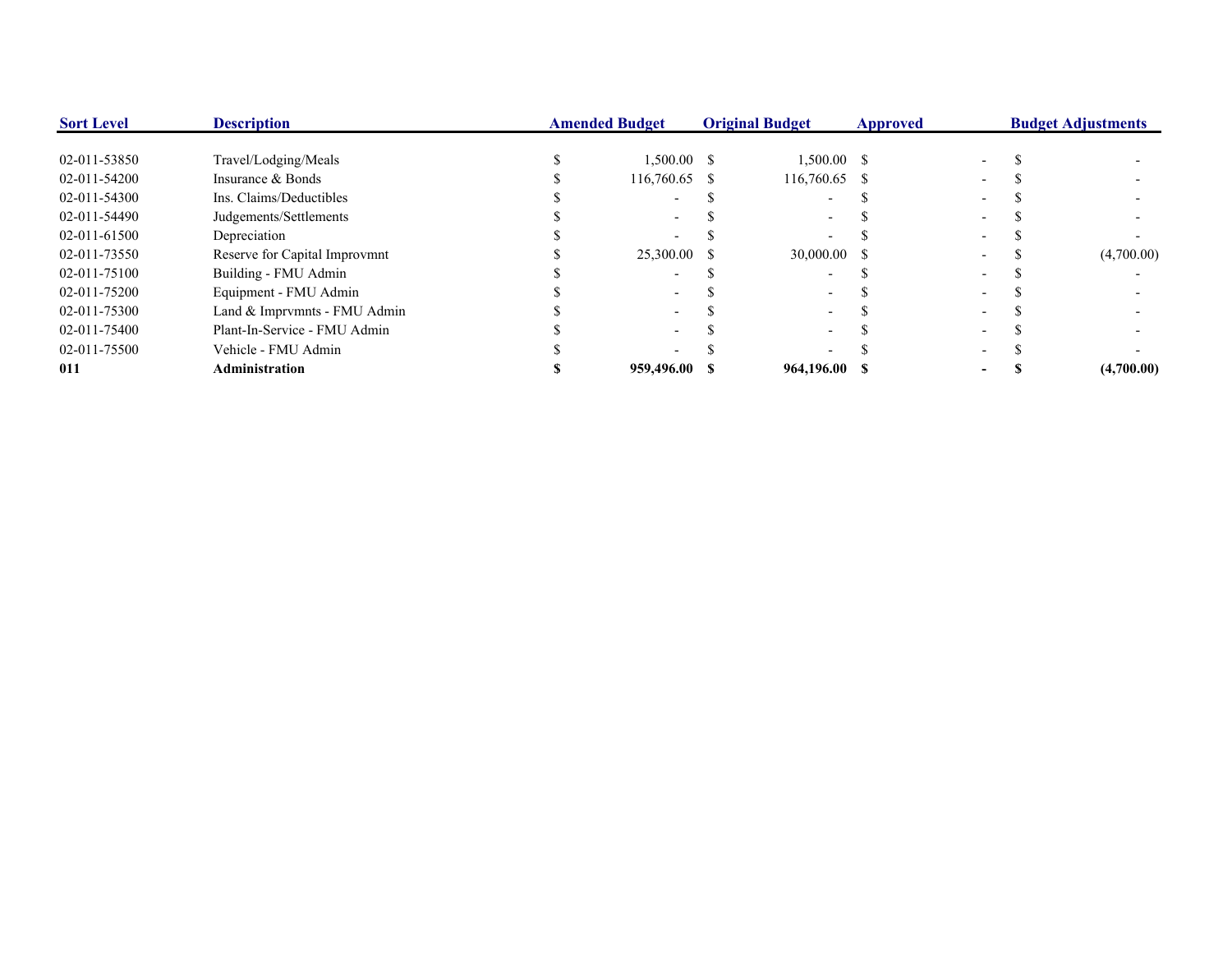| <b>Sort Level</b> | <b>Description</b>               |               | <b>Amended Budget</b> |               | <b>Original Budget</b>   | <b>Approved</b>    |               | <b>Budget Adjustments</b> |
|-------------------|----------------------------------|---------------|-----------------------|---------------|--------------------------|--------------------|---------------|---------------------------|
|                   |                                  |               |                       |               |                          |                    |               |                           |
| 021               | <b>Water Production</b>          |               |                       |               |                          |                    |               |                           |
| 02-021-50010      | Compensation                     | \$            | 341,682.48 \$         |               | 341,682.48 \$            |                    | $\mathbb{S}$  |                           |
| 02-021-50011      | Emergency - Compensation         | \$            |                       | \$            |                          | \$                 | $\mathcal{S}$ |                           |
| 02-021-50060      | Compensation-On Call Pay         | \$            |                       | \$            |                          | $\mathbf S$        | $\mathbf S$   |                           |
| 02-021-50070      | Overtime-Non Salaried            | \$            | 13,393.18             | <sup>\$</sup> | 13,393.18                | -S                 | <sup>\$</sup> |                           |
| 02-021-50080      | Compensation-Deferred            | \$            |                       | \$            |                          | \$                 | \$            |                           |
| 02-021-50110      | FICA/Medicare                    | \$            | 24,337.86 \$          |               | 24,337.86 \$             |                    | $\mathcal{S}$ |                           |
| 02-021-50210      | Insurance-Dental                 | \$            | 1,803.31 \$           |               | 1,803.31 \$              |                    | \$            |                           |
| 02-021-50220      | Insurance-Life                   | \$            | 1,771.19 \$           |               | 1,771.19 \$              |                    | $\mathcal{S}$ |                           |
| 02-021-50230      | Insurance-Medical                | \$            | 78,742.70 \$          |               | 78,742.70 \$             |                    | $\mathcal{S}$ |                           |
| 02-021-50231      | Insurance-HRA                    | \$            | 4,650.55              | -\$           | 4,650.55 \$              |                    | \$            |                           |
| 02-021-50240      | <b>Insurance-Retirees</b>        | \$            |                       | <sup>\$</sup> |                          | \$                 | $\mathbb S$   |                           |
| 02-021-50250      | Insurance-Unemployment           | \$            | 413.93                | -S            | 413.93                   | -S                 | \$            |                           |
| 02-021-50260      | Insurance-Workers Comp           | \$            | 7,822.70              | <sup>\$</sup> | 7,822.70                 | $\mathcal{S}$      | \$            |                           |
| 02-021-50280      | Vacation                         | \$            |                       | \$            |                          | \$                 | $\mathcal{S}$ |                           |
| 02-021-50310      | <b>KLEFPF</b> Incentive          | \$            |                       | \$            |                          | \$                 | \$            |                           |
| 02-021-50510      | Other                            | \$            |                       |               |                          | \$                 | \$            |                           |
| 02-021-50511      | Capitalized Matls & Equipment    | \$            |                       |               |                          | \$                 | \$            |                           |
| 02-021-50610      | Pensions-Retirees                | \$            |                       |               |                          | $\mathbf{\hat{S}}$ | \$            |                           |
| 02-021-50710      | Retirement - CERS                | $\mathsf{\$}$ | 95,344.68             |               | 95,344.68                | $\mathcal{S}$      | $\mathsf{\$}$ |                           |
| 02-021-50711      | Retirement - OPEB                | \$            |                       | \$            |                          | $\mathbf{\hat{S}}$ | $\mathcal{S}$ |                           |
| 02-021-50810      | Uniforms                         | \$            | 2,800.00              | <sup>S</sup>  | 2,800.00                 | <sup>\$</sup>      | $\mathbb{S}$  |                           |
| 02-021-50811      | Uniforms-NEW HIRE                | \$            |                       |               |                          | \$.                | $\mathsf{\$}$ |                           |
| 02-021-51120      | Contract Labor-Bldg Repair       | \$            |                       |               |                          | \$                 | \$            |                           |
| 02-021-51220      | <b>Equipment Rental</b>          | \$            |                       |               |                          | \$                 | $\mathcal{S}$ |                           |
| 02-021-51221      | <b>Technology Lease Payments</b> | \$            | 1,691.68              | <sup>S</sup>  | 1,691.68                 | <sup>\$</sup>      | $\mathcal{S}$ |                           |
| 02-021-51230      | Freight/Shipping/Handling        | \$            | 800.00                | <sup>\$</sup> | 800.00                   | $\mathcal{S}$      | \$            |                           |
| 02-021-51310      | Janitorial Service & Related     | \$            |                       | \$            | $\overline{\phantom{0}}$ | \$                 | \$            |                           |
| 02-021-51510      | Physicals/Rests/Vaccines         | \$            |                       |               |                          | S                  | \$            |                           |
| 02-021-51610      | Printing & Advertising           | \$            | 138.00                | <sup>S</sup>  | 138.00                   | \$                 | \$            |                           |
| 02-021-51735      | Profess-Backhoe Repair/Maint     | \$            |                       | S             | $\blacksquare$           | \$                 | \$            |                           |
| 02-021-51740      | Profess-Computer Maint/Repair    | \$            |                       |               |                          | \$                 | $\mathcal{S}$ |                           |
| 02-021-51745      | Professional-Consultant          | \$            |                       |               |                          | \$                 | $\mathbb{S}$  |                           |
| 02-021-51748      | Profess-License Maint/Support    | \$            | 900.00                |               | 900.00                   | <sup>\$</sup>      | \$            |                           |
| 02-021-51755      | Profess-Equip Maint/Repair       | \$            | 40,000.00             |               | 40,000.00                |                    | $\mathcal{S}$ |                           |
| 02-021-51765      | Professional-Other               | \$            | 19,400.00             | <sup>\$</sup> | 19,400.00 \$             |                    | $\mathcal{S}$ |                           |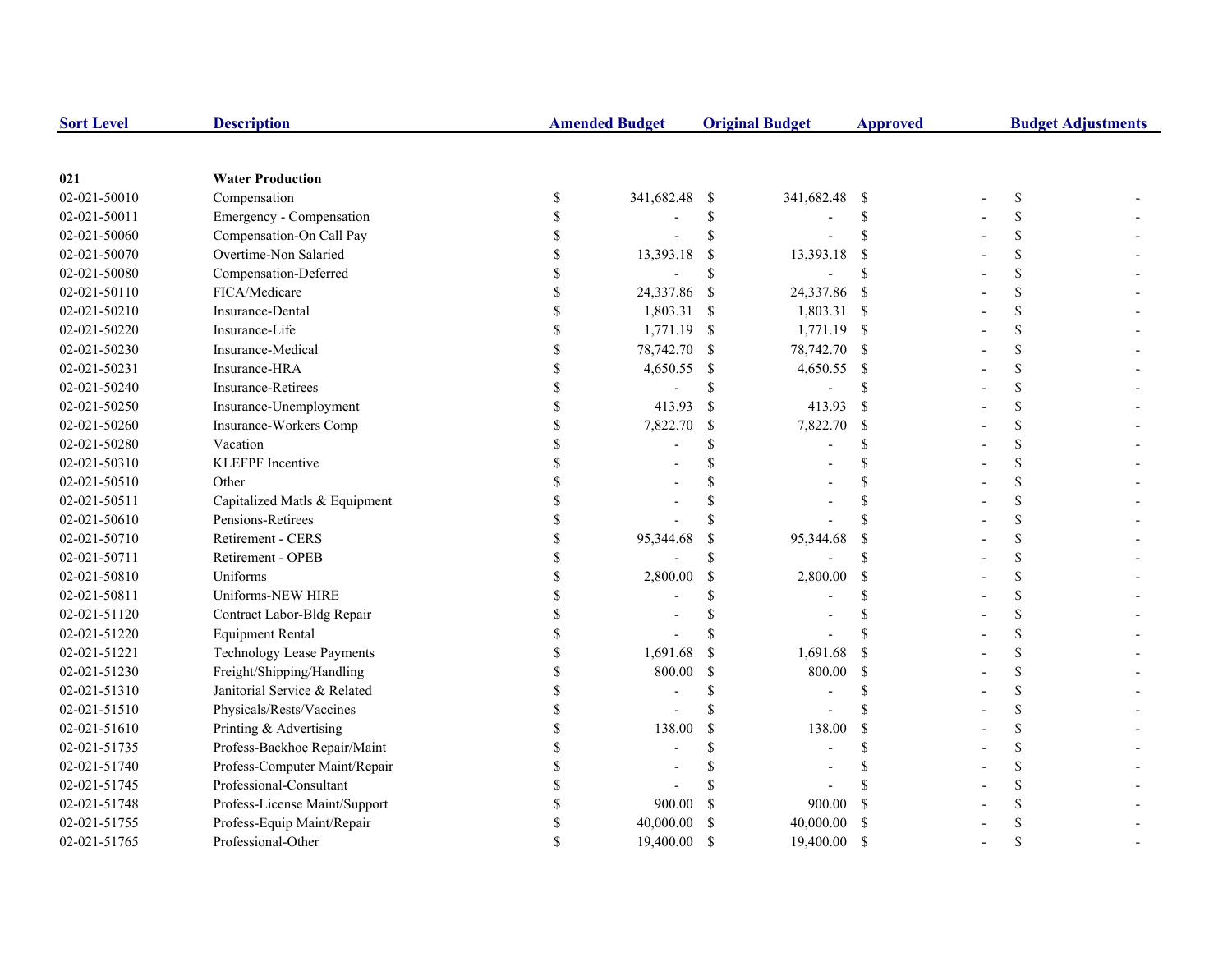| <b>Sort Level</b> | <b>Description</b>             | <b>Amended Budget</b> |                | <b>Original Budget</b> |                | <b>Approved</b> | <b>Budget Adjustments</b> |               |            |
|-------------------|--------------------------------|-----------------------|----------------|------------------------|----------------|-----------------|---------------------------|---------------|------------|
| 02-021-51780      | Profess-Vehicle Repair/Maint   | \$                    | $1,000.00$ \$  |                        | $1,000.00$ \$  |                 |                           | $\mathbb S$   |            |
| 02-021-51810      | Sludge Removal                 | \$                    | 30,985.00      | -\$                    | 34,000.00 \$   |                 |                           | $\mathcal{S}$ | (3,015.00) |
| 02-021-51850      | <b>Test Analysis</b>           | \$                    | 25,000.00      | -S                     | 25,000.00 \$   |                 |                           | \$            |            |
| 02-021-51910      | Utilities-Electric             | \$                    | 128,400.00     | -S                     | 128,400.00 \$  |                 |                           | $\mathcal{S}$ |            |
| 02-021-51920      | Utilities-Nat Gas/Propane      | \$                    | 3,500.00       | -\$                    | 3,500.00 \$    |                 |                           | \$            |            |
| 02-021-51940      | Utilities-Communications       | \$                    | 5,825.00       | -S                     | 5,300.00 \$    |                 |                           | $\mathsf{\$}$ | 525.00     |
| 02-021-51945      | Util-Telemtry                  | \$                    | 1,800.00       | -S                     | 1,800.00 \$    |                 |                           | $\mathsf{\$}$ |            |
| 02-021-51950      | Utilities-Water/Sewer          | \$                    |                | \$                     |                | S               |                           | $\mathsf{\$}$ |            |
| 02-021-52020      | Supplies-Bldg Maint/Repair     | \$                    | 3,815.00       | <sup>S</sup>           | 800.00         | $\mathcal{S}$   |                           | $\mathcal{S}$ | 3,015.00   |
| 02-021-52050      | Chlorine/Sodium Hypochlorite   | \$                    | 23,000.00      | -S                     | 23,000.00 \$   |                 |                           | $\mathsf{\$}$ |            |
| 02-021-52060      | Supplies-Computer/Copier/Print | \$                    | 1,250.00       | -S                     | $1,250.00$ \$  |                 |                           | \$            |            |
| 02-021-52110      | Equipment (Under \$2,000 Each) | \$                    | 3,500.00       | -\$                    | 3,500.00 \$    |                 |                           | \$            |            |
| 02-021-52120      | Supplies-Equip Maint/Repair    | \$                    | 2,000.00       | -S                     | $2,000.00$ \$  |                 |                           | \$            |            |
| 02-021-52160      | Fluoride                       | \$                    | 6,000.00       | -\$                    | $6,000.00$ \$  |                 |                           | $\mathcal{S}$ |            |
| 02-021-52170      | Liquid Carbon                  |                       | 3,000.00       | -S                     | $3,000.00$ \$  |                 |                           | $\mathcal{S}$ |            |
| 02-021-52250      | Fuel, Oil, Fluids              | <sup>\$</sup>         | 2,500.00       | -S                     | 2,500.00 \$    |                 |                           | \$            |            |
| 02-021-52350      | Supplies-Janitorial            | \$                    | 2,000.00       | <sup>S</sup>           | $2,000.00$ \$  |                 |                           | $\mathcal{S}$ |            |
| 02-021-52360      | Equipment-Laboratory           |                       | 2,900.00       | -S                     | 2,900.00 \$    |                 |                           | $\mathcal{S}$ |            |
| 02-021-52370      | Supplies-Laboratory            | \$                    | 7,000.00       | - \$                   | $7,000.00$ \$  |                 |                           | \$            |            |
| 02-021-52430      | Poly Phosphates                | \$                    | $16,000.00$ \$ |                        | 16,000.00 \$   |                 |                           | $\mathsf{\$}$ |            |
| 02-021-52700      | Supplies-Office                | \$                    | 1,300.00       | -S                     | $1,300.00$ \$  |                 |                           | $\mathcal{S}$ |            |
| 02-021-52750      | Supplies-Other                 | \$                    | 2,000.00       | -S                     | $2,000.00$ \$  |                 |                           | $\mathcal{S}$ |            |
| 02-021-52840      | Postage-Meter & Related        | \$                    |                | <sup>\$</sup>          |                | S               |                           | \$            |            |
| 02-021-52850      | Sodium Permanganate            | \$                    | 8,000.00       | -S                     | 8,000.00 \$    |                 |                           | \$            |            |
| 02-021-52865      | Supplies-Safety/Protective     | \$                    | 1,500.00       | -S                     | $1,500.00$ \$  |                 |                           | $\mathcal{S}$ |            |
| 02-021-52870      | <b>Settling Product</b>        | \$                    | 101,000.00     | -S                     | 101,000.00 \$  |                 |                           | $\mathcal{S}$ |            |
| 02-021-52890      | Software                       | \$                    |                | \$                     |                | <sup>\$</sup>   |                           | $\mathcal{S}$ |            |
| 02-021-52950      | Vehicle-Supplies Repair/Maint  | \$                    | 800.00         | -S                     | 800.00         | -\$             |                           | $\mathcal{S}$ |            |
| 02-021-53450      | Coffee, Tea & Related          | \$                    | $\blacksquare$ | \$                     | $\overline{a}$ | \$              |                           | $\mathcal{S}$ |            |
| 02-021-53460      | Conference/Train/School        | \$                    | 4,000.00       | -S                     | 4,000.00       | -S              |                           | $\mathcal{S}$ |            |
| 02-021-53470      | Dues & Subscriptions           |                       | 3,500.00       | \$                     | 3,500.00       | -\$             |                           | \$            |            |
| 02-021-53500      | Easements                      | \$                    |                | \$                     |                | \$              |                           | $\mathcal{S}$ |            |
| 02-021-53600      | Miscellaneous                  | \$                    | 750.00         | <sup>S</sup>           | 750.00         | -S              |                           | $\mathsf{\$}$ |            |
| 02-021-53850      | Travel/Lodging/Meals           | \$                    | 5,000.00       | <sup>\$</sup>          | 5,000.00       | -\$             |                           | $\mathsf{\$}$ |            |
| 02-021-54200      | Insurance & Bonds              | \$                    |                | S                      |                | S               |                           | \$            |            |
| 02-021-61500      | Depreciation                   |                       |                |                        |                |                 |                           | <sup>\$</sup> |            |
| 02-021-70100      | Building - Water Plant         |                       |                | <sup>\$</sup>          |                | <sup>\$</sup>   |                           | \$            |            |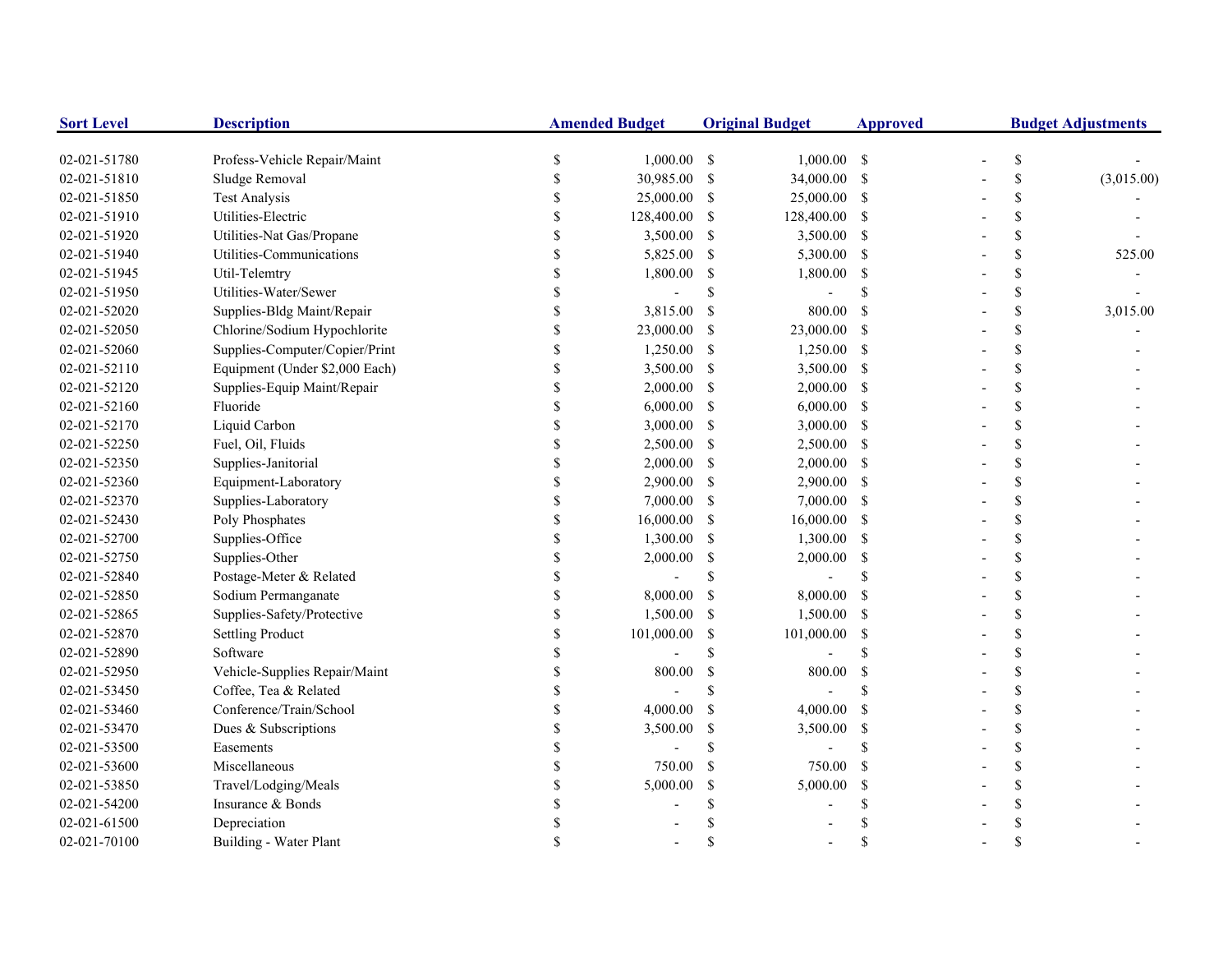| <b>Sort Level</b> | <b>Description</b>             |  | <b>Amended Budget</b> |  | <b>Original Budget</b>   | Approved |                          | <b>Budget Adjustments</b> |          |  |
|-------------------|--------------------------------|--|-----------------------|--|--------------------------|----------|--------------------------|---------------------------|----------|--|
|                   |                                |  |                       |  |                          |          |                          |                           |          |  |
| 02-021-70200      | Equipment - Water Plant        |  | 15.582.00 \$          |  | 10,882.00 \$             |          |                          |                           | 4,700.00 |  |
| 02-021-70300      | Land & Imprvmnts - Water Plant |  | $\sim$ $-$            |  | $\overline{\phantom{0}}$ |          | $\overline{\phantom{a}}$ |                           |          |  |
| 02-021-70400      | Plant-In-Service - Water Plant |  | 19.400.00             |  | $19,400.00$ \$           |          | $\overline{\phantom{a}}$ |                           |          |  |
| 02-021-70500      | Vehicle - Water Plant          |  | $\sim$ $-$            |  | $\overline{\phantom{0}}$ |          |                          |                           |          |  |
| 021               | <b>Water Production</b>        |  | 1.067.999.26          |  | 1,062,774.26 \$          |          | $\overline{\phantom{0}}$ |                           | 5,225.00 |  |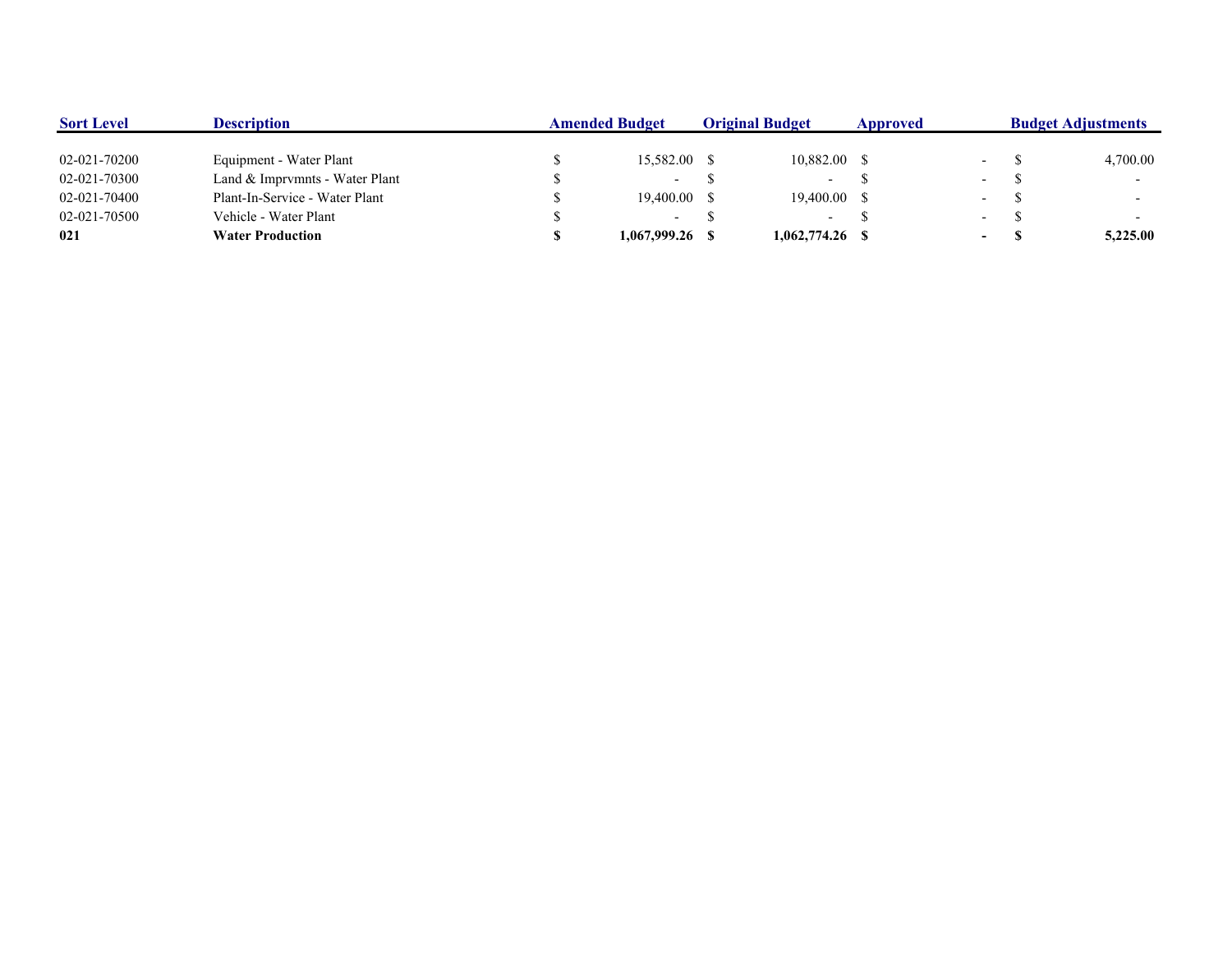| <b>Sort Level</b> | <b>Description</b>               |                    | <b>Amended Budget</b> |               | <b>Original Budget</b> | <b>Approved</b> | <b>Budget Adjustments</b> |             |
|-------------------|----------------------------------|--------------------|-----------------------|---------------|------------------------|-----------------|---------------------------|-------------|
|                   |                                  |                    |                       |               |                        |                 |                           |             |
| 022               | <b>Water Distribution</b>        |                    |                       |               |                        |                 |                           |             |
| 02-022-50010      | Compensation                     | \$                 | 204,123.24 \$         |               | 204,123.24 \$          |                 | \$                        |             |
| 02-022-50011      | Emergency - Compensation         | \$                 |                       | $\mathbb{S}$  |                        | \$              | \$                        |             |
| 02-022-50060      | Compensation-On Call Pay         | \$                 | 11,952.26             | $\mathbb{S}$  | 11,952.26 \$           |                 | \$                        |             |
| 02-022-50070      | Overtime-Non Salaried            | <sup>\$</sup>      | 8,236.23              | \$            | 8,236.23 \$            |                 | \$                        |             |
| 02-022-50080      | Compensation-Deferred            |                    | $\overline{a}$        | $\mathbb{S}$  |                        | \$              | \$                        |             |
| 02-022-50110      | FICA/Medicare                    |                    | 15,413.84             | -S            | 15,413.84              | - \$            | \$                        |             |
| 02-022-50210      | <b>Insurance-Dental</b>          | \$                 | 1,226.88              | -S            | 1,226.88 \$            |                 | \$                        |             |
| 02-022-50220      | Insurance-Life                   | $\mathbf{\hat{S}}$ | 1,064.44              | -\$           | $1,064.44$ \$          |                 | \$                        |             |
| 02-022-50230      | Insurance-Medical                | $\mathbf S$        | 55,929.12             | <sup>S</sup>  | 55,929.12 \$           |                 | \$                        |             |
| 02-022-50231      | Insurance-HRA                    | \$                 | 5,880.16              | -S            | 5,880.16 \$            |                 | \$                        |             |
| 02-022-50240      | <b>Insurance-Retirees</b>        | \$                 |                       | \$            |                        | <sup>\$</sup>   | \$                        |             |
| 02-022-50250      | Insurance-Unemployment           | \$                 | 262.44                | <sup>\$</sup> | 262.44                 | - S             | \$                        |             |
| 02-022-50260      | Insurance-Workers Comp           | \$                 | 4,701.31              | $\mathcal{S}$ | 4,701.31               | - \$            | \$                        |             |
| 02-022-50280      | Vacation                         |                    |                       | \$            |                        | <sup>\$</sup>   | \$                        |             |
| 02-022-50510      | Capitalized Labor                |                    |                       | \$            |                        | \$              | \$                        |             |
| 02-022-50511      | Capitalized Matls & Equipment    |                    |                       | <sup>\$</sup> |                        | <sup>\$</sup>   | \$                        |             |
| 02-022-50610      | Pensions-Retirees                |                    |                       | <sup>\$</sup> |                        | <sup>\$</sup>   | \$                        |             |
| 02-022-50710      | Retirement - CERS                |                    | 60,452.08             | $\mathbb{S}$  | 60,452.08              | $\mathcal{S}$   | \$                        |             |
| 02-022-50711      | Retirement - OPEB                | $\mathcal{S}$      |                       | <sup>\$</sup> |                        | <b>S</b>        | \$                        |             |
| 02-022-50810      | Uniforms                         | $\mathbf{\hat{S}}$ | 2,000.00              | $\mathcal{S}$ | 2,000.00               | -S              | \$                        |             |
| 02-022-50811      | Uniforms-NEW HIRE                | \$                 |                       | \$            |                        | <sup>\$</sup>   | \$                        |             |
| 02-022-50999      | Capitalized Labor                | \$                 |                       | <sup>\$</sup> |                        | $\mathcal{S}$   | \$                        |             |
| 02-022-51120      | Contract Labor-Bldg Repair       | \$                 | 500.00                | <sup>\$</sup> | 500.00                 | -S              | \$                        |             |
| 02-022-51220      | <b>Equipment Rental</b>          | \$                 | 1,200.00              | <sup>\$</sup> | $1,200.00$ \$          |                 | \$                        |             |
| 02-022-51221      | <b>Technology Lease Payments</b> | \$                 | 1,462.99              | -S            | 1,462.99 \$            |                 | \$                        |             |
| 02-022-51230      | Freight/Shipping/Handling        | \$                 | 1,000.00              | \$            | $1,000.00$ \$          |                 | \$                        |             |
| 02-022-51310      | Janitorial Service & Related     | <sup>\$</sup>      | L,                    | \$            |                        | \$              | \$                        |             |
| 02-022-51510      | Physicals/Rests/Vaccines         |                    | 500.00                | <sup>\$</sup> | 500.00                 | - \$            | \$                        |             |
| 02-022-51610      | Printing & Advertising           | $\mathcal{S}$      | 2,000.00              | -S            | $2,000.00$ \$          |                 | \$                        |             |
| 02-022-51735      | Profess-Backhoe Repair/Maint     | \$                 | 3,000.00              | \$            | 3,000.00               | - \$            | \$                        |             |
| 02-022-51740      | Profess-Computer Maint/Repair    | \$                 |                       | $\mathbf S$   |                        | \$              | \$                        |             |
| 02-022-51745      | Professional-Consultant          | \$                 | 10,000.00             | <sup>\$</sup> | 10,000.00              | -S              | \$                        |             |
| 02-022-51748      | Profess-License Maint/Support    | <sup>\$</sup>      |                       | <sup>\$</sup> |                        | <sup>\$</sup>   | \$                        |             |
| 02-022-51755      | Profess-Equip Maint/Repair       |                    | 7,000.00              | <sup>\$</sup> | 7,000.00               | <sup>\$</sup>   | \$                        |             |
| 02-022-51765      | Professional-Other               | \$                 | 26,600.00             | <sup>\$</sup> | 41,600.00              | - \$            | \$                        | (15,000.00) |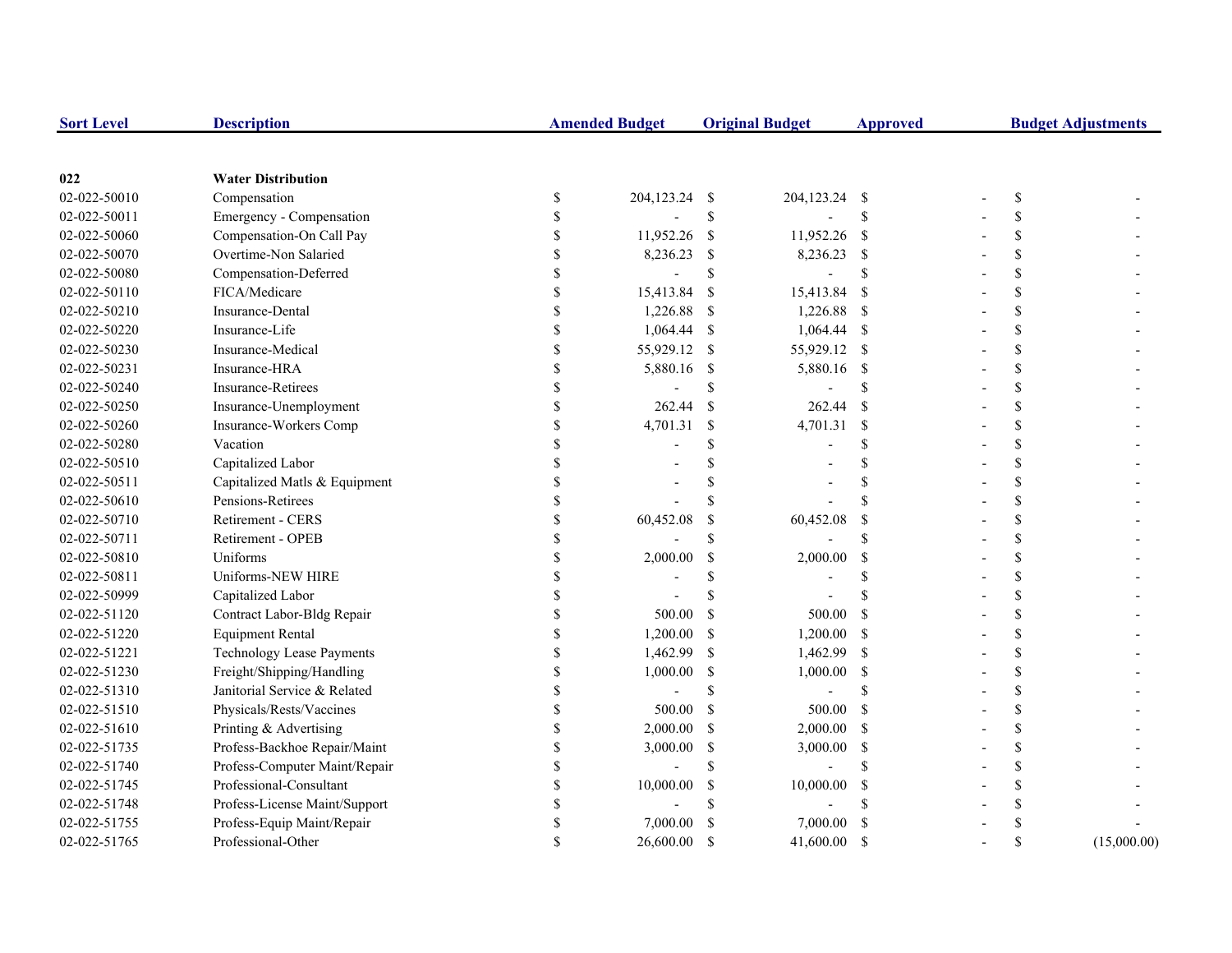| <b>Sort Level</b> | <b>Description</b>             | <b>Amended Budget</b> |                | <b>Original Budget</b> |                   | <b>Approved</b> | <b>Budget Adjustments</b> |               |            |
|-------------------|--------------------------------|-----------------------|----------------|------------------------|-------------------|-----------------|---------------------------|---------------|------------|
| 02-022-51780      | Profess-Vehicle Repair/Maint   | $\$$                  | $7,000.00$ \$  |                        | $7,000.00$ \$     |                 |                           | \$            |            |
| 02-022-51850      | <b>Test Analysis</b>           | \$                    | 300.00 \$      |                        | 300.00 \$         |                 |                           | \$            |            |
| 02-022-51910      | Utilities-Electric             | \$                    | 4,750.00       | -S                     | 4,750.00 \$       |                 |                           | \$            |            |
| 02-022-51920      | Utilities-Nat Gas/Propane      | \$                    | 2,000.00       | <sup>\$</sup>          | $2,000.00$ \$     |                 |                           | \$            |            |
| 02-022-51940      | Utilities-Communications       | $\mathbb{S}$          | 6,450.00       | <sup>\$</sup>          | $6,050.00$ \$     |                 |                           | \$            | 400.00     |
| 02-022-51950      | Utilities-Water/Sewer          | \$                    | 250.00         | -S                     | 250.00            | - \$            |                           | \$            |            |
| 02-022-51999      | Capitalized Contractual Svcs   | $\mathbb S$           |                | <sup>\$</sup>          |                   | S               |                           | \$            |            |
| 02-022-52010      | Supplies-Backhoe Repair/Maint  | $\mathbf{\hat{S}}$    | 4,500.00       | <sup>\$</sup>          | 4,500.00          | -S              |                           | \$            |            |
| 02-022-52020      | Supplies-Bldg Maint/Repair     | \$                    | 4,000.00       | -S                     | 4,000.00          | -S              |                           | \$            |            |
| 02-022-52060      | Supplies-Computer/Copier/Print | $\mathbb{S}$          | 900.00         | <sup>\$</sup>          | 900.00            | -S              |                           | \$            |            |
| 02-022-52080      | Concrete                       | \$                    |                | S                      |                   |                 |                           | \$            |            |
| 02-022-52090      | Supplies - Asphalt             | \$                    |                |                        |                   |                 |                           | \$            |            |
| 02-022-52110      | Equipment (Under \$2,000 Each) | \$                    | 5,000.00       | -S                     | 5,000.00          | <sup>\$</sup>   |                           | \$            |            |
| 02-022-52120      | Supplies-Equip Maint/Repair    | \$                    | 3,000.00       | <sup>\$</sup>          | $3,000.00$ \$     |                 |                           | \$            |            |
| 02-022-52140      | Fittings-Brass/Copper          | \$                    | 7,500.00       | <sup>\$</sup>          | 7,500.00 \$       |                 |                           | \$            |            |
| 02-022-52145      | Pipe Fittings                  | $\mathbb{S}$          | 7,200.00       | <sup>\$</sup>          | 3,200.00 \$       |                 |                           | \$            | 4,000.00   |
| 02-022-52250      | Fuel, Oil, Fluids              | \$                    | 16,200.00      | -S                     | $16,200.00$ \$    |                 |                           | \$            |            |
| 02-022-52310      | Gravel/Rock                    | \$                    | 8,500.00       | <sup>\$</sup>          | 8,500.00 \$       |                 |                           | \$            |            |
| 02-022-52311      | Supplies Yard Repairs          | $\mathbb S$           |                | <sup>\$</sup>          |                   | \$              |                           | \$            |            |
| 02-022-52340      | <b>Hydrant Supplies</b>        | $\mathbb{S}$          | 7,500.00       | <sup>\$</sup>          | 7,500.00          | -S              |                           | \$            |            |
| 02-022-52350      | Supplies-Janitorial            | \$                    | 1,000.00       | -S                     | $1,000.00$ \$     |                 |                           | \$            |            |
| 02-022-52510      | Meter Boxes                    | $\mathbb{S}$          | 3,000.00       | <sup>\$</sup>          | $3,000.00$ \$     |                 |                           | \$            |            |
| 02-022-52515      | Meter-Erts                     | $\mathbb S$           | 36,300.00      | -S                     | 36,300.00 \$      |                 |                           | \$            |            |
| 02-022-52520      | Meter Related Other            | \$                    | $4,000.00$ \$  |                        | 4,000.00 \$       |                 |                           | \$            |            |
| 02-022-52530      | Meters Setters & Risers        | \$                    | $11,000.00$ \$ |                        | 15,000.00 \$      |                 |                           | \$            | (4,000.00) |
| 02-022-52550      | Meters                         | \$                    | 78,700.00 \$   |                        | 63,700.00 \$      |                 |                           | \$            | 15,000.00  |
| 02-022-52560      | Meters, Large                  | \$                    | 15,000.00      | -S                     | 15,000.00 \$      |                 |                           | <sup>\$</sup> |            |
| 02-022-52700      | Supplies-Office                | \$                    | 500.00         | <sup>\$</sup>          | 500.00 \$         |                 |                           | <sup>\$</sup> |            |
| 02-022-52750      | Supplies-Other                 | \$                    | 2,500.00       | -S                     | 2,500.00 \$       |                 |                           | \$            |            |
| 02-022-52820      | PVC Pipe/Tubing                | \$                    | $3,000.00$ \$  |                        | $3,000.00$ \$     |                 |                           | \$            |            |
| 02-022-52825      | Pipe Clamps                    | \$                    | 2,000.00       | -S                     | $2,000.00$ \$     |                 |                           | \$            |            |
| 02-022-52840      | Postage-Meter & Related        | $\mathbb{S}$          | 100.00         | -S                     | $100.00 \quad$ \$ |                 |                           | \$            |            |
| 02-022-52865      | Supplies-Safety/Protective     | $\mathbb{S}$          | 2,250.00       | -S                     | 2,250.00 \$       |                 |                           | \$            |            |
| 02-022-52880      | Signs & Barricades             | $\mathbb S$           | 2,000.00       | -S                     | $2,000.00$ \$     |                 |                           | \$            |            |
| 02-022-52885      | Small Tools & Equipment        | \$                    | 3,000.00       | <sup>\$</sup>          | $3,000.00$ \$     |                 |                           | \$            |            |
| 02-022-52890      | Software                       | \$                    | 70,500.00      | -S                     | 70,500.00 \$      |                 |                           | \$            |            |
| 02-022-52920      | <b>Tapping Saddles</b>         | $\mathbb{S}$          | 2,000.00       | <sup>\$</sup>          | $2,000.00$ \$     |                 |                           | \$            |            |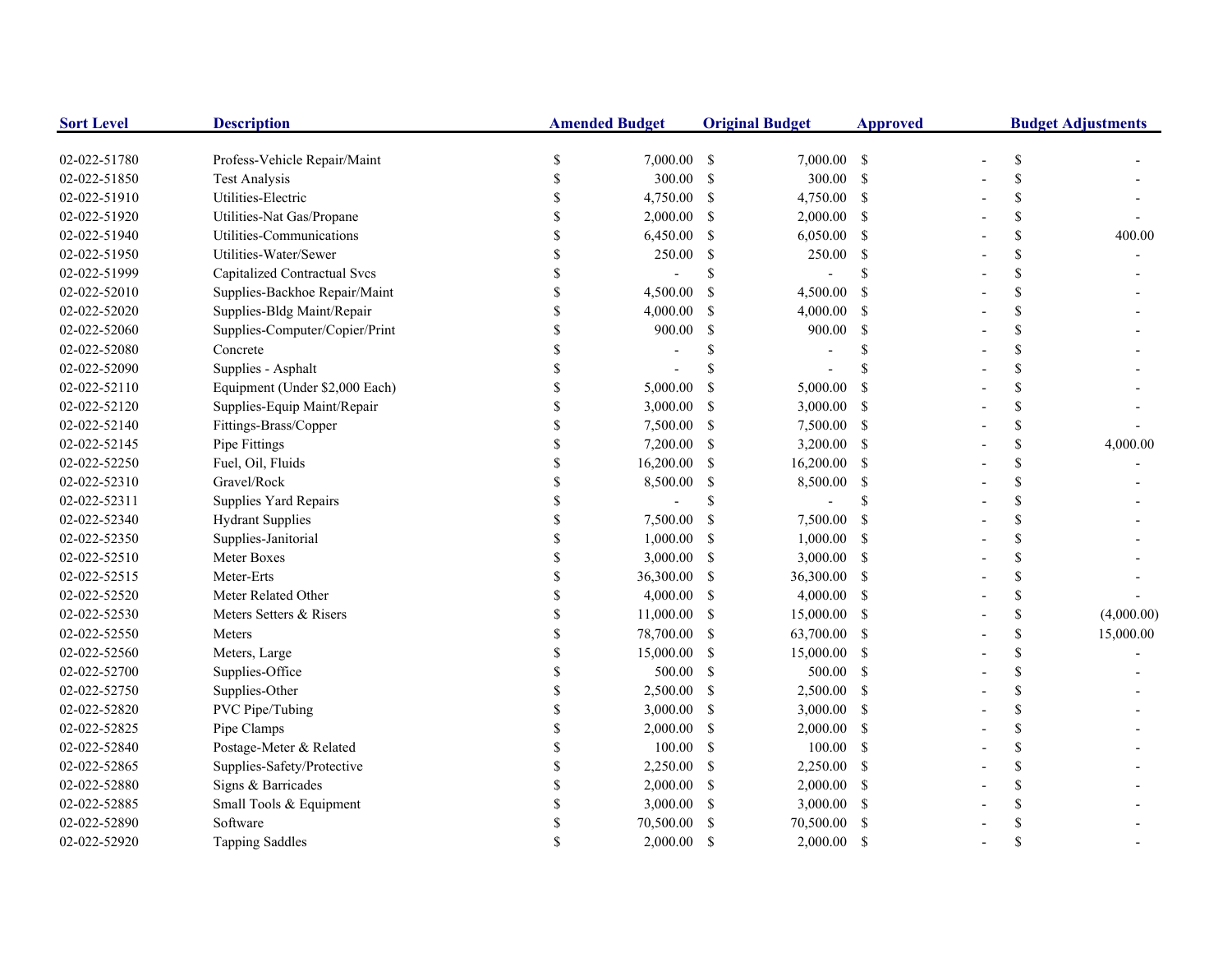| <b>Sort Level</b> | <b>Description</b>             | <b>Amended Budget</b> |    | <b>Original Budget</b> | <b>Approved</b> |  | <b>Budget Adjustments</b> |        |
|-------------------|--------------------------------|-----------------------|----|------------------------|-----------------|--|---------------------------|--------|
|                   |                                |                       |    |                        |                 |  |                           |        |
| 02-022-52935      | Valve Boxes/Risers             | 600.00 \$             |    | 600.00 \$              |                 |  |                           |        |
| 02-022-52950      | Vehicle-Supplies Repair/Maint  | 3,000.00              |    | $3,000.00$ \$          |                 |  |                           |        |
| 02-022-52955      | Inventory Adjustment           |                       |    |                        |                 |  |                           |        |
| 02-022-52999      | Capitalized Matls & Supplies   |                       |    |                        |                 |  |                           |        |
| 02-022-53450      | Coffee, Tea & Related          | 250.00                |    | 250.00                 |                 |  |                           |        |
| 02-022-53460      | Conference/Train/School        | 2,000.00              | -S | 2,000.00               |                 |  |                           |        |
| 02-022-53470      | Dues & Subscriptions           | $2,500.00$ \$         |    | 2,500.00 \$            |                 |  |                           |        |
| 02-022-53500      | Easements                      | 600.00                |    | 600.00                 |                 |  |                           |        |
| 02-022-53600      | Miscellaneous                  |                       |    |                        |                 |  |                           |        |
| 02-022-53850      | Travel/Lodging/Meals           | 2,600.00              |    | 2,600.00               |                 |  |                           |        |
| 02-022-54200      | Insurance & Bonds              |                       |    |                        |                 |  |                           |        |
| 02-022-61500      | Depreciation                   |                       |    |                        |                 |  |                           |        |
| 02-022-71100      | Building - Water Distrib       |                       |    |                        |                 |  |                           |        |
| 02-022-71200      | Equipment - Water Distrib      | 60,000.00             |    | 60,000.00              |                 |  |                           |        |
| 02-022-71300      | Land & Improvmnts - Wtr Distrb |                       |    |                        |                 |  |                           |        |
| 02-022-71400      | Plant-In-Service - Wtr Distrib | 159,833.00            |    | 159,833.00             |                 |  |                           |        |
| 02-022-71500      | Vehicle - Water Distrib        |                       |    |                        |                 |  |                           |        |
| 022               | <b>Water Distribution</b>      | 977,787.99            |    | 977,387.99             |                 |  |                           | 400.00 |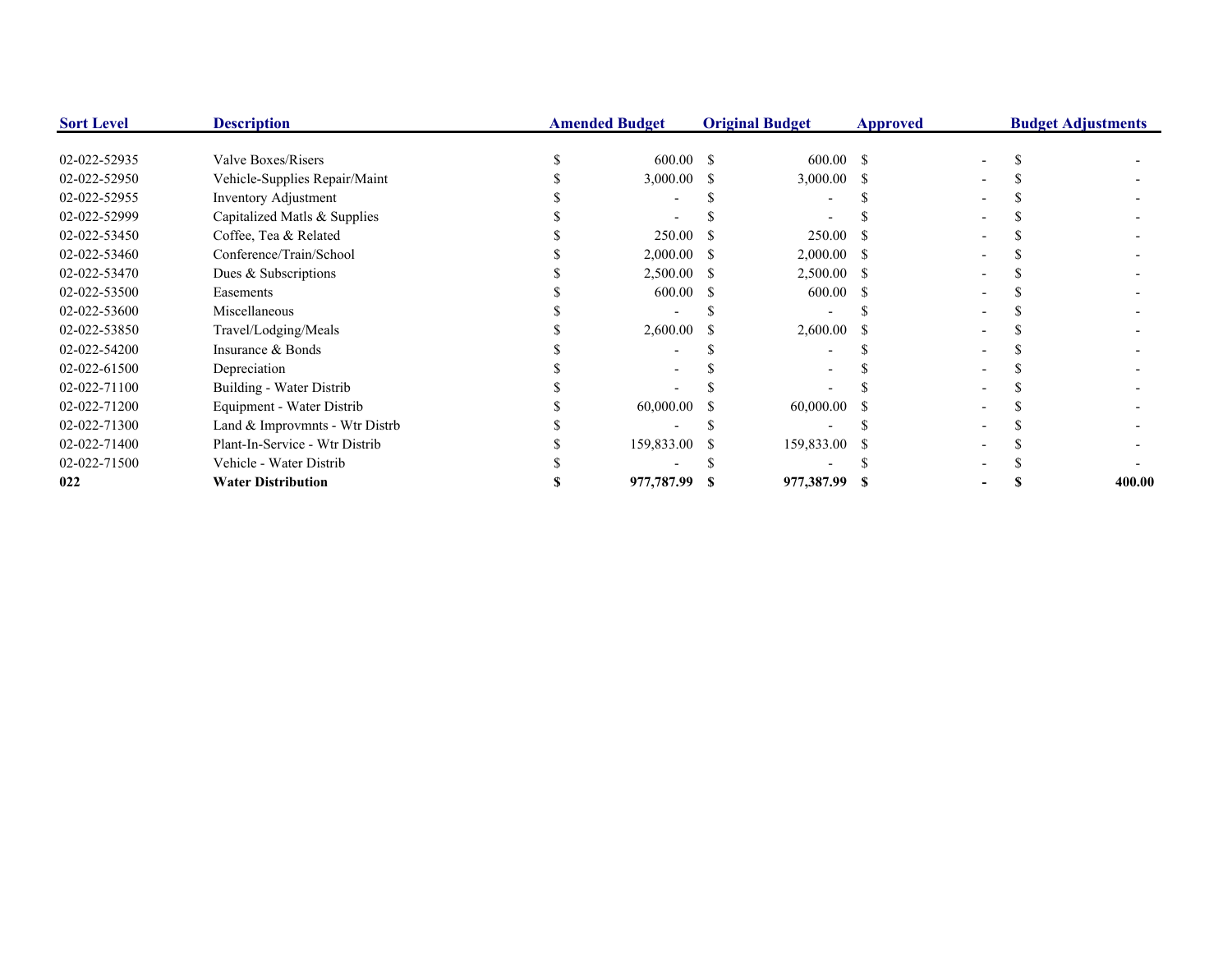| <b>Sort Level</b> | <b>Description</b>          | <b>Amended Budget</b> |                          | <b>Original Budget</b> |                          | Approved |                  | <b>Budget Adjustments</b> |  |
|-------------------|-----------------------------|-----------------------|--------------------------|------------------------|--------------------------|----------|------------------|---------------------------|--|
|                   |                             |                       |                          |                        |                          |          |                  |                           |  |
|                   |                             |                       |                          |                        |                          |          |                  |                           |  |
| 023               | Meter Reading & Mainentance |                       |                          |                        |                          |          |                  |                           |  |
| 02-023-61500      | Depreciation                |                       | $\overline{\phantom{0}}$ |                        | $\overline{\phantom{0}}$ |          | $\sim$ 100 $\mu$ |                           |  |
| 023               | Meter Reading & Mainentance |                       | $\sim$                   |                        | $\overline{\phantom{0}}$ |          | $\sim$           |                           |  |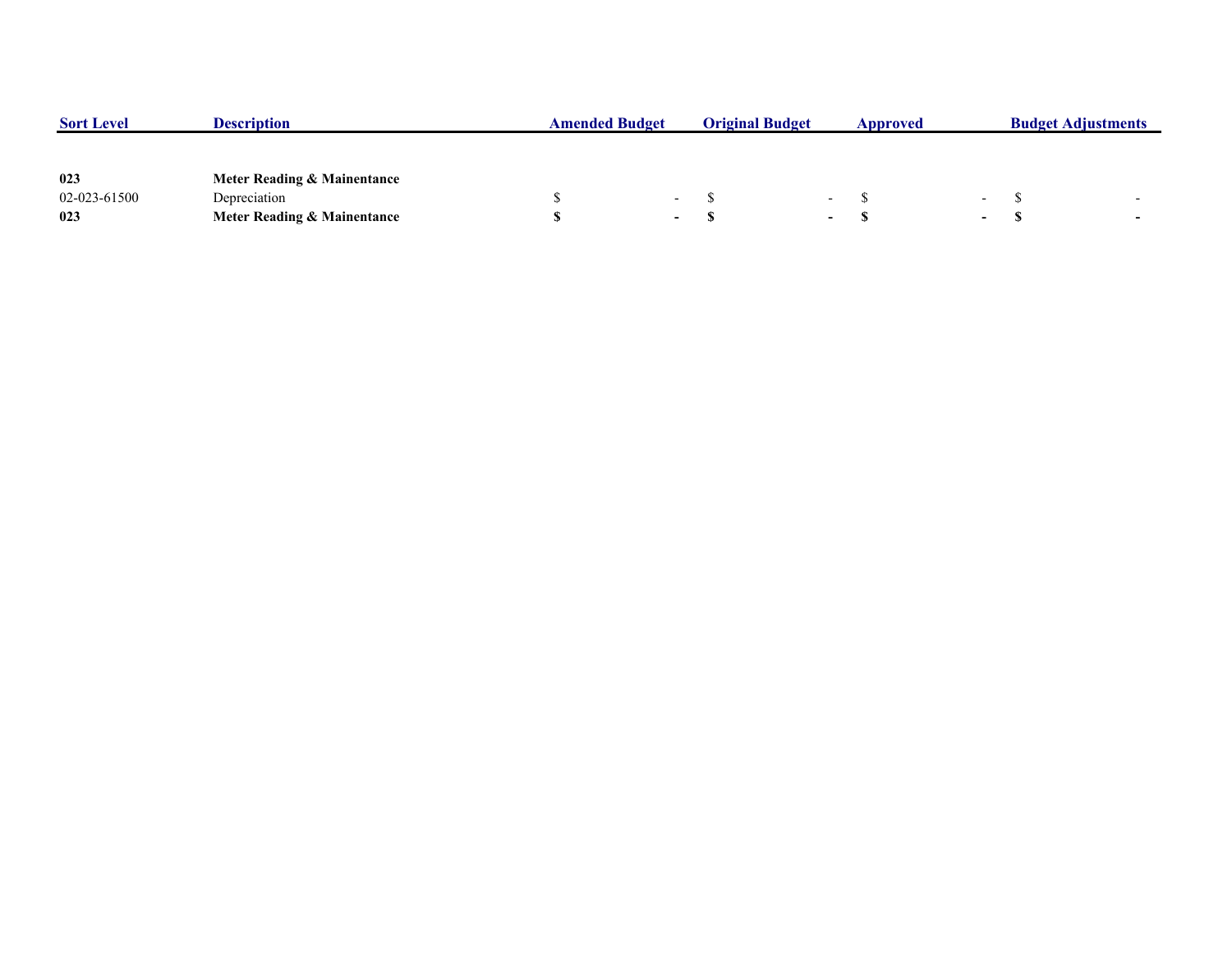| <b>Sort Level</b> | <b>Description</b>            |                    | <b>Amended Budget</b> |                    | <b>Original Budget</b>   | <b>Approved</b>           |               | <b>Budget Adjustments</b> |
|-------------------|-------------------------------|--------------------|-----------------------|--------------------|--------------------------|---------------------------|---------------|---------------------------|
|                   |                               |                    |                       |                    |                          |                           |               |                           |
| 024               | <b>Wastewater Treatment</b>   |                    |                       |                    |                          |                           |               |                           |
| 02-024-50010      | Compensation                  | \$                 | 269,478.68 \$         |                    | 269,478.68 \$            |                           | \$            |                           |
| 02-024-50011      | Emergency - Compensation      | \$                 |                       | $\mathsf{\$}$      |                          | $\boldsymbol{\mathsf{S}}$ | \$            |                           |
| 02-024-50060      | Compensation-On Call Pay      | \$                 | 18,024.46             | \$                 | 18,024.46 \$             |                           | \$            |                           |
| 02-024-50070      | Overtime-Non Salaried         | $\mathbf S$        | 28,458.13             | -\$                | 28,458.13                | \$                        | \$            |                           |
| 02-024-50080      | Compensation-Deferred         | $\mathbf S$        |                       | \$                 | L,                       | $\mathbb{S}$              | $\mathcal{S}$ |                           |
| 02-024-50110      | FICA/Medicare                 | \$                 | 21,567.00             | \$                 | 21,567.00                | $\mathcal{S}$             | $\mathcal{S}$ |                           |
| 02-024-50210      | Insurance-Dental              | \$                 | $1,628.16$ \$         |                    | $1,628.16$ \$            |                           | $\mathcal{S}$ |                           |
| 02-024-50220      | Insurance-Life                | \$                 | $1,406.60$ \$         |                    | $1,406.60$ \$            |                           | \$            |                           |
| 02-024-50230      | Insurance-Medical             | \$                 | 103,423.68            | -\$                | 103,423.68               | -S                        | \$            |                           |
| 02-024-50231      | Insurance-HRA                 | \$                 | 5,418.40 \$           |                    | 5,418.40 \$              |                           | \$            |                           |
| 02-024-50240      | Insurance-Retirees            | \$                 | 6,944.28              | - \$               | 6,944.28                 | -S                        | \$            |                           |
| 02-024-50250      | Insurance-Unemployment        | \$                 | 369.67                | $\mathbf{\hat{s}}$ | 369.67                   | <sup>\$</sup>             | \$            |                           |
| 02-024-50260      | Insurance-Workers Comp        | $\mathbf S$        | 6,213.56              | \$                 | 6,213.56                 | $\mathbb{S}$              | \$            |                           |
| 02-024-50280      | Vacation                      |                    |                       | \$                 | $\overline{\phantom{a}}$ | \$                        | \$            |                           |
| 02-024-50511      | Capitalized Matls & Equipment |                    |                       | \$                 |                          | \$                        | $\mathcal{S}$ |                           |
| 02-024-50610      | Pensions-Retirees             |                    | 2,400.00              | \$                 | 2,400.00                 | <sup>\$</sup>             | $\mathbf S$   |                           |
| 02-024-50710      | Retirement - CERS             | \$                 | 85,151.56             | -\$                | 85,151.56                | -S                        | \$            |                           |
| 02-024-50711      | Retirement - OPEB             | \$                 |                       | \$                 |                          | \$                        | \$            |                           |
| 02-024-50810      | Uniforms                      | \$                 | 2,775.00              | $\mathcal{S}$      | 2,775.00                 | <sup>\$</sup>             | \$.           |                           |
| 02-024-50811      | Uniforms-NEW HIRE             | \$                 |                       | \$                 |                          | \$                        | \$            |                           |
| 02-024-51120      | Contract Labor-Bldg Repair    | \$                 | 3,000.00              | $\mathcal{S}$      | 3,000.00                 | <sup>\$</sup>             | \$            |                           |
| 02-024-51220      | <b>Equipment Rental</b>       | \$                 | 1,000.00              | - \$               | 1,000.00                 | <sup>\$</sup>             | $\mathcal{S}$ |                           |
| 02-024-51221      | Technology Lease Payments     | \$                 | $1,168.77$ \$         |                    | 1,168.77                 | <sup>\$</sup>             | \$            |                           |
| 02-024-51230      | Freight/Shipping/Handling     | \$                 | 2,700.00              | -\$                | 2,700.00                 | <sup>\$</sup>             | \$            |                           |
| 02-024-51510      | Physicals/Rests/Vaccines      | S                  | 210.00                | $\mathbf s$        | 210.00 \$                |                           | \$            |                           |
| 02-024-51610      | Printing & Advertising        | \$                 | 2,000.00              | $\mathcal{S}$      | 2,000.00                 | $\mathcal{S}$             | \$            |                           |
| 02-024-51735      | Profess-Backhoe Repair/Maint  | \$                 | 2,700.00              | <sup>\$</sup>      | 2,700.00                 | <sup>\$</sup>             | \$            |                           |
| 02-024-51740      | Profess-Computer Maint/Repair | \$                 |                       | \$                 |                          | \$                        | \$            |                           |
| 02-024-51745      | Professional-Consultant       | \$                 |                       | <sup>\$</sup>      |                          | \$                        | \$            |                           |
| 02-024-51748      | Profess-License Maint/Support | \$                 |                       | \$                 |                          |                           | \$.           |                           |
| 02-024-51755      | Profess-Equip Maint/Repair    | $\mathbf{\hat{S}}$ | 16,000.00             | <sup>\$</sup>      | 16,000.00                | $\mathcal{S}$             | \$            |                           |
| 02-024-51762      | Prof-Lift Station Repair      | \$                 | 15,000.00             | -\$                | 15,000.00                | -S                        | \$            |                           |
| 02-024-51765      | Professional-Other            | \$                 | 55,000.00             | -\$                | 55,000.00                | -S                        | \$            |                           |
| 02-024-51780      | Profess-Vehicle Repair/Maint  |                    | 6,500.00              | <sup>\$</sup>      | 6,500.00                 | <sup>\$</sup>             | \$            |                           |
| 02-024-51810      | Sludge Removal                | \$                 | 75,000.00             | - \$               | 75,000.00                | \$                        | \$            |                           |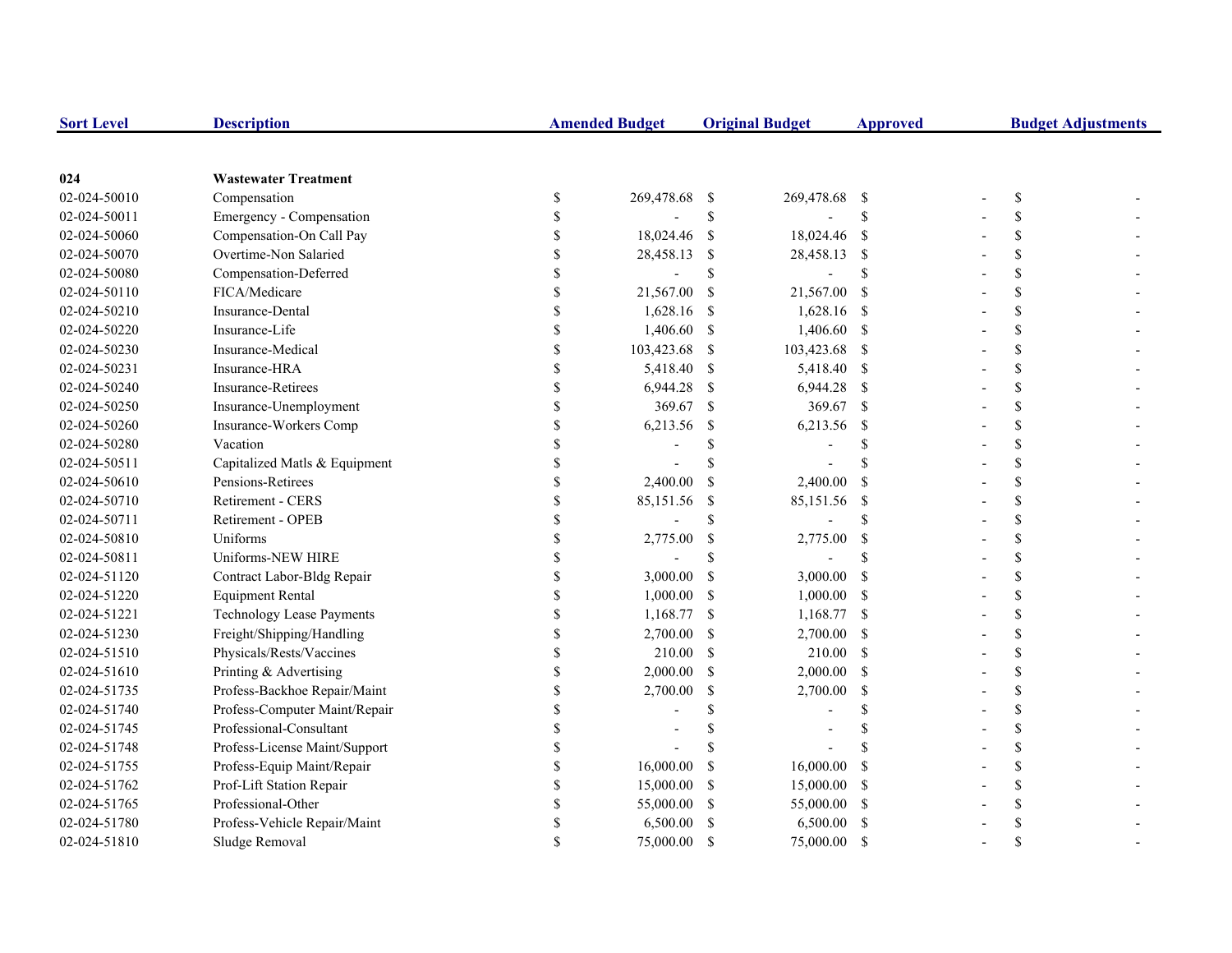| <b>Sort Level</b> | <b>Description</b>             | <b>Amended Budget</b> |              |               | <b>Original Budget</b> | <b>Approved</b> | <b>Budget Adjustments</b> |                    |            |
|-------------------|--------------------------------|-----------------------|--------------|---------------|------------------------|-----------------|---------------------------|--------------------|------------|
| 02-024-51850      | <b>Test Analysis</b>           | \$                    | 33,500.00 \$ |               | 33,500.00 \$           |                 |                           | \$                 |            |
| 02-024-51910      | Utilities-Electric             | \$                    | 157,000.00   | \$            | 157,000.00 \$          |                 |                           | \$                 |            |
| 02-024-51920      | Utilities-Nat Gas/Propane      | $\mathcal{S}$         |              | \$            |                        | $\mathbf S$     |                           | \$                 |            |
| 02-024-51940      | Utilities-Communications       | <sup>\$</sup>         | 19,825.00    | $\mathcal{S}$ | 12,300.00              | <sup>\$</sup>   |                           | \$                 | 7,525.00   |
| 02-024-51950      | Utilities-Water/Sewer          | \$                    | 12,600.00    | $\mathcal{S}$ | 12,600.00              | -\$             |                           | \$                 |            |
| 02-024-52010      | Supplies-Backhoe Repair/Maint  | \$                    | 500.00       | -S            | 500.00                 | -S              |                           | \$                 |            |
| 02-024-52020      | Supplies-Bldg Maint/Repair     | \$                    | 1,000.00     | -S            | 1,000.00               | -S              |                           | \$                 |            |
| 02-024-52050      | Chlorine/Sodium Hypochlorite   | \$                    | 85,000.00    | -\$           | 85,000.00              | -S              |                           | \$                 |            |
| 02-024-52055      | Poly Aluminum Chloride         | \$                    |              | \$            |                        | \$.             |                           | $\mathbf{\hat{S}}$ |            |
| 02-024-52060      | Supplies-Computer/Copier/Print | \$                    | 1,350.00     | $\mathcal{S}$ | 1,350.00               | <sup>\$</sup>   |                           | \$                 |            |
| 02-024-52110      | Equipment (Under \$2,000 Each) | \$                    | 2,300.00     | <sup>\$</sup> | 2,300.00               | S               |                           | \$                 |            |
| 02-024-52120      | Supplies-Equip Maint/Repair    | <sup>\$</sup>         | 50,700.00    | -\$           | 50,700.00              | -S              |                           | \$                 |            |
| 02-024-52250      | Fuel, Oil, Fluids              | \$                    | 9,500.00     | <sup>S</sup>  | 9,500.00               | -\$             |                           | \$                 |            |
| 02-024-52310      | Gravel/Rock                    |                       | 3,700.00     | \$            | 3,700.00               | \$              |                           | \$                 |            |
| 02-024-52320      | Grout                          |                       | 175.00       | \$            | 175.00                 | <sup>\$</sup>   |                           | \$                 |            |
| 02-024-52350      | Supplies-Janitorial            | \$.                   | 800.00       | -\$           | 800.00                 | $\mathbb{S}$    |                           | S                  |            |
| 02-024-52355      | Lift Station-Sply Maint/Repair |                       | 12,000.00    | $\mathcal{S}$ | 12,000.00              | <sup>\$</sup>   |                           | \$                 |            |
| 02-024-52360      | Equipment-Laboratory           | $\mathcal{S}$         | 1,500.00     | -\$           | 1,500.00               | -S              |                           | \$                 |            |
| 02-024-52370      | Supplies-Laboratory            | <sup>\$</sup>         | 2,500.00     | -\$           | 2,500.00               | -S              |                           | \$                 |            |
| 02-024-52440      | Manholes                       | $\mathbf S$           | 3,000.00     | -S            | $10,000.00$ \$         |                 |                           | \$                 | (7,000.00) |
| 02-024-52620      | Odor Control                   | \$                    | 1,200.00     | -\$           | 1,200.00               | -S              |                           | $\mathcal{S}$      |            |
| 02-024-52700      | Supplies-Office                | \$                    | 1,350.00     | -\$           | 1,350.00 \$            |                 |                           | \$                 |            |
| 02-024-52750      | Supplies-Other                 | \$                    | 1,500.00     | -S            | 1,500.00               | -S              |                           | \$                 |            |
| 02-024-52820      | PVC Pipe                       | \$                    | 3,500.00     | -\$           | 3,500.00               | -S              |                           | \$                 |            |
| 02-024-52830      | Polymers                       | <sup>\$</sup>         | 14,500.00    | <sup>\$</sup> | 14,500.00              | -S              |                           | \$                 |            |
| 02-024-52840      | Postage-Meter & Related        | <sup>\$</sup>         |              | \$            |                        | \$.             |                           | \$                 |            |
| 02-024-52855      | Risers                         |                       | 800.00       | $\mathcal{S}$ | 800.00                 | <sup>\$</sup>   |                           | \$                 |            |
| 02-024-52865      | Supplies-Safety/Protective     | \$.                   | 4,500.00     | -S            | 4,500.00               | -S              |                           | \$                 |            |
| 02-024-52875      | Sewer Solvent                  | \$                    | 32,000.00    | $\mathcal{S}$ | 32,000.00              | <sup>\$</sup>   |                           | \$                 |            |
| 02-024-52880      | Signs & Barricades             | <sup>\$</sup>         | 1,000.00     | -S            | 1,000.00               | <sup>\$</sup>   |                           | \$                 |            |
| 02-024-52885      | Small Tools & Equipment        | \$                    | 2,800.00     | -S            | 2,800.00               | -S              |                           | \$                 |            |
| 02-024-52890      | Software                       | \$                    | 3,100.00     | -S            | 3,100.00               | -S              |                           | $\mathcal{S}$      |            |
| 02-024-52900      | <b>Sulfur Dioxide</b>          | \$                    | 10,200.00    | -S            | 10,200.00              | -S              |                           | $\mathcal{S}$      |            |
| 02-024-52920      | <b>Tapping Saddles</b>         | \$                    | 650.00       | $\mathcal{S}$ | 650.00                 | -S              |                           | \$                 |            |
| 02-024-52950      | Vehicle-Supplies Repair/Maint  | <sup>\$</sup>         | 3,500.00     | \$            | 3,500.00               | S               |                           | \$                 |            |
| 02-024-53101      | Fines & Penalties              |                       |              | \$            |                        |                 |                           | S                  |            |
| 02-024-53450      | Cofee. Tea & Related           | $\mathcal{S}$         |              | \$            |                        |                 |                           | $\mathbf{\hat{S}}$ |            |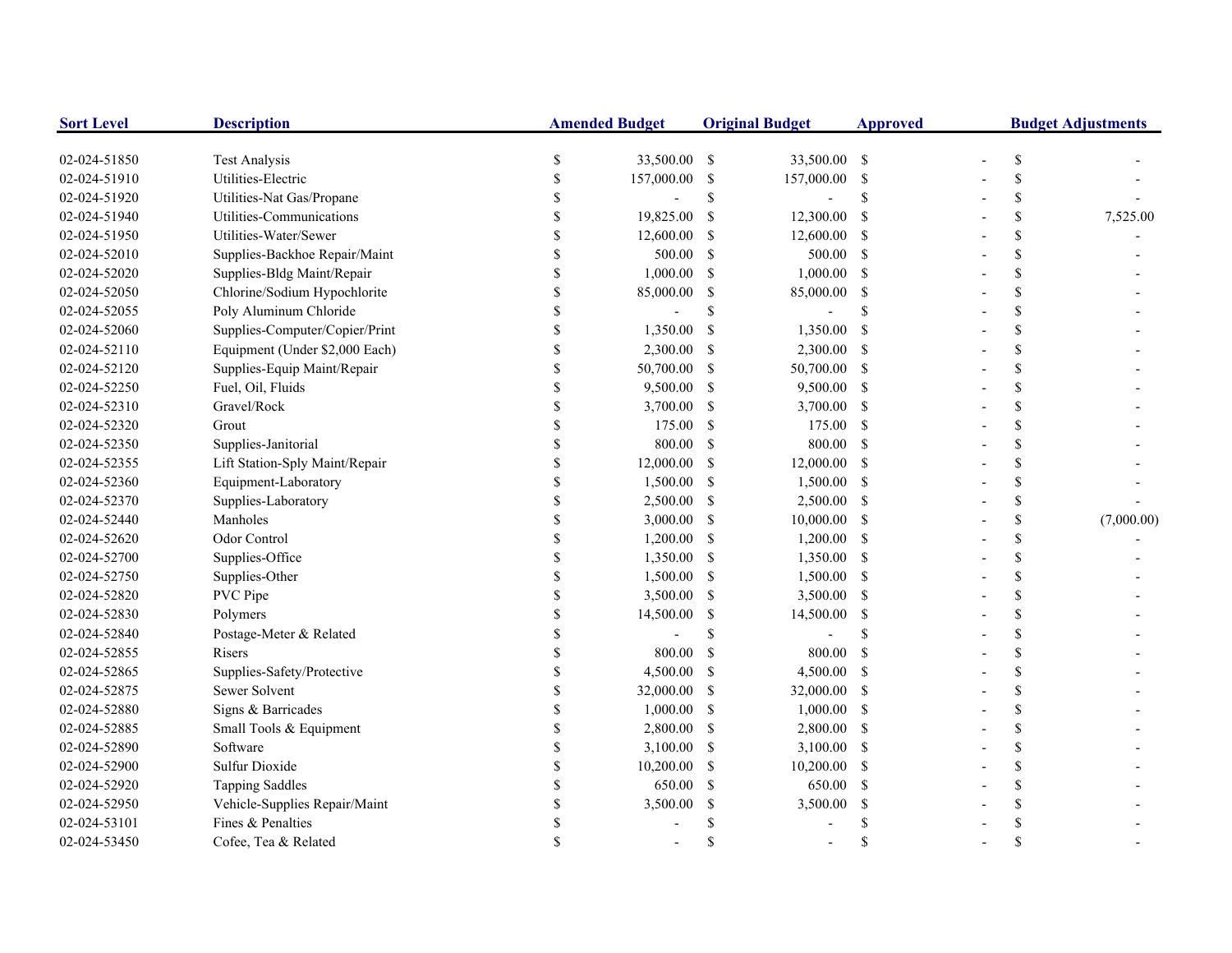| <b>Sort Level</b> | <b>Description</b>             | <b>Amended Budget</b> |               | <b>Original Budget</b> | <b>Approved</b> |  | <b>Budget Adjustments</b> |                |
|-------------------|--------------------------------|-----------------------|---------------|------------------------|-----------------|--|---------------------------|----------------|
|                   |                                |                       |               |                        |                 |  |                           |                |
| 02-024-53460      | Conference/Train/School        |                       | $2,000.00$ \$ | $2,000.00$ \$          |                 |  |                           |                |
| 02-024-53470      | Dues & Subscriptions           |                       | $1,500.00$ \$ | $1,500.00$ \$          |                 |  |                           |                |
| 02-024-53500      | Easements                      |                       | $1,350.00$ \$ | 1,350.00 \$            |                 |  |                           |                |
| 02-024-53600      | Miscellaneous                  |                       |               |                        |                 |  |                           |                |
| 02-024-53850      | Travel/Lodging/Meals           |                       | $3,000.00$ \$ | $3,000.00$ \$          |                 |  |                           |                |
| 02-024-54200      | Insurance & Bonds              |                       |               |                        |                 |  |                           |                |
| 02-024-54400      | Profess-Other Legal            |                       |               |                        |                 |  |                           |                |
| 02-024-61500      | Depreciation                   |                       |               |                        |                 |  |                           |                |
| 02-024-72100      | Building - Wastewater Plant    |                       |               | 246,172.00 \$          |                 |  |                           | (246, 172.00)  |
| 02-024-72200      | Equipment - Wastewater Plant   |                       | 262,172.00 \$ | $16,000.00$ \$         |                 |  |                           | 246,172.00     |
| 02-024-72300      | Land & Imprvmnts - Waste Plant |                       |               |                        |                 |  |                           |                |
| 02-024-72400      | Plant-In-Service - Waste Plant |                       |               | 595,147.40 \$          |                 |  |                           | (595, 147.40)  |
| 02-024-72500      | Vehicle - Wastewater Plant     |                       |               |                        |                 |  |                           |                |
| 024               | <b>Wastewater Treatment</b>    |                       | 1.481.109.95  | 2,075,732.35 \$        |                 |  |                           | (594, 622, 40) |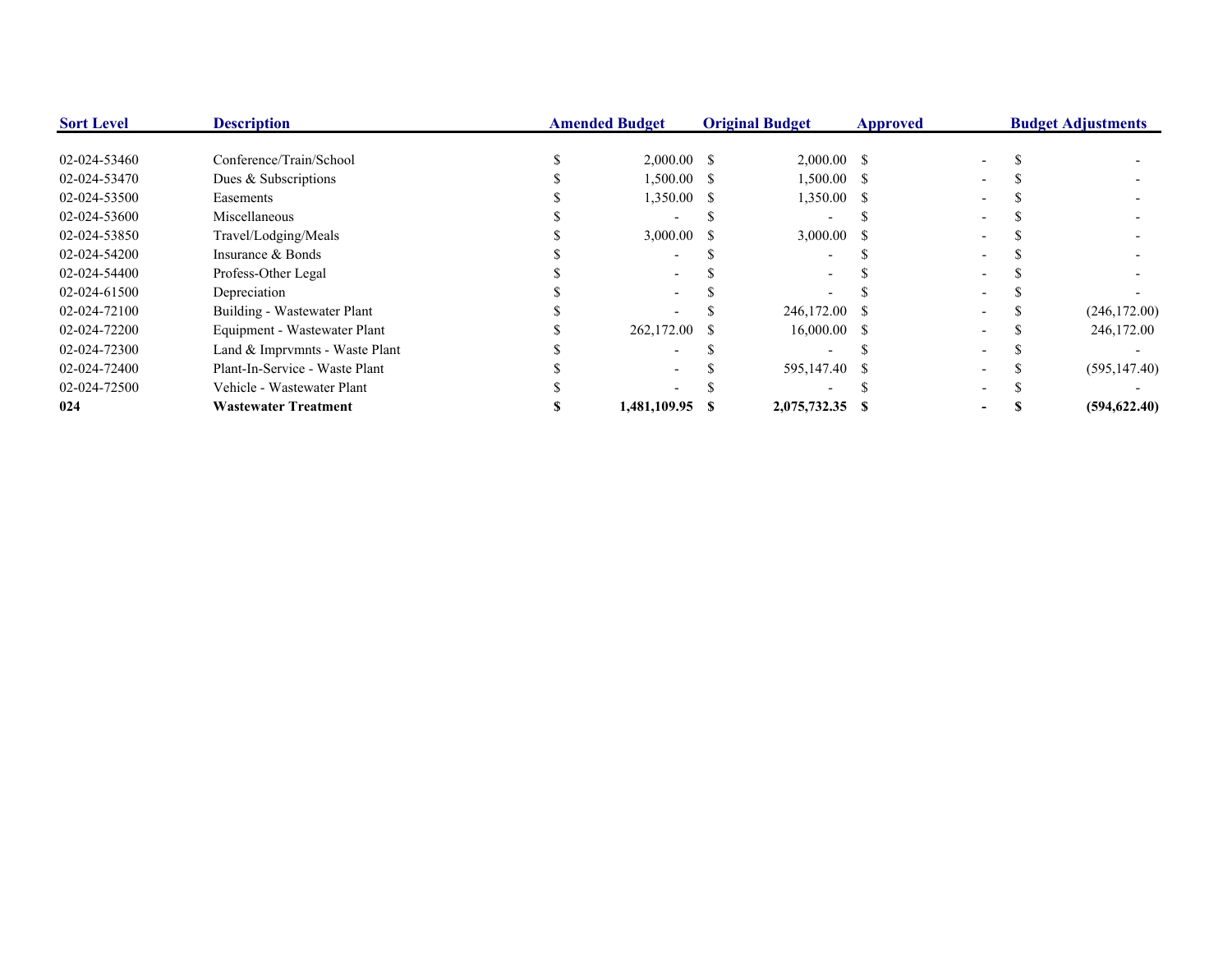| <b>Sort Level</b> | <b>Description</b>            | <b>Amended Budget</b><br><b>Original Budget</b> |               | <b>Approved</b> | <b>Budget Adjustments</b> |                          |  |            |
|-------------------|-------------------------------|-------------------------------------------------|---------------|-----------------|---------------------------|--------------------------|--|------------|
|                   |                               |                                                 |               |                 |                           |                          |  |            |
| 026               | <b>Collection Rehab</b>       |                                                 |               |                 |                           |                          |  |            |
| 02-026-61500      | Depreciation                  |                                                 | $-$           | $\sim$          |                           | $\sim$                   |  |            |
| 02-026-73100      | Building - Coll/Rehab         |                                                 | $\sim$        | $\sim$          |                           | $\sim$                   |  |            |
| 02-026-73200      | Equipment - Coll/Rehab        |                                                 | $\sim$        | $\sim$          |                           | $\sim$                   |  |            |
| 02-026-73300      | Land & Improvmnts-Coll/Rehab  |                                                 | $\sim$        | $\sim$          |                           | $\overline{\phantom{0}}$ |  |            |
| 02-026-73400      | Plant-In-Service - Coll/Rehab |                                                 | 912,487.40 \$ | $\sim$          |                           | $\sim$                   |  | 912,487.40 |
| 02-026-73500      | Vehicle - Coll/Rehab          |                                                 | $\sim$        | $\sim$          |                           | $\sim$                   |  |            |
| 026               | <b>Collection Rehab</b>       |                                                 | 912,487.40 \$ | $\sim$          |                           | $\sim$                   |  | 912,487.40 |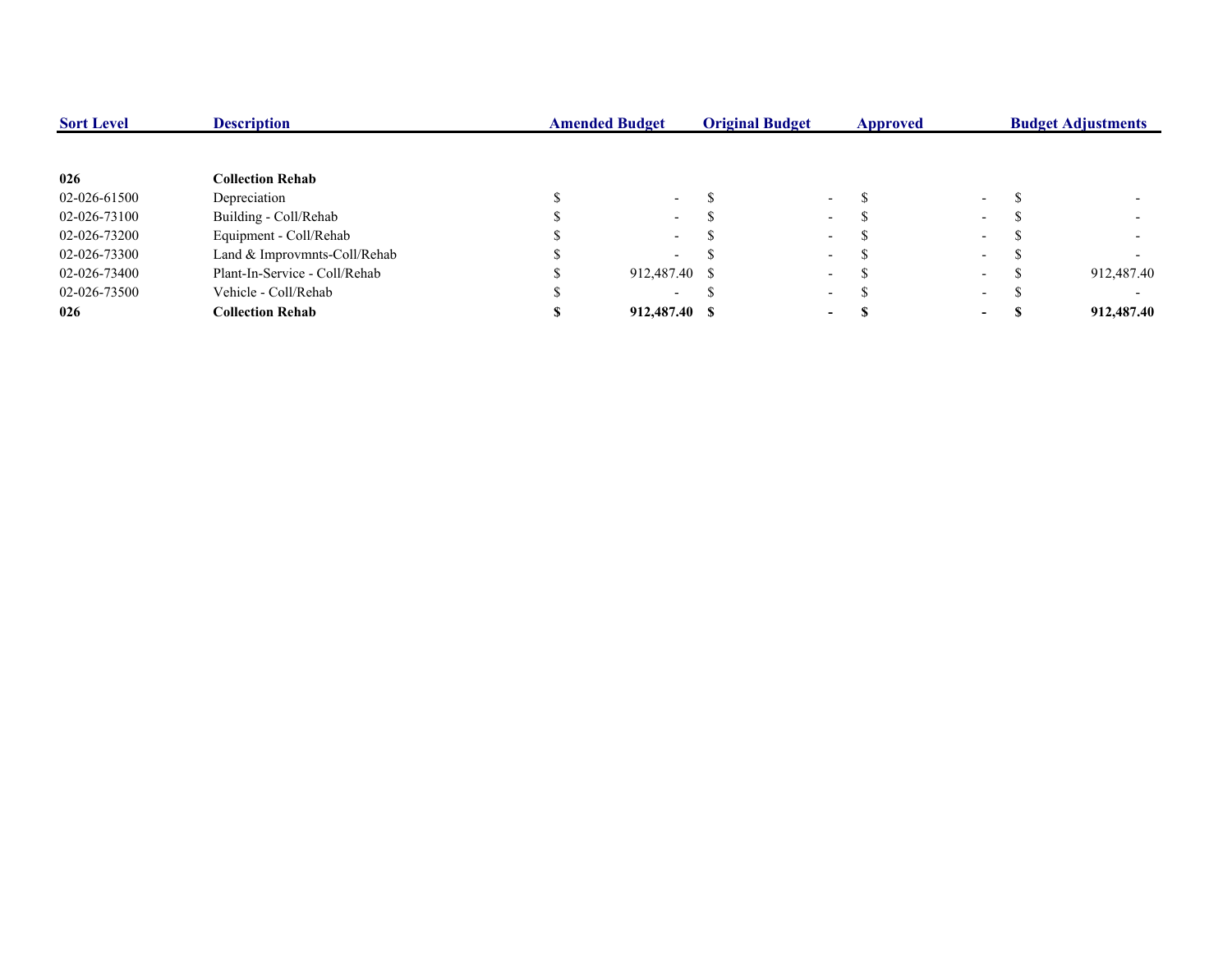| <b>Sort Level</b> | <b>Description</b>             | <b>Amended Budget</b> |               | <b>Original Budget</b> |               | <b>Approved</b> | <b>Budget Adjustments</b> |  |
|-------------------|--------------------------------|-----------------------|---------------|------------------------|---------------|-----------------|---------------------------|--|
|                   |                                |                       |               |                        |               |                 |                           |  |
| 071               | <b>Debt Service</b>            |                       |               |                        |               |                 |                           |  |
| 02-071-58150      | Admin Fees-W KIA/KLC/BNDS/Note |                       |               |                        |               |                 |                           |  |
| 02-071-58155      | Admin Fees KIA                 |                       | 3,060.00      |                        | 3,060.00      |                 |                           |  |
| 02-071-58156      | <b>Bond Issue Costs</b>        |                       |               |                        |               |                 |                           |  |
| 02-071-58200      | Gain/Loss on Retirement Debt   |                       |               |                        |               |                 |                           |  |
| 02-071-58332      | <b>Interest-Meter Deposits</b> |                       | 1,680.00      |                        | 1,680.00      |                 |                           |  |
| 02-071-58350      | Interest-KIA C89-17 Dam Cap    |                       |               |                        |               |                 |                           |  |
| 02-071-58352      | Interest-KIA A92-05 BLT Press  |                       |               |                        |               |                 |                           |  |
| 02-071-58354      | Interest-KIA A94-18 WW Upgrade |                       |               |                        |               |                 |                           |  |
| 02-071-58360      | Interst-W KLC Wtr Line Lease   |                       |               |                        |               |                 |                           |  |
| 02-071-58365      | Interest-2004 Dam Bonds        |                       |               |                        |               |                 |                           |  |
| 02-071-58370      | Interest-KLC Leases & Bonds    |                       | 35,160.00     |                        | 35,160.00     |                 |                           |  |
| 02-071-58372      | Interest-2009 W&S Bonds        |                       |               |                        |               |                 |                           |  |
| 02-071-58375      | Interest-2012 W&S Bonds        |                       | 84,194.00     |                        | 84,194.00     |                 |                           |  |
| 02-071-58440      | Principal-KIA A92-05 BLT Press |                       |               |                        |               |                 |                           |  |
| 02-071-58442      | Principal-KIA C89-17 Dam Cap   |                       |               |                        |               |                 |                           |  |
| 02-071-58444      | Principal-KIA A94-18 WW Upgrde |                       |               |                        |               |                 |                           |  |
| 02-071-58450      | Principal-W KLC Wtr Line Lease |                       |               |                        |               |                 |                           |  |
| 02-071-58452      | Principal-2004 Dam Bonds       |                       |               |                        |               |                 |                           |  |
| 02-071-58453      | Principal-2002 Bonds           |                       |               |                        |               |                 |                           |  |
| 02-071-58455      | Principal-2000 KLC Lease       |                       |               |                        |               |                 |                           |  |
| 02-071-58458      | Principal-2009 W&S Bonds       |                       |               |                        |               |                 |                           |  |
| 02-071-58460      | Principal-2016D W&S Bond       |                       | 50,000.00     |                        | 50,000.00     |                 |                           |  |
| 02-071-58475      | Principal-2012 W&S Bonds       |                       | 160,000.00    | -S                     | 160,000.00    |                 |                           |  |
| 02-071-73547      | Amortization                   |                       |               |                        |               |                 |                           |  |
| 071               | <b>Debt Service</b>            |                       | 334,094.00 \$ |                        | 334,094.00 \$ |                 | S                         |  |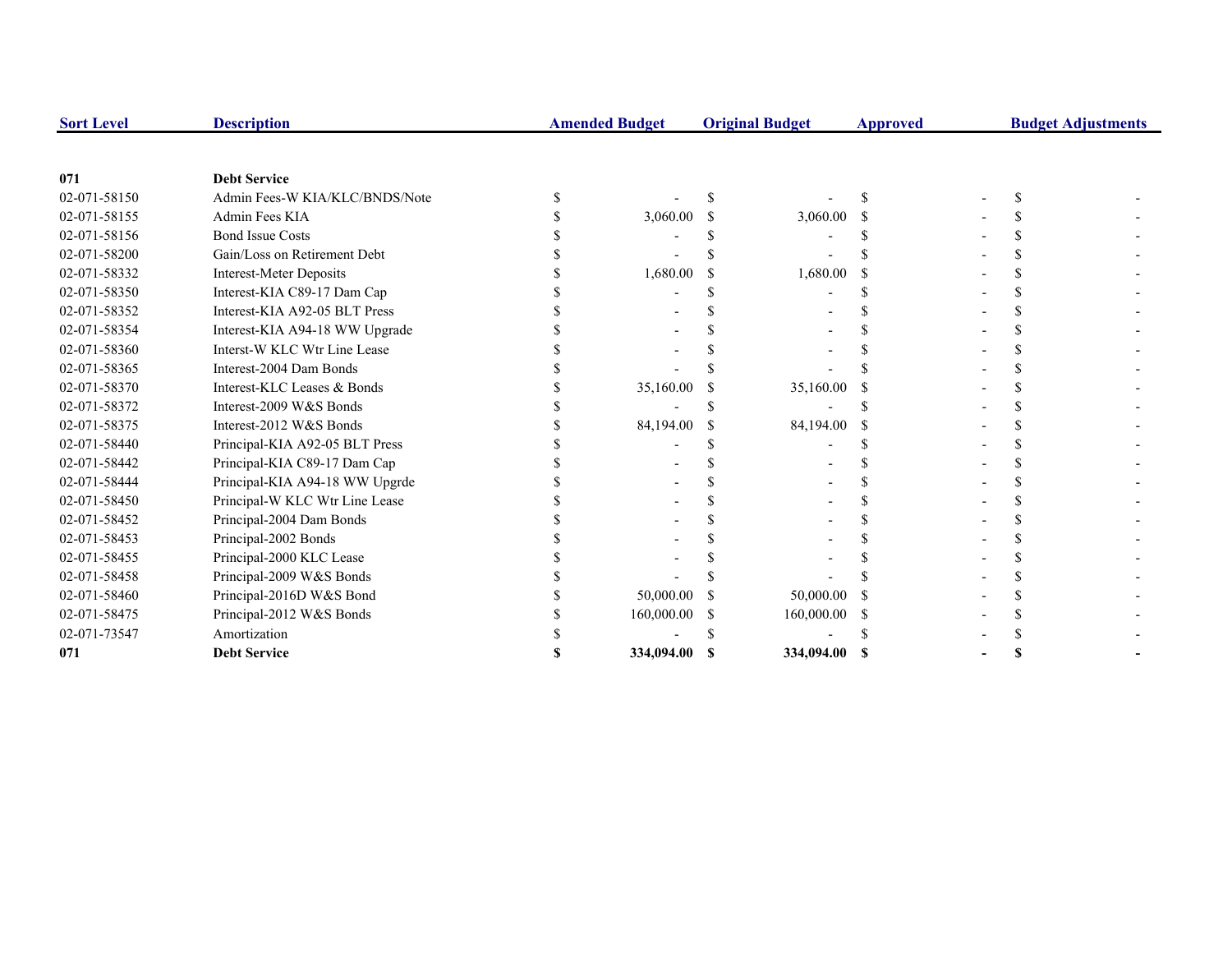| <b>Sort Level</b> | <b>Description</b>                    | <b>Amended Budget</b><br><b>Original Budget</b> |                   | <b>Approved</b>          |  | <b>Budget Adjustments</b> |    |              |
|-------------------|---------------------------------------|-------------------------------------------------|-------------------|--------------------------|--|---------------------------|----|--------------|
|                   |                                       |                                                 |                   |                          |  |                           |    |              |
| 073               | <b>Interfund Approp &amp; Trnsfrs</b> |                                                 |                   |                          |  |                           |    |              |
| 02-073-60300      | Water Division-Overhead               |                                                 | 130,773.60 \$     | 130,773.60 \$            |  | $\sim$                    |    |              |
| 02-073-60400      | Wastewater Div-Overhead               |                                                 | 130,773.60 \$     | 130,773.60 \$            |  | $\sim$                    | Эħ |              |
| 02-073-62010      | Transfer Out - General Fund           |                                                 | $\sim$            | $\overline{\phantom{a}}$ |  | $\sim$                    |    |              |
| 02-073-62013      | Transfer In - Municipal Aid           |                                                 | $\sim$            | $\overline{\phantom{0}}$ |  | $\overline{\phantom{a}}$  |    |              |
| 073               | <b>Interfund Approp &amp; Trnsfrs</b> |                                                 | 261,547.20 \$     | 261,547.20 \$            |  | ۰.                        |    |              |
| Expense           | Expense                               | ъ.                                              | 5,994,521.80 \$   | 5,675,731.80 \$          |  | $\sim$                    | -S | 318,790.00   |
| 02                | <b>Franklin Municipal Utilities</b>   | ъ                                               | $(392,652.30)$ \$ | $(73,862.30)$ \$         |  | $\sim$                    |    | (318,790.00) |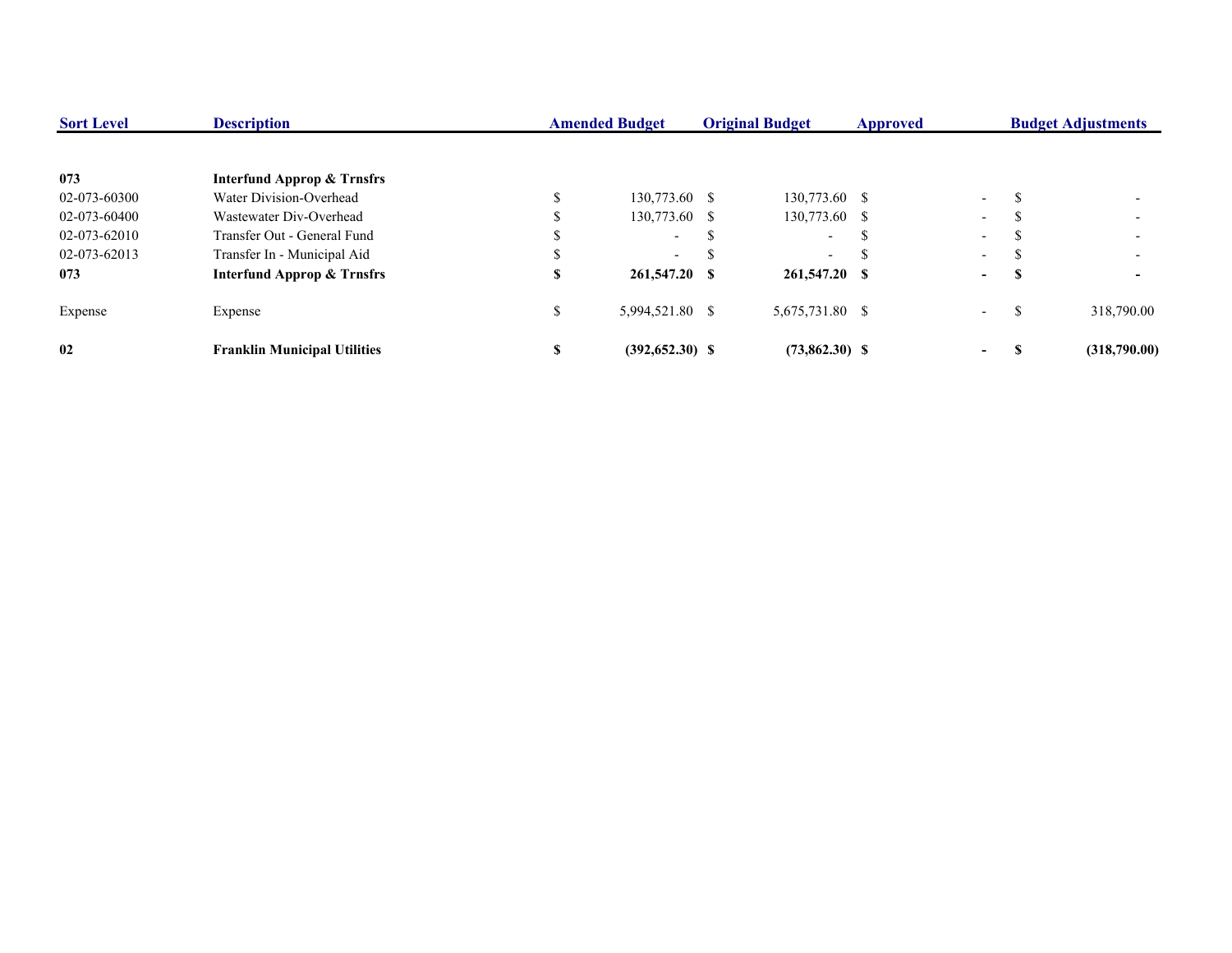| <b>Sort Level</b> | <b>Description</b>             | <b>Amended Budget</b> | <b>Original Budget</b> | Approved |  | <b>Budget Adjustments</b> |
|-------------------|--------------------------------|-----------------------|------------------------|----------|--|---------------------------|
|                   |                                |                       |                        |          |  |                           |
| 03                | <b>Sanitation</b>              |                       |                        |          |  |                           |
| Revenue           | Revenue                        |                       |                        |          |  |                           |
| 030               | <b>Sanitation</b>              |                       |                        |          |  |                           |
| 03-030-40030      | Collection Fee                 | $(23,400.00)$ \$      | $(23,400.00)$ \$       |          |  |                           |
| 03-030-40040      | <b>Comm Business Dumpsters</b> |                       |                        |          |  |                           |
| 03-030-40050      | Allowance for Uncollectible AR |                       |                        |          |  |                           |
| 03-030-40080      | Franchise Fees                 | $(233,000.00)$ \$     | $(233,000.00)$ \$      |          |  |                           |
| 03-030-40090      | Residential/Business-Manual    | $(819, 144.00)$ \$    | $(819, 144.00)$ \$     |          |  |                           |
| 03-030-40100      | Comm-Industries                |                       |                        |          |  |                           |
| 03-030-40160      | Penalty Charges                | $(16,800.00)$ \$      | $(16,800.00)$ \$       |          |  |                           |
| 03-030-46180      | Investment Income              | $(3,853.58)$ \$       | $(3,853.58)$ \$        |          |  |                           |
| 03-030-46200      | Miscellaneous Income           |                       |                        |          |  |                           |
| 03-030-46220      | Proceeds for Sale of Assets    |                       |                        |          |  |                           |
| 03-030-46225      | Gain or Loss on Asset Disposal |                       |                        |          |  |                           |
| 030               | <b>Sanitation</b>              | $(1,096,197.58)$ \$   | $(1,096,197.58)$ \$    |          |  |                           |
| Revenue           | Revenue                        | 1,096,197.58 \$       | 1,096,197.58 \$        |          |  |                           |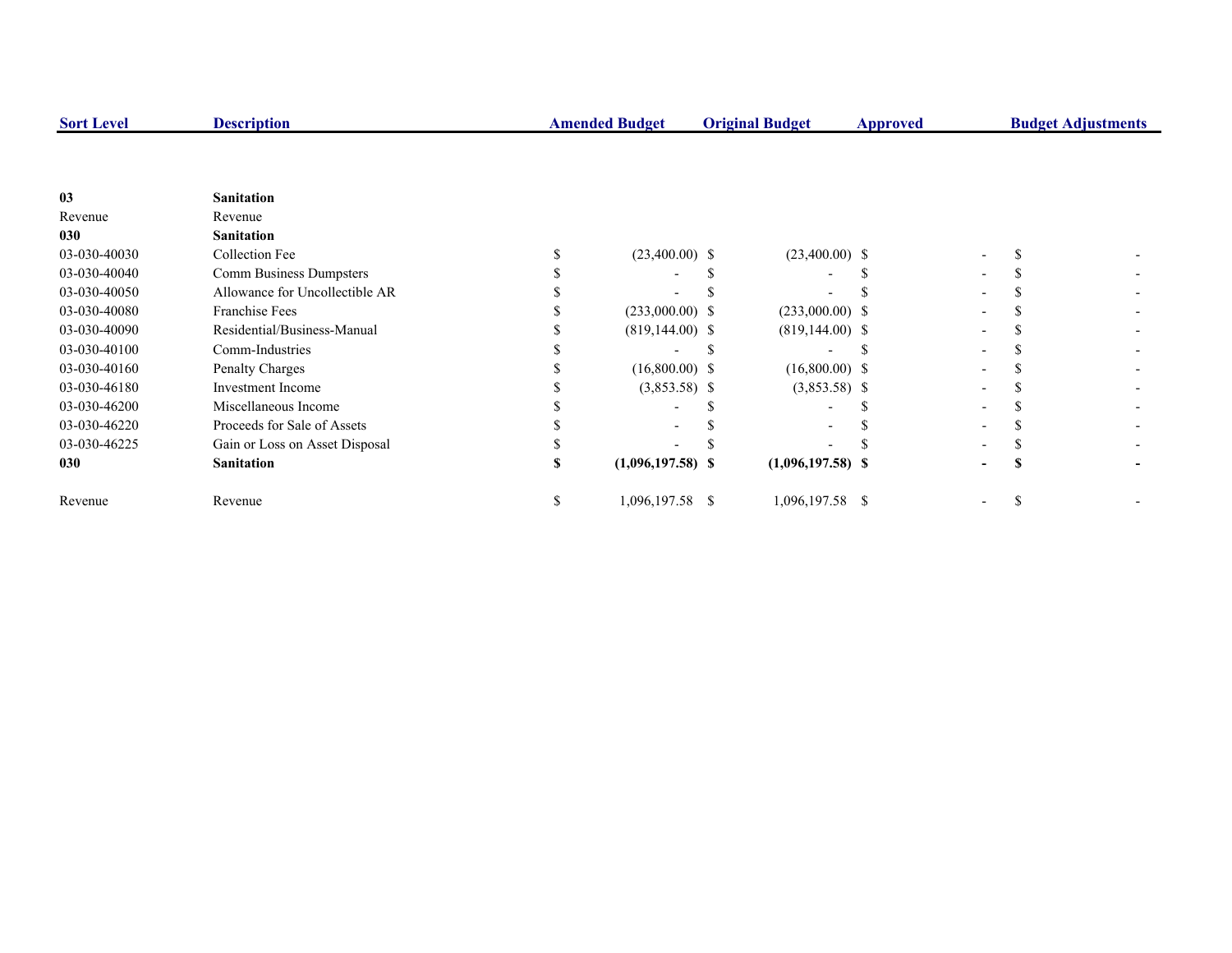| <b>Sort Level</b> | <b>Description</b>                    |             | <b>Amended Budget</b> |                           | <b>Original Budget</b> | <b>Approved</b> |                          | <b>Budget Adjustments</b> |  |
|-------------------|---------------------------------------|-------------|-----------------------|---------------------------|------------------------|-----------------|--------------------------|---------------------------|--|
|                   |                                       |             |                       |                           |                        |                 |                          |                           |  |
| Expense           | Expense                               |             |                       |                           |                        |                 |                          |                           |  |
| 010               | Legislative                           |             |                       |                           |                        |                 |                          |                           |  |
| 03-010-52955      | Inventory Adjustment                  | \$          |                       | \$                        |                        | \$              |                          | \$                        |  |
| 010               | Legislative                           | $\mathbf S$ |                       | $\boldsymbol{\mathsf{S}}$ |                        | \$              |                          | S                         |  |
| 030               | <b>Sanitation</b>                     |             |                       |                           |                        |                 |                          |                           |  |
| 03-030-50240      | <b>Insurance-Retirees</b>             | \$          |                       |                           |                        | \$              |                          | \$                        |  |
| 03-030-50610      | Pensions-Retirees                     | \$          |                       |                           |                        | \$              |                          | \$                        |  |
| 03-030-51250      | Garbage Hauler Contract               |             | 784,055.28            | -S                        | 784,055.28             | S               |                          | \$                        |  |
| 03-030-51757      | Professional Landfill                 |             |                       | \$.                       |                        | \$              |                          | \$                        |  |
| 03-030-53010      | <b>Bad Debts</b>                      |             |                       |                           |                        | \$              |                          | \$                        |  |
| 03-030-53600      | Miscellaneous                         | S           |                       |                           |                        | S               |                          | \$                        |  |
| 03-030-61500      | Depreciation                          | \$          |                       | \$                        |                        | \$              |                          | \$                        |  |
| 030               | <b>Sanitation</b>                     | S           | 784,055.28 \$         |                           | 784,055.28             | -S              |                          | S                         |  |
| 071               | <b>Debt Service</b>                   |             |                       |                           |                        |                 |                          |                           |  |
| 03-071-58436      | Principal-Sanit KLC Incin             | \$          |                       | \$                        |                        | \$              |                          | \$                        |  |
| 03-071-73547      | Amortization                          | \$          |                       | \$                        |                        | \$              |                          | \$                        |  |
| 071               | <b>Debt Service</b>                   | \$          |                       | \$                        |                        | S               |                          | \$                        |  |
| 073               | <b>Interfund Approp &amp; Trnsfrs</b> |             |                       |                           |                        |                 |                          |                           |  |
| 03-073-60200      | Administrative Overhead               | \$          | 276,454.09 \$         |                           | 276,454.09 \$          |                 |                          | $\$$                      |  |
| 073               | <b>Interfund Approp &amp; Trnsfrs</b> | \$          | 276,454.09 \$         |                           | 276,454.09 \$          |                 |                          | \$                        |  |
| Expense           | Expense                               | \$          | 1,060,509.37 \$       |                           | 1,060,509.37 \$        |                 | $\overline{\phantom{0}}$ | \$                        |  |
| 03                | <b>Sanitation</b>                     | \$          | 35,688.21 \$          |                           | 35,688.21 \$           |                 |                          | \$                        |  |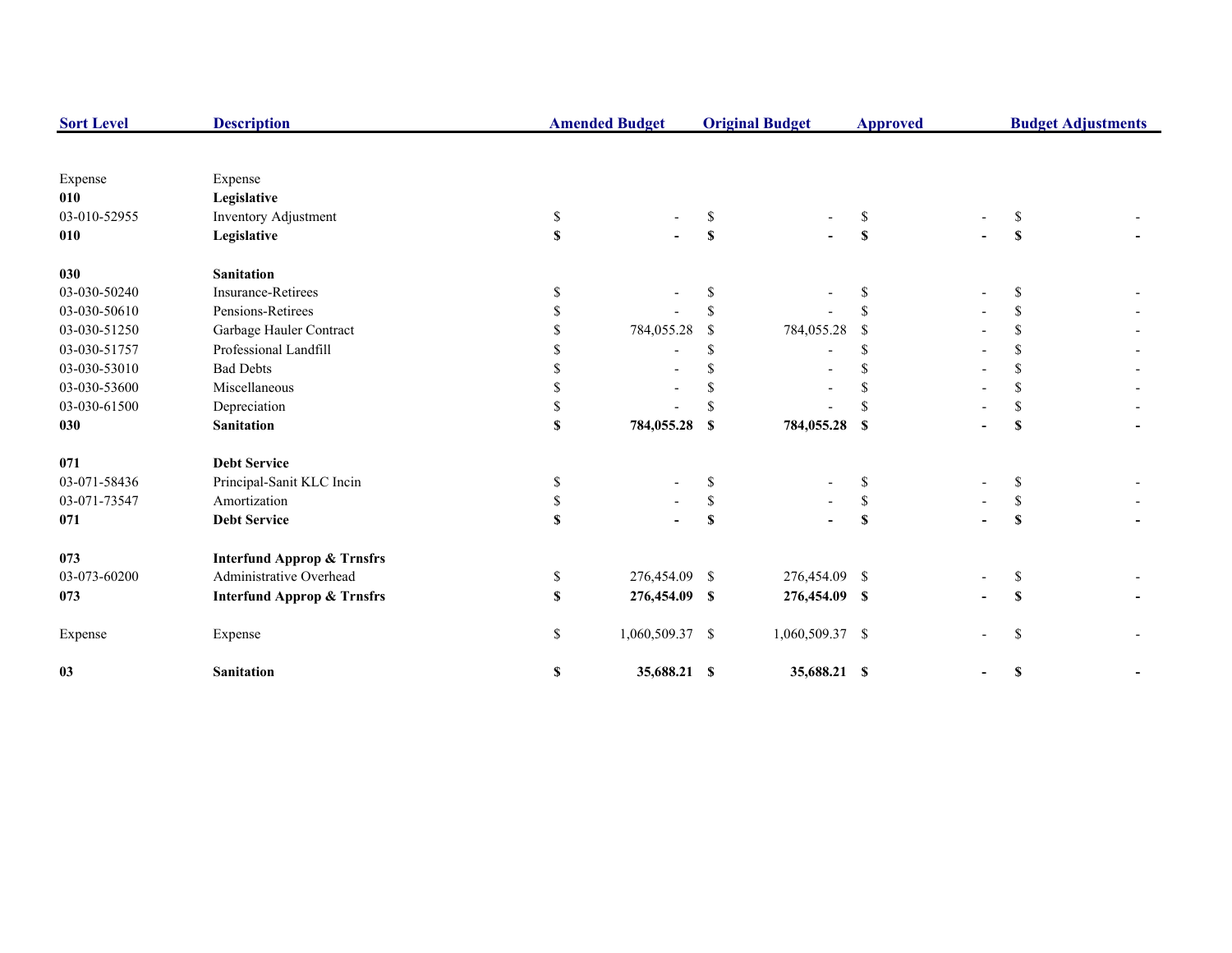| <b>Sort Level</b> | <b>Description</b>               | <b>Amended Budget</b><br><b>Original Budget</b> |        |               | <b>Approved</b> |  | <b>Budget Adjustments</b> |    |                          |
|-------------------|----------------------------------|-------------------------------------------------|--------|---------------|-----------------|--|---------------------------|----|--------------------------|
|                   |                                  |                                                 |        |               |                 |  |                           |    |                          |
| 05                | <b>CDBG Economic Development</b> |                                                 |        |               |                 |  |                           |    |                          |
| Revenue           | Revenue                          |                                                 |        |               |                 |  |                           |    |                          |
| 050               | <b>Community Services</b>        |                                                 |        |               |                 |  |                           |    |                          |
| 05-050-40050      | Bad Debt Expense CDBG            |                                                 | $\sim$ |               | $\sim$          |  | $\sim$                    |    |                          |
| 05-050-46180      | Investment Income                |                                                 | $\sim$ |               | $\sim$          |  | $\sim$                    |    | $\overline{\phantom{0}}$ |
| 05-050-47160      | J D Novitec Note Receivable      |                                                 | $\sim$ |               | $\sim$          |  | $\sim$                    |    | $\overline{\phantom{0}}$ |
| 050               | <b>Community Services</b>        |                                                 | ۰.     |               | $\sim$          |  | -                         | J. | $\blacksquare$           |
| Revenue           | Revenue                          |                                                 | $\sim$ | <sup>\$</sup> | $\sim$          |  | $\overline{\phantom{0}}$  | \$ |                          |
| 05                | <b>CDBG Economic Development</b> |                                                 |        |               | $\blacksquare$  |  | ۰.                        |    |                          |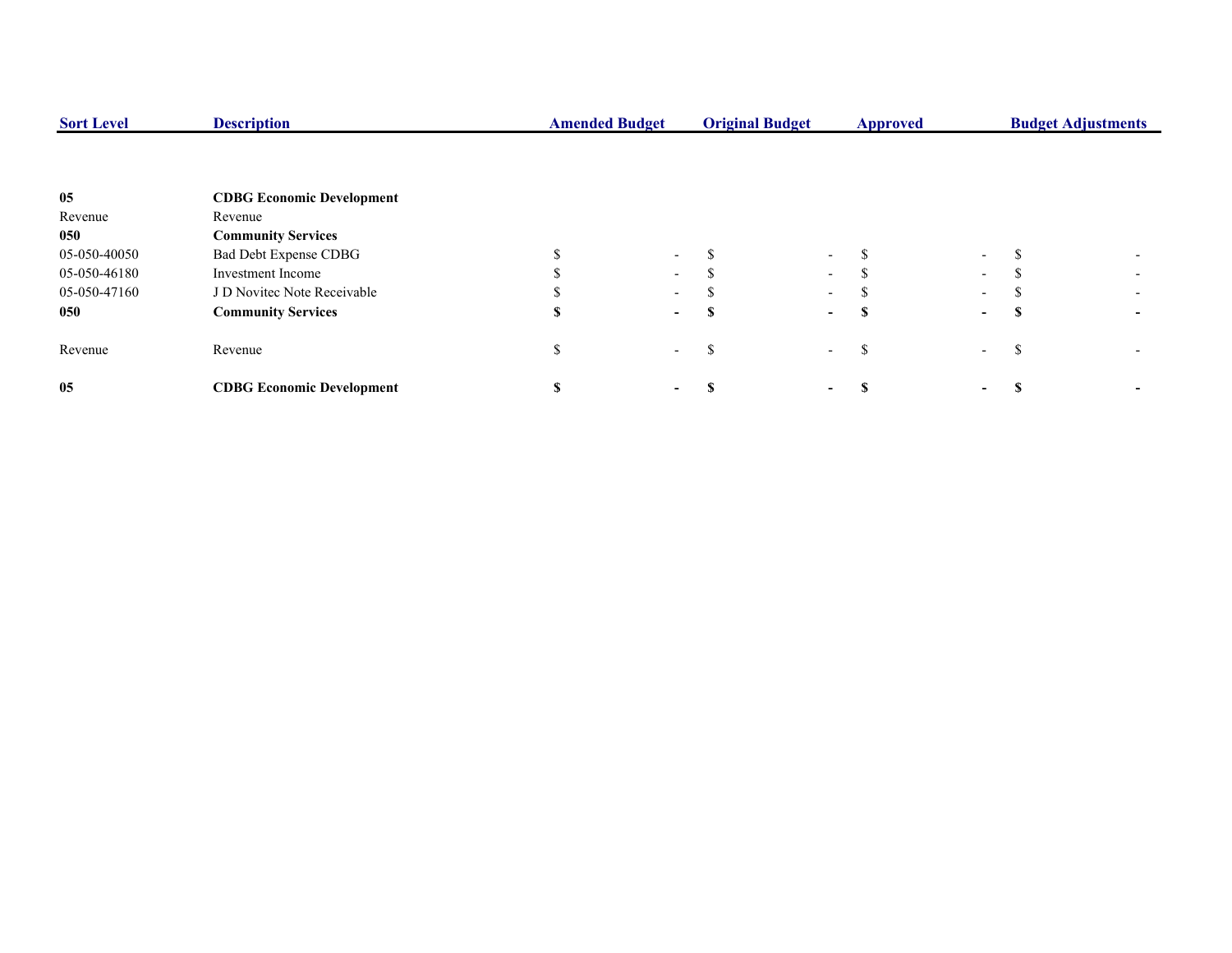| <b>Sort Level</b> | <b>Description</b>                  |               | <b>Amended Budget</b> |               | <b>Original Budget</b>   | <b>Approved</b> | <b>Budget Adjustments</b> |  |
|-------------------|-------------------------------------|---------------|-----------------------|---------------|--------------------------|-----------------|---------------------------|--|
|                   |                                     |               |                       |               |                          |                 |                           |  |
| 06                | <b>Municpal Aid</b>                 |               |                       |               |                          |                 |                           |  |
| Revenue           | Revenue                             |               |                       |               |                          |                 |                           |  |
| 060               | <b>Municipal Aid</b>                |               |                       |               |                          |                 |                           |  |
| 06-060-46160      | Ky Tax Rebate                       | \$            |                       | \$            |                          | \$              | <sup>\$</sup>             |  |
| 06-060-46180      | <b>Investment Income</b>            | \$            | $(666.89)$ \$         |               | $(666.89)$ \$            |                 | <sup>\$</sup>             |  |
| 06-060-46220      | Proceeds for Sale of Assets         | \$            |                       | \$            |                          | S               | <sup>\$</sup>             |  |
| 06-060-46225      | Gain or Loss on Asset Disposal      | \$            |                       | \$            |                          | S               | <sup>\$</sup>             |  |
| 06-060-47160      | Ky Tax Rebate                       | \$            | $(170,770.00)$ \$     |               | $(170,770.00)$ \$        |                 | <sup>\$</sup>             |  |
| 06-060-47161      | KY Tax Rebate                       | \$            |                       | \$            |                          |                 | $\mathcal{S}$             |  |
| 06-060-47165      | Ky Special Grant                    | \$            |                       | \$            |                          |                 | <sup>\$</sup>             |  |
| 06-060-47170      | Special Mun/Aid Disc Bond           | \$            |                       | \$            |                          |                 | $\mathcal{S}$             |  |
| 06-060-47180      | LGEAF/Coal/Mineral                  | \$            | $(18,000.00)$ \$      |               | $(18,000.00)$ \$         |                 | $\mathcal{S}$             |  |
| 06-060-47270      | Appropriation-General Fund          | \$            | $(236,000.00)$ \$     |               | $(236,000.00)$ \$        |                 | $\mathcal{S}$             |  |
| 06-060-48100      | <b>Contribution Infrastr Assets</b> | \$            |                       | S.            |                          | \$              | $\mathcal{S}$             |  |
| 060               | <b>Municipal Aid</b>                | \$            | $(425, 436.89)$ \$    |               | $(425, 436.89)$ \$       |                 | \$                        |  |
| Revenue           | Revenue                             | \$            | 425,436.89 \$         |               | 425,436.89 \$            |                 | \$                        |  |
| Expense           | Expense                             |               |                       |               |                          |                 |                           |  |
| 060               | <b>Municipal Aid</b>                |               |                       |               |                          |                 |                           |  |
| 06-060-51765      | Professional - Other                | \$            | 35,000.00 \$          |               | 35,000.00 \$             |                 | \$                        |  |
| 06-060-51766      | Professional-Street Rep/Maint       | \$            | 15,000.00             | -S            | 15,000.00 \$             |                 | <sup>\$</sup>             |  |
| 06-060-51830      | Street Paving Ky Tax Rebate         | \$            | 136,000.00            | <sup>\$</sup> | 136,000.00               | -\$             | <sup>\$</sup>             |  |
| 06-060-51840      | Street Paving-SP Mun/Aid Disc       | \$            |                       | \$            | $\overline{\phantom{a}}$ | S               | <sup>\$</sup>             |  |
| 06-060-52090      | Supplies - Curbs                    | \$            |                       | \$            |                          |                 | <sup>\$</sup>             |  |
| 06-060-52500      | Supplies-Sidewalks & Curbs          | \$            | 45,000.00             | \$            | 45,000.00                | <sup>\$</sup>   | <sup>\$</sup>             |  |
| 06-060-52890      | GIS Program                         | \$            |                       | \$            |                          | \$              | <sup>\$</sup>             |  |
| 06-060-52897      | Supplies-Streets                    | \$            |                       | \$            |                          | \$              | <sup>\$</sup>             |  |
| 06-060-61500      | Depreciation                        | \$            |                       | \$            |                          |                 | $\mathcal{S}$             |  |
| 06-060-79300      | <b>Street Construction</b>          | \$            |                       | \$            |                          |                 | <sup>\$</sup>             |  |
| 06-060-79330      | Street Equipment                    | \$            |                       | \$            |                          |                 | <sup>\$</sup>             |  |
| 06-060-79500      | Street - Vehicles                   | <sup>\$</sup> |                       | \$            |                          |                 | <sup>\$</sup>             |  |
| 060               | <b>Municipal Aid</b>                | \$            | 231,000.00            | <b>S</b>      | 231,000.00               | <b>S</b>        | \$                        |  |

**073 Interfund Approp & Trnsfrs**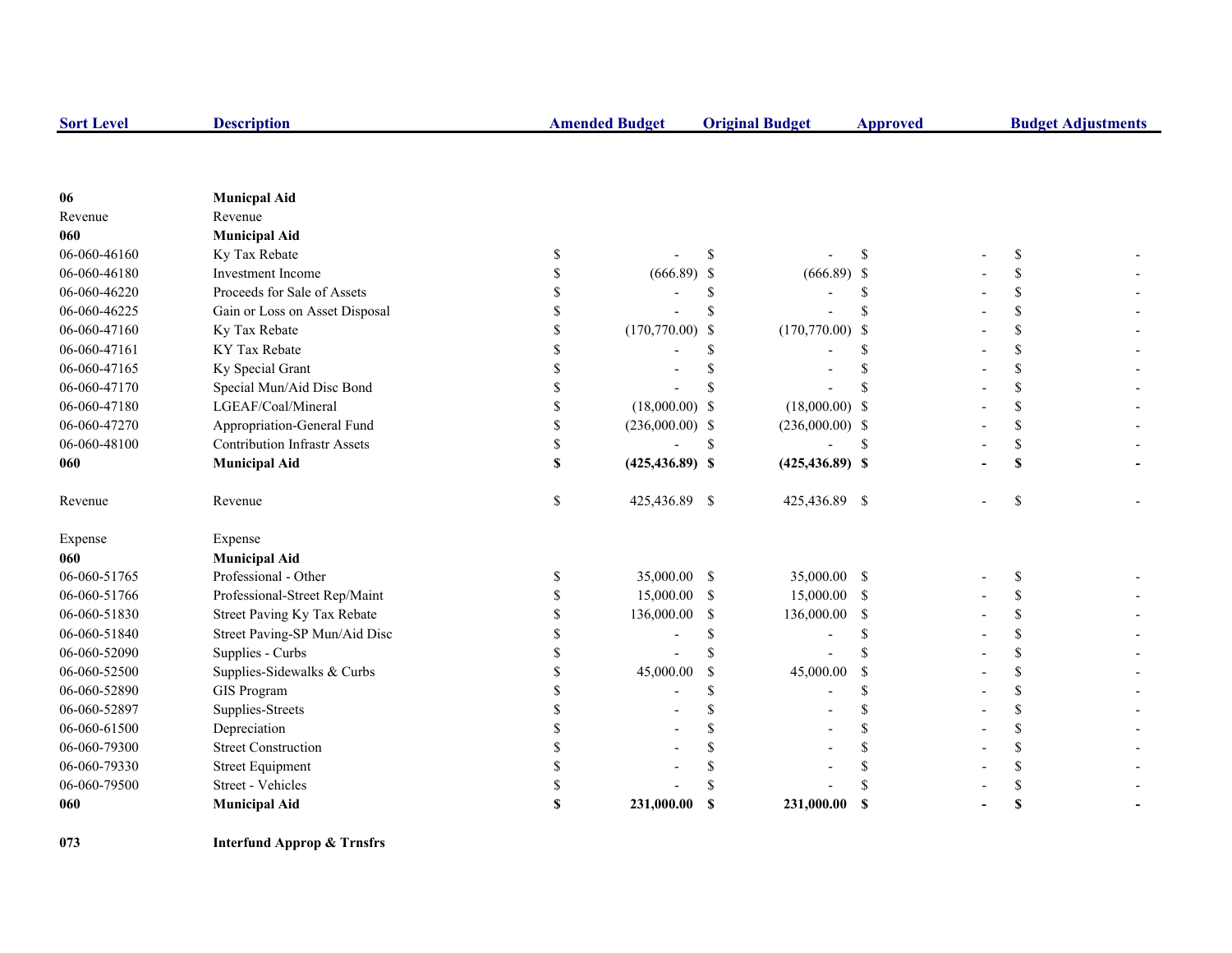| <b>Sort Level</b>   | <b>Description</b>                                                   | <b>Amended Budget</b> | <b>Original Budget</b>                    |    |                         | Approved |                                    | <b>Budget Adjustments</b> |                                    |  |
|---------------------|----------------------------------------------------------------------|-----------------------|-------------------------------------------|----|-------------------------|----------|------------------------------------|---------------------------|------------------------------------|--|
| 06-073-60500        | Municipal Aid Appropriation                                          |                       | 194,087.74 \$                             |    | 194,087.74 \$           |          | $\sim$                             |                           |                                    |  |
| 06-073-62012<br>073 | Transfer Out - Utility Fund<br><b>Interfund Approp &amp; Trnsfrs</b> | JD                    | $\overline{\phantom{0}}$<br>194,087.74 \$ | ۰D | $\sim$<br>194,087.74 \$ |          | $\sim$<br>$\overline{\phantom{0}}$ | - 30                      | $\overline{\phantom{0}}$<br>$\sim$ |  |
| Expense             | Expense                                                              |                       | 425,087.74 \$                             |    | 425,087.74 \$           |          | $\sim$                             |                           |                                    |  |
| 06                  | <b>Municpal Aid</b>                                                  |                       | $349.15$ \$                               |    | 349.15 \$               |          | $\sim$                             |                           |                                    |  |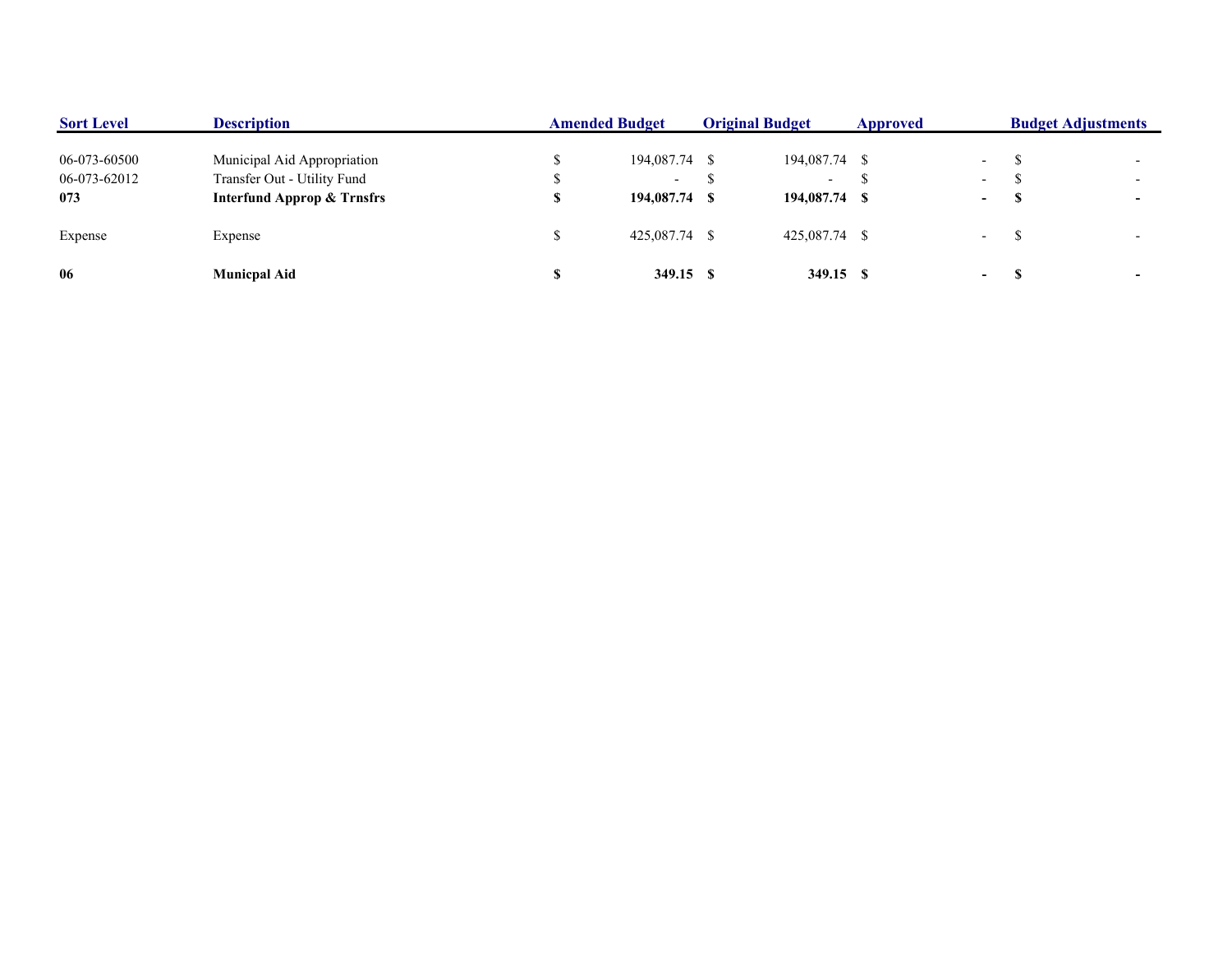| <b>Sort Level</b> | <b>Description</b>            | <b>Amended Budget</b><br><b>Original Budget</b> |                |               |                          | <b>Budget Adjustments</b><br><b>Approved</b> |                          |              |  |
|-------------------|-------------------------------|-------------------------------------------------|----------------|---------------|--------------------------|----------------------------------------------|--------------------------|--------------|--|
|                   |                               |                                                 |                |               |                          |                                              |                          |              |  |
| ${\bf 08}$        | <b>Frances M Harris Trust</b> |                                                 |                |               |                          |                                              |                          |              |  |
| Revenue           | Revenue                       |                                                 |                |               |                          |                                              |                          |              |  |
| 080               | <b>Trust</b>                  |                                                 |                |               |                          |                                              |                          |              |  |
| 08-080-46180      | Investment Income             | \$                                              |                |               | $\overline{\phantom{a}}$ | \$                                           |                          | \$           |  |
| 080               | <b>Trust</b>                  | \$                                              |                | \$            | $\blacksquare$           | \$.                                          | $\overline{\phantom{0}}$ | S            |  |
| Revenue           | Revenue                       | \$                                              |                | \$            | $\overline{\phantom{a}}$ | <sup>\$</sup>                                | $\overline{\phantom{a}}$ | $\mathbb{S}$ |  |
| Expense           | Expense                       |                                                 |                |               |                          |                                              |                          |              |  |
| 080               | <b>Trust</b>                  |                                                 |                |               |                          |                                              |                          |              |  |
| 08-080-51140      | Landscaping                   |                                                 |                |               | $\overline{\phantom{a}}$ |                                              | $\overline{\phantom{0}}$ | \$.          |  |
| 08-080-53600      | Miscellaneous                 |                                                 |                |               | $\overline{\phantom{a}}$ |                                              | $\overline{\phantom{a}}$ |              |  |
| 08-080-61500      | Depreciation                  |                                                 |                |               |                          |                                              |                          |              |  |
| 080               | <b>Trust</b>                  | S                                               | $\blacksquare$ | -S            | $\overline{\phantom{0}}$ |                                              | -                        | \$           |  |
| Expense           | Expense                       | \$                                              |                | <sup>\$</sup> | $\overline{\phantom{a}}$ | <sup>\$</sup>                                | $\overline{\phantom{a}}$ | \$           |  |
| 08                | <b>Frances M Harris Trust</b> | \$                                              |                | \$            | $\overline{\phantom{a}}$ |                                              | -                        | S            |  |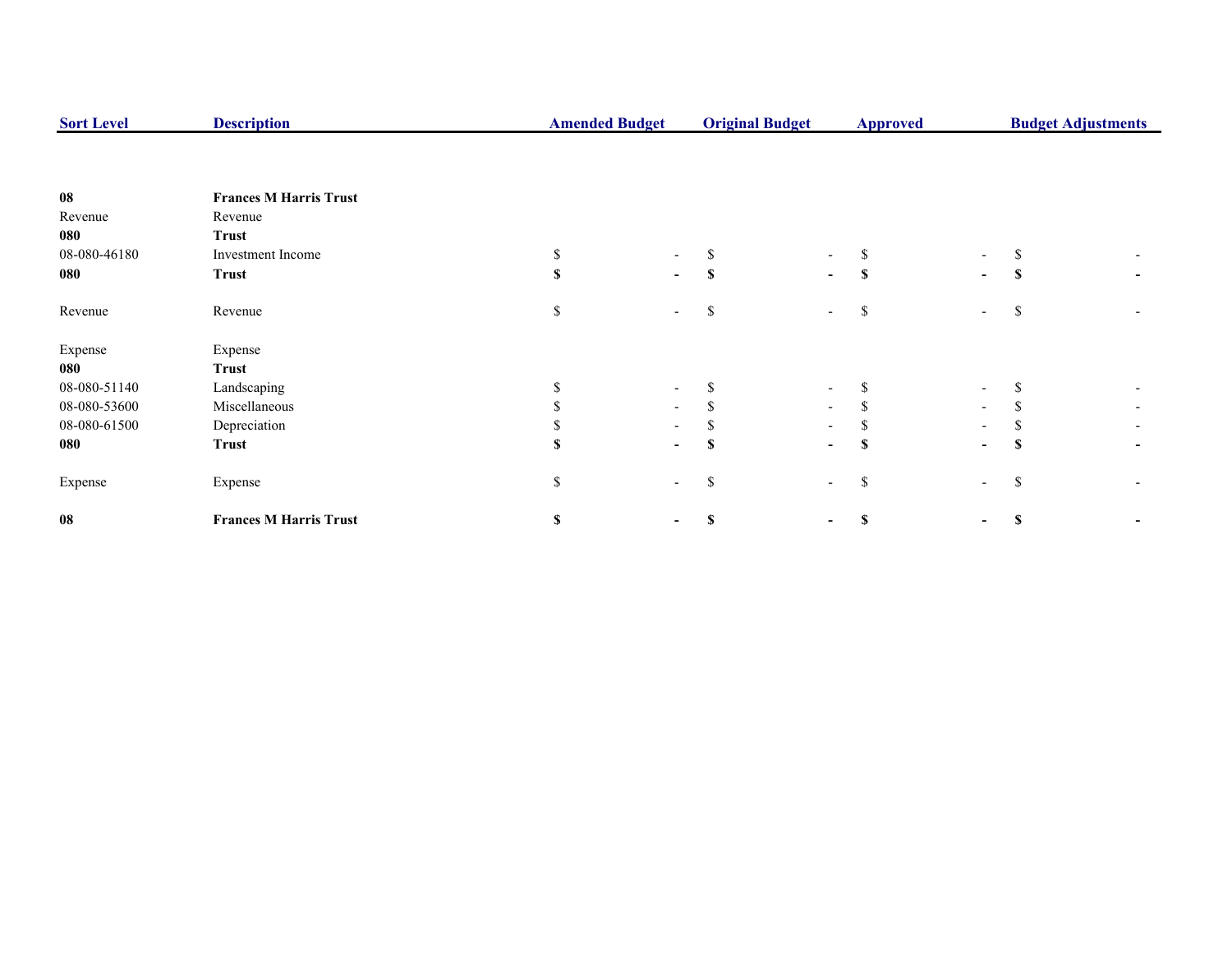| <b>Sort Level</b> | <b>Description</b>                    |      | <b>Amended Budget</b>    |   | <b>Original Budget</b> | <b>Approved</b> |                          | <b>Budget Adjustments</b> |  |
|-------------------|---------------------------------------|------|--------------------------|---|------------------------|-----------------|--------------------------|---------------------------|--|
|                   |                                       |      |                          |   |                        |                 |                          |                           |  |
| 09                | <b>Perpetual Care</b>                 |      |                          |   |                        |                 |                          |                           |  |
| Revenue           | Revenue                               |      |                          |   |                        |                 |                          |                           |  |
| 090               | <b>Perpetual Care</b>                 |      |                          |   |                        |                 |                          |                           |  |
| 09-090-40110      | Perpetual Care/Lot Sales              | S    | $(8,400.00)$ \$          |   | $(8,400.00)$ \$        |                 |                          | S                         |  |
| 09-090-40111      | Perpetual Care - Other Income         |      |                          | S |                        |                 | $\overline{\phantom{a}}$ |                           |  |
| 09-090-46180      | <b>Investment Income</b>              |      | $(3,297.76)$ \$          |   | $(3,297.76)$ \$        |                 |                          |                           |  |
| 09-090-46181      | Gain/Loss on Investment               |      | $\overline{\phantom{0}}$ | S |                        |                 | $\overline{\phantom{a}}$ | \$                        |  |
| 09-090-47500      | Perpetual Care Bequest                | ъ    |                          |   |                        |                 |                          | S                         |  |
| 090               | <b>Perpetual Care</b>                 | \$   | $(11,697.76)$ \$         |   | $(11,697.76)$ \$       |                 | -                        | \$                        |  |
| Revenue           | Revenue                               | $\$$ | 11,697.76 \$             |   | 11,697.76 \$           |                 |                          | $\mathbb{S}$              |  |
| Expense           | Expense                               |      |                          |   |                        |                 |                          |                           |  |
| 073               | <b>Interfund Approp &amp; Trnsfrs</b> |      |                          |   |                        |                 |                          |                           |  |
| 09-073-62100      | Cemetery Fund Appropriation           | \$   | $3,000.00$ \$            |   | $3,000.00$ \$          |                 |                          | \$                        |  |
| 073               | <b>Interfund Approp &amp; Trnsfrs</b> | \$   | 3,000.00 \$              |   | 3,000.00 \$            |                 | $\overline{\phantom{0}}$ | \$                        |  |
| Expense           | Expense                               | \$   | $3,000.00$ \$            |   | $3,000.00$ \$          |                 |                          | \$                        |  |
| 09                | <b>Perpetual Care</b>                 | \$   | 8,697.76 \$              |   | 8,697.76 \$            |                 | -                        | \$                        |  |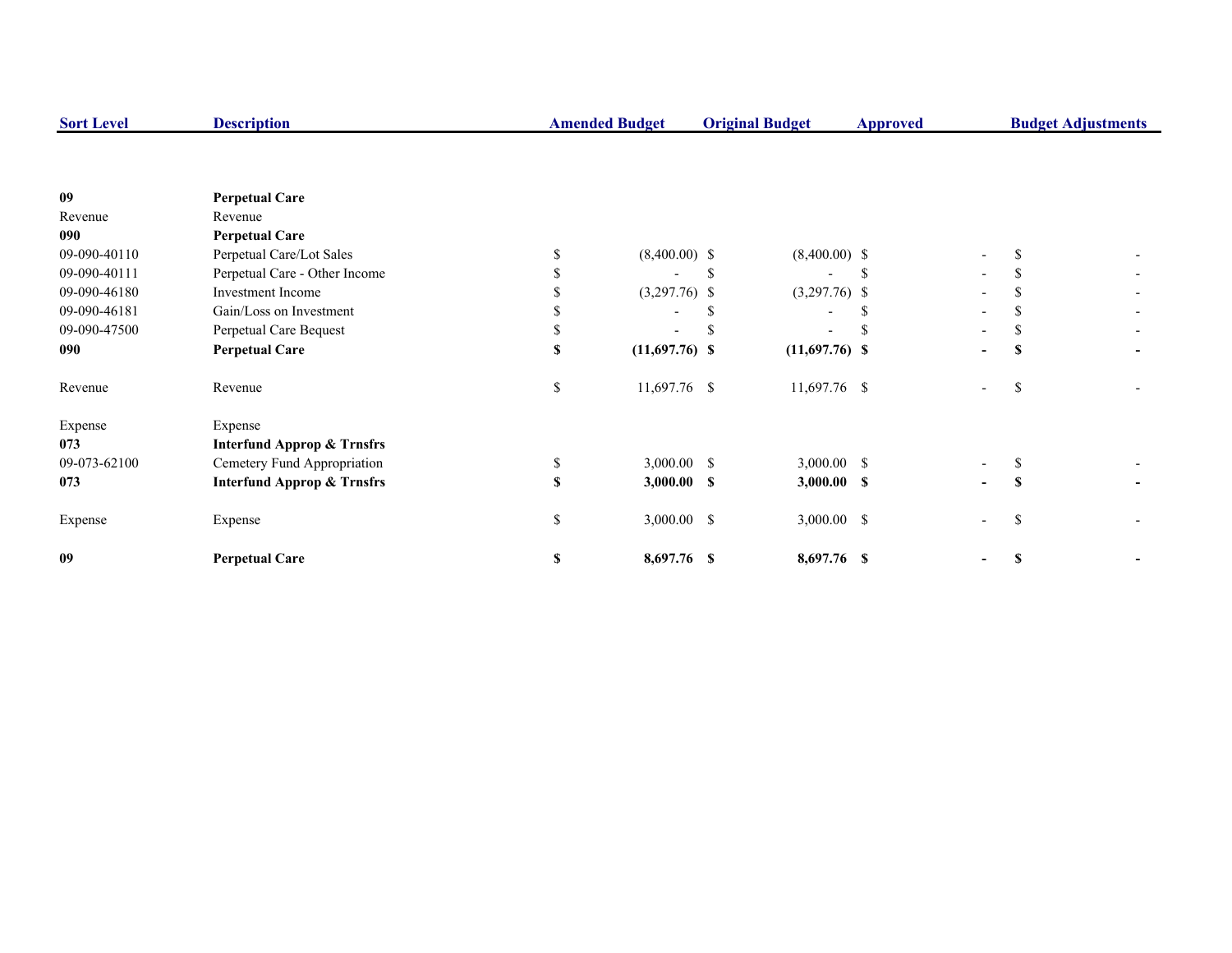| <b>Sort Level</b> | <b>Description</b>                    | <b>Amended Budget</b> |                   | <b>Original Budget</b> |                   | <b>Approved</b> |  | <b>Budget Adjustments</b> |  |
|-------------------|---------------------------------------|-----------------------|-------------------|------------------------|-------------------|-----------------|--|---------------------------|--|
|                   |                                       |                       |                   |                        |                   |                 |  |                           |  |
| 10                | Cemetary                              |                       |                   |                        |                   |                 |  |                           |  |
| Revenue           | Revenue                               |                       |                   |                        |                   |                 |  |                           |  |
| <b>100</b>        | Cemetary                              |                       |                   |                        |                   |                 |  |                           |  |
| 10-100-40050      | Allowance for Uncollectible AR        |                       |                   |                        |                   |                 |  |                           |  |
| 10-100-40075      | <b>Credit Card Fees</b>               |                       |                   |                        |                   |                 |  |                           |  |
| 10-100-40120      | Lot Sales                             |                       | $(40,000.00)$ \$  |                        | $(40,000.00)$ \$  |                 |  |                           |  |
| 10-100-40130      | Memorials Received                    |                       |                   |                        |                   |                 |  |                           |  |
| 10-100-40135      | Spears Bequest-Beauty/Upkeep          |                       |                   |                        |                   |                 |  |                           |  |
| 10-100-40140      | Open/Close Graves                     |                       | $(40,000.00)$ \$  |                        | $(40,000.00)$ \$  |                 |  |                           |  |
| 10-100-46180      | <b>Investment Income</b>              |                       | $(281.16)$ \$     |                        | $(281.16)$ \$     |                 |  |                           |  |
| 10-100-46200      | Miscellaneous Income                  |                       |                   |                        |                   |                 |  |                           |  |
| 10-100-46220      | Proceeds for Sale of Assets           |                       |                   |                        |                   |                 |  |                           |  |
| 10-100-46225      | Gain or Loss on Asset Disposal        |                       |                   |                        |                   |                 |  |                           |  |
| 10-100-47270      | Appropriation-General Fund            |                       | $(192,700.00)$ \$ |                        | $(192,700.00)$ \$ |                 |  |                           |  |
| 10-100-47275      | Appropriation-Perp Care               | \$                    | $(3,000.00)$ \$   |                        | $(3,000.00)$ \$   |                 |  |                           |  |
| <b>100</b>        | Cemetary                              | \$                    | $(275,981.16)$ \$ |                        | $(275,981.16)$ \$ |                 |  | \$.                       |  |
| Revenue           | Revenue                               | \$                    | 275,981.16 \$     |                        | 275,981.16 \$     |                 |  | S                         |  |
| Expense           | Expense                               |                       |                   |                        |                   |                 |  |                           |  |
| 073               | <b>Interfund Approp &amp; Trnsfrs</b> |                       |                   |                        |                   |                 |  |                           |  |
| 10-073-60100      | Cemetery Overhead                     |                       | 46,977.40 \$      |                        | 46,977.40 \$      |                 |  |                           |  |
| 073               | <b>Interfund Approp &amp; Trnsfrs</b> | \$                    | 46,977.40 \$      |                        | 46,977.40 \$      |                 |  | S                         |  |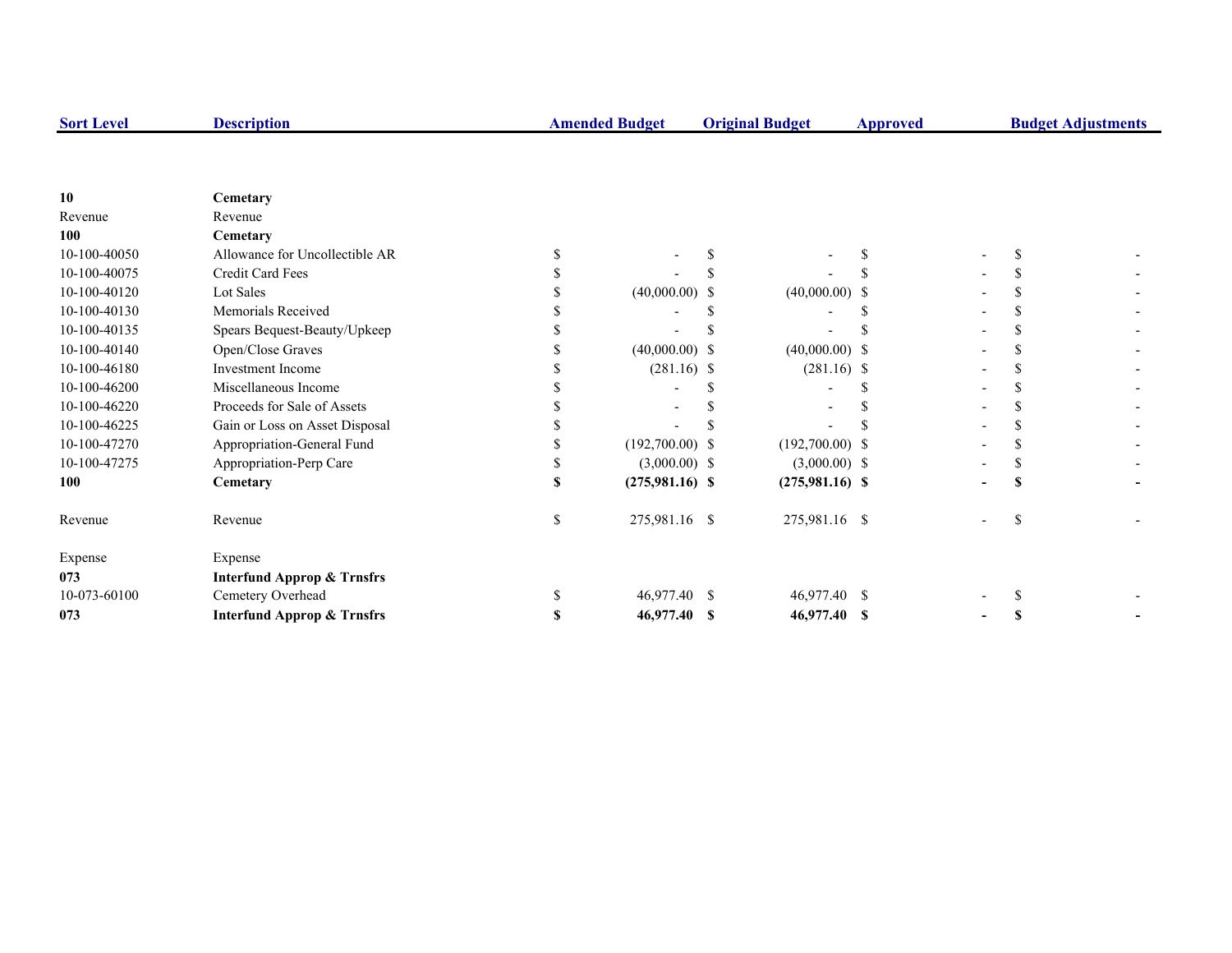| <b>Sort Level</b> | <b>Description</b>                  |               | <b>Amended Budget</b> |                           | <b>Original Budget</b> | <b>Approved</b> |    | <b>Budget Adjustments</b> |
|-------------------|-------------------------------------|---------------|-----------------------|---------------------------|------------------------|-----------------|----|---------------------------|
|                   |                                     |               |                       |                           |                        |                 |    |                           |
| 100               | Cemetary                            |               |                       |                           |                        |                 |    |                           |
| 10-100-50010      | Compensation                        | \$            |                       | \$                        |                        | \$              | \$ |                           |
| 10-100-50110      | FICA/Medicare                       |               |                       |                           |                        | \$.             | \$ |                           |
| 10-100-50240      | <b>Insurance-Retirees</b>           |               | 4,017.00              | <sup>\$</sup>             | 4,017.00               | $\mathcal{S}$   | \$ |                           |
| 10-100-50250      | Insurance-Unemployment              |               |                       | \$                        |                        | <sup>\$</sup>   | \$ |                           |
| 10-100-50260      | Insurance-Workers Comp              |               |                       |                           |                        | <sup>\$</sup>   | \$ |                           |
| 10-100-50610      | Pensions-Retirees                   |               | 1,200.00              | <sup>\$</sup>             | 1,200.00               | <sup>S</sup>    | \$ |                           |
| 10-100-51125      | <b>Contract Labor-Delk Services</b> |               | 188,700.00            | <sup>\$</sup>             | 188,700.00             | <sup>\$</sup>   | \$ |                           |
| 10-100-51221      | <b>Technology Lease Payments</b>    |               | 340.07                | -\$                       | 340.07 \$              |                 | \$ |                           |
| 10-100-51310      | Janitorial Service & Related        | $\mathcal{S}$ | 1,200.00              | <sup>\$</sup>             | 1,200.00               | <sup>\$</sup>   | \$ |                           |
| 10-100-51748      | Profess-License Maint/Support       |               | 77.00                 | $\mathbb{S}$              | 77.00 \$               |                 | \$ |                           |
| 10-100-51765      | Professional-Other                  |               | 5,000.00              | <sup>\$</sup>             | 5,000.00               | <sup>\$</sup>   | \$ |                           |
| 10-100-51860      | Tree Maintenance                    |               | 6,000.00              | <sup>\$</sup>             | 6,000.00               | -\$             | \$ |                           |
| 10-100-51940      | Utilities-Communications            |               | 828.00                | \$                        | 828.00                 | $\mathcal{S}$   | \$ |                           |
| 10-100-51950      | Utilities-Water/Sewer               |               | 375.00                | \$                        | 375.00                 | <sup>\$</sup>   | \$ |                           |
| 10-100-52110      | Equipment (Under \$2,000 Each)      |               |                       | \$                        |                        | <sup>\$</sup>   | \$ |                           |
| 10-100-52120      | Supplies-Equip Maint/Repair         |               |                       | \$.                       |                        | <sup>\$</sup>   | \$ |                           |
| 10-100-52330      | Herbicides                          |               |                       |                           |                        | <sup>\$</sup>   | \$ |                           |
| 10-100-52750      | Supplies-Other                      |               | 2,000.00              | <sup>\$</sup>             | 2,000.00               | <sup>\$</sup>   | \$ |                           |
| 10-100-52890      | Software                            |               | 17.00                 | <sup>\$</sup>             | 17.00                  | <sup>\$</sup>   | \$ |                           |
| 10-100-52925      | Trees/Schrubs/Flowers               |               |                       | \$                        |                        | \$              | \$ |                           |
| 10-100-53200      | <b>Credit Card Merchant Fees</b>    |               |                       |                           |                        | \$.             | \$ |                           |
| 10-100-53470      | Dues & Subscriptions                |               | 34.00                 | -\$                       | 34.00                  | <sup>\$</sup>   | \$ |                           |
| 10-100-53600      | Miscellaneous                       |               | 10.00                 | <sup>\$</sup>             | 10.00                  | - \$            | \$ |                           |
| 10-100-53700      | Perpetual Care                      |               | 8,000.00              | -S                        | 8,000.00               | -\$             | \$ |                           |
| 10-100-54200      | Insurance & Bonds                   |               | 903.83                | $\mathcal{S}$             | 903.83                 | \$              | \$ |                           |
| 10-100-61500      | Depreciation                        | \$            |                       | $\mathbf S$               |                        | <sup>\$</sup>   | \$ |                           |
| 10-100-79600      | Cemetery Equipment                  | \$            | 10,000.00             | $\boldsymbol{\mathsf{S}}$ | 10,000.00              | $\mathcal{S}$   | \$ |                           |
| 10-100-79700      | Land Improvmnts                     | \$            |                       | $\mathbf S$               |                        | <sup>\$</sup>   | \$ |                           |
| 100               | Cemetary                            | S             | 228,701.90 \$         |                           | 228,701.90 \$          |                 | S  |                           |
| Expense           | Expense                             | \$            | 275,679.30 \$         |                           | 275,679.30 \$          |                 | S  |                           |
| 10                | Cemetary                            | S             | 301.86 \$             |                           | 301.86 \$              |                 | S  |                           |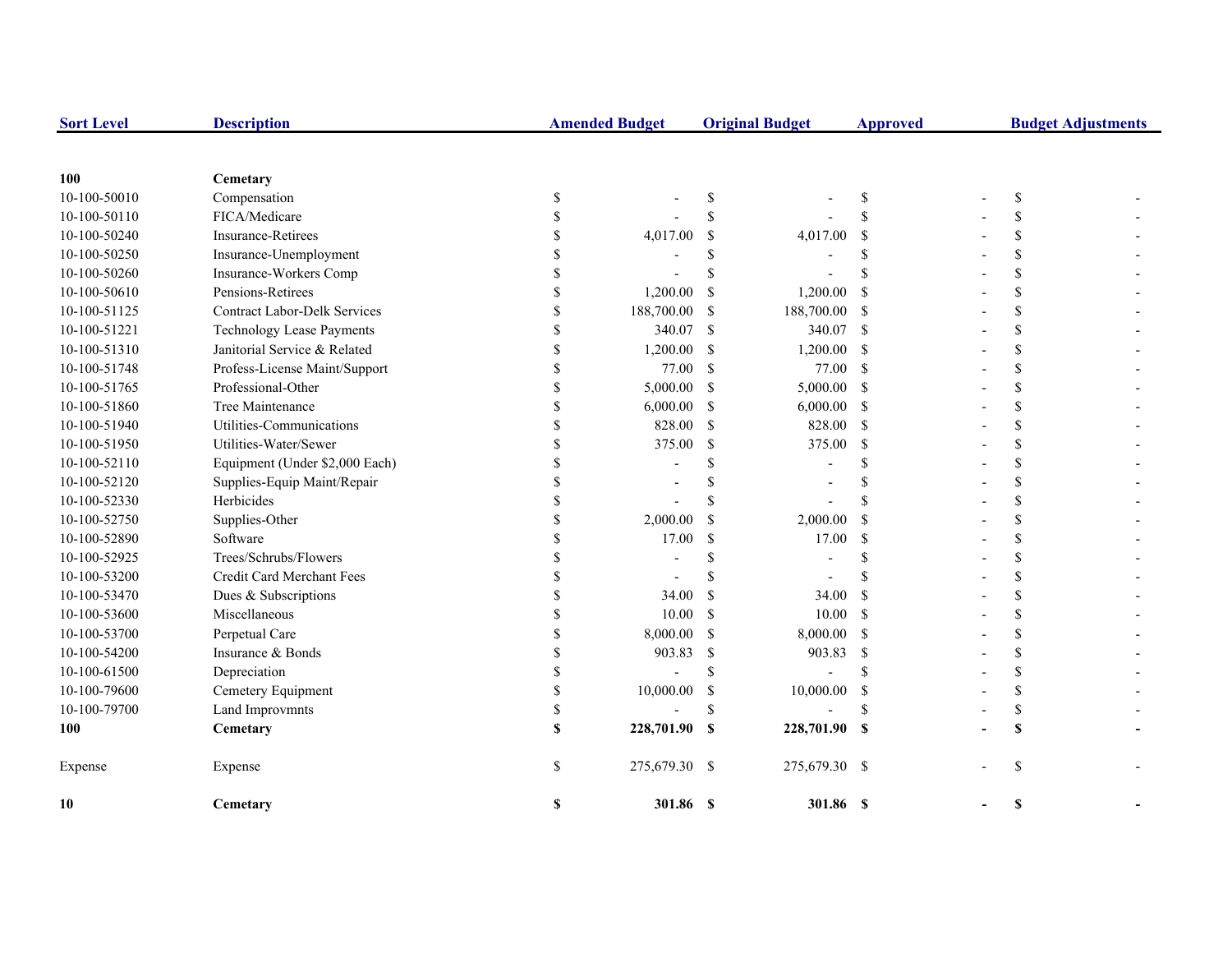| <b>Sort Level</b> | <b>Description</b>                    | <b>Amended Budget</b> |  | <b>Original Budget</b> | <b>Approved</b> |  | <b>Budget Adjustments</b> |  |
|-------------------|---------------------------------------|-----------------------|--|------------------------|-----------------|--|---------------------------|--|
|                   |                                       |                       |  |                        |                 |  |                           |  |
| 12                | <b>CDBG Harristown</b>                |                       |  |                        |                 |  |                           |  |
| Revenue           | Revenue                               |                       |  |                        |                 |  |                           |  |
| 120               | <b>CDBG</b> Harristown                |                       |  |                        |                 |  |                           |  |
| 12-120-43338      | <b>State Grant</b>                    |                       |  | \$                     |                 |  |                           |  |
| 12-120-47155      | Harristown CDBG                       |                       |  | \$                     |                 |  | \$                        |  |
| 12-120-47170      | Program Income                        |                       |  | \$                     |                 |  | <sup>\$</sup>             |  |
| 120               | <b>CDBG</b> Harristown                |                       |  | $\mathbf S$            | S               |  | S                         |  |
| Revenue           | Revenue                               | $\mathbf S$           |  | \$                     | <sup>\$</sup>   |  | <sup>\$</sup>             |  |
| Expense           | Expense                               |                       |  |                        |                 |  |                           |  |
| 073               | <b>Interfund Approp &amp; Trnsfrs</b> |                       |  |                        |                 |  |                           |  |
| 12-073-60120      | CDBG Fund Transfer In From GF         |                       |  | \$                     |                 |  | <sup>\$</sup>             |  |
| 12-073-62010      | Transfer Out - General Fund           | S                     |  | \$                     |                 |  | S                         |  |
| 073               | <b>Interfund Approp &amp; Trnsfrs</b> | $\mathbf{s}$          |  | \$                     |                 |  | $\mathbf{s}$              |  |
| 120               | <b>CDBG</b> Harristown                |                       |  |                        |                 |  |                           |  |
| 12-120-51006      | Acquistition Phase II                 |                       |  | \$                     |                 |  | \$                        |  |
| 12-120-51757      | Professional Landfill                 |                       |  | \$                     |                 |  | \$                        |  |
| 12-120-51765      | Professional-Other                    |                       |  | \$                     |                 |  | S                         |  |
| 12-120-51830      | <b>Street Paving CDBG</b>             |                       |  | \$                     |                 |  | \$                        |  |
| 12-120-52500      | Supplies-Sidewalks                    |                       |  | \$                     |                 |  | \$                        |  |
| 12-120-56270      | <b>Community Projects</b>             |                       |  | \$                     | S               |  | <sup>\$</sup>             |  |
| 120               | <b>CDBG</b> Harristown                |                       |  | $\mathbf S$            | $\mathbf{s}$    |  | S                         |  |
| Expense           | Expense                               | \$                    |  | \$                     | S               |  | <sup>\$</sup>             |  |
| 12                | <b>CDBG</b> Harristown                | <b>S</b>              |  | \$                     | <b>S</b>        |  | S                         |  |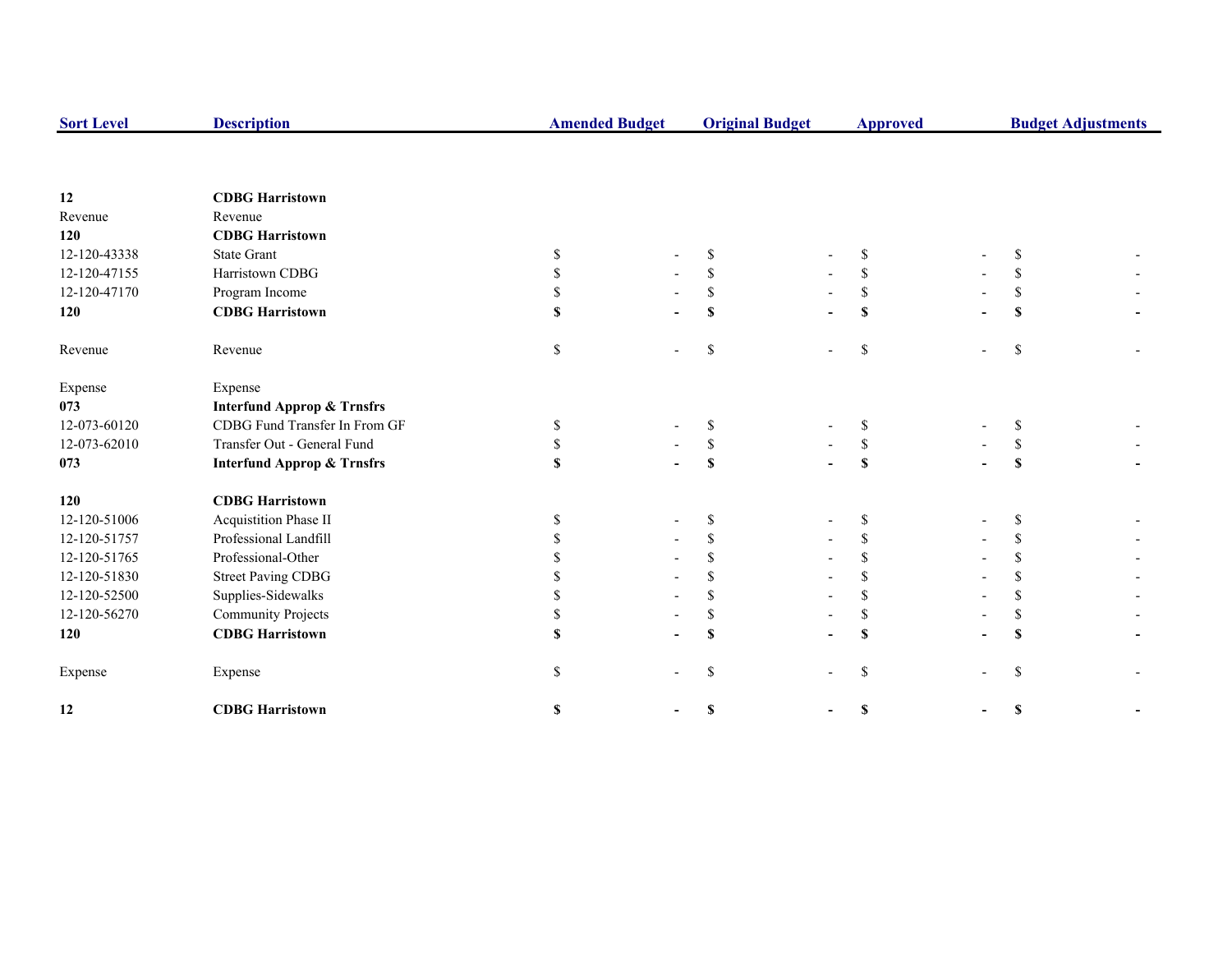| <b>Sort Level</b> | <b>Description</b>             | <b>Amended Budget</b> |  | <b>Original Budget</b> | Approved |                          | <b>Budget Adjustments</b> |  |  |
|-------------------|--------------------------------|-----------------------|--|------------------------|----------|--------------------------|---------------------------|--|--|
|                   |                                |                       |  |                        |          |                          |                           |  |  |
| 13                | <b>Stormwater</b>              |                       |  |                        |          |                          |                           |  |  |
| Revenue           | Revenue                        |                       |  |                        |          |                          |                           |  |  |
| <b>130</b>        | <b>Stormwater</b>              |                       |  |                        |          |                          |                           |  |  |
| 13-130-40050      | Allowance for Uncollectible AR |                       |  |                        |          | $\overline{\phantom{0}}$ |                           |  |  |
| 13-130-40160      | Penalty Charges                | $(2,000.00)$ \$       |  | $(2,000.00)$ \$        |          | -                        |                           |  |  |
| 13-130-40600      | <b>Stormwater Fees</b>         | $(254,800.00)$ \$     |  | $(254,800.00)$ \$      |          |                          |                           |  |  |
| 13-130-46180      | Investment Income              | $(6,570.89)$ \$       |  | $(6,570.89)$ \$        |          |                          |                           |  |  |
| 13-130-46181      | Gain/Loss on Investment        |                       |  |                        |          |                          |                           |  |  |
| 13-130-46220      | Proceeds for Sale of Assets    |                       |  |                        |          |                          |                           |  |  |
| 13-130-46225      | Gain or Loss on Asset Disposal |                       |  |                        |          |                          |                           |  |  |
| 13-130-47270      | Appropriation-General Fund     | $(20,000.00)$ \$      |  | $(20,000.00)$ \$       |          |                          |                           |  |  |
| 13-130-47280      | Appropriation-Cemetary         | $(12,327.94)$ \$      |  | $(12,327.94)$ \$       |          |                          |                           |  |  |
| <b>130</b>        | <b>Stormwater</b>              | $(295,698.83)$ \$     |  | $(295,698.83)$ \$      |          |                          |                           |  |  |
| Revenue           | Revenue                        | 295,698.83 \$         |  | 295,698.83 \$          |          | -                        |                           |  |  |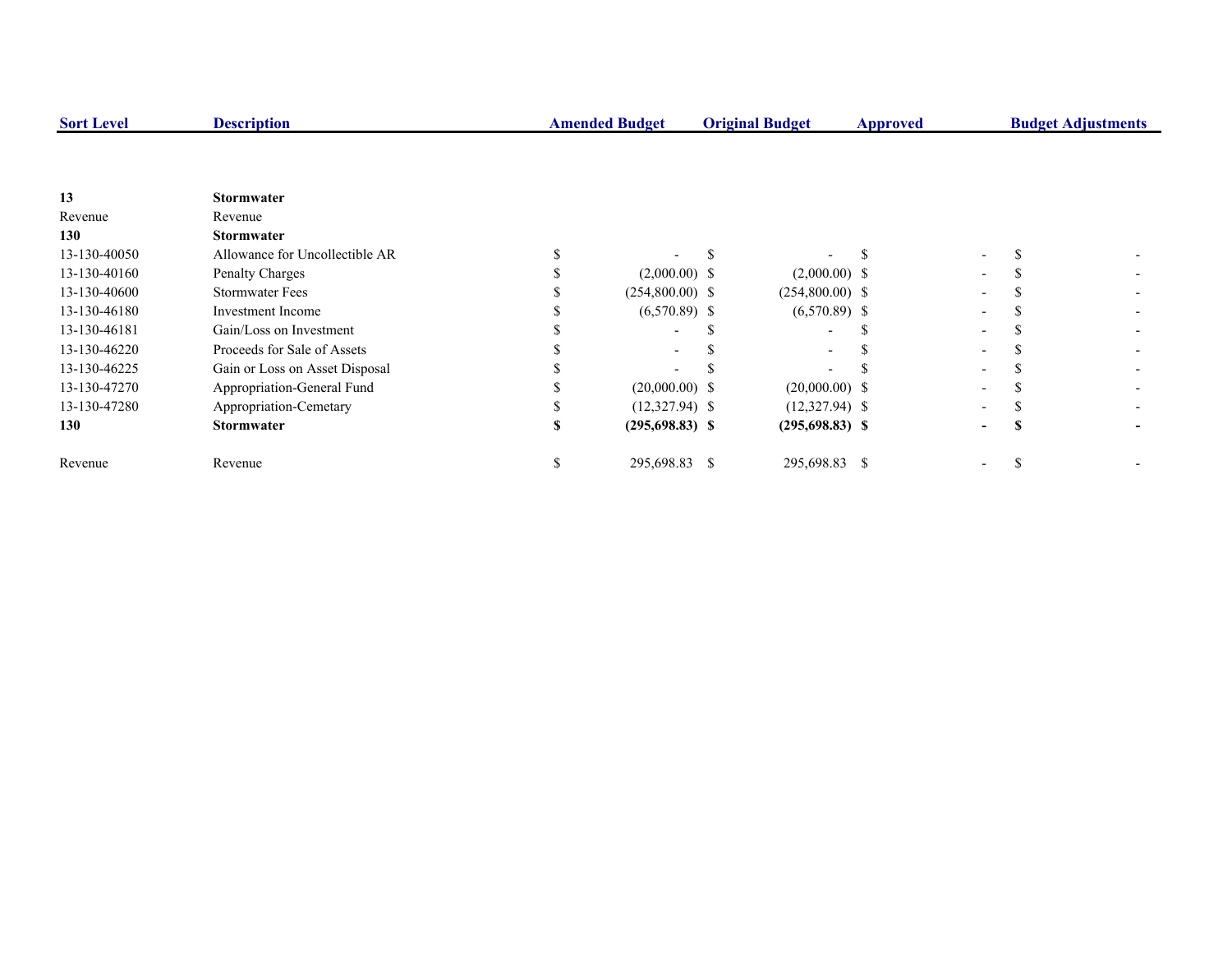| <b>Sort Level</b> | <b>Description</b>  | <b>Amended Budget</b> |            | <b>Original Budget</b> |        | Approved |                          | <b>Budget Adjustments</b> |  |  |
|-------------------|---------------------|-----------------------|------------|------------------------|--------|----------|--------------------------|---------------------------|--|--|
|                   |                     |                       |            |                        |        |          |                          |                           |  |  |
| Expense           | Expense             |                       |            |                        |        |          |                          |                           |  |  |
| 071               | <b>Debt Service</b> |                       |            |                        |        |          |                          |                           |  |  |
| 13-071-73547      | Amortization        |                       | $\sim$ $-$ |                        | $\sim$ |          | $\overline{\phantom{a}}$ |                           |  |  |
| 071               | <b>Debt Service</b> |                       | $\sim$     | J.                     | $\sim$ |          | $\sim$                   | ъĐ                        |  |  |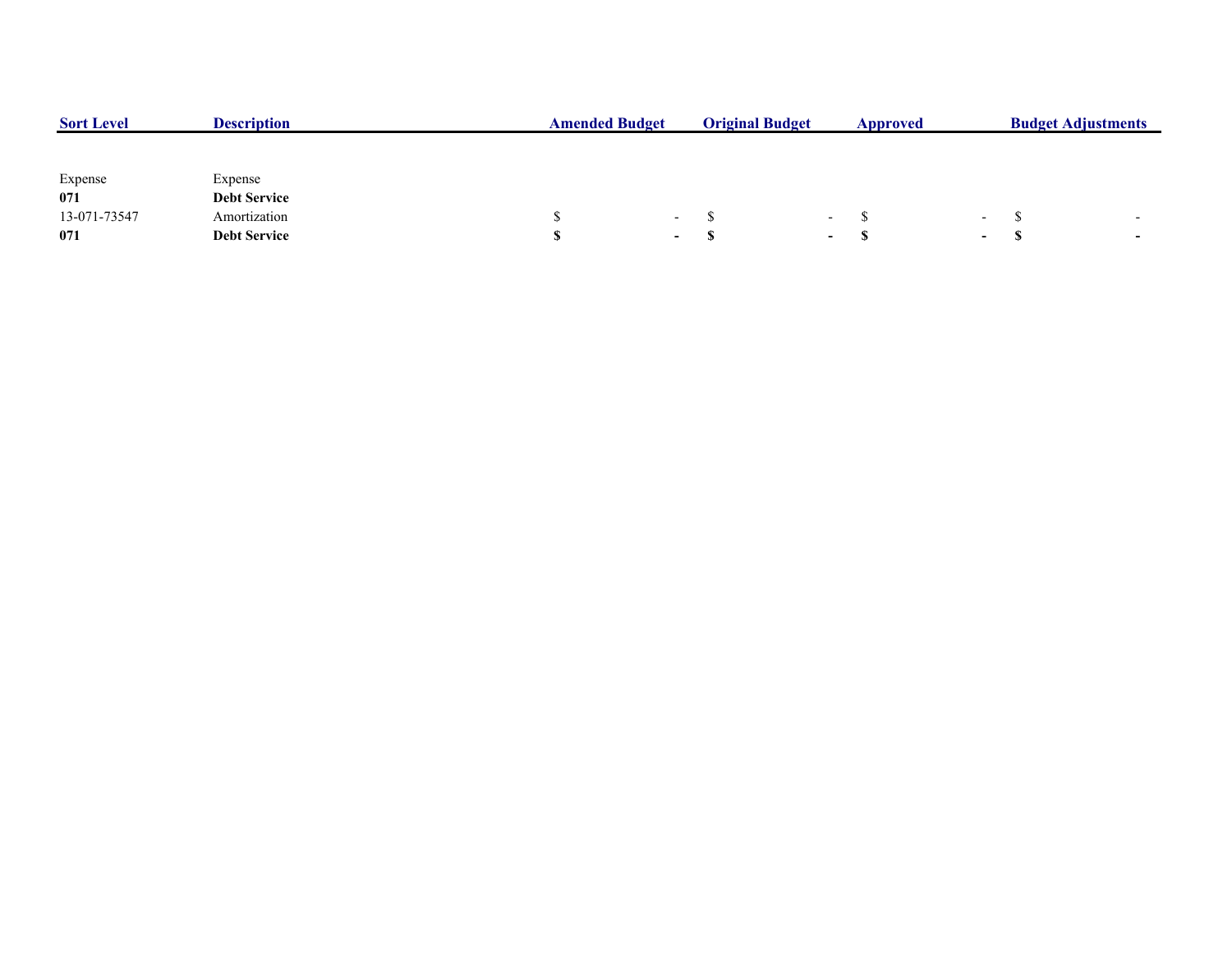| <b>Sort Level</b> | <b>Description</b>                    | <b>Amended Budget</b> |           | <b>Original Budget</b> |              | Approved |                  | <b>Budget Adjustments</b> |                          |
|-------------------|---------------------------------------|-----------------------|-----------|------------------------|--------------|----------|------------------|---------------------------|--------------------------|
|                   |                                       |                       |           |                        |              |          |                  |                           |                          |
|                   |                                       |                       |           |                        |              |          |                  |                           |                          |
| 073               | <b>Interfund Approp &amp; Trnsfrs</b> |                       |           |                        |              |          |                  |                           |                          |
| 13-073-62010      | Transfer Out - General Fund           |                       | 38,048.24 |                        | 38,048.24 \$ |          | $\sim 10^{-11}$  |                           | $\overline{\phantom{a}}$ |
| 073               | <b>Interfund Approp &amp; Trnsfrs</b> |                       | 38,048.24 |                        | 38,048.24 \$ |          | $\sim$ 100 $\mu$ |                           | $\sim$                   |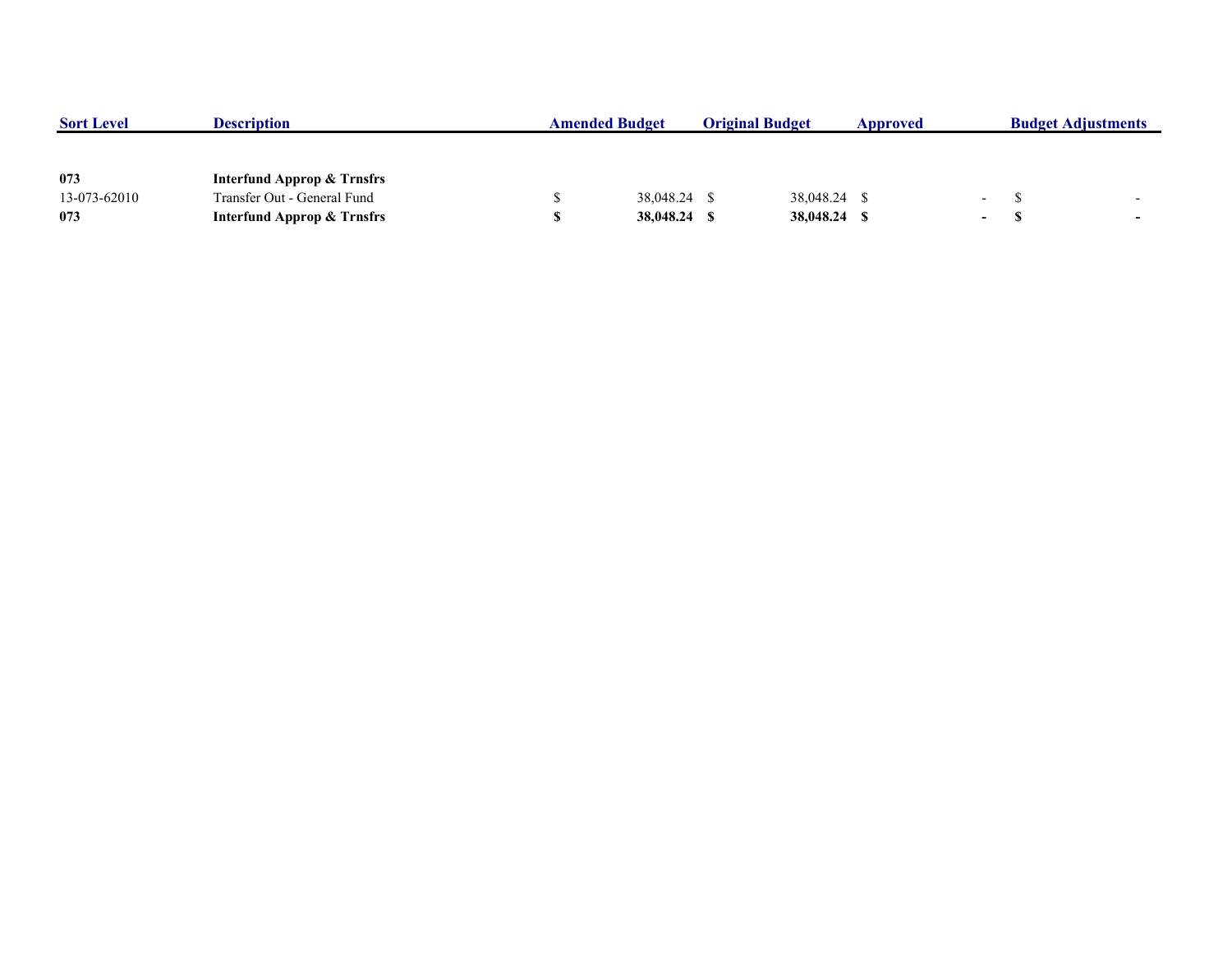| <b>Sort Level</b> | <b>Description</b>             |                    | <b>Amended Budget</b> |               | <b>Original Budget</b> | <b>Approved</b> |  | <b>Budget Adjustments</b> |  |
|-------------------|--------------------------------|--------------------|-----------------------|---------------|------------------------|-----------------|--|---------------------------|--|
|                   |                                |                    |                       |               |                        |                 |  |                           |  |
| 130               | <b>Stormwater</b>              |                    |                       |               |                        |                 |  |                           |  |
| 13-130-50010      | Compensation                   | $\mathbb{S}$       | 86,152.08 \$          |               | 86,152.08 \$           |                 |  | \$                        |  |
| 13-130-50011      | Emergency - Compensation       | \$                 |                       | \$            |                        | $\mathbf S$     |  | \$                        |  |
| 13-130-50060      | Compensation-On Call Pay       | \$                 | 4,257.60              | -\$           | $4,257.60$ \$          |                 |  | \$                        |  |
| 13-130-50070      | Overtime-Non Salaried          | \$                 | 4,439.07              | \$            | 4,439.07 \$            |                 |  | \$                        |  |
| 13-130-50080      | Compensation-Deferred          | \$                 |                       | \$            |                        | \$              |  | $\mathbb{S}$              |  |
| 13-130-50110      | FICA/Medicare                  | \$                 | 6,454.24              | $\mathcal{S}$ | 6,454.24               | <sup>S</sup>    |  | \$                        |  |
| 13-130-50210      | <b>Insurance-Dental</b>        | \$                 | 542.40                | -\$           | 542.40 \$              |                 |  | \$                        |  |
| 13-130-50220      | Insurance-Life                 | \$                 | 449.28                | <sup>S</sup>  | 449.28 \$              |                 |  | $\mathsf{\$}$             |  |
| 13-130-50230      | Insurance-Medical              | \$                 | 23,348.16             | -S            | 23,348.16 \$           |                 |  | $\mathsf{\$}$             |  |
| 13-130-50231      | Insurance-HRA                  | \$                 | 1,505.92              | -\$           | 1,505.92 \$            |                 |  | \$                        |  |
| 13-130-50240      | Insurance-Retirees             | \$                 |                       | <sup>\$</sup> |                        | \$              |  | \$                        |  |
| 13-130-50250      | Insurance-Unemployment         | \$                 | 110.97                | \$            | 110.97                 | <sup>S</sup>    |  | \$                        |  |
| 13-130-50260      | Insurance-Workers Comp         | \$                 | 1,985.52              | -\$           | 1,985.52 \$            |                 |  | $\boldsymbol{\mathsf{S}}$ |  |
| 13-130-50280      | Vacation                       | \$                 |                       | \$            | $\overline{a}$         | $\mathbf S$     |  | \$                        |  |
| 13-130-50710      | Retirement - CERS              | \$                 | 25,561.64             | <sup>\$</sup> | 25,561.64              | -\$             |  | \$                        |  |
| 13-130-50711      | Retirement - OPEB              | \$                 |                       | <sup>\$</sup> |                        | <sup>\$</sup>   |  | \$                        |  |
| 13-130-50810      | Uniforms                       | \$                 | 500.00                | \$            | 500.00                 | <sup>\$</sup>   |  | \$                        |  |
| 13-130-50811      | Uniforms-NEW HIRE              | $\mathbf{\hat{S}}$ |                       | \$.           | $\overline{a}$         | S               |  | \$                        |  |
| 13-130-51220      | <b>Equipment Rental</b>        | \$                 |                       | \$.           |                        | S               |  | $\mathcal{S}$             |  |
| 13-130-51221      | Technology Lease Payments      | \$                 |                       | \$.           |                        | S               |  | $\mathbb{S}$              |  |
| 13-130-51230      | Freight/Shipping/Handling      | \$                 | 50.00                 | <sup>\$</sup> | 50.00                  | $\mathcal{S}$   |  | $\mathsf{\$}$             |  |
| 13-130-51510      | Physicals/Rests/Vaccines       | \$                 | 100.00                | <sup>\$</sup> | $100.00$ \$            |                 |  | $\mathsf{\$}$             |  |
| 13-130-51745      | Professional-Consultant        | \$                 | 44,000.00             | <sup>\$</sup> | 44,000.00 \$           |                 |  | \$                        |  |
| 13-130-51748      | Profess-License Maint/Support  | \$                 |                       | \$            |                        | \$              |  | \$                        |  |
| 13-130-51755      | Profess-Equip Maint/Repair     | \$                 | 3,500.00              | -\$           | 3,500.00 \$            |                 |  | $\mathcal{S}$             |  |
| 13-130-51765      | Professional-Other             | \$                 | 20,000.00             | <sup>\$</sup> | 20,000.00              | - \$            |  | \$                        |  |
| 13-130-51775      | Prof-Storm Sewer               | \$                 |                       | \$            |                        | <sup>\$</sup>   |  | \$                        |  |
| 13-130-51780      | Profess-Vehicle Repair/Maint   | \$                 | 3,000.00              | -S            | 3,000.00               | - \$            |  | \$                        |  |
| 13-130-51860      | Tree Maintenance               | \$                 | 3,000.00              | -S            | $3,000.00$ \$          |                 |  | $\mathsf{\$}$             |  |
| 13-130-51940      | Utilities-Communications       | \$                 | 1,300.00              | \$            | 1,300.00               | - \$            |  | $\mathcal{S}$             |  |
| 13-130-52020      | Supplies-Bldg Maint/Repair     | \$                 |                       | \$.           |                        | \$.             |  | $\mathcal{S}$             |  |
| 13-130-52110      | Equipment (Under \$2,000 Each) | \$                 | 500.00                | <sup>\$</sup> | 500.00                 | -\$             |  | $\mathsf{\$}$             |  |
| 13-130-52120      | Supplies-Equip Maint/Repair    | \$                 | 1,500.00              | <sup>\$</sup> | 1,500.00 \$            |                 |  | $\mathsf{\$}$             |  |
| 13-130-52250      | Fuel, Oil, Fluids              | \$                 | 6,500.00              | <sup>\$</sup> | 6,500.00               | -S              |  | \$                        |  |
| 13-130-52310      | Gravel/Rock                    | \$                 | 5,000.00              | -\$           | $5,000.00$ \$          |                 |  | \$                        |  |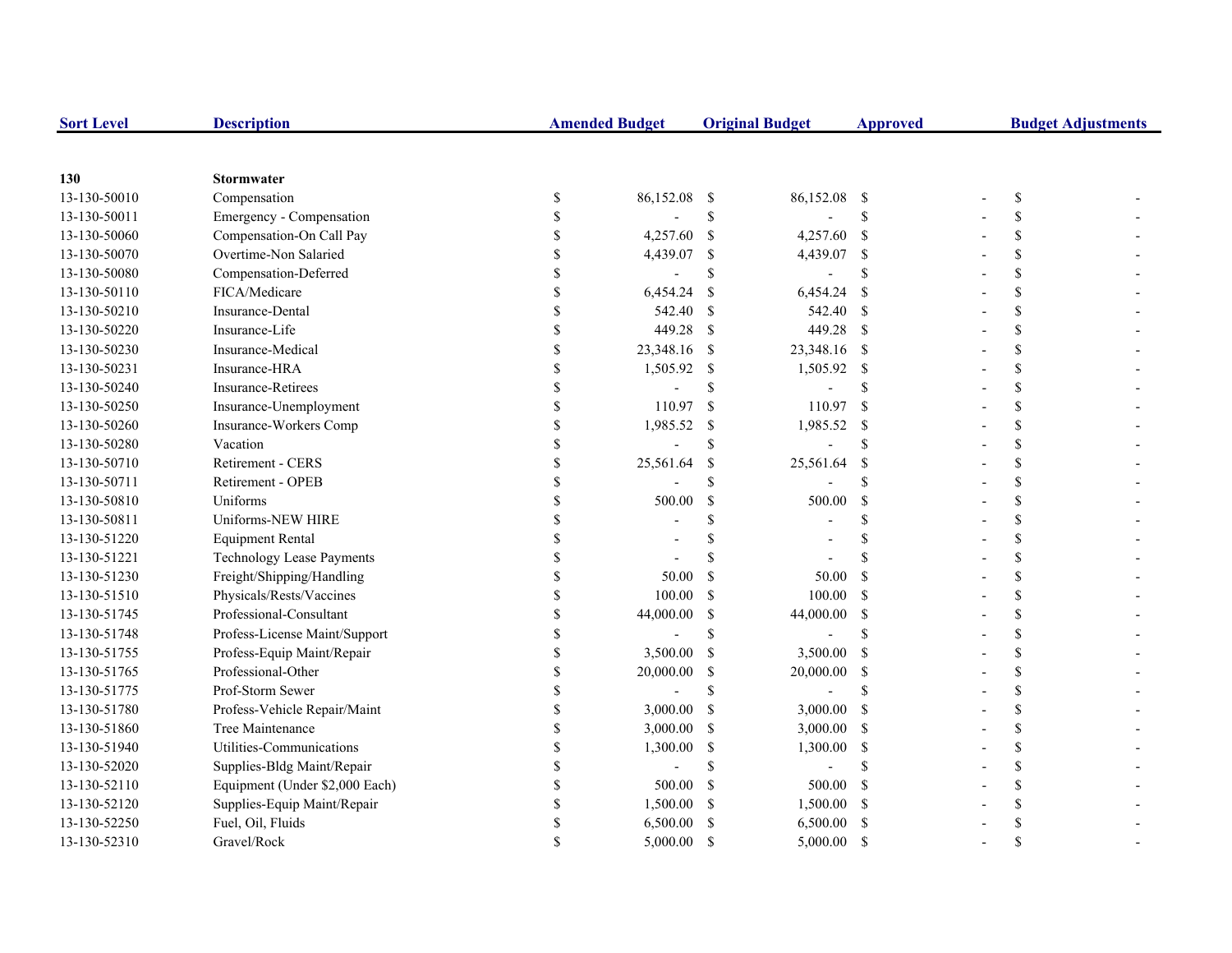| <b>Sort Level</b> | <b>Description</b>             |    | <b>Amended Budget</b> |          | <b>Original Budget</b> | <b>Approved</b> |  | <b>Budget Adjustments</b> |  |
|-------------------|--------------------------------|----|-----------------------|----------|------------------------|-----------------|--|---------------------------|--|
| 13-130-52311      | Supplies Yard Repairs          | \$ | 2,500.00              | -S       | 2,500.00 \$            |                 |  |                           |  |
| 13-130-52330      | Herbicides                     |    | 500.00                |          | 500.00                 | <sup>\$</sup>   |  |                           |  |
| 13-130-52700      | Supplies-Office                |    |                       |          |                        |                 |  |                           |  |
| 13-130-52750      | Supplies-Other                 |    |                       |          |                        |                 |  |                           |  |
| 13-130-52840      | Postage-Meter & Related        |    |                       |          |                        |                 |  |                           |  |
| 13-130-52865      | Supplies-Safety/Protective     |    | 800.00                |          | 800.00                 |                 |  |                           |  |
| 13-130-52880      | Signs & Barricades             |    |                       |          |                        |                 |  |                           |  |
| 13-130-52890      | Software                       |    | 350.00                |          | 350.00                 |                 |  |                           |  |
| 13-130-52895      | Supplies-Storm Crew            |    | 7,500.00              |          | 7,500.00 \$            |                 |  |                           |  |
| 13-130-52950      | Vehicle-Supplies Repair/Maint  |    | 850.00                | S        | 850.00 \$              |                 |  |                           |  |
| 13-130-53460      | Conference/Train/School        |    | 350.00                | -S       | 350.00                 | -S              |  |                           |  |
| 13-130-53470      | Dues & Subscriptions           |    | 60.00                 | -S       | 60.00                  | <sup>\$</sup>   |  |                           |  |
| 13-130-53500      | Easements                      |    |                       |          |                        |                 |  |                           |  |
|                   | Miscellaneous                  |    |                       |          |                        |                 |  |                           |  |
| 13-130-53600      |                                |    |                       |          |                        |                 |  |                           |  |
| 13-130-53850      | Travel/Lodging/Meals           |    |                       |          |                        |                 |  |                           |  |
| 13-130-54200      | Insurance & Bonds              |    | 256.09                |          | 256.09                 |                 |  |                           |  |
| 13-130-54490      | Judgements/Settlements         |    |                       |          |                        |                 |  |                           |  |
| 13-130-61500      | Depreciation                   |    |                       |          |                        |                 |  |                           |  |
| 13-130-71313      | Land & Improvmnts - Stormwater |    |                       |          |                        |                 |  |                           |  |
| 13-130-71413      | Plant-In-Service - Stormwater  |    |                       |          |                        |                 |  |                           |  |
| 13-130-71513      | Vehicle - Stormwater           |    |                       |          |                        |                 |  |                           |  |
| 13-130-72113      | Buildling - Stormwater         |    |                       |          |                        |                 |  |                           |  |
| 13-130-72213      | Equipment - Stormwater         |    |                       |          |                        |                 |  |                           |  |
| 13-130-73550      | Reserve for Capital Improvmnt  |    |                       |          |                        |                 |  |                           |  |
| 130               | <b>Stormwater</b>              |    | 256,922.97            | <b>S</b> | 256,922.97             | -S              |  | S                         |  |
| Expense           | Expense                        | \$ | 294,971.21 \$         |          | 294,971.21 \$          |                 |  | \$                        |  |
| 13                | <b>Stormwater</b>              | S  | 727.62 \$             |          | 727.62 \$              |                 |  | S                         |  |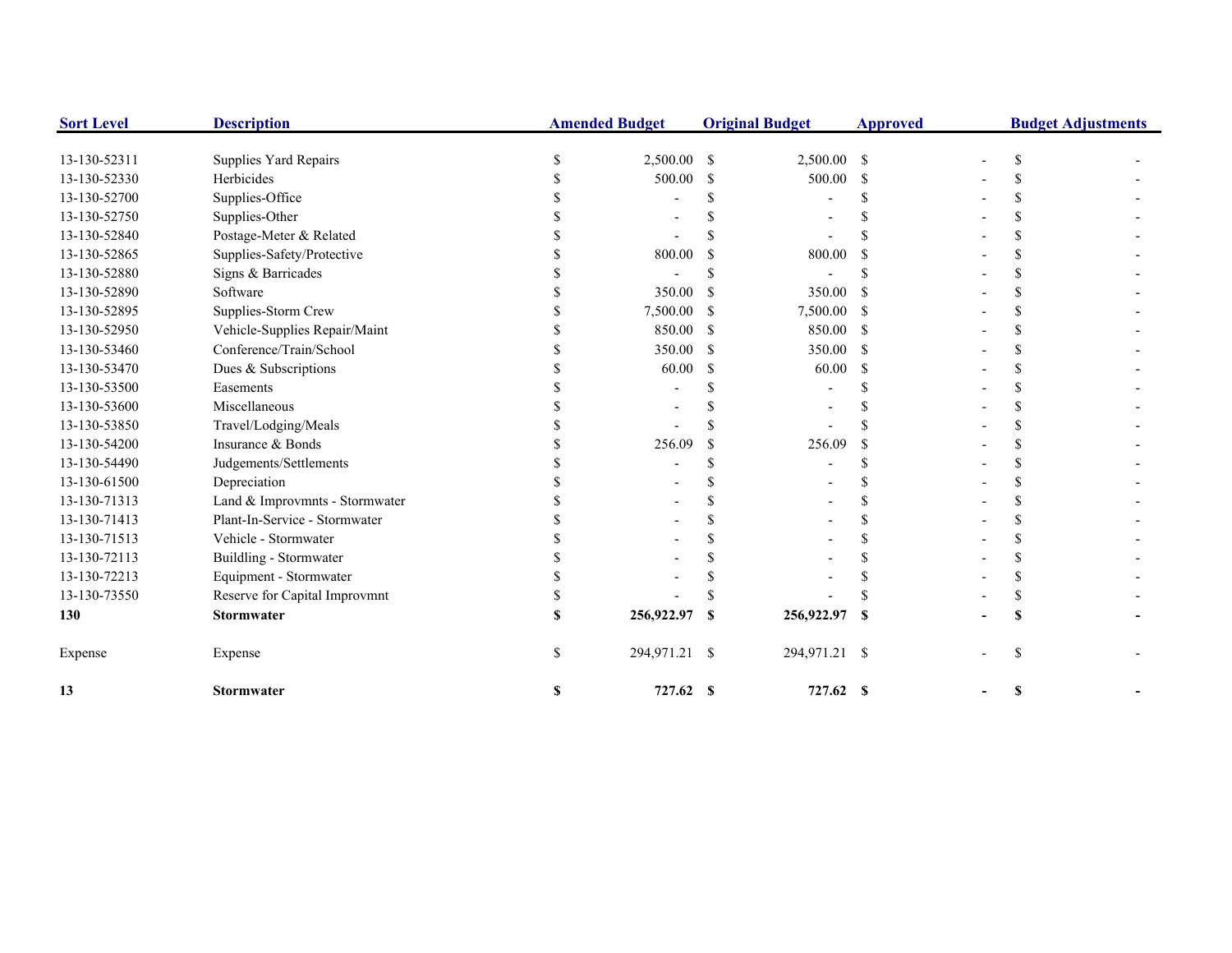| <b>Sort Level</b> | <b>Description</b>             |    | <b>Amended Budget</b>    |   | <b>Original Budget</b>   | <b>Approved</b> |                          | <b>Budget Adjustments</b> |  |  |
|-------------------|--------------------------------|----|--------------------------|---|--------------------------|-----------------|--------------------------|---------------------------|--|--|
|                   |                                |    |                          |   |                          |                 |                          |                           |  |  |
| 14                | 911 Fund (Pyble to Fiscal Ct)  |    |                          |   |                          |                 |                          |                           |  |  |
| Revenue           | Revenue                        |    |                          |   |                          |                 |                          |                           |  |  |
| 140               | <b>911 Fee</b>                 |    |                          |   |                          |                 |                          |                           |  |  |
| 14-140-40050      | Allowance for Uncollectible AR | \$ | $\overline{\phantom{a}}$ |   | $\overline{\phantom{a}}$ |                 |                          |                           |  |  |
| 14-140-48500      | 911 Fees                       | S  | $\overline{\phantom{a}}$ |   |                          |                 | $\overline{\phantom{a}}$ |                           |  |  |
| 140               | <b>911 Fee</b>                 | \$ | $\blacksquare$           | S |                          |                 |                          | ъ                         |  |  |
| Revenue           | Revenue                        | \$ |                          | S | $\overline{\phantom{a}}$ | S.              | $\overline{\phantom{a}}$ | \$                        |  |  |
| Expense           | Expense                        |    |                          |   |                          |                 |                          |                           |  |  |
| 140               | <b>911 Fee</b>                 |    |                          |   |                          |                 |                          |                           |  |  |
| 14-140-51251      | 911 Fees (Due to Fiscal Ct)    | \$ |                          | S |                          |                 |                          | <sup>S</sup>              |  |  |
| 140               | <b>911 Fee</b>                 | \$ | $\blacksquare$           | S | $\overline{\phantom{0}}$ | <b>S</b>        | $\overline{\phantom{0}}$ | <b>S</b>                  |  |  |
| Expense           | Expense                        | \$ |                          | S | $\overline{\phantom{a}}$ | S.              | $\overline{\phantom{0}}$ | <sup>\$</sup>             |  |  |
| 14                | 911 Fund (Pyble to Fiscal Ct)  | \$ |                          | S |                          |                 |                          | S                         |  |  |